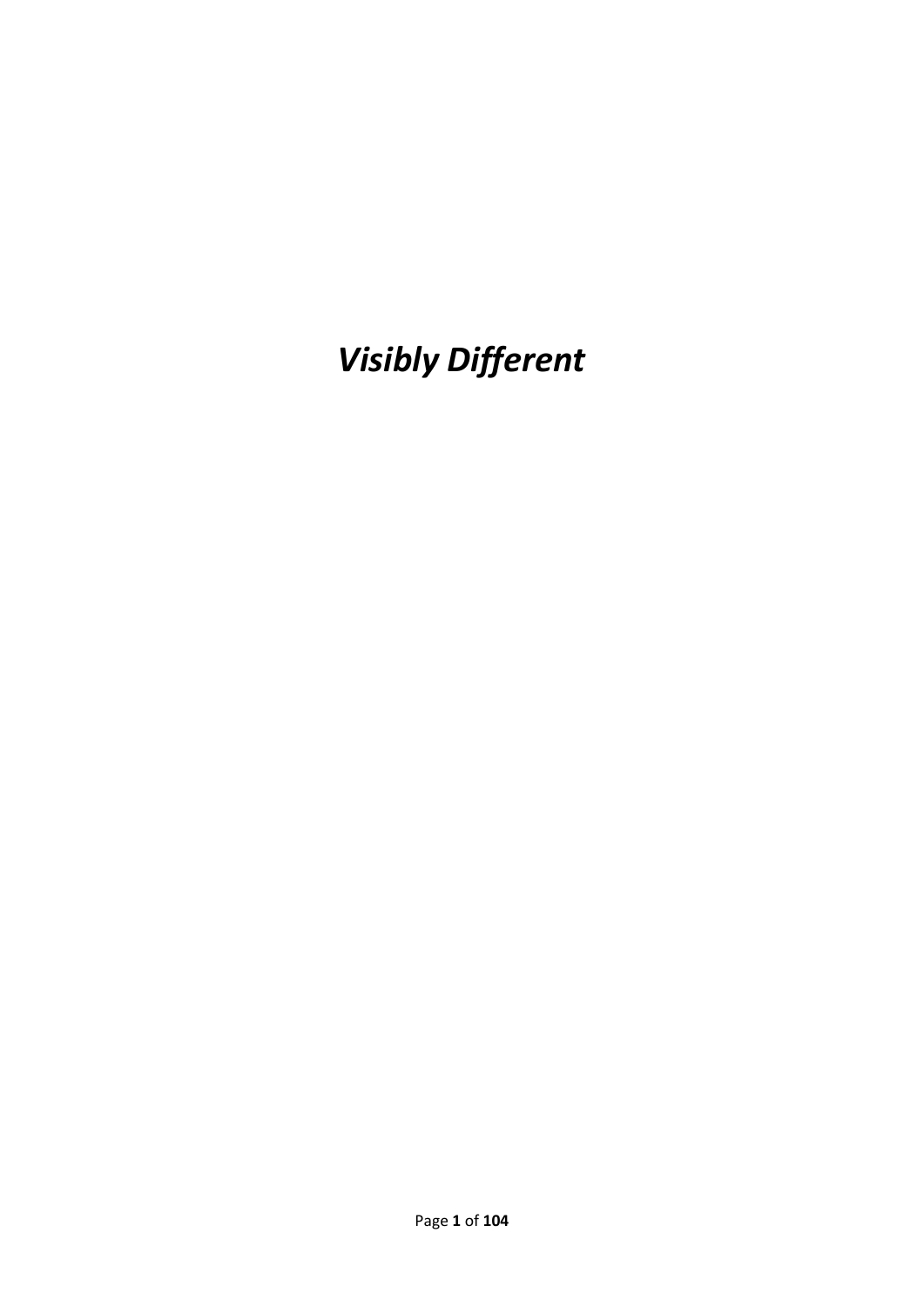# **CONTENTS**

| Chapter 2. The current situation in British society with regard to same-sex relationships and   |
|-------------------------------------------------------------------------------------------------|
| Chapter 3. The current situation in the Church of England with regard to same-sex relationships |
| Part II. How should we understand and respond to where we are today? 40                         |
| Chapter 4. How should we approach the disagreements in the Church of England over same-sex      |
|                                                                                                 |
|                                                                                                 |
|                                                                                                 |
|                                                                                                 |
|                                                                                                 |
|                                                                                                 |
|                                                                                                 |
| Appendix 1 - Two examples of possible ways of handling divisions in the Church over human       |
|                                                                                                 |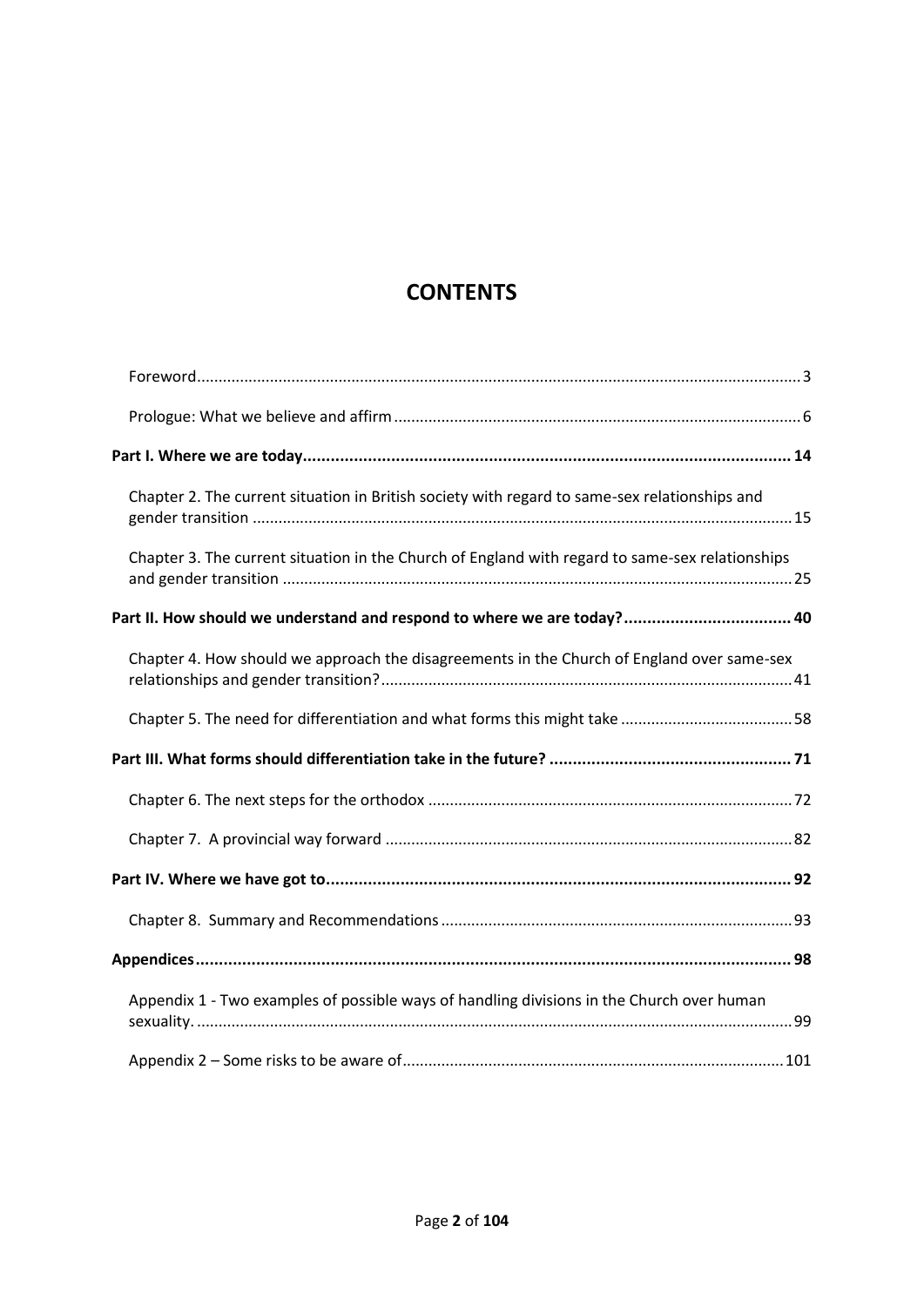# **Foreword**

<span id="page-2-0"></span>*In the beginning was the Word, and the Word was with God, and the Word was God. He was in the beginning with God. All things came into being through him, and without him not one thing came into being. What has come into being in him was life, and the life was the light of all people. The light shines in the darkness, and the darkness did not overcome it.*

*There was a man sent from God, whose name was John. He came as a witness to testify to the light, so that all might believe through him. He himself was not the light, but he came to testify to the light. The true light, which enlightens everyone, was coming into the world. He came to what was his own, and his own people did not accept him. But to all who received him, who believed in his name, he gave power to become children of God, who were born, not of blood or of the will of the flesh or the will of man, but of God.*' [John 1:1-13]

*Again Jesus spoke to them, saying 'I am the light of the world. Whoever follows me will never walk in darkness but will have the light of life.'* [John 8:12]

God's Word is effective. God speaks, and things come into being; and, by speech, he relates personally to his people. God's revelation and redemption in and through Jesus form the culmination of the history of salvation. Neither physical birth, nor ethnic descent, nor human effort can make people children of God, but only God's supernatural work in and through Jesus.

It is of this Jesus that we testify. Not only Creator; but also Saviour. Jesus came to save everyone, lost sinners that we all are. By his atoning death and resurrection, Jesus secured the redemption of all who come to him in repentance and faith.

We believe that our mission is the proclamation of this good news: to present Jesus Christ in the power of the Holy Spirit so that every person in England might come to put their trust in God through Him, accept him as their Saviour and serve him as their King. This is our desire. We hope, we yearn, we pray that what we say and do will have this effect: that people will come to treasure Jesus as Lord, above all.

In the passages from John's gospel quoted above, the references to life, light and darkness draw on creation motifs. Apart from Jesus we live in darkness. Jesus as the '*light*' brings to this dark world true knowledge, moral purity, and the light that shows the very presence of God.

Jesus means us to walk in the light, to live in the light. He gives us the vision to see who we truly are, in him. Only the light of the world can show us who we are and guide us responsibly through life. Light brings freedom. Walking in the light means we can embrace our individuality as we release our self-centred bias for Jesus' definition of love. Walking in the light is the road to a full and abundantly bright life. This is our desire for the people of England. We hope, we yearn, we pray that all will come to walk in the light, for their own sake, and for the sake of all our people.

Driven by these imperatives and out of a deep love for the Church of England, and building on three previous CEEC documents, '*Guarding the Deposit*', '*Gospel, Church and Marriage*' and '*Glorify God in your body',* in January 2019 CEEC established a working party to explore how evangelical Anglicans might continue most effectively to testify to the good news of salvation and abundant life in Jesus and most faithfully serve him in England. In 2019 the working party produced a briefing paper.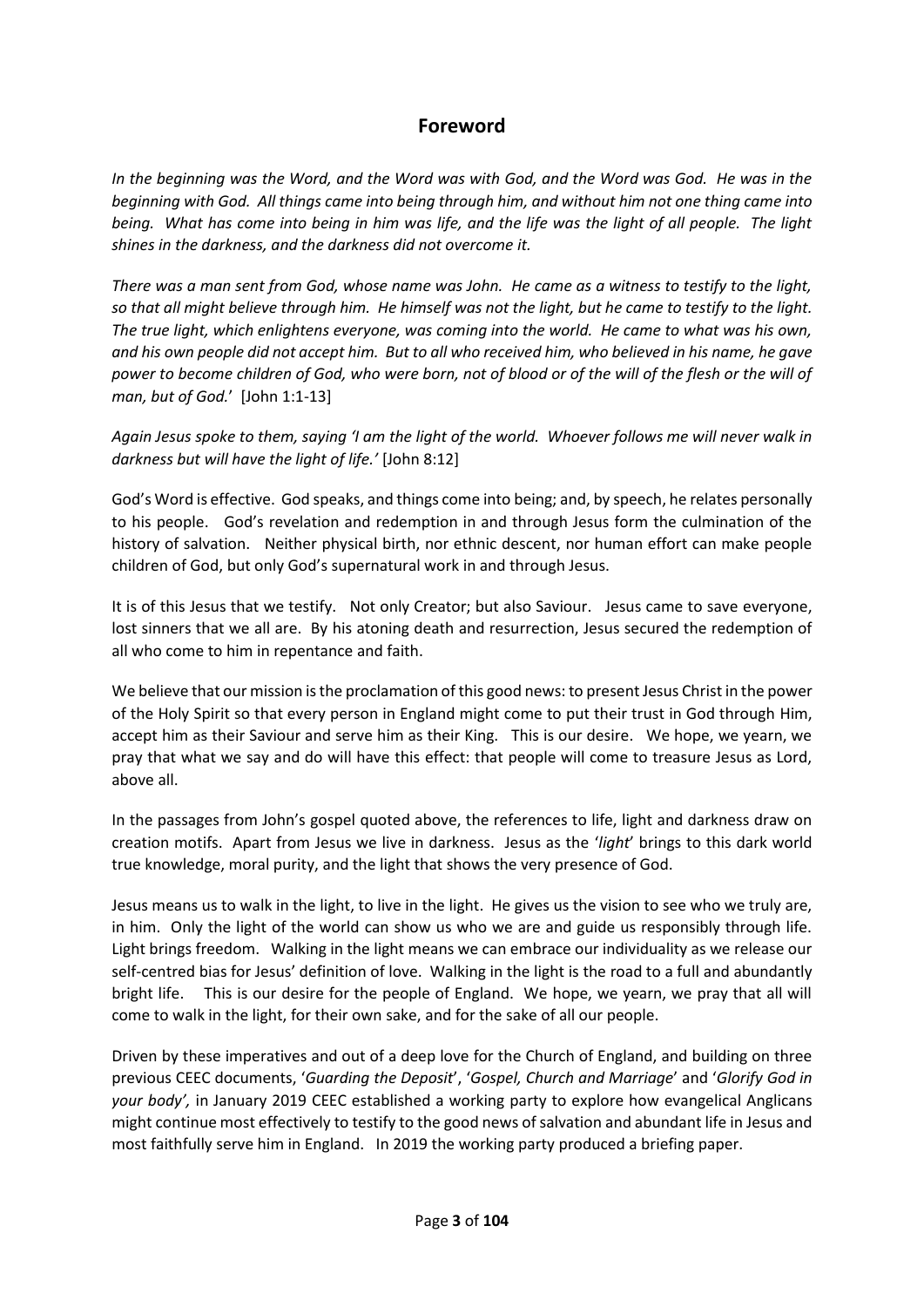The production of the briefing paper involved days of meetings, hours of drafting and, above all, endless prayer. The members of the working party and those involved in the process of consultation and review were divers in terms of gender, marital status and sexuality. They included bishops, archdeacons and priests, doctors, accountants, lawyers, historians, theologians, professors, theological college council members and staff, and more than 50 years of experience on General Synod. They gave of their time at no cost and truly travelled above and beyond the call of duty. To each of them, as Chair, I (Stephen) extend my most sincere thanks.

The briefing paper made a case, both theologically and practically, for remaining within the Church of England, while holding fast to—and taking with complete seriousness—the biblical and traditional teaching on identity, gender, sexuality, singleness and marriage. It did so conscious of the fact that many Anglicans in other parts of the world have not found a way to achieve this; and that, in England, we, too, may not find a way to achieve this, at least in the short-term. The briefing paper sounded a clarion call for unity, both among those who share a common view on these matters (who may be tempted to go their own way in their own time) and among all members of the Church of England (around a way to handle well our disagreements).

The meetings of the working party and the communications between its members were conducted privately and confidentially. It was on this express basis that each had been asked to and did participate. Accordingly, in order to honour this commitment, the briefing paper was and remains private and confidential.

At the CEEC Residential meeting in January 2020 the briefing paper was tabled in confidence and discussed in detail, in plenary and group sessions. It was warmly received and CEEC was unanimous in expressing sincere thanks to the working party for the time, thought and energy devoted to the project. At the conclusion of the discussions, members of the CEEC Working Group were charged with building on the foundation of the briefing paper to produce a document tailored specifically to assist the whole church and particularly evangelical Anglicans.

In order to fulfil its charge, the CEEC Working Group invited the two of us, the working party's Chair and Theological Consultant, to fashion this document. Only that which is irrelevant to the different audience has been removed from the briefing paper. Otherwise the text is taken from the briefing paper. We count it a privilege to have been members of the working party and to have been given responsibility for this further task.

We are very conscious that, in order to know and experience for ourselves what is good and right, Christians need both to possess the light that shows the very presence of God, and to have a clear understanding of moral purity. In our dealings with others we need to be gentle and gracious. The messiness of everyday personal and domestic life will present difficult cases, and clarity on what is good and right does not mean that there are simple solutions to these realities. We must be guided and conduct ourselves accordingly.

For the good of Christ's church and for the glory of the God whom it serves, we pray that this document will assist evangelical Anglicans in discerning how most effectively to continue faithfully to testify to the good news of salvation and abundant life in Jesus Christ and to serve Him in England. How and to what extent can we maintain unity; and how and to what extent are we compelled to be visibly different?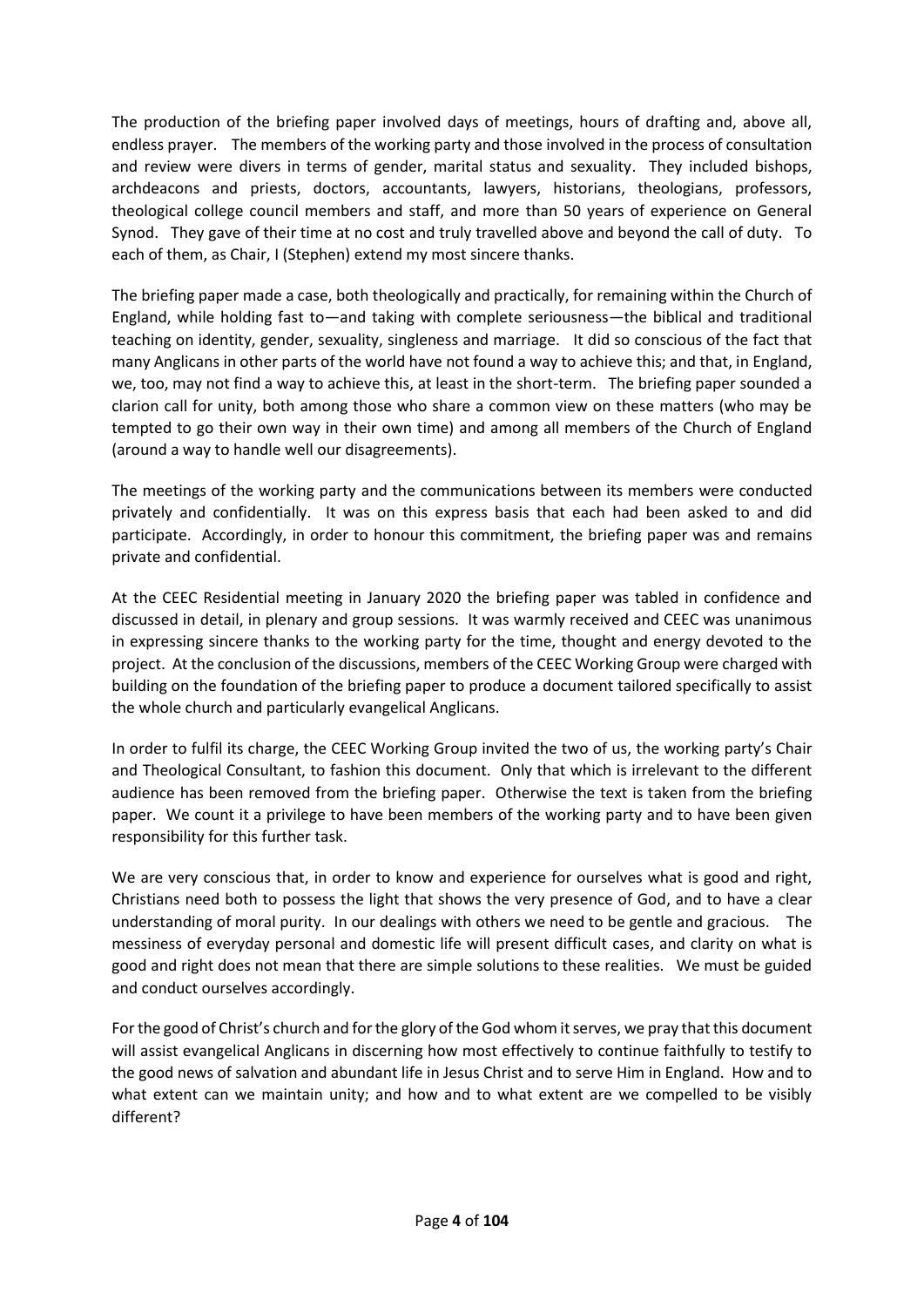*Almighty Lord and everlasting God, we beseech you to direct, sanctify and govern both our hearts and bodies in the ways of your laws and the works of your commandments; that through your most mighty protection, both here and ever, we may be preserved in body and soul; through our Lord and Saviour Jesus Christ, who is alive and reigns with you, in the unity of the Holy Spirit, one God, now and for ever.*

*Amen.*

[Collect for the 8<sup>th</sup> Sunday after Trinity]

**Stephen Hofmeyr**, Chair of the working party

**Martin Davie**, Theological Consultant and member of the working party

26<sup>th</sup> July 2020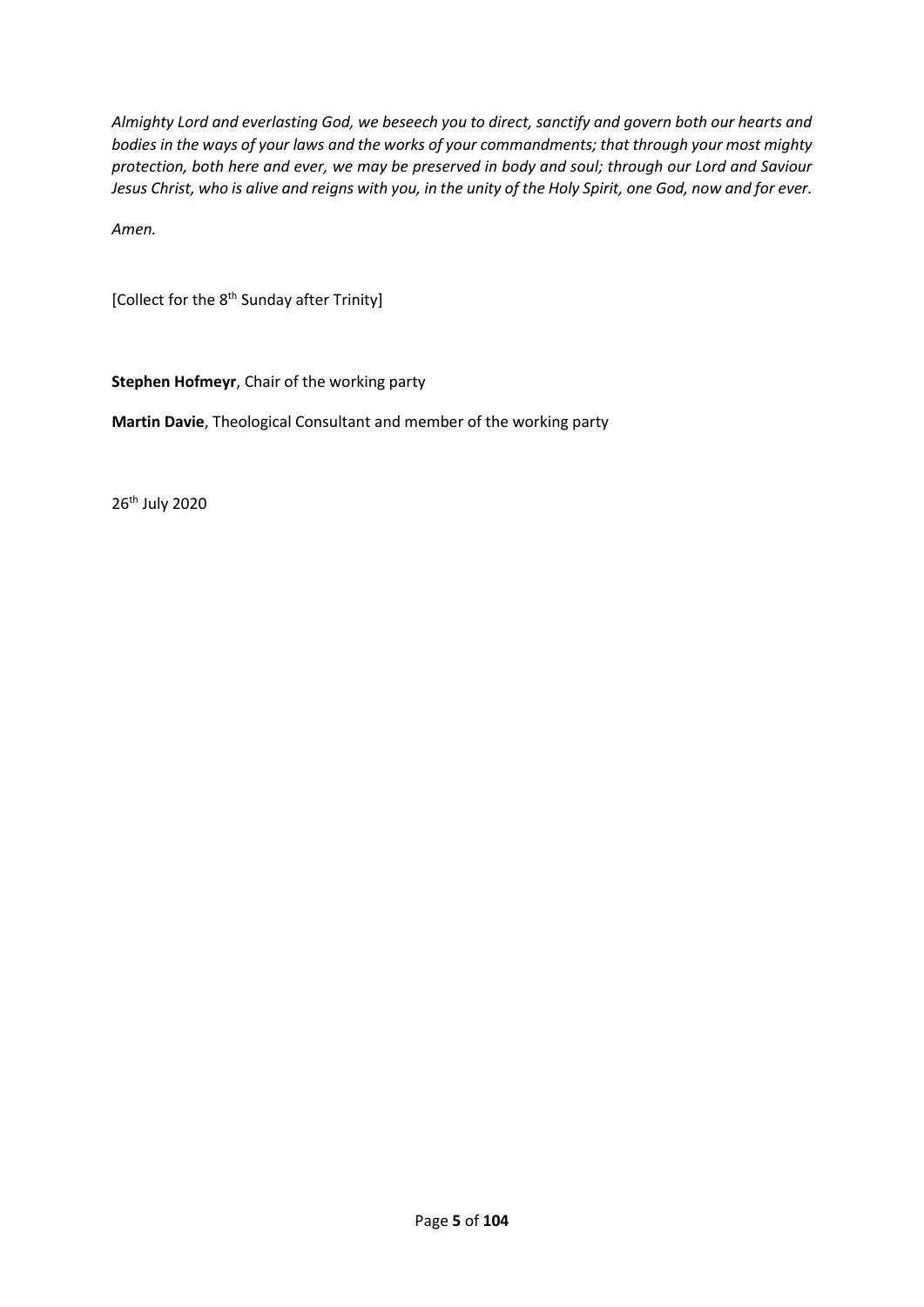# **Prologue: What we believe and affirm**

<span id="page-5-0"></span>As orthodox Christians in the Church of England holding to the faith uniquely revealed in the Holy Scriptures, set forth in the Catholic Creeds and to which the formularies of the Church of England have borne witness (Canon C.15), we affirm the following beliefs:

- We believe that questions of how we are to live well with each other and the world we inhabit must be addressed in the context of an account of the nature of God, our relationship with him and his purposes for us. Ethics and theology are inseparable.
- We believe in a God who is not merely personal, but who is inherently and perfectly relational. God is love, because God is three Persons in one: Father, Son and Holy Spirit, different but equal, in full and unending harmony. Out of love, God created the entire universe, with human beings as the pinnacle of his creation. Being a relational God, he created us for relationship with himself and for a wide range of relationships with each other. He created human beings male and female, different in form but equal in worth, each bearing his image, called together to govern creation on God's behalf. When joined in the distinctive relationship which is marriage, men and women are able to assist in the divine task of governing creation well by procreating, that is, by creating more image-bearers on God's behalf. Their children are also male or female, and they may in turn create yet more human beings. The union of a man and a woman in one marriage is a rich picture of God's own loving nature, displayed in the unshakeable loyalty of husband and wife to each other, their collaborative and creative rule over the world, their mutually respectful delight in each other, their experience of sexual, physical and emotional fulfilment, and their security and contentment. God intended this symbol of his divine attributes to be woven into the nature of human existence and, like all of his works of creation, it is 'very good' (Genesis 1:31).
- We believe that we human beings have individually and collectively rebelled against the rule of this good God over our lives. The alienation caused by this great rebellion has damaged us to the core of our being. It has damaged us personally in body, mind and soul; it has damaged our relationships with each other, and it has damaged the world we were created to inhabit. We have been left both victims and perpetrators of evil. Relationships between men and women have become abusive and manipulative; sex has been diverted from its God-given purposes and even worshipped in place of God; marriage has become a site of struggle and suffering. There is the pain of having children, and the deeper pain of not having them.

The Old Testament reflects the reality of our rebellious state in its numerous stories of sexual failure, promiscuity, violence and loss, yet it also contains the great story of God's plan to forgive this rebellious world and restore it to perfect harmony with himself. That plan is unfolded though the history of a family, which becomes a tribe and eventually a nation under God. Marriage becomes a picture of God's unshakeable commitment to bless this nation, and sexual immorality a picture of their continual temptation to worship other gods.

• We believe that Jesus Christ is God in human form. Through his incarnation, death, resurrection and ascension and his gift of the Holy Spirit Jesus inaugurated a new way for people to relate to God. Regardless of their human parentage, every human being can become a child of God by turning away from their instinctive rejection of God and trusting in Jesus and the reconciliation which he achieved for us.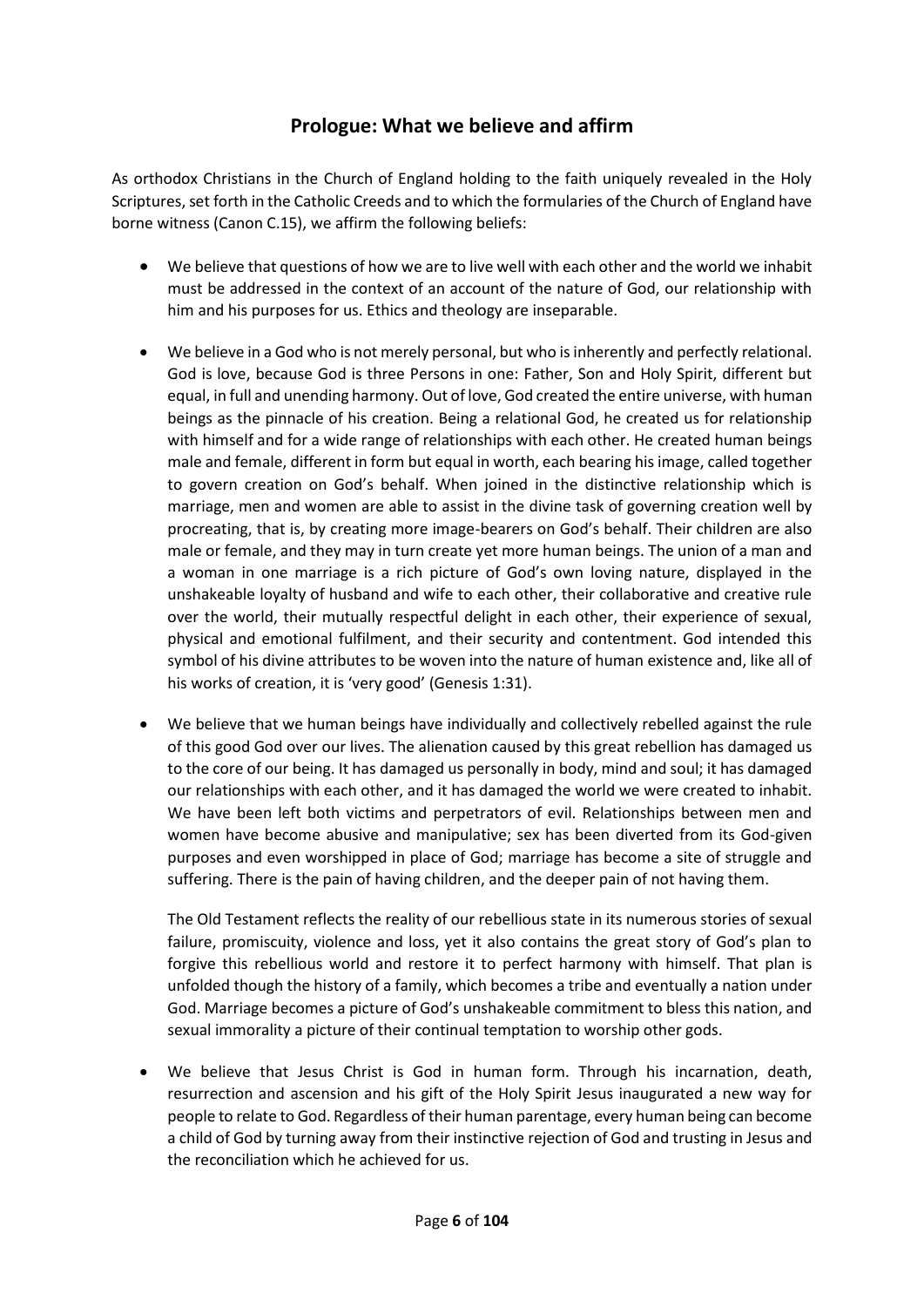Marriage, sex, procreation and family life remain important in the lives of God's people, and yet marriage is not the only vocation in which God calls people to serve him. The incarnate Jesus was single and celibate. He taught that marriage as we know it is for this world only. It is destined to be transcended in a new form of human existence in the age to come. He also taught that sexual abstinence for the sake of the kingdom of God is a good calling. Those who have given up marriage and family life for the sake of God's kingdom can nonetheless have spiritual parents, sisters, brothers and children in the new universal family, or household, of God. In his life and by his teaching, Jesus showed that companionship and deep intimacy are possible without sexual intercourse.

• We believe that Jesus and his apostles demanded the highest standards of sexual purity within the church, extending even to the discipline of our imaginations and desires. Marriage is to be transformed by the renewal brought by the Holy Spirit. All Christian brothers and sisters are to love each other with the active, self-sacrificing love of Christ, and Christian husbands are exhorted to display that virtue towards their wives. All Christian brothers and sisters are to treat the interests of others as more important than their own, and Christian wives are exhorted to display that virtue towards their husbands. Christian parents are to ensure that their household is a place in which God's kingdom is at hand, not least in bringing their children up as followers of Christ, and in opening up their home in hospitality to those who have no natural family of their own.

In Christ, differences between men and women are no longer to be a cause of struggle and abuse, but nor are they completely obliterated. They are expressed, celebrated and affirmed, most notably in marriage. Marriage now becomes a picture of Christ's relationship to the church, a cosmic betrothal in which the divine lover waits to consummate his love for his perfect bride at the end of time.

Throughout the two millennia of its existence on earth, the Christian Church has sought to uphold the goodness of these two callings: abstinence and marriage, and the inadequacy of all alternatives. Its success has always been partial. Sometimes vowed celibacy has been excessively valued over marriage, often out of a mistaken rejection of sex as inherently sinful. Sometimes marriage has been excessively valued over abstinence, often with the addition of discrimination and oppression within the household. Sometimes departures from these two callings have been treated as extraordinary sins and punished with excessive harshness; sometimes they have been tolerated in excessive deference to social expectations and pressures. Every human society out of which Christians have been called to live in faithfulness to Christ departs in one way or another from these two callings. Each of us falls short of the holy standards Christ demands of us, and in every age the Church has struggled to maintain her witness to them. Of all these sins we are called to repent. But for all the error and compromise, oppression and indulgence, abstinence and marriage have remained the centre around which an authentically Christian ethic of human sexuality has revolved.

• We believe that these two callings still represent the loving intentions of our Creator for our flourishing as human, sexual, beings. Far from being an unjustified restriction on our best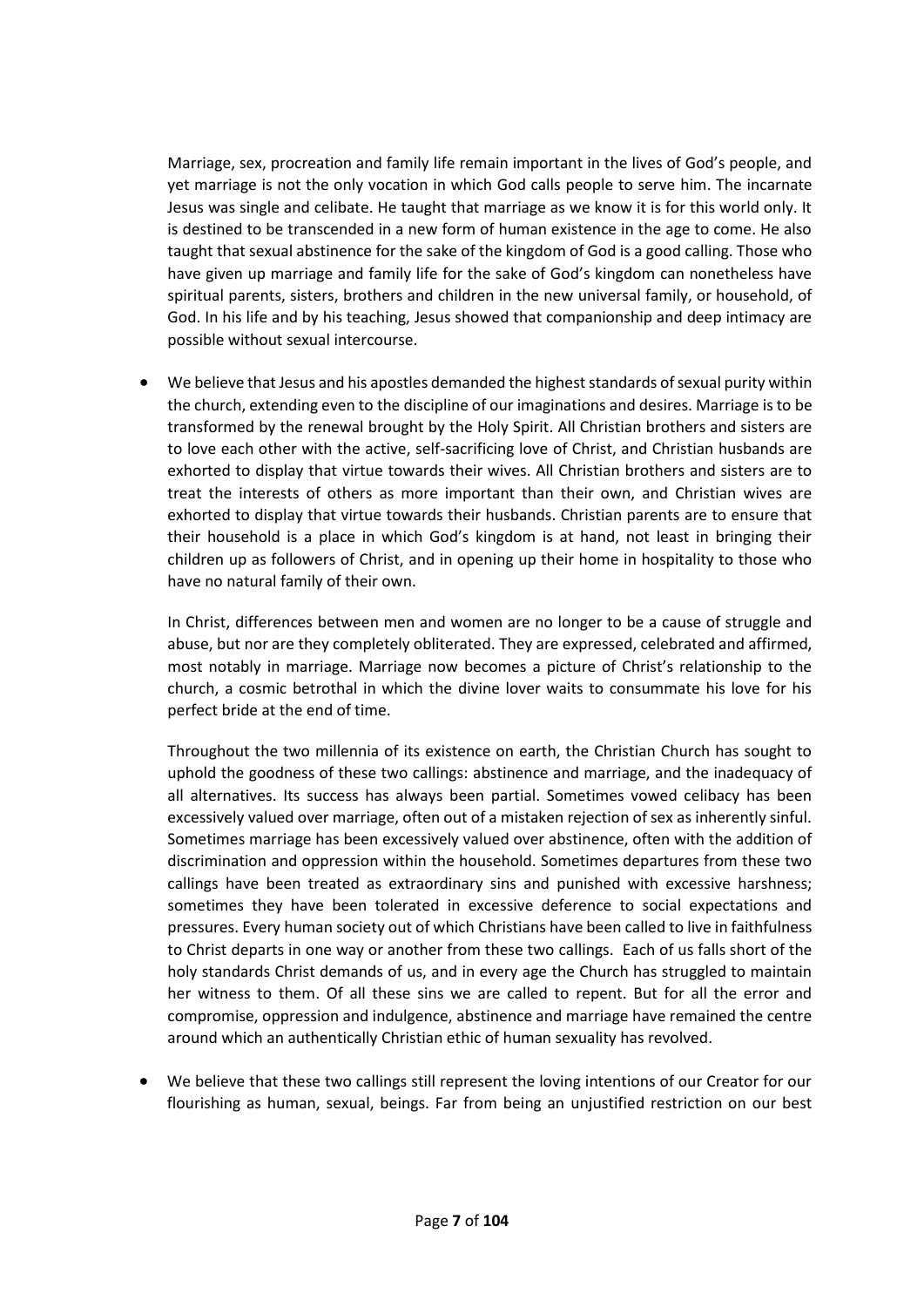interests, they are one aspect of the good life Christ calls us to live in him, an integral part of the message of hope we proclaim to our lawless, broken and hurting world.

We cannot abandon God's good provision for us, his human creatures.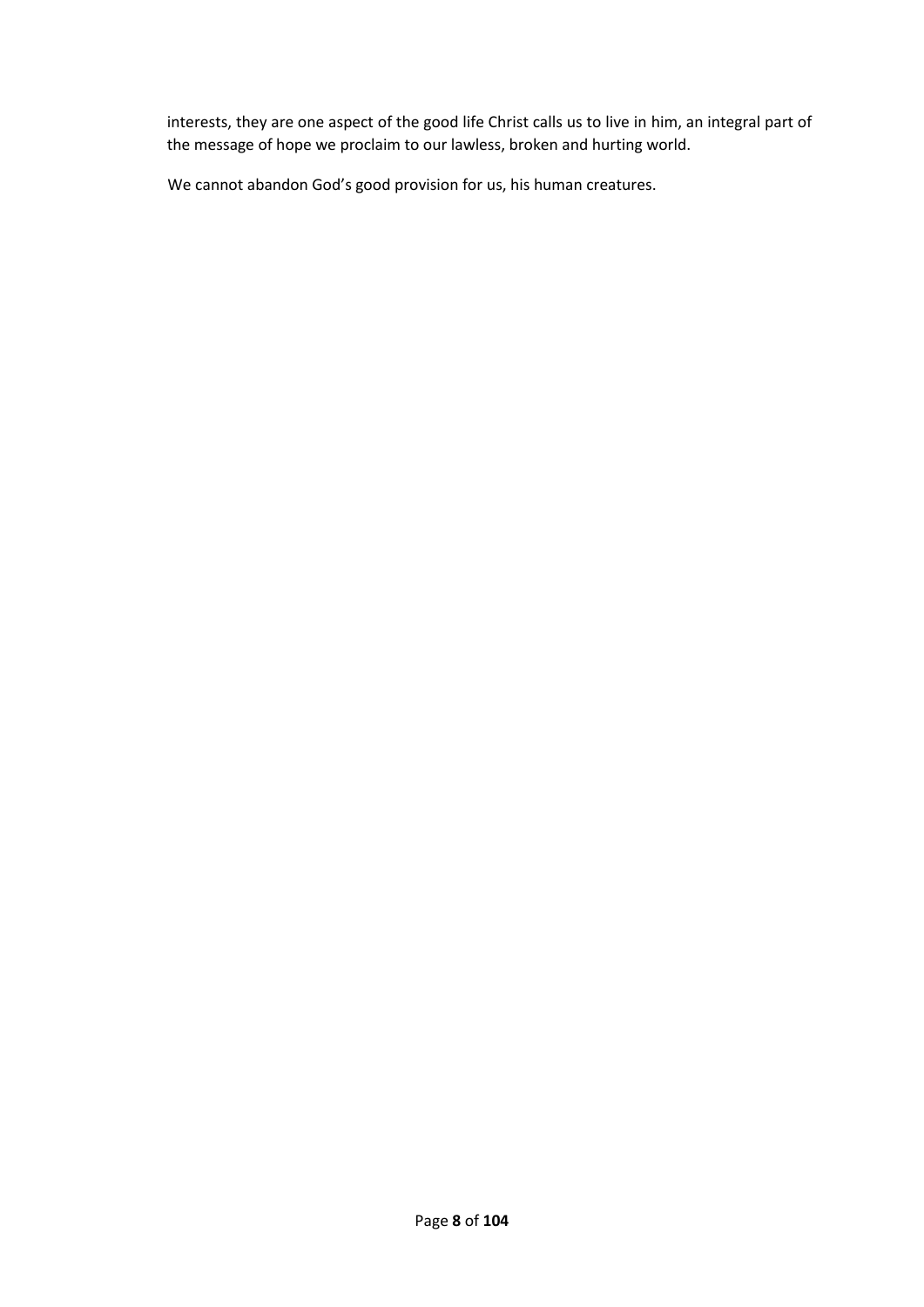# **Chapter 1. Introduction**

#### 1.1. **The working party and its mandate**

- 1.1.1. In January 2019 a working party was established by the Church of England Evangelical Council (CEEC) to explore how Evangelicals, and others within the Church of England who also hold to an orthodox<sup>1</sup> view on matters of marriage and sexuality, can flourish while continuing to uphold and proclaim the fundamental Christian beliefs set out above, in both teaching and practice, should the Church of England continue to move away from the orthodox position on these matters. It builds on three previous CEEC documents, *Guarding the Deposit*, <sup>2</sup> *Gospel, Church and Marriage,<sup>3</sup>* and *Glorify God in your Body*. 4
- 1.1.2. The working party met together for a day on eight occasions and communicated extensively with each other between meetings. In December 2019 the working party produced a 'briefing paper' for CEEC.

# 1.2. **CEEC and the 'briefing paper'**

- 1.2.1. At the Residential meeting of CEEC in January 2020, the briefing paper was tabled, discussed in significant detail and warmly received. Four questions emerged:
	- How can we maintain unity amongst evangelical Anglicans?
	- What can be done to provide leadership?
	- What work needs to be done next?
	- When and how should we engage with the wider Church (i.e. the Church of England and Anglican Communion)?
- 1.2.2. At the conclusion of the discussions, CEEC charged its Working Group (an elected committee tasked with responsibility between residential meetings to implement a vision agreed annually by CEEC) with the task of building on the foundation of the briefing paper to produce a document tailored specifically to assist the whole church and particularly evangelical Anglicans.
- 1.2.3. The CEEC Working Group, in turn, invited two members of the briefing paper working party, Stephen Hofmeyr, who acted as the Chair, and Martin Davie, who acted as Theological Consultant, to fashion this document, '*Visibly Different*'.
- 1.2.4. In this document we have, for the most part, retained the original text of the briefing paper. Only text which is irrelevant to the different audience has been removed.

<sup>1</sup> For the meaning of the term 'orthodox' see paragraph [1.5.2,](#page-11-0) below.

<sup>2</sup> CEEC, *Guarding the Deposit,* at http://www.ceec.info/uploads/4/4/2/7/44274161/guarding\_the\_deposit\_ apostolic\_truth\_for\_an\_apostolic\_church.pdf.

<sup>3</sup> CEEC, *Gospel, Church and Marriage,* at [http://www.ceec.info/apostolic-faith-and-life.html.](http://www.ceec.info/apostolic-faith-and-life.html)

<sup>4</sup> Martin Davie, *Glorify God in your Body* (London: CEEC, 2018).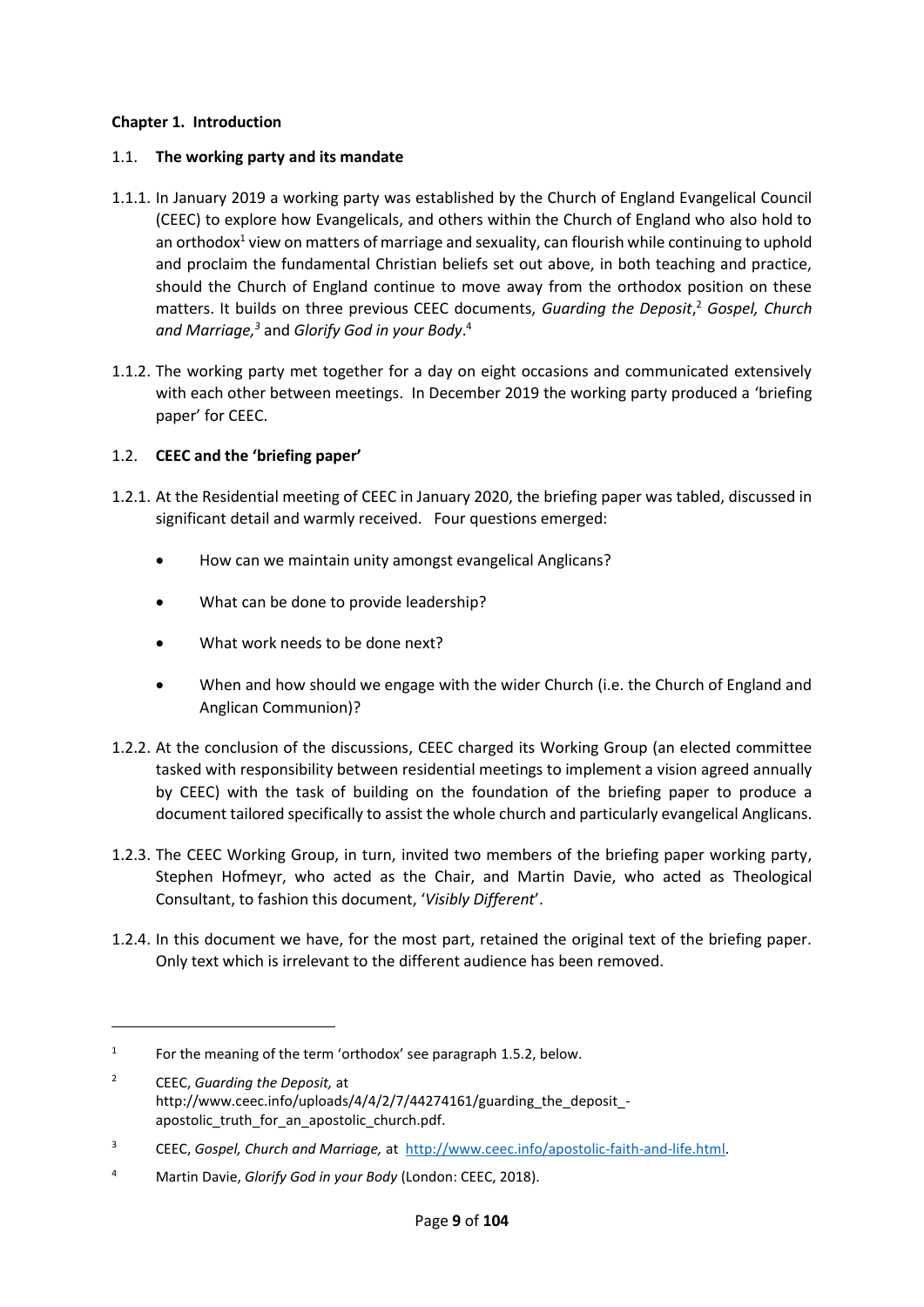# 1.3. **The purpose of this document**

1.3.1. The purpose of this document is threefold:

- To inform the thinking of Evangelicals and others in the Church of England on the matters it covers;
- To make a theological case for remaining within the Church of England but visibly different, should the Church of England change its teaching on these matters;
- To form the basis of concrete proposals from the CEEC to the wider Church of England and beyond regarding delegated episcopal oversight, or the establishment of alternative provincial structures, should these prove necessary at some point in the future in order to safeguard the continuation of orthodox teaching and practice.
- 1.3.2. In simple terms this is a proposal about how orthodox Anglicans can build for the future on the basis of a sound theological understanding of the current situation in the Church of England and wider British Society.
- 1.3.3. To continue the image of building, this document is more like an architect's drawings of what a future house might look like than a detailed blueprint for its construction. Details of what is proposed will need to await discussions between orthodox Anglicans, and negotiations between them and others, in specific contexts which we do not yet know about. All we can do at the moment, and all that this document attempts, is to set out in broad strokes what a good future for the orthodox in the Church of England might look like, and what steps should be taken now to move towards that future.

# 1.4. **The contents**

- 1.4.1. The document is in four parts.
- 1.4.2. **Part I** (Chapters 2 and 3) considers 'Where we are today.'
- 1.4.3. **Chapter 2**, 'The current situation in British society with regard to same-sex relationships<sup>5</sup> and gender transition' sets out how growing social and legal acceptance of same-sex relationships and gender transition<sup>6</sup> reflects the prevalent narrative in our society about (i) emancipation from the constraints of traditional morality and (ii) the correction of historic injustice to people who have lived in a way contrary to that morality. It notes that, in spite of this growing acceptance, there is still deep disagreement about these matters.
- 1.4.4. **Chapter 3**, 'The current situation in the Church of England with regard to same-sex relationships and gender transition,' considers the development of the Church of England's position with regard to same-sex relationships and gender transition. It explains how the Church of England's

<sup>5</sup> In this chapter and in the Paper as a whole 'same-sex relationships' means sexually-active same-sex relationships.

<sup>6</sup> In this chapter, and in the Paper as whole, 'gender transition' means someone who is biologically male or female choosing to self-identify as a member of the opposite sex, or as having some identity that is neither male nor female.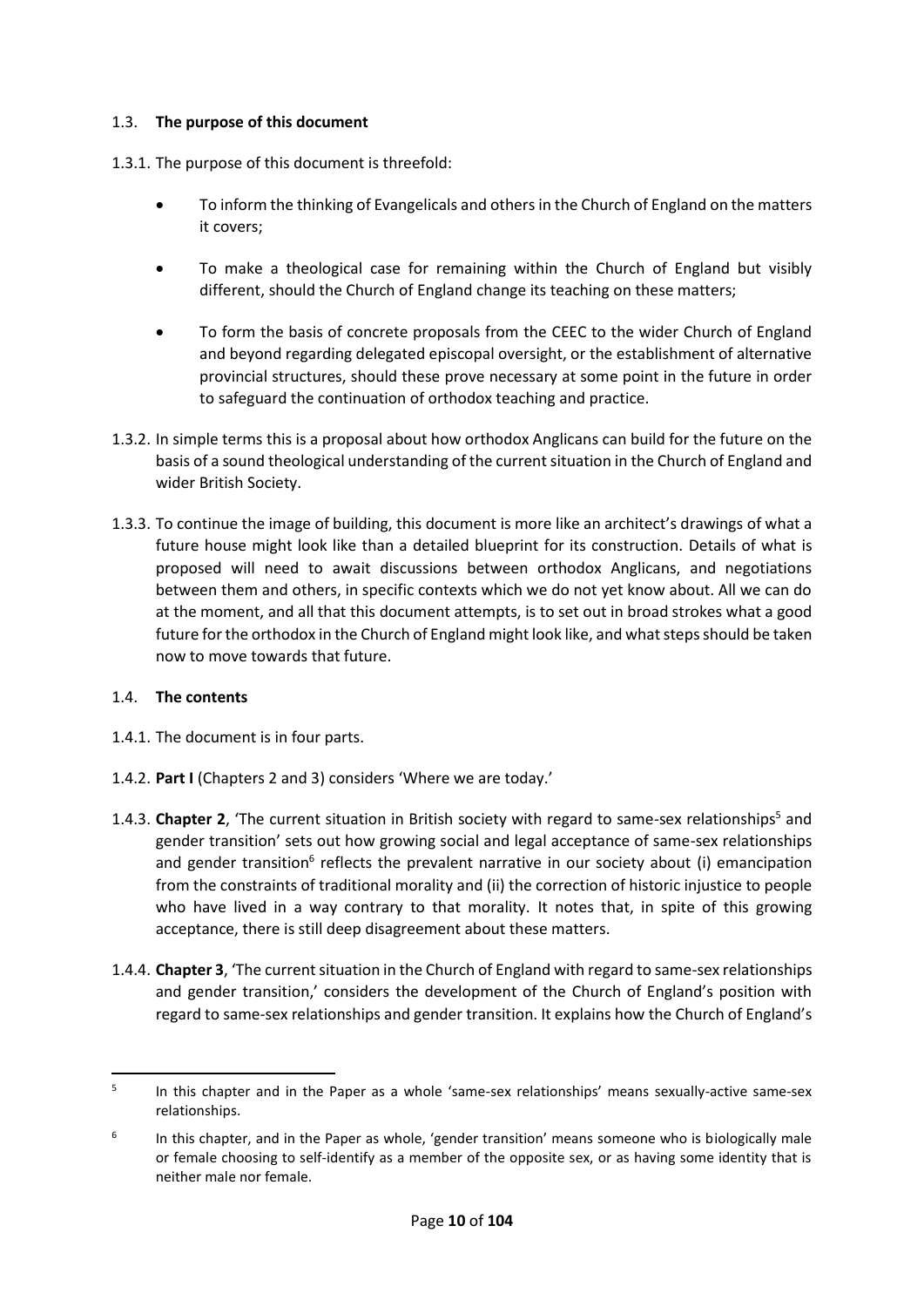official position on these matters has evolved and the continuing disagreement within the Church of England about them.

- 1.4.5. **Part II** (Chapters 4 and 5) considers 'How should we understand and respond to where we are today?'
- 1.4.6. **Chapter 4**, 'How should we approach the disagreements in the Church of England over samesex relationships and gender transition?' starts by setting out the orthodox Christian narrative as the truth according to which Christians are called to live, and in the light of which they are to understand matters such as same-sex relationships and gender transition. It then explores disagreement in the light of the orthodox Christian narrative and what it means to 'disagree well.' Drawing on the work of the *Windsor Report* of 2004 it goes on to explain why same-sex relationships and gender transition are not matters that are *adiaphora*, <sup>7</sup> but are forms of serious moral error. As a result, orthodox Christians need to differentiate themselves in a visible way from involvement in them, or acceptance of them, although this differentiation need not necessarily take the form of entire separation from an existing church.
- 1.4.7. **Chapter 5**, 'The need for differentiation and what form this might take', then considers what visible differentiation entails. It begins by noting that God's people are called to live a distinctive way of life for the sake of the mission to which God has called them. It then explains what this distinctive way of life should involve in terms of orthodox Christians distancing themselves from the acceptance of same-sex relationships in both society and the Church. The chapter then goes on to argue that there needs to be structures to support such differentiation, and considers and assesses a range of such structures, including the possible development of new provincial structures.
- 1.4.8. **Part III** (Chapters 6 and 7) considers 'What forms should differentiation take in the future?'
- 1.4.9. **Chapter 6**, 'The next steps for the orthodox', looks at what kind of differentiation would be an appropriate response to (a) the status quo and (b) a pastoral concession by the Church of England permitting the holding of services to mark same-sex relationships.
- 1.4.10. It argues that in response to (a) there needs to be:
	- a teaching initiative on the importance of the issues of sexual ethics in general, and of same-sex relationships and gender transition in particular;
	- individual and collective action to bear witness to Christian truth on these matters both in the Church and in the public square;
	- pastoral support to those with gender dysphoria and same-sex attraction, and their families;
	- the development of the Diocesan Evangelical Fellowships as a good way to develop a structure for education and mutual support on these issues.

<sup>7</sup> As section 4.5 of this document explains, *adiaphora* is a technical term for matters which are not essential in terms of Christian faith and practice and about which Christians may disagree without dividing the Church.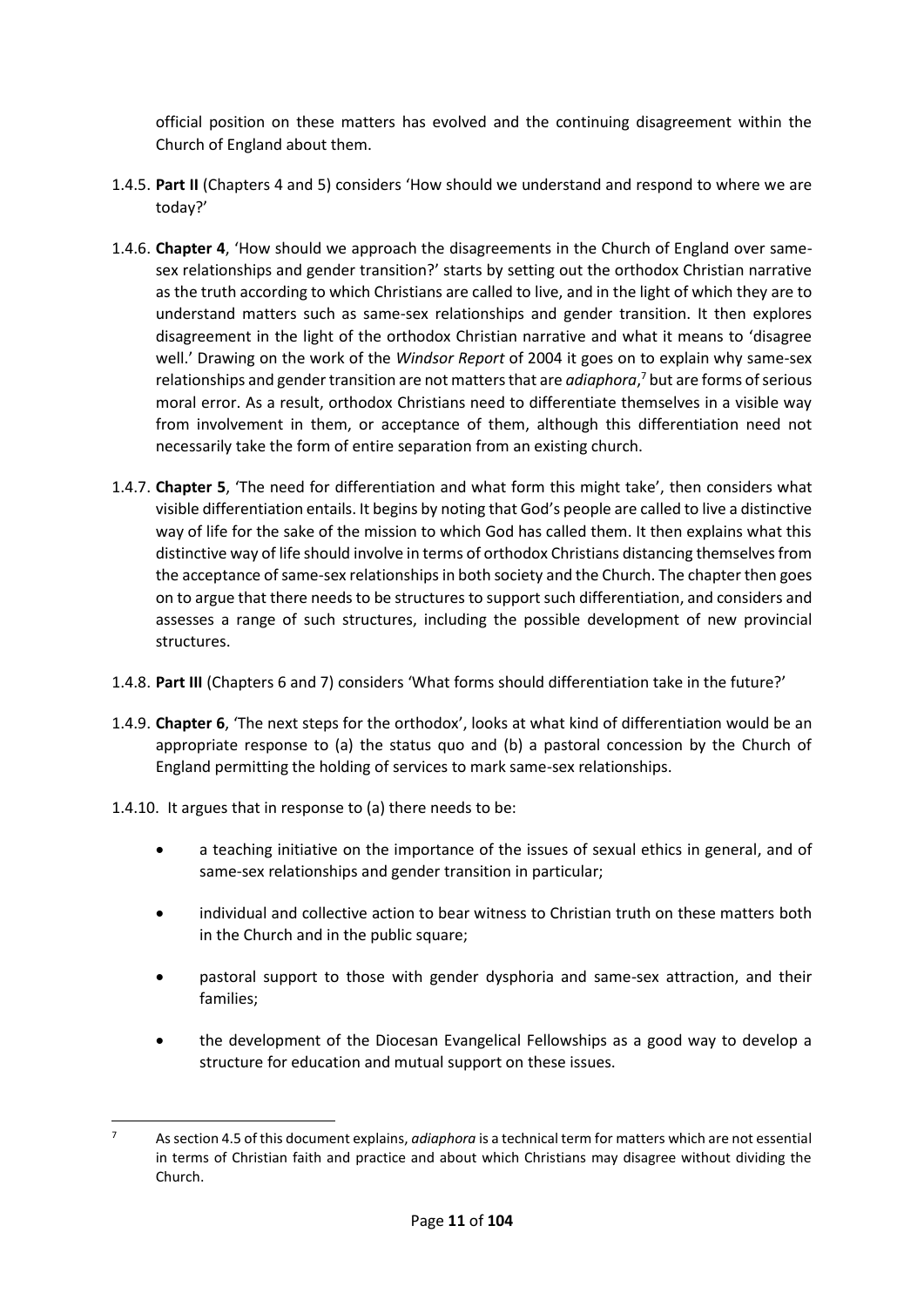- 1.4.11. In response to (b) it considers the need for delegated episcopal oversight for orthodox Anglicans in dioceses in the Church of England where the diocesan bishop is prepared to allow the blessing of same-sex relationships; it outlines a proposal for such delegated oversight, but also notes some problems which this proposal raises.
- 1.4.12. **Chapter 7**, 'A provincial way forward', examines the idea of a provincial solution should the Church of England change its doctrine and liturgy to support same-sex relationships and give further support to gender transition.
- 1.4.13. **Part IV**, **Chapter 8,** 'Where we have got to' summarises the argument and lists eight recommendations for action.
- 1.4.14. The document also has two appendices:
	- **Appendix I** Two examples of possible ways of handling divisions in the Church over human sexuality
	- **Appendix II** Some risks to be aware of

#### 1.5. **How to read this document**

- 1.5.1. This document presents a single developing argument and should ideally be read as a continuous whole. However, those who wish to do so can read it as a series of separate standalone sections.
	- Those who want to know where British society and the Church of England stand with regard to same-sex relationships and gender transition should read Part I.
	- Those who want to know about an orthodox Christian assessment and response to samesex relationships and gender transition should read Part II.
	- Those who want to know to know how orthodox Christians might differentiate themselves within the Church of England in coming years should read Part III.
	- Those who simply want a summary and recommendations should read Part IV.
- <span id="page-11-0"></span>1.5.2. **A note about vocabulary.** There is no agreed vocabulary to describe those who take different sides in the current disagreements in the Church of England over matters to do with same-sex relationships and gender transition. For the purposes of this document, the term 'liberal' means those people who support same-sex sexual relationships and gender transition in line with the widespread acceptance of them within British society as whole. The term 'orthodox' means those people whose fidelity to the teaching of the Bible and the historic teaching of the Christian Church means that they are unable to support same-sex relationships and gender transition. The terms are used for ease of reference only and nothing is implied by their use.
- 1.5.3. **Why the document links together same-sex relationships and gender transition**. The linking together of same-sex relationships and gender transition may be questioned on the grounds that these are very different issues. However, in our view they are two aspects of a single issue, the obligation of human beings to live in accordance with the way God has created us. As Chapter 4 explains, the basic biblical reason why same-sex relationships are wrong is that they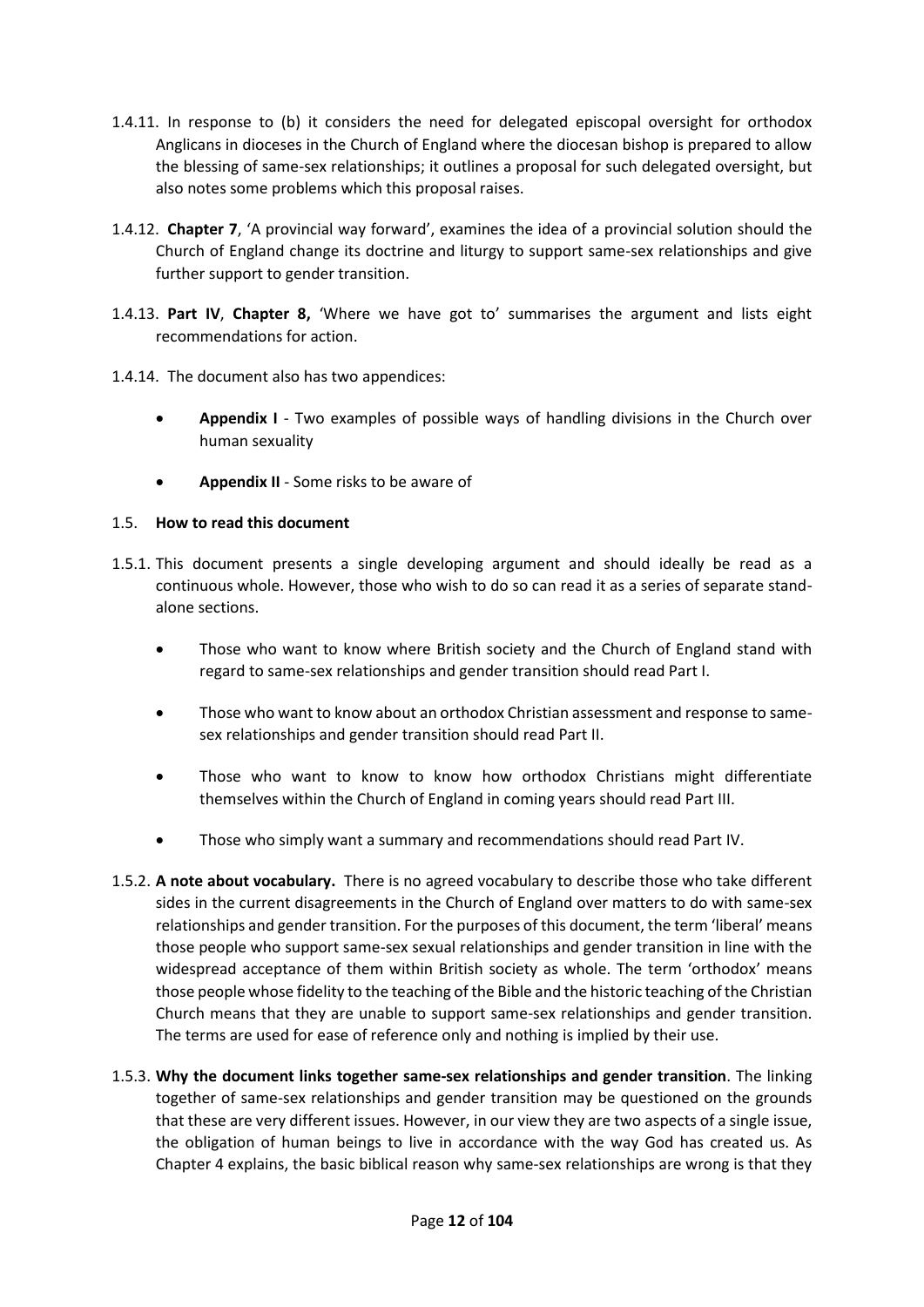deny the importance of God's creation of humanity as a dimorphic species in which males and females are distinguished by basic biological differences that enable them to play distinct and complementary roles in marriage and in the procreation and nurture of children. For the same reason, gender transition is also wrong in principle. It too, albeit in a different way, involves a rejection of the importance of the God-given distinction between men and women. The two questions of sexual orientation and gender identity are also regularly combined together, as in the widely used acronyms 'LGBT' (Lesbian, Gay, Bisexual and Transgender) and 'SOGI' (Sexual Orientation and Gender Identity). It follows that the two issues are inextricably linked and therefore need to be considered together.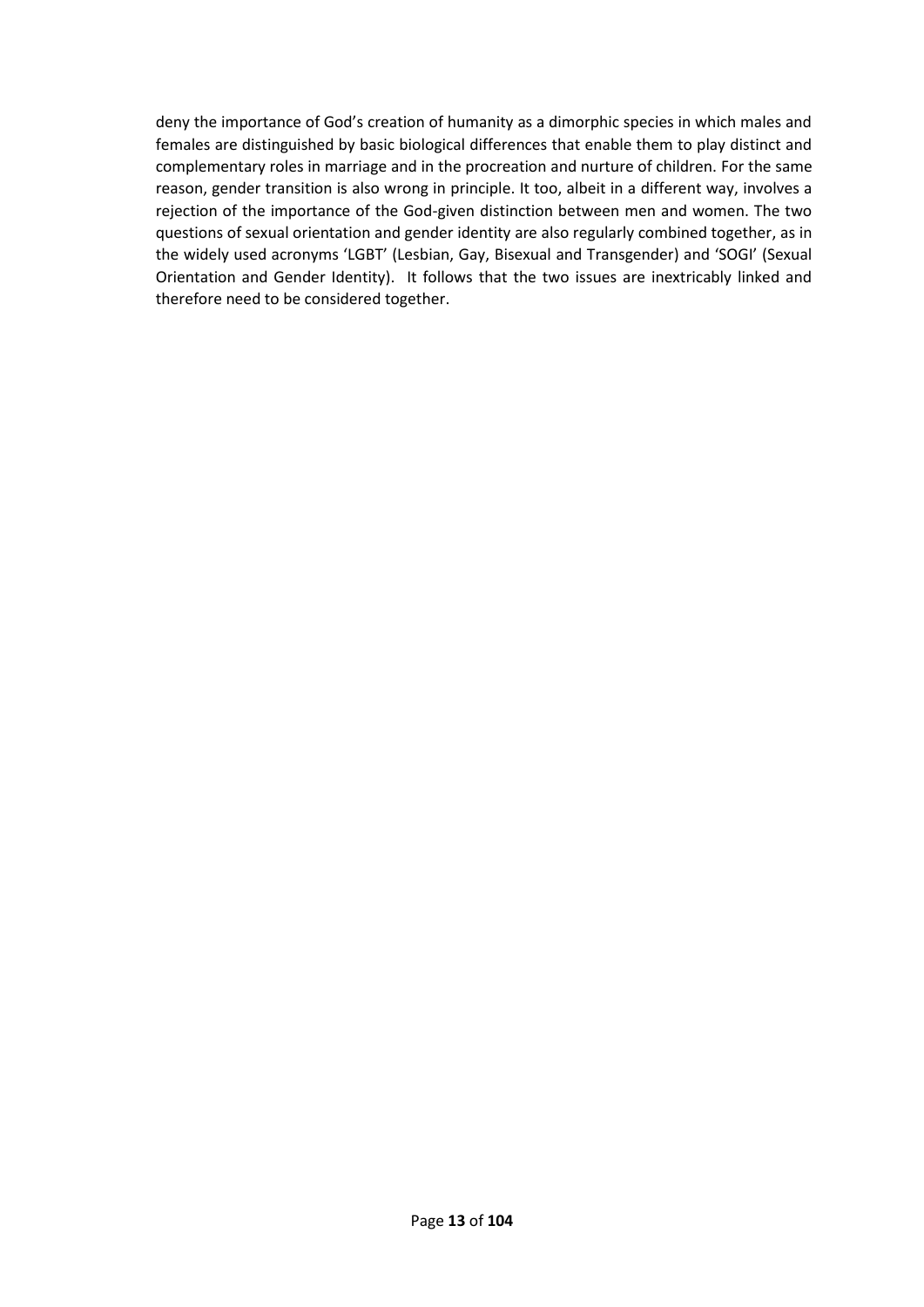# <span id="page-13-0"></span>**Part I. Where we are today**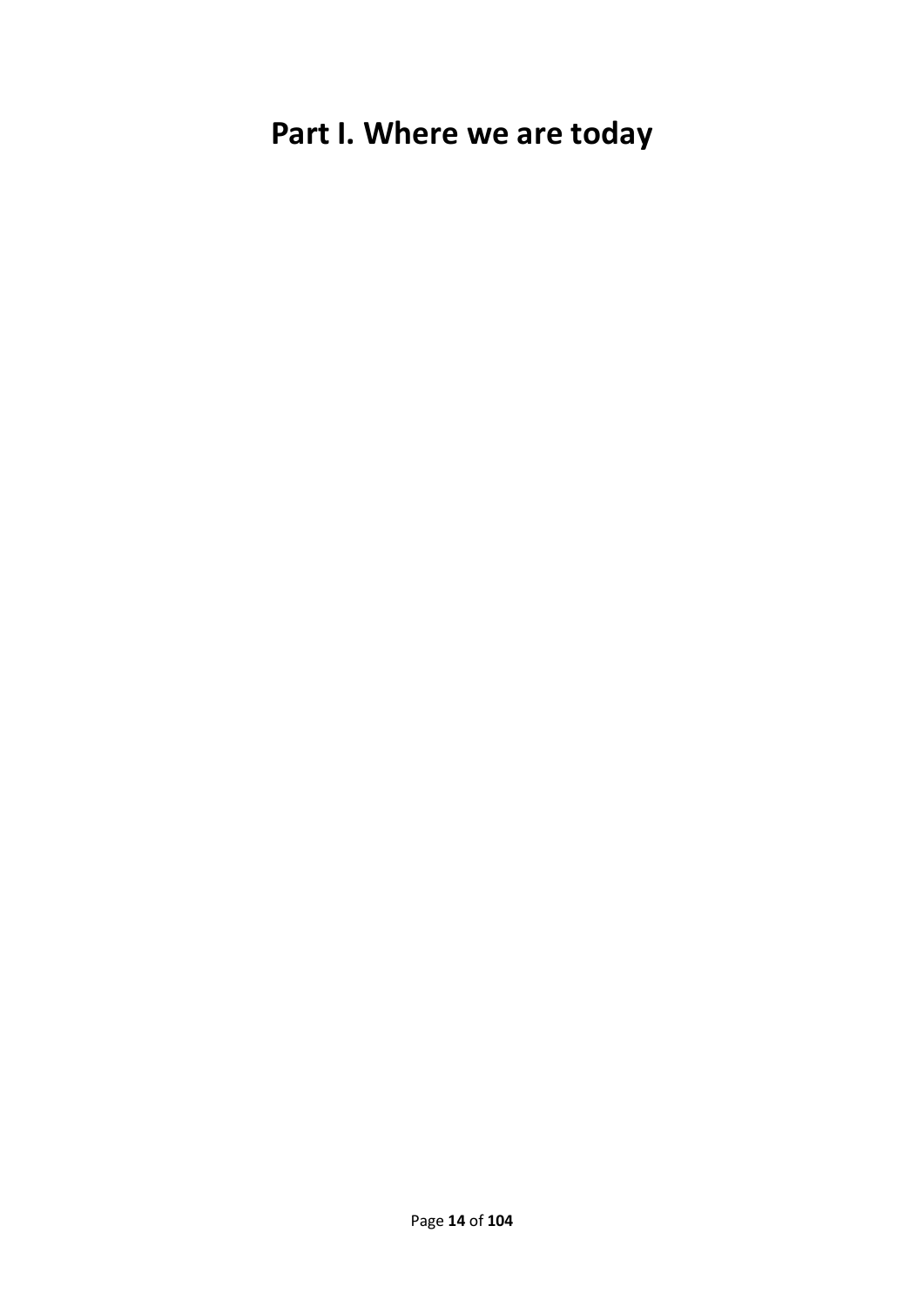# <span id="page-14-0"></span>**Chapter 2. The current situation in British society with regard to same-sex relationships and gender transition**

# 2.1. **The prevalent narrative in our society**

2.1.1. The narrative which is currently prevalent in the moral discourse of British society is helpfully summarised by Glynn Harrison. In his book *A Better Story*, he summarises this narrative as follows:

> For centuries, traditional morality had us—all of us—in its suffocating grip. Year after year the same old rules, chained in the past, heaped shame on ordinary men and women (and boys and girls) whose only crime was being different. Enemies of the human spirit, these bankrupt ideologies befriended bigots and encouraged the spiteful. They nurtured a seedbed of hypocrisy and offered safe havens to perpetrators of abuse. No more. Change is here. We are breaking free from the shackles of bigotry and removing ourselves from under the dead hand of tradition. Our time has come. A time to be ourselves. A time to be who we truly are. A time to celebrate love wherever we find it. A time for the human spirit to flourish once again.<sup>8</sup>

- 2.1.2. There are signs that this narrative is becoming a matter of public truth to which all members of society are expected to subscribe whatever their difference on other matters. Surveys of British social attitudes suggest that it is accepted by the majority of the population (even if they would not necessarily use the precise language contained in the quotation) and it is constantly being reinforced by politicians of all parties, the media, and the education system.<sup>9</sup>
- 2.1.3. As the quotation from Harrison indicates, within this narrative liberation from traditional morality (and particularly from traditional sexual morality) plays the same role that liberation from sin played in the teaching of the medieval Church, or that liberation from capitalist oppression played in Communist propaganda. It is the 'great evil' from which people have been set free.
- 2.1.4. It should also be borne in mind that for many people this narrative about freedom is not about licence, but about the correction of historic injustice. They see the narrative in terms of the upholders of traditional morality, the Christian Church prominent among them, having unjustly stigmatised and oppressed those minority groups who did not live according to it. In their view, it is, therefore, a matter of justice that this situation is now coming to an end and that society and the law support the equal right of every individual to live in whatever way is best for them. This is often described in terms of support for 'equality, diversity and inclusion'.

<sup>8</sup> Glynn Harrison, *A Better Story* (London: IVP, 2016), p51.

<sup>&</sup>lt;sup>9</sup> The way in which this narrative has become public truth in our country is shown by the way in which Pride celebrations are now major public events in the way that religious processions were in the Middle Ages, or the marking of May Day was in the old Soviet Bloc.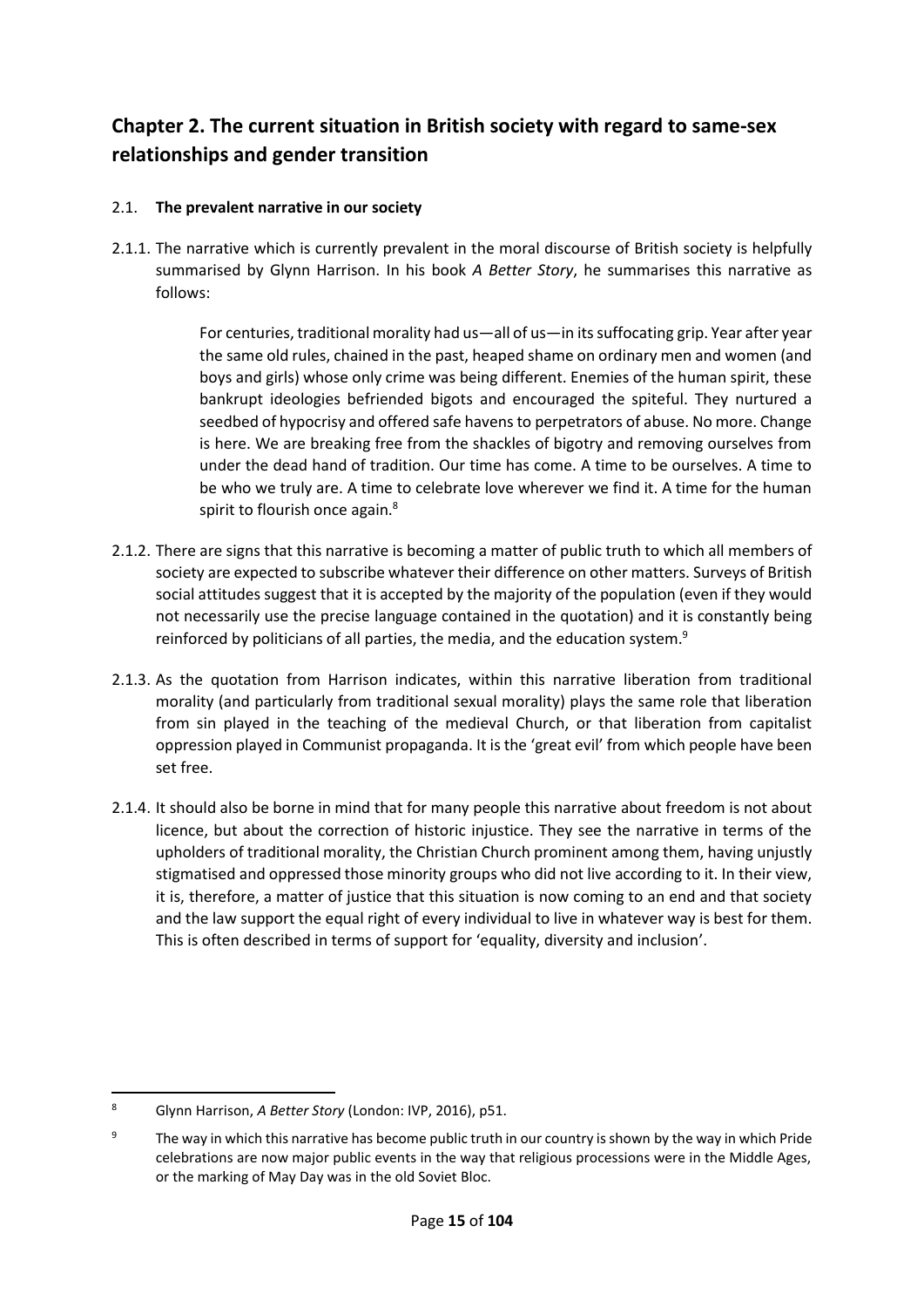# 2.2. **An alternative way of life and the challenges it poses to traditional Christian beliefs**

- 2.2.1. As indicated above, the freedom celebrated in this prevalent narrative does not just mean freedom from traditional sexual morality, but also freedom to choose to live in an alternative way. This alternative way of life involves:
	- People being free to choose to be in a sexual relationship with whomever they want for as long or short a time as they want;
	- People being free to choose to have sexual relationships both inside and outside marriage with no expectation that sexual intercourse will lead to the birth of children;
	- Women being free to choose to control their own bodies by opting for termination of a pregnancy through abortion;
	- People being free to choose to have sexual intercourse with members of their own sex, to cohabit with them, and to marry them;
	- People being free to choose their own gender identity, whether male, female or other, regardless of their biology.
- <span id="page-15-0"></span>2.2.2. The growing acceptance of this alternative way of life challenges six key beliefs that Christians have traditionally upheld. These beliefs are:
	- That human beings are either male or female and that the distinction between men and women is primarily a matter of biology which people do not have the capacity to change;
	- That marriage, sexual relations and the procreation of children belong together;
	- That marriage is meant to be for life and that divorce is therefore always undesirable and generally morally wrong, except in narrowly defined circumstances;
	- That it is not permissible deliberately to end the life of an unborn child;
	- That a life of singleness and sexual abstinence is a Christian vocation that is as valid and as fulfilling as marriage;
	- That it is not right for people of the same sex to have a sexual relationship, or for such a relationship to be called marriage.
- 2.2.3. In all six cases Christians are faced with the question of whether they should continue to uphold what they have traditionally believed, which they have understood to be taught in Scripture, or whether they should adapt or abandon and come into line with the prevailing ethos of our culture.
- 2.2.4. The focus of this document is on how Christians should respond to the contemporary challenges to the first and last of the traditional beliefs listed i[n 2.2.2.](#page-15-0) This is not because these two beliefs are more important than the other four, but because in recent years the challenge to them has become a particularly prominent issue within the Church of England as it has within other churches in this country and across the Western world as whole. They bring into sharp focus what Christians believe about human identity, sexuality and marriage.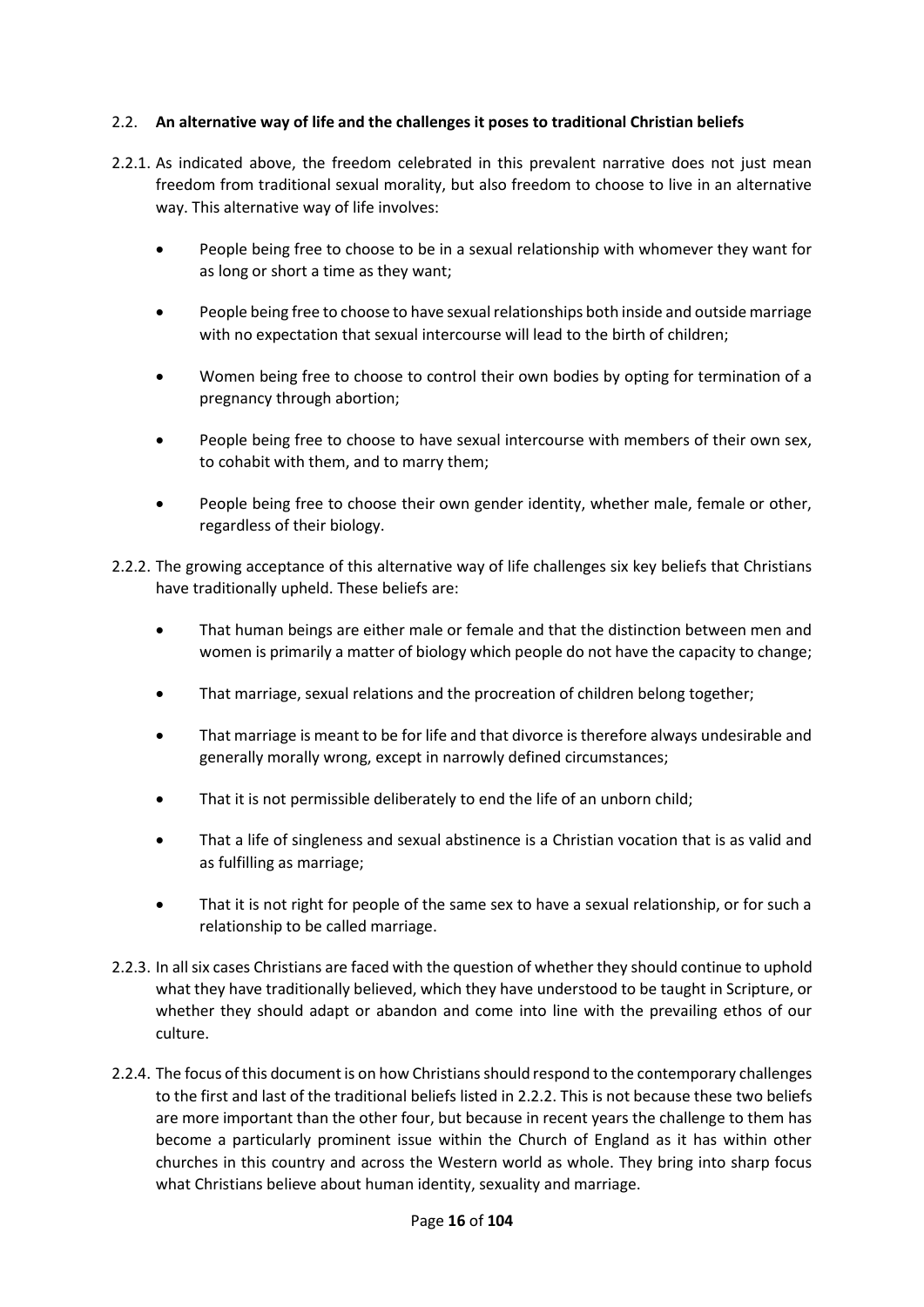#### 2.3. **Same-sex relationships**

- 2.3.1. In the countries which now form the United Kingdom same-sex sexual relationships, whether between men or women, have traditionally been disapproved of by the Church and by society because they were regarded as immoral. Although, like other forms of illicit sexual activity, they were subject to sanctions under church law, prior to the sixteenth century they were not subject to the criminal law of the state.
- 2.3.2. However, from the sixteenth century onwards sexual activity between men (sex between women was never illegal), became subject to criminal penalties by the state, initially the death penalty and then subsequently imprisonment. We are often told that this meant that people such as Oscar Wilde and Alan Turing were prosecuted for 'being gay' or 'because of who they loved.' This, however, is inaccurate. There was no separate category of 'gay' people recognised by British law (sexual orientation as a legal term was only recognised in 2000) and the criminal law has never been concerned about who people happened to love. What was illegal was sexual intercourse between persons of the same sex, understood in terms of the act of anal penetration, and it was equally criminal for a man to have anal intercourse with a woman, regardless of consent.
- 2.3.3. Movement towards removing the legal penalties against homosexual activity began in the 1950s.
- 2.3.4. In 1957 the report of a Home Office committee chaired by Sir John Wolfenden (the 'Wolfenden Report') recommended that 'homosexual behaviour between consenting adults in private' should no longer be a criminal offence. Ten years later the Sexual Offences Act of 1967 removed the legal penalties in England and Wales against homosexual acts performed in private between two men over 21 years of age. Similar legislation in the other parts of the United Kingdom then followed between 1980 and 1994.
- 2.3.5. What the 1967 Act did not do was introduce legally enforceable equal rights for those in samesex relationships in areas such as employment or family law. The Campaign for Homosexual Equality, which had initially been founded to campaign for the de-criminalisation of homosexuality, began to campaign for such rights from 1969 onwards, as did Stonewall after its foundation in 1989.
- 2.3.6. The move towards introducing legal equality for people in same-sex relationships began in 2000 with the repeal of Section 28 of the Local Government Act (which prohibited local authorities promoting same-sex relationships in schools). Further legislation equalised the age of consent for both heterosexual and homosexual sexual activity at sixteen; permitted openly lesbian and gay people to serve in the armed forces; and allowed same-sex couples to adopt children.
- 2.3.7. In 2004 the Civil Partnership Act introduced Civil Partnerships for people in same-sex relationships. The reason for this was not only to remedy perceived injustices towards samesex couples with regard to matters such as the rights of next-of-kin and inheritance, but also to give public, legal recognition to the existence and importance of same-sex relationships. As Jacqui Smith, the Deputy Minister for Women and Equality, put it when moving the second reading of the Civil Partnership Bill in the House of Commons:

In creating a new legal relationship for same-sex couples, this Bill is a sign of the Government's commitment to social justice and equality. It is also a recognition of the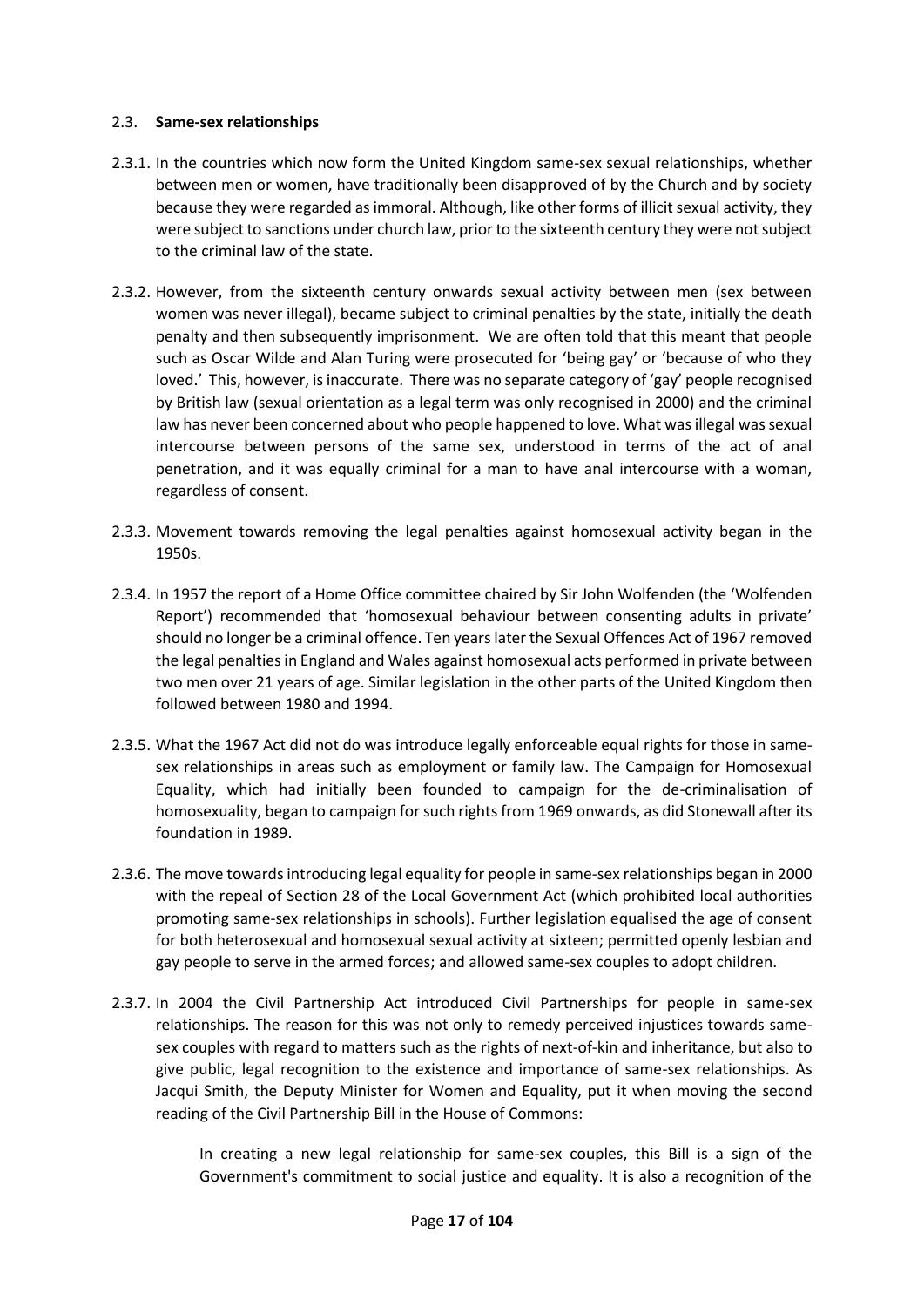realities of modern Britain. Across this country today thousands of same-sex couples have made the decision to share their lives, their home, their finances and the care of their children or of older relatives. They may have loved and cared for each other for many years, yet their relationship is invisible in the eyes of the law. The Bill sends a clear message about the importance of stable and committed same-sex relationships.<sup>10</sup>

- 2.3.8. In the same year, regulations were passed giving effect to the EU Equal Treatment Directive 2000, which included a prohibition of discrimination on the grounds of sexual orientation. The Equality Act of 2006 further prohibited discrimination on the grounds of sexual orientation in the provision of goods and services. This law was codified by the Equality Act of 2010 under which sexual orientation is one of the nine 'protected characteristics'.
- 2.3.9. Finally, in 2013, Parliament passed the Marriage (Same Sex Couples) Act which permitted samesex couples in England and Wales to marry or to convert their Civil Partnerships to marriage. Similar legislation was passed by the Scottish Parliament and, following legislation passed by the Westminster Parliament, same-sex marriages became legal in Northern Ireland in February 2020. The legislation for same-sex marriage provided exemptions for religious groups (including the Church of England) which did not wish to marry same-sex couples, as was the case when Civil Partnerships were introduced in 2004.
- 2.3.10. In addition to these legislative changes, an increasing number of public figures have publicly come out as lesbian or gay, and there is strong political, educational and media support for LGBT+ equality.
- 2.3.11. Accompanying these legal and social changes has been a major shift in public attitudes to same-sex relationships which has been charted by the annual *British Social Attitudes Survey*. When the survey began in 1983 only 17% of those surveyed were completely accepting of samesex relationships. Attitudes hardened further during the late 1980s at the height of the AIDS crisis; in 1987 just 11% said same-sex relationships were 'not wrong at all'. By contrast, in 2018 (the latest figures we have) 66% said they were 'not wrong at all'.  $^{11}$
- 2.3.12. Overall, Britain has become a place where acceptance of same-sex relationships is regarded as the norm and non-acceptance is widely seen as odd or even morally suspect, harmful, and endangering social cohesion.

# 2.4. **Gender Transition**

- 2.4.1. In order to understand the issue of gender transition it is necessary first of all to distinguish between 'sex' and 'gender.' In this context 'sex' means one's biological identity, whereas 'gender' means the way in which one's identity as male, female, or other, is perceived by oneself or by others within a particular cultural setting.
- 2.4.2. Transgender persons are, for the most part, people whose bodies are unambiguously either male or female, but who have difficulty identifying with, or living according to, the sex of their body. As Mark Yarhouse puts it, 'Transgender is an umbrella term for the many ways in which

<sup>10</sup> *Hansard*, 12 October 2004, Column 174 at <https://publications.parliament.uk/pa/cm200304/cmhansrd/vo041012/debtext/41012-11.htm>

<sup>11</sup> Figures for the acceptance of same-sex relationships can be found in *British Social Attitudes 36*, (London: The National Centre for Social Research, 2019), pp.129-30 and 139.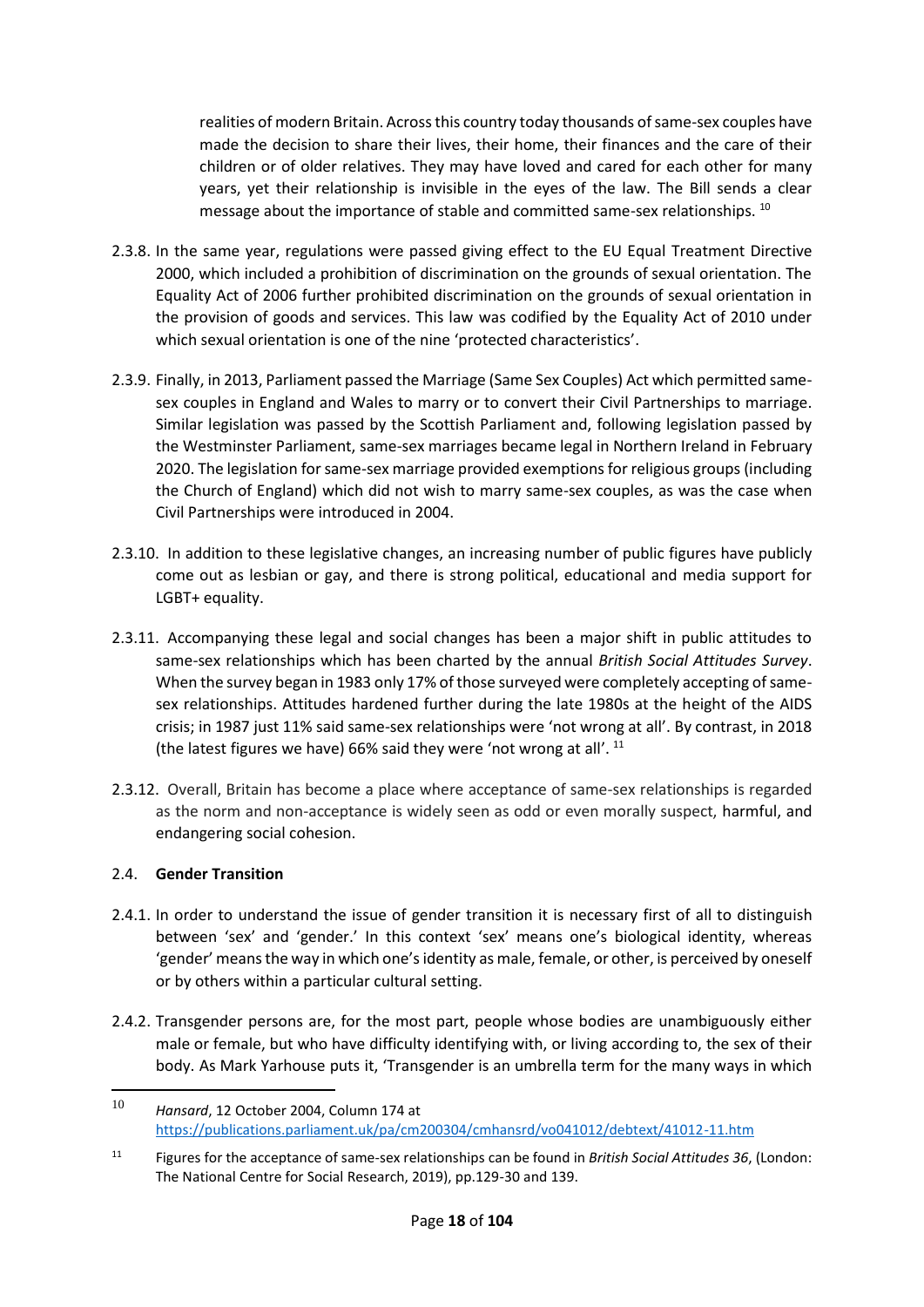people might experience and/or present and express (or live out) their gender identities differently from people whose sense of gender identity is congruent with their biological sex'.<sup>12</sup> The term 'cisgender' is sometimes used by way of contrast to transgender for those people who do not have difficulty identifying with, or living according to, the sex of their body. The term 'gender dysphoria' is the clinical term used to refer to the distress people can feel as a result of the incongruence between their biological sex and what they feel to be their true identity.

- 2.4.3. Gender transition takes place when someone who is biologically either a man or a woman acts on the belief that their public identity as a man or a woman (their 'gender') does not express who they truly are and who therefore decide to live as a member of the opposite sex, or to adopt some form of alternative 'gender variant' identity such as intergender, pangender, genderfluid, or non-binary. Such transition may or may not involve the use of hormones or gender reassignment surgery to conform their body more closely to a body of their preferred gender identity.
- 2.4.4. Gender transition first came to public attention in the early 1950s when the American GI George Jorgensen became Christine Jorgensen following gender reassignment surgery by Dr Christian Hamburger in Casablanca in 1952. Jorgensen's story was widely published in both America and Europe and in its aftermath many people who felt unable to accept their biological sex began to seek similar treatment.
- 2.4.5. In Britain the concept of gender transition came to prominence in 1970 when April Ashley, a model who had undergone transition from male to female, fought a court case (*Corbett v Corbett*) to allow her marriage to a man to be legally recognised. Ashley lost the case, with the legal precedent then being set that sexual identity is irrevocably fixed by chromosomes at birth and that a person's legal gender identity as a man or a woman should be the same as their sexual identity.
- 2.4.6. Following this case, transgender people, both in Britain and in other countries, waged an increasingly high-profile campaign for legal recognition of their preferred gender including the right to marry as a member of that gender and to have their birth certificates amended to identify them retrospectively as a member of that gender. That campaign involved several cases being taken to the European Court of Human Rights to establish a human right to state recognition of one's preferred gender.
- 2.4.7. This campaign had a successful outcome in 2004 when the Gender Recognition Act allowed transgender people who wished to do so to have legal recognition as members of the sex appropriate to the gender with which they identify (male or female). This recognition allows them to acquire a new birth certificate and affords them full recognition of their preferred gender in law for all purposes, including marriage. As in the case of Civil Partnerships and samesex marriages there are exemptions to protect the consciences of members of religious groups including the Church of England.
- 2.4.8. Under the Act a legal change of gender takes place through a Gender Recognition Panel issuing a person a Gender Recognition Certificate on the grounds that they have had a diagnosis of

<sup>12</sup> Mark Yarhouse, *Understanding Gender Dysphoria*, Downers Grove: IVP Academic, 2015, Kindle edition, Loc.252.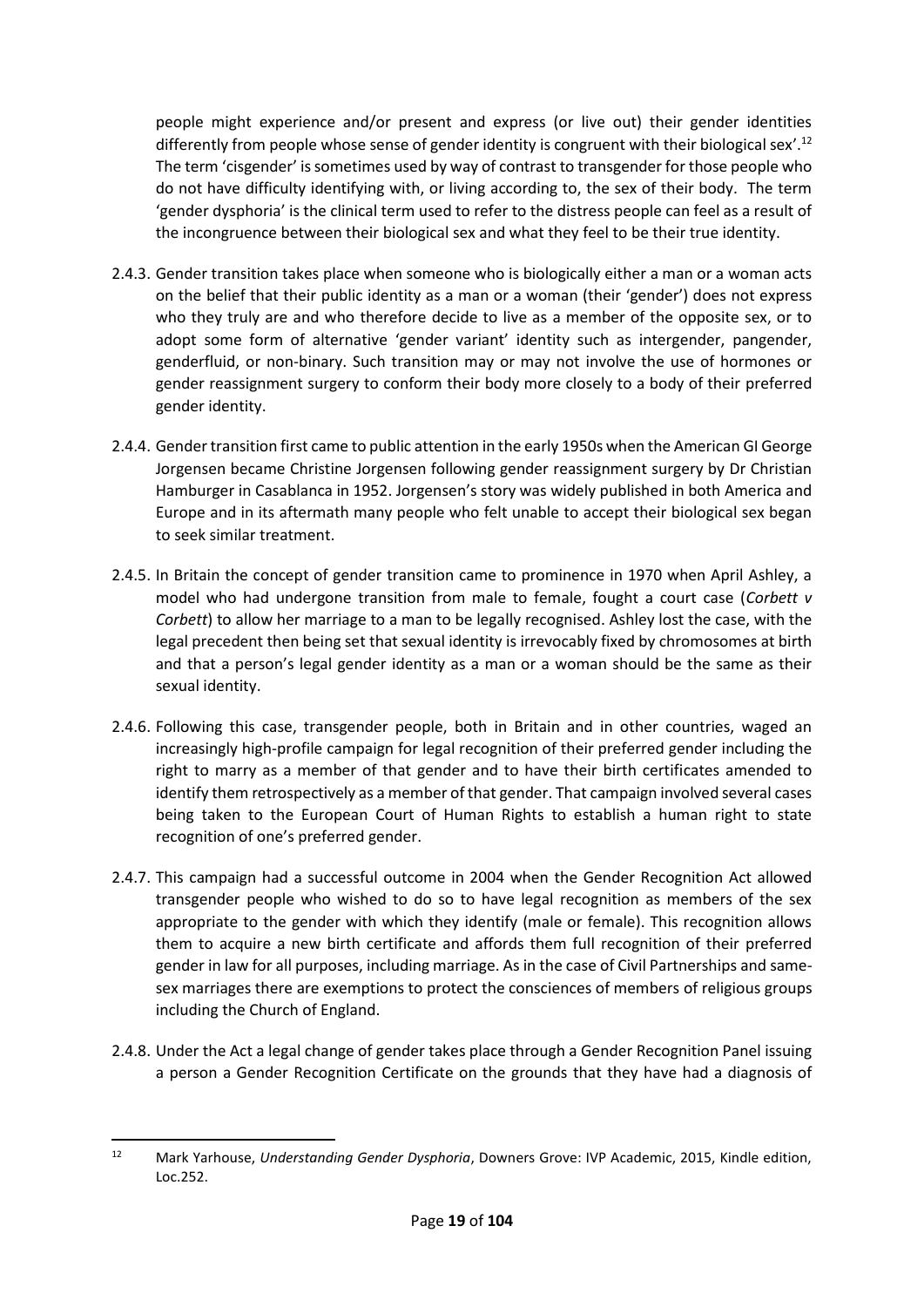gender dysphoria, have lived in their new gender for at least two years, and that they intend to live in this new gender until death.

- 2.4.9. Gender transition is also one of the categories which is protected by the Equality Act of 2010. This legislation states that it is illegal to discriminate against someone on the basis that a 'person is proposing to undergo, is undergoing, or has undergone, a process (or part of a process) for the purpose of reassigning the person's sex by changing physiological or other attributes of sex.' 13
- 2.4.10. There is now pressure to amend the Gender Recognition Act to speed up the process involved and to avoid the need to have a panel making a decision on whether someone should be awarded a gender recognition certificate. The proposal is that the medical model of gender recognition would be abolished. Instead, people would self-identify as a member of their preferred gender and that would then be the basis for that gender to be legally recognised. British practice would then be the same as the practice in other jurisdictions such as Ireland, Malta and Norway.
- 2.4.11. There is also pressure from groups such as Stonewall for the legal recognition of the nonbinary identities of gender variant people who do not identify themselves as male or female.
- 2.4.12. The Government has recently held a consultation on plans to amend the Gender Recognition Act which would (a) remove the need for a medical diagnosis of gender dysphoria before someone is able to apply for gender recognition, and (b) propose options to reduce 'the length and intrusiveness of the gender recognition system'. <sup>14</sup> This consultation closed on 22 October 2018 and there has been no announcement yet as to what the outcome of the consultation will be. The relevant government web page simply says 'we are analysing your feedback'.

# 2.5. **Continuing disagreement over same-sex relationships and gender transition**

- 2.5.1. The developments that have been summarised in the previous two sections of this chapter have reflected widespread support for both same-sex relationships and gender transition, particularly among younger people who have grown up with the new narrative referred to in the first section shaping their thinking. However, this acceptance is by no means universal. There is continuing disagreement on both issues.
- 2.5.2. The 66% figure for the public acceptance of same-sex relationships contained in the 2019 *British Social Attitudes Survey* is impressive. However, the figure was 2% down on the figure for the previous year, which had prompted the writers of the paper on the survey to suggest that 'we may have reached a point of plateau' with 'a significant minority of the population' remaining 'uncomfortable with same-sex relationships'.<sup>15</sup> To put it another way, according to the survey 1/3 of the population still feel some degree of disquiet about same-sex relationships and the

<sup>13</sup> Equality Act, 7(1) text at http://www.legislation.gov.uk/ukpga/2010/15/section/7.

<sup>14</sup> 'New Action to promote LGBT equality' at [https://www.gov.uk/government/news/new-action-to](https://www.gov.uk/government/news/new-action-to-promote-lgbt-equality)[promote-lgbt-equality](https://www.gov.uk/government/news/new-action-to-promote-lgbt-equality)

<sup>15</sup> The National Centre for Social Research, *British Social Attitudes Survey* 36, 2019, p.120 at [http://www.bsa.natcen.ac.uk/media/39355/bsa\\_36.pdf](http://www.bsa.natcen.ac.uk/media/39355/bsa_36.pdf)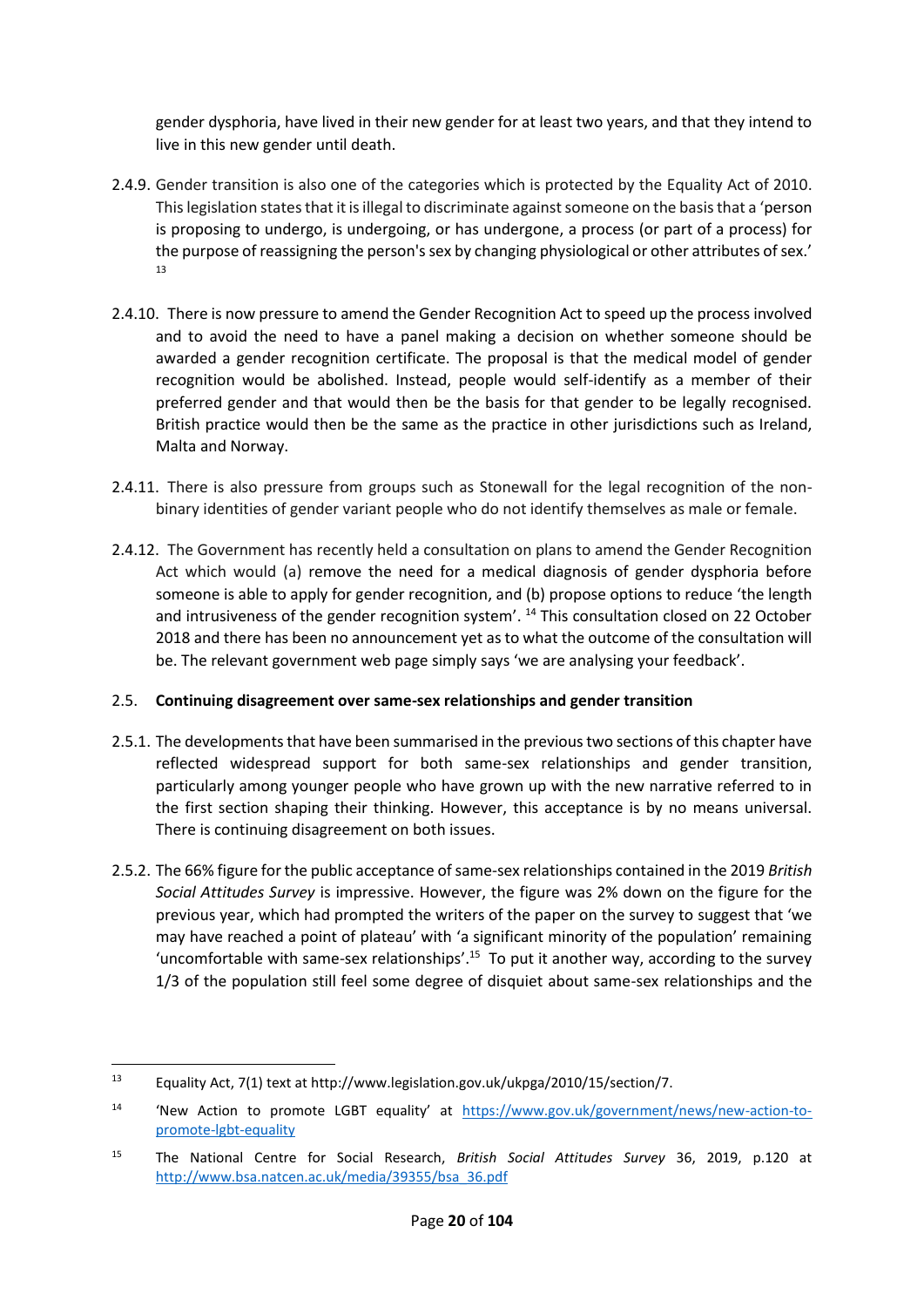growth in the acceptance of such relationships which has taken place since the 1980s may now have stalled.

- 2.5.3. This continuing disquiet has been shown in the protests that have taken place in recent months in Birmingham and elsewhere against the 'No Outsiders' relationships education programme in primary schools which the protestors see as promoting same-sex relationships in a way that is contrary to their religious and moral values. <sup>16</sup>
- 2.5.4. With regard to gender transition, there is continuing controversy concerning two issues.
- 2.5.5. The first is whether and how society should make provision for transgender people in a variety of different areas of life. British society, like other societies, is organized on the basis of what has come to be known as the 'gender binary.' What this means is that society is organized on the basis that human beings are either male or female. For example, education, sports teams, the use of toilet facilities, the provision of refuges for female victims of domestic abuse, and the age at which people can retire, are all organized on the basis of a distinction between male and female.
- 2.5.6. The question that has now arisen is how people who have undergone, or who are undergoing gender transition, or those who do not identify with either of the two traditional genders fit into the picture. What schools should they be allowed to go to (and what school uniform should they wear)? Which sports teams should they be allowed to play for? What toilet facilities should they be allowed to use? Should biological males who identify as women be allowed to stay at women's refuges? When should transgender persons be allowed to receive their pension?
- 2.5.7. Although these issues are covered by the provisions of the Equality and Gender Recognition acts and by the regulations of sports bodies, nevertheless, as a glance at the news media will show, they remain controversial. This is because they involve practical concerns, such as whether opening up female toilets and changing rooms to biological males will be exploited by men (particularly young men) for purposes of harassment or sexual gratification, or whether a male to female trans person will have an unfair advantage on the sports field. In addition, there is a strong feeling that a 'revolutionary' sexual ideology held by a minority is now being imposed undemocratically on society as a whole. $^{17}$
- 2.5.8. The second issue is about the appropriate response to the acute distress that some people seeking gender transition feel (the technical term for which is 'gender dysphoria').
- 2.5.9. The view that currently seems to have support from most people working in the field is that the best way to treat people with gender dysphoria is to help them to accept and live out their preferred gender identity either on an intermittent or on a permanent basis. This may, or may not, involve hormone treatment and sex-reassignment surgery. This is the approach outlined, for example in the section on 'Treatment for gender dysphoria' on the NHS *Choices* website:

<sup>16</sup> See 'LGBT school lessons protests spread nationwide', BBC News, 16 May 2019 at <https://www.bbc.co.uk/news/uk-england-48294017>

<sup>&</sup>lt;sup>17</sup> For this point see James Kirkup 'The Document that reveals the revolutionary tactics of the Trans Lobbyists' *The Spectator,* 2 December 2019.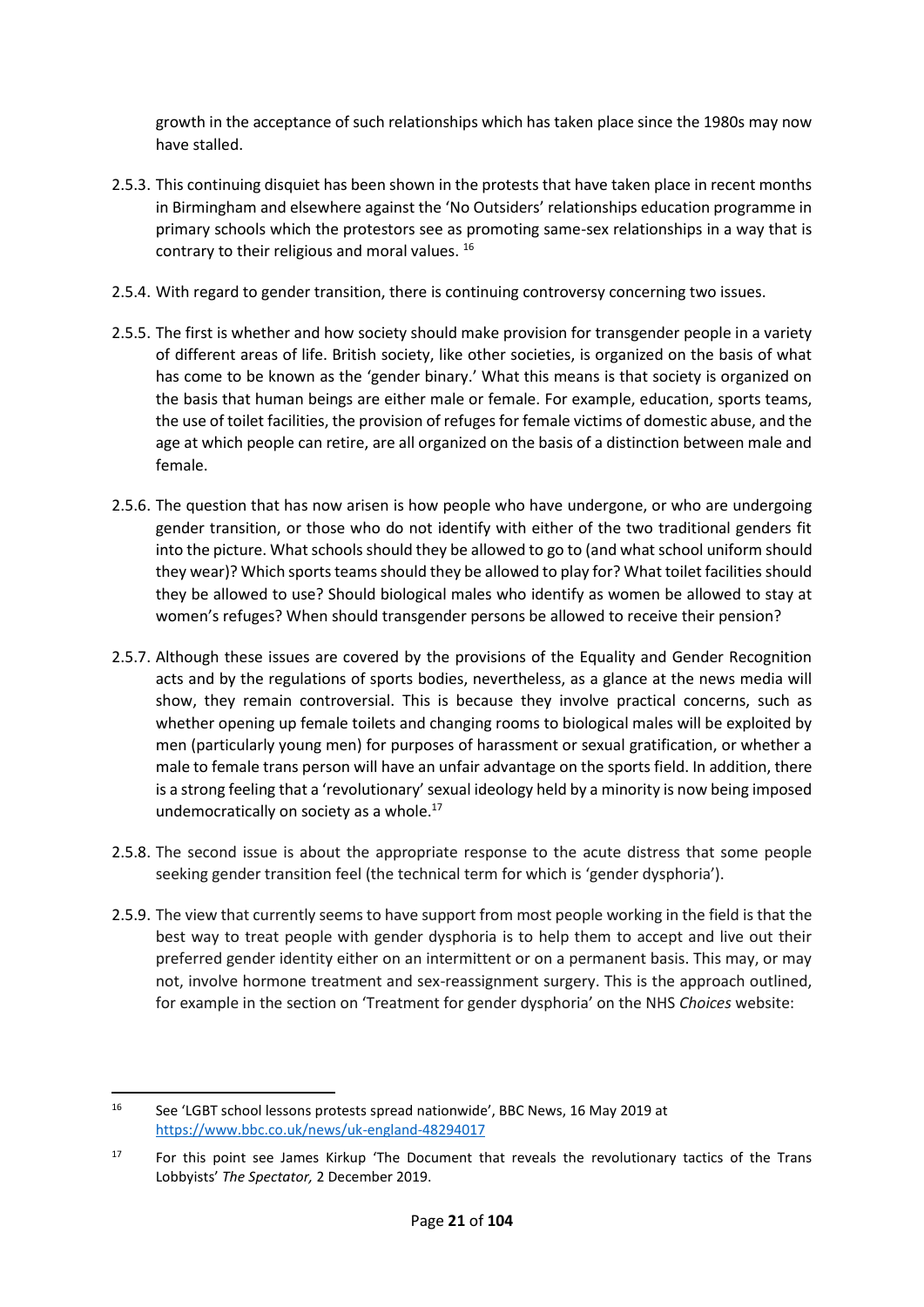If the results of an assessment suggest that you or your child have gender dysphoria, staff at the GIC $^{18}$  will work with you to come up with an individual treatment plan. This will include any psychological support you may need.

Treatment for gender dysphoria aims to help reduce or remove the distressing feelings of a mismatch between biological sex and gender identity.

This can mean different things for different people. For some people, it can mean dressing and living as their preferred gender.

For others, it can mean taking hormones or also having surgery to change their physical appearance.

Many trans people have treatment to change their body permanently, so they're more consistent with their gender identity, and the vast majority are satisfied with the eventual results.<sup>19</sup>

- 2.5.10. However, not everyone agrees with this approach. There are well-qualified dissenting voices who believe that it is mistaken.
- 2.5.11. Probably the most prominent of these voices is that of Professor Paul McHugh, University Distinguished Service Professor of Psychiatry at Johns Hopkins Medical School in the United States. McHugh argues that the fundamental problem with the preferred approach is that it is simply unsuccessful in addressing the psychological issues of the patients concerned. In his words:

When 'the tumult and shouting dies,' it proves not easy nor wise to live in a counterfeit sexual garb. The most thorough follow-up of sex-reassigned people—extending over thirty years and conducted in Sweden, where the culture is strongly supportive of the transgendered—documents their lifelong mental unrest. Ten to fifteen years after surgical reassignment, the suicide rate of those who had undergone sex-reassignment surgery rose to twenty times that of comparable peers.<sup>20</sup>

2.5.12. McHugh goes on to argue that there needs to be an alternative approach that takes seriously the true nature of gender dysphoria:

> What is needed now is public clamor for coherent science—biological and therapeutic science—examining the real effects of these efforts to 'support' transgendering. Although much is made of a rare 'intersex' individual, no evidence supports the claim that people such as Bruce Jenner<sup>21</sup> have a biological source for their transgender assumptions.

<sup>18</sup> Gender Identity Clinic.

<sup>19</sup> NHS Choices, 'Treatment for gender dysphoria' at [http://www.nhs.uk/Conditions/Gender](http://www.nhs.uk/Conditions/Gender-dysphoria/Pages/Introduction.aspx)[dysphoria/Pages/Introduction.aspx](http://www.nhs.uk/Conditions/Gender-dysphoria/Pages/Introduction.aspx)

<sup>20</sup> Paul McHugh, 'Transgenderism: A Pathogenic Meme' at *Public Discourse*, 10 June 2015 text at <http://www.thepublicdiscourse.com/2015/06/15145/>

<sup>&</sup>lt;sup>21</sup> Bruce Jenner is the previous name of the American athlete and television personality who came out as transsexual in 2015 and is now called Caitlyn Jenner.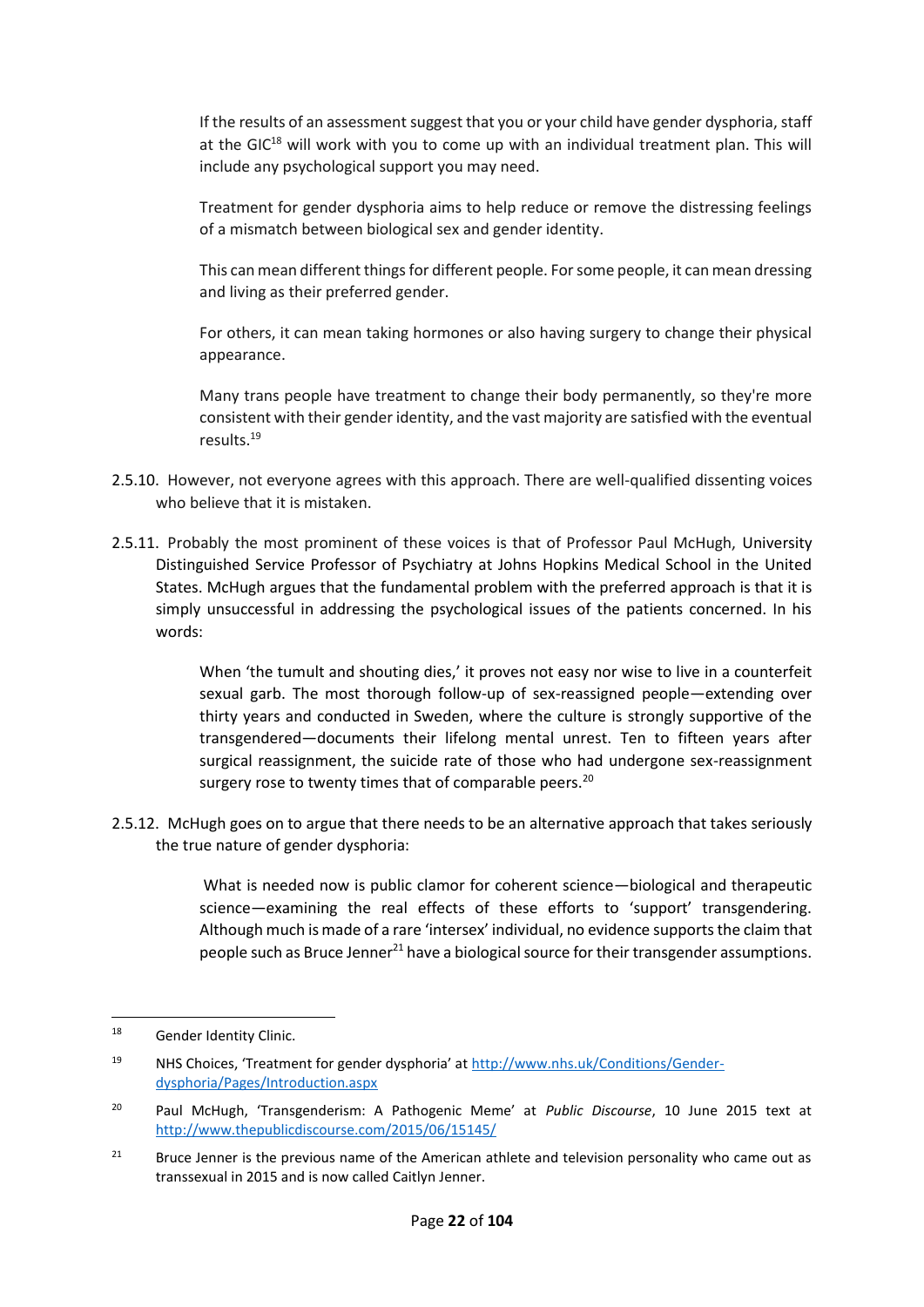Plenty of evidence demonstrates that with him and most others, transgendering is a psychological rather than a biological matter.

In fact, gender dysphoria—the official psychiatric term for feeling oneself to be of the opposite sex—belongs in the family of similarly disordered assumptions about the body, such as anorexia nervosa and body dysmorphic disorder. Its treatment should not be directed at the body as with surgery and hormones any more than one treats obesityfearing anorexic patients with liposuction. The treatment should strive to correct the false, problematic nature of the assumption and to resolve the psychosocial conflicts provoking it. With youngsters, this is best done in family therapy.<sup>22</sup>

- 2.5.13. As well as continuing debate about the best way to treat gender dysphoria in general, there is now a growing concern about the growth and treatment of gender dysphoria among children and young people. There are three specific issues.
	- That children are being wrongly diagnosed with gender dysphoria when they are in fact suffering from other mental health issues, or simply do not conform to what is seen as typical behaviour for boys or girls;
	- That teenagers (teenage girls in particular) are self-identifying as transgender because of peer pressure, family issues, what they see online, or in order to avoid unwanted sexual attention. In addition, some teenagers may find it easier to suggest they are transgender rather than gay or lesbian.
	- That children and young people are being given hormones to prevent the onset of puberty even though the long term physical and psychological effects of this are unknown and potentially seriously damaging. <sup>23</sup>

# 2.6. **Summary**

- 2.6.1. In this chapter we have noted four developments in British society.
- 2.6.2. *First*, there is now a prevalent narrative in British society which celebrates emancipation from the 'constraints of traditional morality' (especially traditional sexual morality), with many people seeing this development as the correction of historic injustice towards hitherto oppressed minority groups.
- 2.6.3. *Secondly*, a desire to be free from the constraints of traditional morality has led to the growing acceptance of an alternative way of life that challenges six key beliefs that Christians have traditionally held.
- 2.6.4. *Thirdly*, there has been a growth in the legal recognition and social acceptance of same-sex relationships and gender transition.

<sup>22</sup> McHugh at<http://www.thepublicdiscourse.com/2015/06/15145/>

<sup>&</sup>lt;sup>23</sup> For details on these issues see the website 'Transgender Trend' at [https://www.transgendertrend.com/.](https://www.transgendertrend.com/)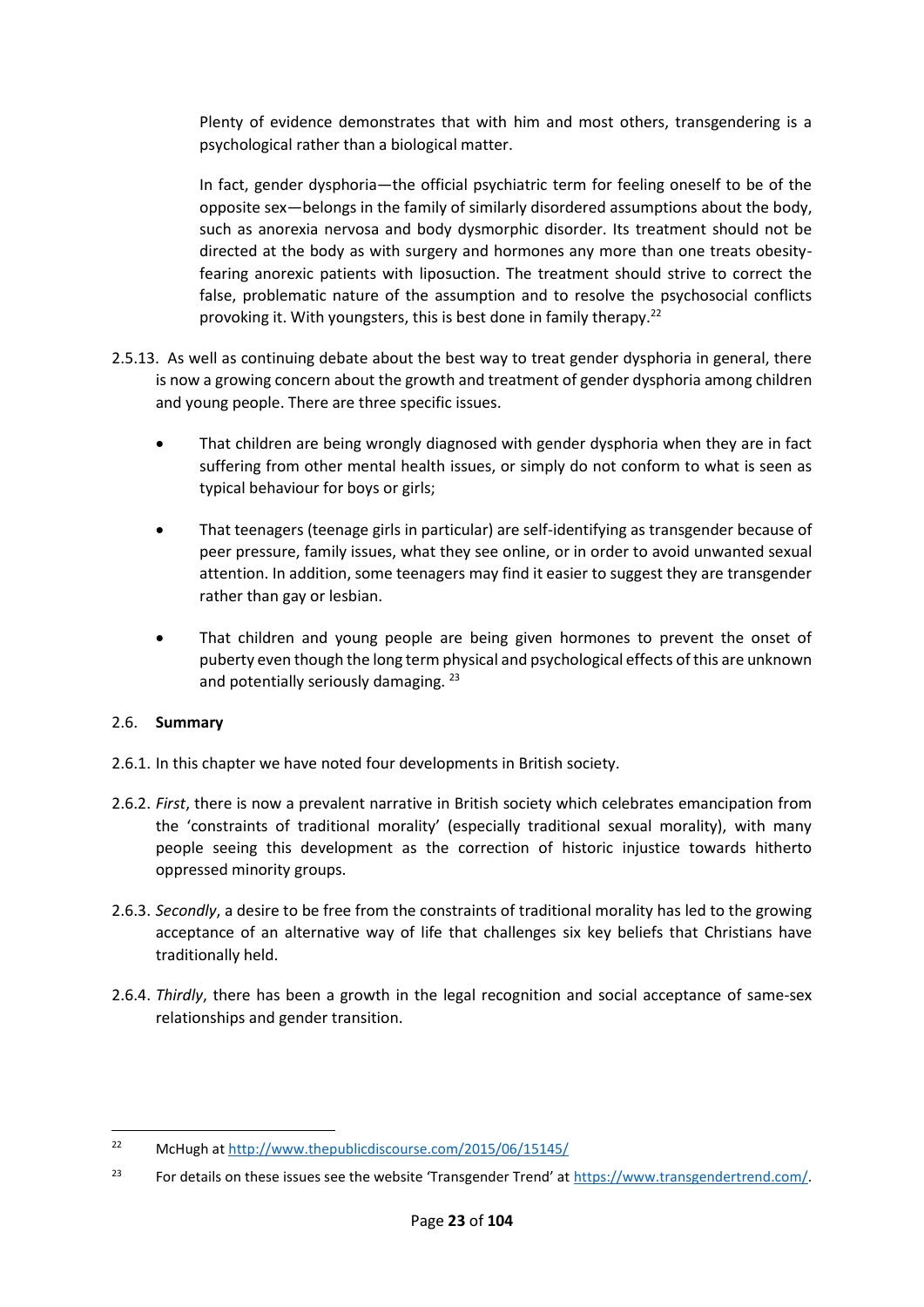- 2.6.5. *Fourthly*, although the social acceptance of same-sex relationships and gender transition has become widespread, it has not become universal. There is still a substantial portion of British society that feels disquiet about them.
- 2.6.6. In the next chapter we shall look at how the Church of England has responded to these changes in British law and society.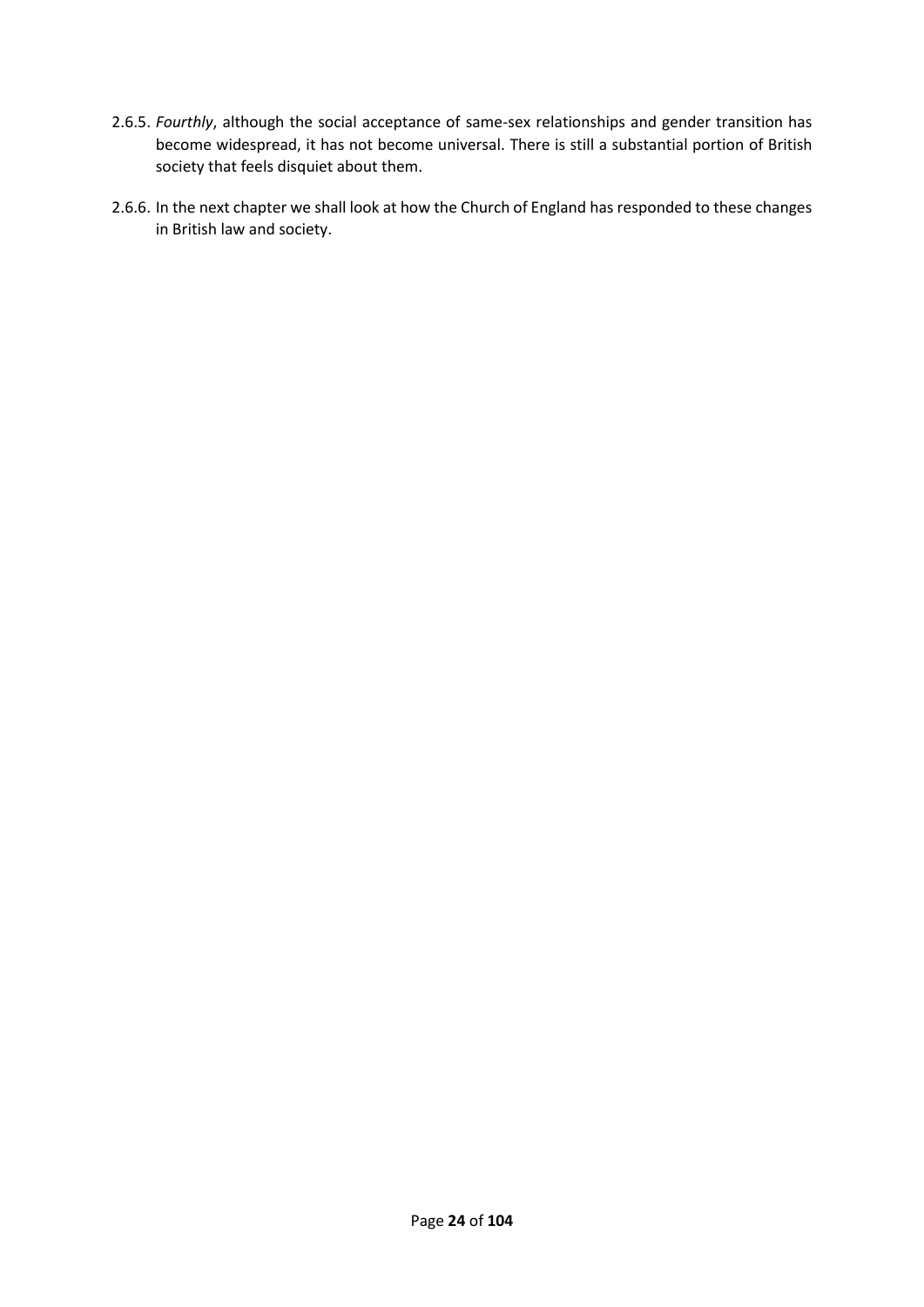# <span id="page-24-0"></span>**Chapter 3. The current situation in the Church of England with regard to same-sex relationships and gender transition**

# 3.1. **The position of the Church of England with regard to same-sex relationships**

- 3.1.1. As Donald Fortson and Rollin Grams explain in detail in their book *Unchanging Witness,* the consistent position of the Church since New Testament times has been that 'homosexual practice is incompatible with Christian discipleship, and church discipline may be necessary if the practice is habitual.'<sup>24</sup>
- 3.1.2. However, in recent years a pattern has emerged in which Christian churches have come under increasing pressure to change their teaching and practice in this area. This pressure has taken three forms: *first*, external pressure from governments, the courts, the media and nongovernmental campaigning bodies; *secondly*, internal pressure from campaigning individuals and organisations within their own ranks; and *thirdly,* people's personal experience of samesex relationships and gender transition in their own lives and among family members, friends, and colleagues at work. As a result, there has been extensive debate about the matter which has resulted in people and churches becoming deeply divided about whether or not they should change their position.

# **Developments from the 1950s**

- 3.1.3. What has happened in the Church of England conforms to this pattern. Throughout its history it had held that 'marriage is in its nature a union permanent and life-long, for better or worse, till death them do part, of one man with one woman, to the exclusion of all others on either side<sup>'25</sup> and that all forms of sexual intercourse outside marriage (including same-sex relationships) are a form of sin which need to be resisted and repented of when they do occur.
- 3.1.4. However, from the 1950s onwards voices from within the Church of England began to question whether it was right to see homosexual relationships as always sinful.<sup>26</sup> In addition, although there was much controversy over the matter, the Church of England as a whole supported the conclusions of the Wolfenden Paper and the subsequent removal of the criminal penalties against sex between men. <sup>27</sup>
- 3.1.5. This was because it took the view that while homosexual activity was sinful it should not for that reason be illegal. Dealing with sin should be a matter for the Church rather than the state. In the words of the Church of England Moral Welfare Council's submission to the Wolfenden working party: 'we would submit … that it is not the function of the state and the law to constitute themselves the guardians of private morality, and that to deal with sin as such

<sup>24</sup> S Donald Fortson III and Rollin G Grams, *Unchanging Witness*, (Nashville: B &H Academic, 2016), p141.

 $25$  Canon B.30.

<sup>&</sup>lt;sup>26</sup> The beginning of such discussion is generally seen as an article by Derek Sherwin Bailey on 'The problem of sexual inversion' which was published in the edition of the journal *Theology* for February 1952.

<sup>27</sup> Owen Chadwick, *Michael Ramsey – A Life* (London: SCM, 1998), pp145-149 and Matthew Grimley 'Law, Morality and Secularisation: The Church of England and the Wolfenden Paper, 1954-1967,' *The Journal of Ecclesiastical History,* Vol.60, No.4, October 2009, pp725-741.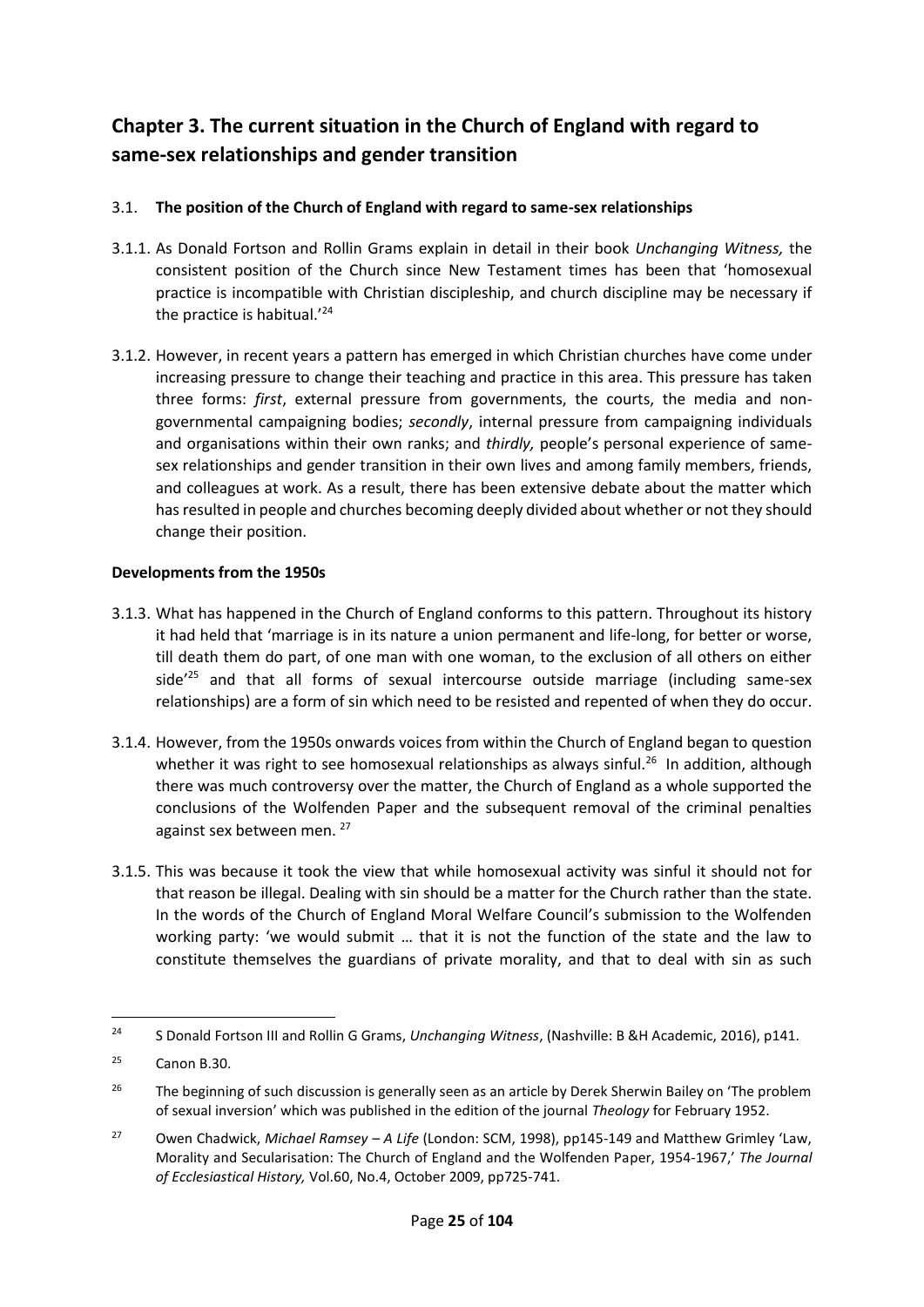belongs to the province of the Church'.<sup>28</sup> In addition, it took the view that the illegality of homosexual activity prevented proper pastoral care for people with homosexual tendencies.

- 3.1.6. Then in the 1970s and 1980s three reports were issued by Church of England working parties in response to the *de facto* acceptance of homosexual conduct in some of the Church of England theological colleges.<sup>29</sup> The problem was that there was no authoritative guidance about the matter. It had always been held by the Church of England that homosexual conduct was wrong, but there was no official teaching on the matter and by the 1970s and 1980s the traditional position was being challenged by bodies such as the Lesbian and Gay Christian Movement. Hence the need for work on the subject.
- 3.1.7. All three reports revealed the extent to which the Church was divided on the matter, but all three were prepared to consider the possibility that homosexual activity might be regarded as morally justifiable in certain circumstances. The 1979 report declared, for example, that while it would not be right for the Church to view: '…homosexual erotic love as an alternative and authentic development of the living Christian tradition' nonetheless:

… we do not think it possible to deny that there are circumstances in which individuals may justifiably choose to enter into a homosexual relationship with the hope of enjoying a companionship and physical expression of sexual love similar to that which is to be found in marriage.<sup>30</sup>

3.1.8. However, the view taken in these Papers has never been endorsed by the Church of England. Instead, the Church of England's official position on the matter is defined by five documents which uphold the Church's traditional teaching.

# **Canon B.30**

3.1.9. The *first* document is Canon B.30, 'Of Holy Matrimony,' the Church of England's legally binding Canonical definition of marriage, part of which has already been quoted in paragraph 3.1.3 above. In full, Canon B.30 runs as follows:

> 1. The Church of England affirms, according to our Lord's teaching, that marriage is in its nature a union permanent and lifelong, for better for worse, till death them do part, of one man with one woman, to the exclusion of all others on either side, for the procreation and nurture of children, for the hallowing and right direction of the natural instincts and affections, and for the mutual society, help and comfort which the one ought to have of the other, both in prosperity and adversity.

<sup>28</sup> Sherwin Bailey (ed.) *Sexual offenders and social punishment: being the evidence submitted on behalf of the Church of England Moral Welfare Council to the Departmental Committee on Homosexual Offences and Prostitution,* London: The Church Information Board, 1956 p36.

<sup>&</sup>lt;sup>29</sup> These were the unpublished Paper of a Board of Social Responsibility Working Party produced in 1970, the 1979 BSR Paper *Homosexual Relationships– a Contribution to Discussion* (London: CIO 1979), and the unpublished 1989 'Osborne Paper' which was commissioned by the BSR for the House of Bishops.

<sup>30</sup> Text in Peter Coleman *Christian Attitudes to Homosexuality* (London: SPCK, 1980) p269.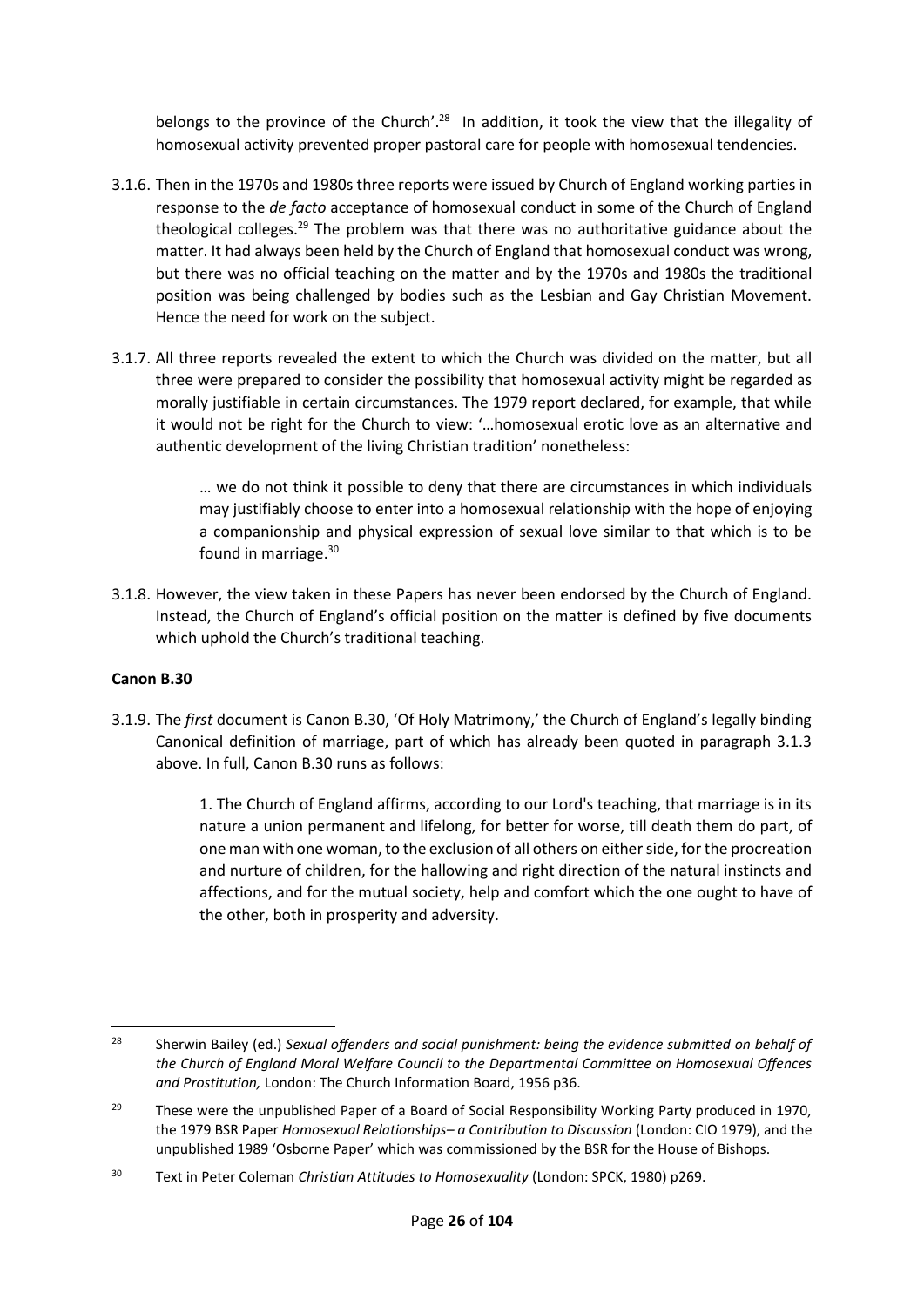2. The teaching of our Lord affirmed by the Church of England is expressed and maintained in the Form of Solemnization of Matrimony contained in the *Book of Common Prayer.*

3. It shall be the duty of the minister, when application is made to him for matrimony to be solemnized in the church of which he is the minister, to explain to the two persons who desire to be married the Church's doctrine of marriage as herein set forth, and the need of God's grace in order that they may discharge aright their obligations as married persons.

# **The Prayer Book Marriage Service**

- 3.1.10. The *second* document is the marriage service in the *Book of Common Prayer* referred to in Canon B.30. This service is the Church of England's theologically definitive liturgical statement about marriage, the alternative *Common Worship* marriage services being authorised on the understanding that they are in theological conformity with the Prayer Book service.
- 3.1.11. In the words of Michael Stead, the *Book of Common Prayer*:

… understands marriage to be a covenant between a husband and a wife, voluntarily entered into by the public exchange of vows. BCP views marriage as 'God's ordinance' for all humanity, as the pattern of relationship established by God from the beginning, and normative for all human 'coupling' relationships that are valid in his sight. The man/woman nature of marriage is a principle—and not merely a practice—of the doctrine of marriage in BCP. Marriage is understood in BCP to be the continuing expression of the form of relationship established by God between Adam and Eve (cf. Gen 1:27, 2:18; 2:23–25), and as affirmed by Jesus in Matthew 19. BCP understands complementary sexes to be of the essence of marriage. $31$ 

# **The 'Higton' Motion**

- 3.1.12. The *third* document is the motion passed by General Synod in 1987 by 403 votes to 8 at the end of a debate initiated by the Revd Tony Higton in response to growing dissatisfaction amongst many within the Church, especially but not only Evangelicals, at what was felt to be a growing acceptance of same-sex relationships by the Church of England's Board for Social Responsibility and by some of the bishops.
- 3.1.13. This motion (the 'Higton motion') runs as follows:

This Synod affirms that the biblical and traditional teaching on chastity and fidelity in personal relationships is a response to, and expression of, God's love for each one of us, and in particular affirms;

(1) that sexual intercourse is an act of total commitment which belongs properly within a permanent married relationship.

<sup>&</sup>lt;sup>31</sup> Michael Stead, 'The Doctrine of Marriage in the Anglican Church of Australia,' in The Doctrine Commission of the Anglican Church of Australia, *Marriage, same-sex marriage and the Anglican Church of Australia* (Mulgrave: Broughton Publishing, 2019) p43.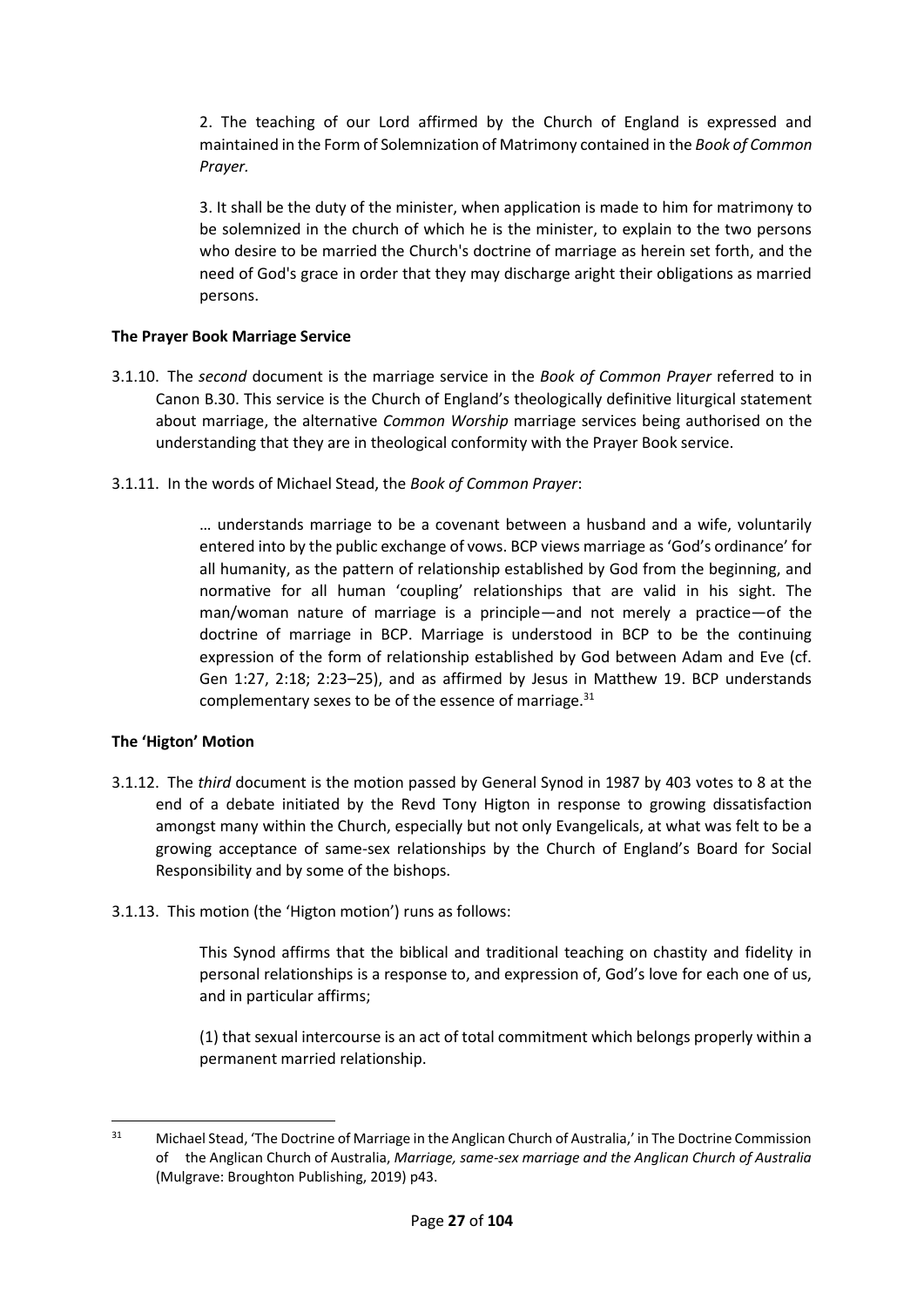(2) that fornication and adultery are sins against this ideal, and are to be met by a call to repentance and the exercise of compassion.

(3) that homosexual genital acts also fall short of this ideal, and are likewise to be met with a call to repentance and the exercise of compassion.

(4) that all Christians are called to be exemplary in all spheres of morality, and that holiness of life is particularly required of Christian leaders.<sup>32</sup>

3.1.14. As a motion passed by General Synod, this motion remains the most authoritative Church of England statement on the matters which it covers. It remains today the legal and theological benchmark for the Church of England on these matters.

#### **Issues in Human Sexuality**

- 3.1.15. The *fourth* document is the House of Bishops' statement *Issues in Human Sexuality* which was published in 1991 as a response to the passing of the Higton motion.
- 3.1.16. This statement declares that there is in Scripture '...an evolving convergence on the ideal of lifelong, monogamous, heterosexual union as the setting intended by God for the proper development of men and women as sexual beings<sup> $33$ </sup> and it goes on to say that what it calls 'homophile' orientation and activity (it preferred the term 'homophile' to 'homosexual') cannot be endorsed by the Church as:

… a parallel and alternative form of human sexuality as complete within the terms of the created order as the heterosexual. The convergence of Scripture, Tradition and reasoned reflection on experience, even including the newly sympathetic and perceptive thinking of our own day, make it impossible for the Church to come with integrity to any other conclusion. Heterosexuality and homosexuality are not equally congruous with the observed order of creation or with the insights of revelation as the Church engages with these in the light of her pastoral ministry.<sup>34</sup>

3.1.17. It notes that some Christian homophiles are clear that their calling:

… is to witness to God's general will for human sexuality by a life of abstinence. In the power of the Holy Spirit and out of love for Christ they embrace the self-denial involved, gladly and trustfully opening themselves to the power of God's grace to order and fulfil their personalities within this way of life. This is a path of great faithfulness, travelled often under the weight of a very heavy cross. It is deserving of all praise and the support of Church members through prayer, understanding and active friendship.<sup>35</sup>

3.1.18. However, it then adds that:

<sup>35</sup> Ibid. p41.

<sup>32</sup> The Church of England, *General Synod Paper of Proceedings,* Vol.18 No.3 (London: CHP, 1987) pp955- 956.

<sup>33</sup> The House of Bishops, *Issues in Human Sexuality* (London: Church House Publishing, 1991) p18.

<sup>34</sup> *Issues,* p40.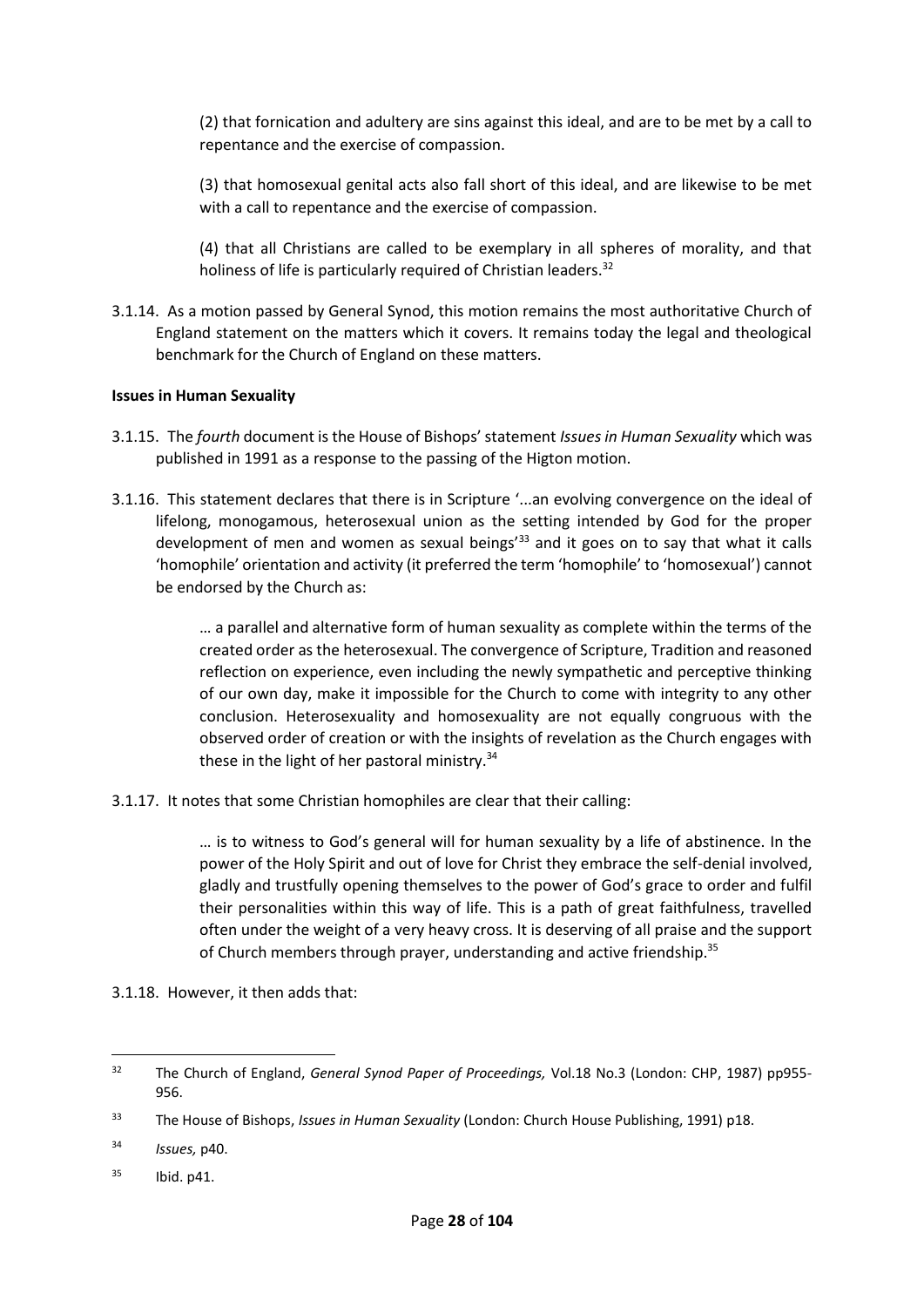… there are others who are conscientiously convinced that this way of abstinence is not the best for them, and that they have more hope in growing in love for God and neighbour with the help of a loving and faithful homophile partnership, in intention lifelong, where mutual self-giving includes the physical expression of their attachment.<sup>36</sup>

3.1.19. The statement says it is unable to commend this way of life 'as in itself as faithful a reflection of God's purposes in creation as the heterophile'.<sup>37</sup> However the respect that the Church has traditionally given to 'free conscientious judgement where the individual has seriously weighed the issues involved' means that:

> …. we do not reject those who sincerely believe it is God's call to them. We stand alongside them in the fellowship of the Church, all alike dependent upon the undeserved grace of God. All those who seek to live their lives in Christ owe one another friendship and understanding. It is therefore important that in every congregation such homophiles should find fellow-Christians who will sensitively and naturally provide this for them.<sup>38</sup>

3.1.20. What is said in the previous paragraph relates only to the laity. On the question of homophile clergy, the statement declares:

> … in our considered judgement the clergy cannot claim the liberty to enter into sexually active homophile relationships. Because of the distinctive nature of their calling, status and consecration, to allow such a claim on their part would be seen as placing that way of life in all respects on a par with heterosexual marriage as a reflection of God's purposes in creation. The Church cannot accept such a parity and remain faithful to the insights which God has given it through Scripture, tradition and reasoned reflection on experience.<sup>39</sup>

3.1.21. *Issues* was originally intended by the House of Bishops to be a purely educational document, and, unlike the Higton motion, its teaching has never been formally endorsed by the General Synod. However, it has become *de facto* an authoritative statement in that the line taken by the House of Bishops has been that ordinands and clergy should be asked to confirm that they have read, and are prepared to live in accordance with, the teaching of *Issues* about the sexual behaviour of the clergy. Adherence to *Issues* has thus become a litmus test in relation to eligibility for ordination or appointment to ministerial office. <sup>40</sup>

# **Lambeth Conference 1998, Resolution 1.10**

3.1.22. The fifth and final document is Resolution 1:10 of the 1998 Lambeth Conference. The key parts of the Resolution are sections b-e which declare that the Conference:

<sup>39</sup> Ibid. p45.

<sup>36</sup> Ibid. p41.

 $37$  Ibid. p41.

<sup>38</sup> Ibid. p41.

<sup>&</sup>lt;sup>40</sup> Thus the summary of the criteria for selection for ordination ministry issued by the Diocese of Gloucester states, 'Candidates must be willing to live within the discipline of *Issues in Human Sexuality'* and the guidelines from other dioceses say the same.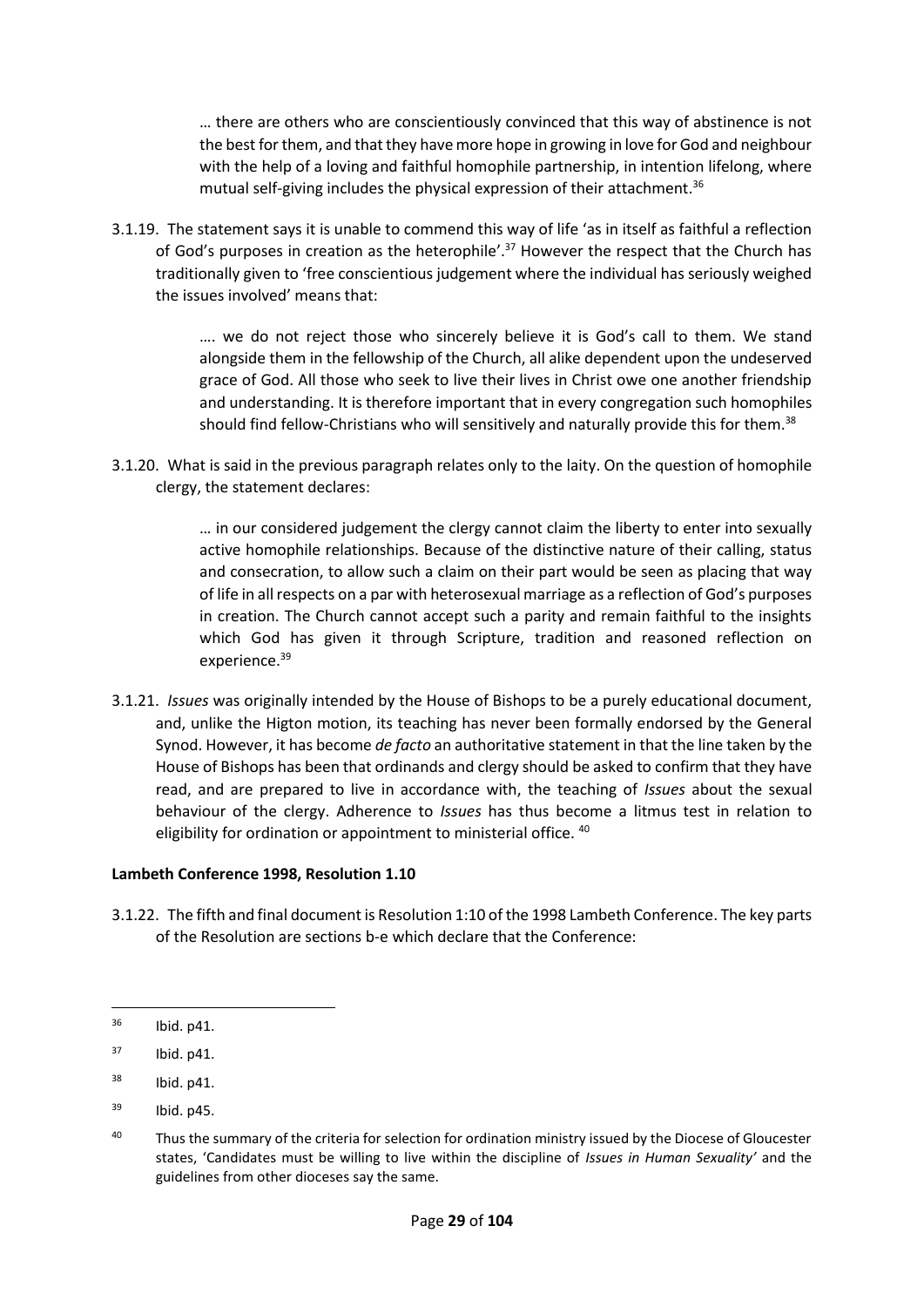b. in view of the teaching of Scripture, upholds faithfulness in marriage between a man and a woman in lifelong union, and believes that abstinence is right for those who are not called to marriage;

c. recognises that there are among us persons who experience themselves as having a homosexual orientation. Many of these are members of the Church and are seeking the pastoral care, moral direction of the Church, and God's transforming power for the living of their lives and the ordering of relationships. We commit ourselves to listen to the experience of homosexual persons and we wish to assure them that they are loved by God and that all baptised, believing and faithful persons, regardless of sexual orientation, are full members of the Body of Christ;

d. while rejecting homosexual practice as incompatible with Scripture, calls on all our people to minister pastorally and sensitively to all irrespective of sexual orientation and to condemn irrational fear of homosexuals, violence within marriage and any trivialisation and commercialisation of sex;

e. cannot advise the legitimising or blessing of same-sex unions nor ordaining those involved in same-gender unions. $41$ 

3.1.23. Like all Lambeth Conference resolutions, Resolution 1.10 is not legally binding on the Church of England. However, the Church of England has accepted that it does have persuasive authority as expressing the mind of the Anglican Communion and that its approach is one that the Church of England should follow. <sup>42</sup>

## **Pastoral Statements on Civil Partnerships and Same-Sex Marriage**

- 3.1.24. In addition to these five documents, the House of Bishops has issued two pastoral statements in response to the introduction of Civil Partnerships in 2005 and same-sex marriage in 2014.<sup>43</sup> These two statements declare that:
	- The Church of England's traditional doctrine on marriage and sexual ethics remains unchanged;
	- That the clergy should not enter into same-sex marriages;
	- That the Church of England should not develop authorised public liturgies to mark Civil Partnerships or same-sex marriages, and that the clergy should not hold services to bless them.

<sup>41</sup> The Anglican Communion, *The Official Paper of the Lambeth Conference 1998* (Harrisburg: Morehouse Publishing 1999), p381.

<sup>42</sup> It is listed, for example, as a 'key document' in the *House of Bishops Pastoral Statements on Civil Partnerships and Same-sex Marriage*.

<sup>43</sup> *House of Bishops Pastoral Statement on Civil Partnerships* at [http://www.churchofengland.org/media](http://www.churchofengland.org/media-%20centre/news/2005/07/pr5605.aspx)[centre/news/2005/07/pr5605.aspx](http://www.churchofengland.org/media-%20centre/news/2005/07/pr5605.aspx) and *House of Bishops Pastoral Guidance on Same-Sex Marriage* at [https://www.churchofengland.org/medicentre/news/2014/02/house-of-bishops-pastoral-guidance-on](https://www.churchofengland.org/medicentre/news/2014/02/house-of-bishops-pastoral-guidance-on-same-sex-marriage.aspx)[same-sex-marriage.aspx](https://www.churchofengland.org/medicentre/news/2014/02/house-of-bishops-pastoral-guidance-on-same-sex-marriage.aspx)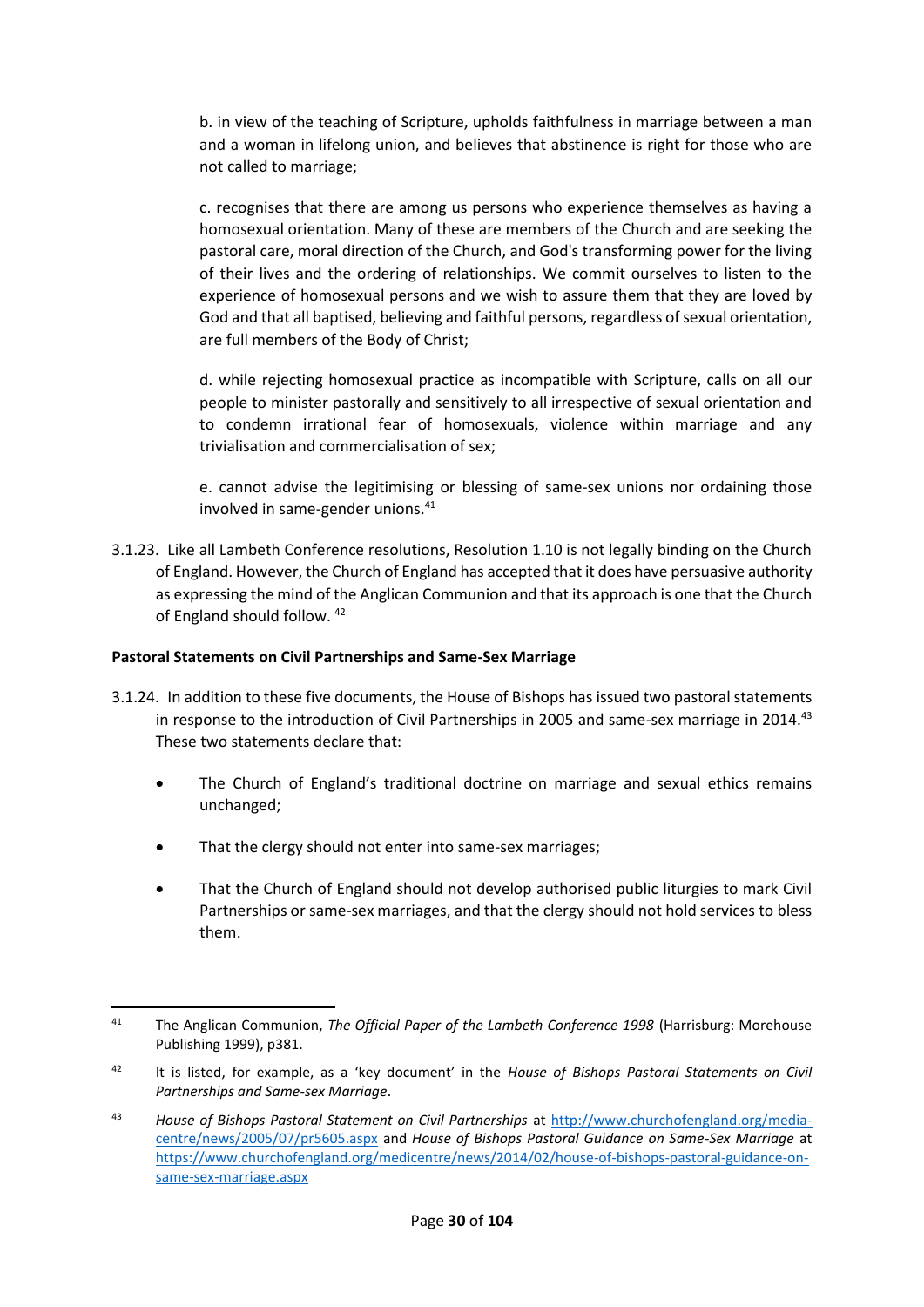#### 3.1.25. However, they also say that:

- Members of the clergy are free to argue for a change in the Church's position providing they uphold it in practice;
- Members of the clergy are free to enter Civil Partnerships providing they are willing to give an assurance that the relationship is celibate;
- In line with what is said in *Issues in Human Sexuality* about extending fellowship to lay 'homophiles' in committed relationships, those of the laity who have entered into Civil Partnerships, or same-sex marriages, ought to be welcomed in Church of England churches and they (and their children) should be admitted to baptism, confirmation and Holy Communion.
- The clergy should be willing to pray pastorally with those in such relationships 'on the assumption that any prayer will be accompanied by pastoral discussion of the church's teaching and their reasons for departing from it.'

# **The 'Pilling' Report**

- 3.1.26. In November 2013 the *Report of the House of Bishops Working Group on Human Sexuality* was published, (known as the 'Pilling Report' after its Chairman, Sir Joseph Pilling). This consisted of a majority Paper plus a dissenting statement from the Bishop of Birkenhead, Keith Sinclair, which was in effect a minority Paper.<sup>44</sup>
- 3.1.27. Given the seemingly intractable divisions of beliefs and opinions about the subject, the majority Paper argues that it is impossible to say with confidence what position the Church of England should take on human sexuality and that:

The subject of sexuality, with its history of deeply entrenched views, would best be addressed by facilitated conversations or a similar process to which the Church of England needs to commit itself at national and diocesan level. This should continue to involve profound reflection on the interpretation and application of scripture.<sup>45</sup>

3.1.28. The majority Paper also declares:

The Church needs to find ways of honouring and affirming those Christians who experience same sex attraction who, conscious of the Church's teaching, have embraced a chaste and single lifestyle, and also those who in good conscience have entered partnerships with a firm intention of life-long fidelity.

We believe that there can be circumstances where a priest, with the agreement of the relevant PCC, should be free to mark the formation of a permanent same-sex relationship in a public service but should be under no obligation to do so. Some of us do not believe that this can be extended to same-sex marriage.

<sup>44</sup> The House of Bishops, *Paper of the House of Bishops Working Group on Human Sexuality* (London: CHP, 2013).

<sup>45</sup> *Paper of the House of Bishops Working Group on Human Sexuality,* p135.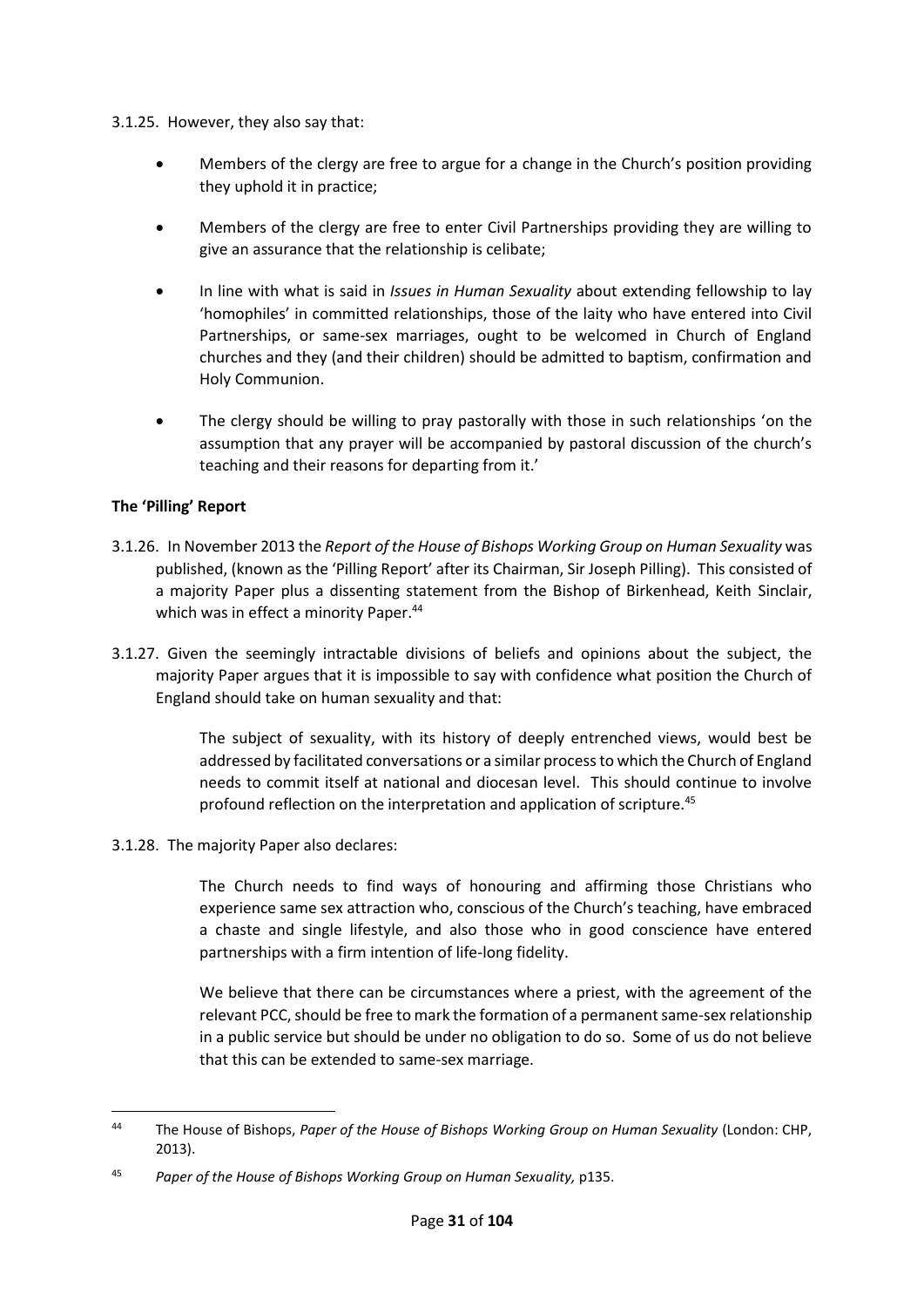While the Church abides by its traditional teaching, such public services would be of the nature of a pastoral accommodation, and so the Church of England should not authorise a formal liturgy for use for this purpose. The House of Bishops should consider whether guidance should be issued.<sup>46</sup>

3.1.29. Finally, with reference to ordinands and the clergy the Paper states:

Whether someone is married, single or in a civil partnership should have no bearing on the nature of the assurances sought from them that they intend to order their lives consistently with the teaching of the Church on sexual conduct. Intrusive questioning should be avoided.<sup>47</sup>

3.1.30. Because the Paper predated the introduction of same-sex marriages, it says nothing about what it would be appropriate to ask those who have entered into them.

# **Developments since Pilling**

- 3.1.31. Building on the recommendations in the Pilling majority report, the Church of England held a series of 'shared conversations' involving bishops, clergy and laity which took place in regional groups around the country from 2014-2016. The purpose of these conversations was to 'create safe spaces in which questions of difference and disagreement can be explored in relation to questions of scripture, mission and human sexuality.'
- 3.1.32. After the end of those conversations the House of Bishops set up a Bishops Reflection Group on Human Sexuality which produced a Paper entitled 'Marriage and same-sex relationships after the shared conversations.<sup>'48</sup> This Paper's preferred option was that there should be 'no change to ecclesiastical law or to the Church of England's existing doctrinal position on marriage and sexual relationships' but it also argued that 'maximum freedom' should be permitted without making such change. In practical terms it suggested:

(a) establishing across the Church of England a fresh tone and culture of welcome and support for same-sex people, for those who experience same-sex attraction, and for their families, and continuing to work toward mutual love and understanding on these issues across the Church;

(b) the preferred option should be backed up by a substantial new Teaching Document on marriage and relationships, replacing (or expanding upon) the House's teaching document of 1999 on marriage<sup>49</sup> and the 1991 document *Issues*;

<sup>46</sup> *Paper of the House of Bishops Working Group on Human Sexuality*, p137.

<sup>47</sup> Ibid. p137.

<sup>48</sup> House of Bishops, *Marriage and same-sex relationships after the Shared Conversations*, (GS2055),2017, at [https://www.churchofengland.org/media/3863472/gs-2055-marriage-and-same-sex-relationships](https://www.churchofengland.org/media/3863472/gs-2055-marriage-and-same-sex-relationships-after-the-shared-conversations-Paper-from-the-house-of-bishops.pdf)[after-the-shared-conversations-Paper-from-the-house-of-bishops.pdf](https://www.churchofengland.org/media/3863472/gs-2055-marriage-and-same-sex-relationships-after-the-shared-conversations-Paper-from-the-house-of-bishops.pdf)

<sup>49</sup> This document (*Marriage*, London: Church House Publishing, 1999) was produced by the House of Bishops to resource the discussion that was then taking place about re-marriage in church after divorce. It depicts marriage as a relationship between one man and one woman and states that 'sexual intercourse, as an expression of faithful intimacy, properly belongs within marriage exclusively.' (p8).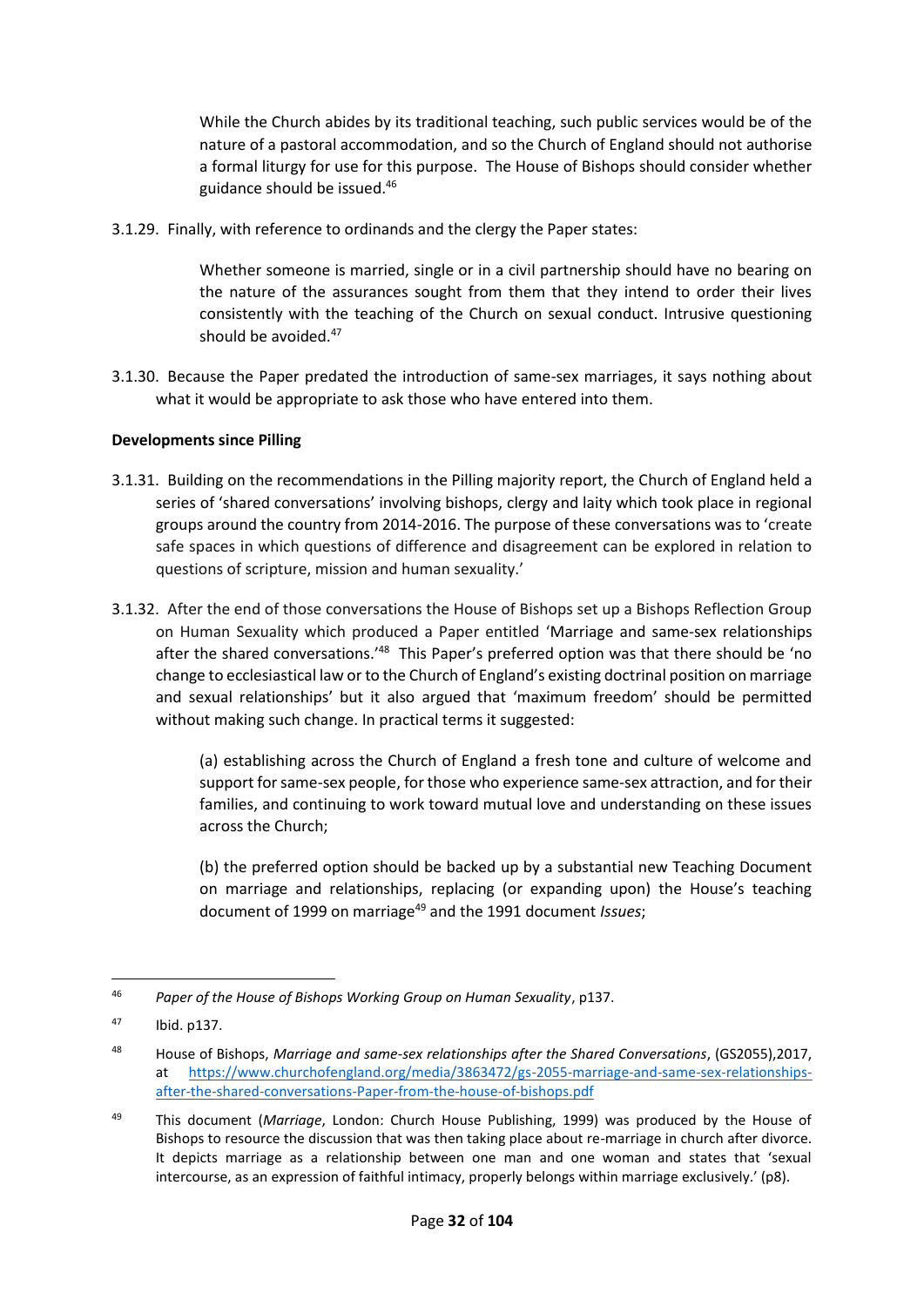(c) there should be guidance for clergy about appropriate pastoral provision for same-sex couples; and

(d) there should be new guidance from the House about the nature of questions put to ordinands and clergy about their lifestyle'.

- 3.1.33. When it was debated in General Synod in February 2017, it was opposed both by those who thought it was too liberal and those who thought it was too conservative, and Synod eventually voted not to 'take note' of the Paper. Under the Synod's standing orders, it was not accepted by Synod and also could not come back on to the agenda during the life of the 2015-20 Synod. There was a majority for taking note in the House of Bishops and the House of Laity and an overall majority of 242-184 favour in the Synod as a whole, but the take note motion was lost by seven votes in the House of Clergy.
- 3.1.34. In response to the Synod vote, the Archbishops of Canterbury and York wrote to the General Synod on 16 February 2017 stating that in order to deal with the 'real and profound disagreement' shown in the debate there needed to be 'a radical new Christian inclusion in the Church.' This, they say:

… must be founded in scripture, in reason, in tradition, in theology and the Christian faith as the Church of England has received it; it must be based on good, healthy, flourishing relationships, and in a proper 21st century understanding of being human and of being sexual.

- 3.1.35. In specific terms they say that they will establish a working party headed by the Bishop of Newcastle to advise and support dioceses 'on pastoral actions with regard to our current pastoral approach to human sexuality', that the House of Bishops will go ahead with producing a new teaching document of human sexuality, and that the Archbishops would arrange a further General Synod debate 'in general terms on the issues of marriage and human sexuality.' *<sup>50</sup>* This commitment has resulted in the establishment of the Pastoral Advisory Group<sup>51</sup> headed by the Bishop of Newcastle to advise the dioceses on pastoral matters to do with sexuality, and the 'Living in Love and Faith' project, which is working to produce a set of resources for 'Christian teaching and learning about human identity, sexuality and marriage' which are due out in November 2020.*<sup>52</sup>*
- 3.1.36. In July 2017 General Synod passed a motion initiated by Jayne Ozanne concerning 'conversion therapy,' a blanket term used to refer to all types of counselling and therapy aimed at helping people to deal with unwanted same-sex sexual attraction. This motion declared:

'That this Synod: (a) endorse the Memorandum of Understanding on Conversion Therapy in the UK of November 2015, signed by The Royal College of Psychiatrists and others, that the practice of gay conversion therapy has no place in the modern world, is unethical,

<sup>&</sup>lt;sup>50</sup> Letter from the Archbishops of Canterbury and York following General Synod at [https://www.churchofengland.org/media-centre/news/2017/02/letter-from-the-archbishops-of](https://www.churchofengland.org/media-centre/news/2017/02/letter-from-the-archbishops-of-canterbury-and-york-following-general-synod.aspx)[canterbury-and-york-following-general-synod.aspx](https://www.churchofengland.org/media-centre/news/2017/02/letter-from-the-archbishops-of-canterbury-and-york-following-general-synod.aspx)

<sup>51</sup> For details about the Pastoral Advisory Group see [https://www.churchofengland.org/about/leadership](https://www.churchofengland.org/about/leadership-and-governance/general-synod/bishops/pastoral-advisory-group/pag-membership#na)[and-governance/general-synod/bishops/pastoral-advisory-group/pag-membership#na](https://www.churchofengland.org/about/leadership-and-governance/general-synod/bishops/pastoral-advisory-group/pag-membership#na)

<sup>52</sup> For details of the 'Living in Love and Faith' project see <https://www.churchofengland.org/LLF>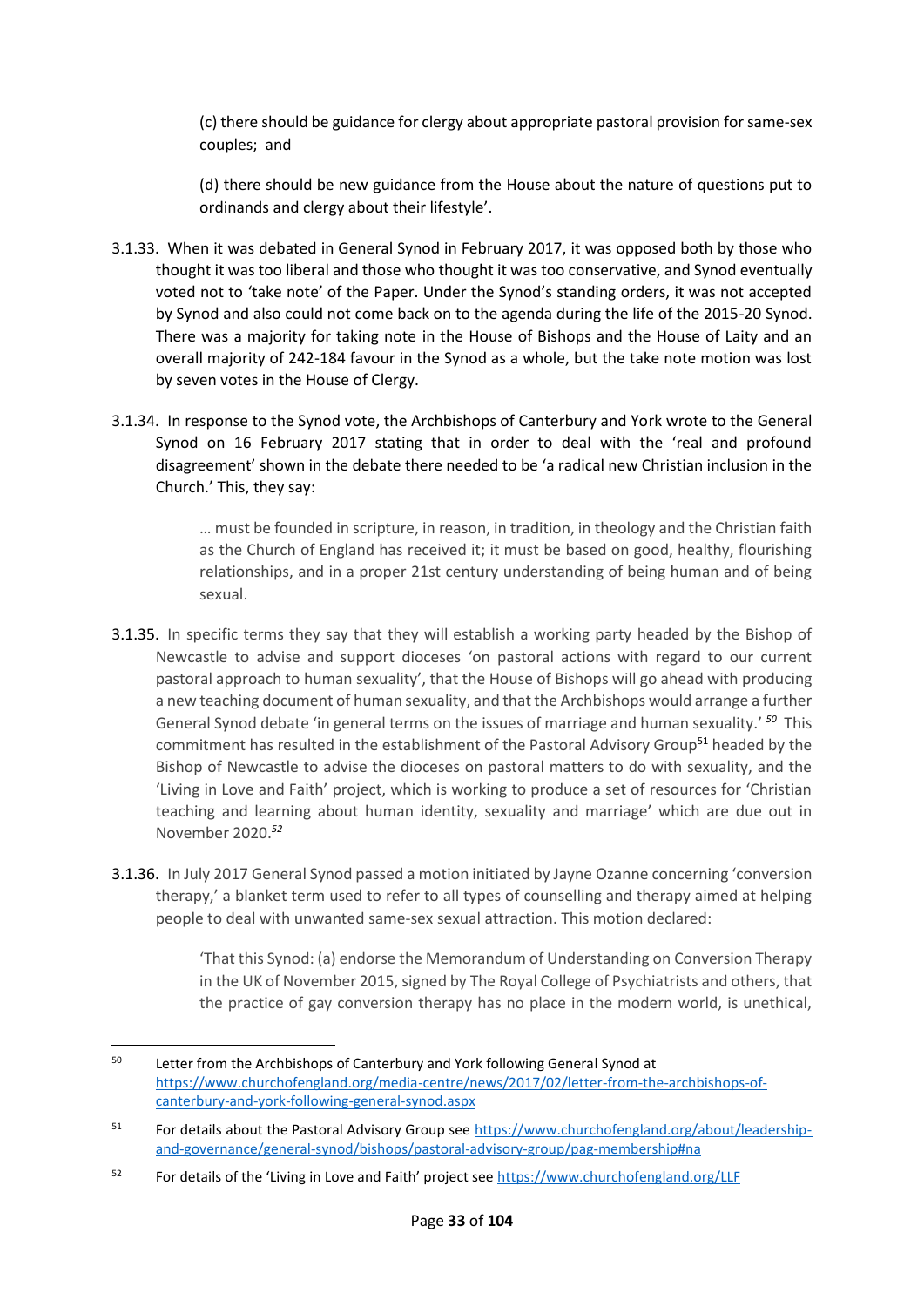potentially harmful and not supported by evidence; (b) call upon the Church to be sensitive to, and to listen to, contemporary expressions of gender identity; and (c) call on the government to ban the practice of Conversion Therapy.'*<sup>53</sup>*

- 3.1.37. In February 2019 the Pastoral Advisory Group published a set of pastoral principles for the care of LGBTI+ people which call on those in the Church of England to:
	- Acknowledge prejudice
	- Speak into silence
	- Address ignorance
	- Cast out fear
	- Admit hypocrisy
	- Pay attention to power<sup>54</sup>
- 3.1.38. That is where matters currently stand. We now have to wait and see how things develop after the 'Living in Love and Faith' material is published in 2020. This material is still being written, but at the moment it appears that it will survey the various positions on human sexuality held in the Church of England and explain why they are held. What is not clear is what teaching on human sexuality (if any) the material will contain, or what changes (if any) the material will suggest to the Church's current teaching and practice.

# 3.2. **The position of the Church of England on gender transition**

# **The official position of the Church of England from 2003**

- 3.2.1. Prior to 2003, the Church of England did not have an official position on the issue of gender transition. It had always been held in the Church, as it was in wider society, that someone's identity as male or female was dependent on their male or female bodily characteristics and that except in rare cases where an inconsistency of biological indications subsequently came to light, this identity was fixed at birth. However, precisely because this view had never been challenged, there was no official teaching on the matter.
- 3.2.2. The official position of the Church of England in this area from 2003 onwards was that it had no agreed position. Chapter 7 of the House of Bishops Paper *Some Issues in Human Sexuality<sup>55</sup>* set out the then state of the debate about transgender issues and expressed the hope that this would lead to a serious debate in the Church of England about the matter, which would lead to a properly informed theological position and properly informed pastoral practice. The House of Bishops decided, however, that it did not want to initiate such a debate. Instead it issued a

<sup>53</sup> General Synod backs ban on conversion therapy at [https://www.churchofengland.org/more/media](https://www.churchofengland.org/more/media-centre/news/general-synod-backs-ban-conversion-therapy)[centre/news/general-synod-backs-ban-conversion-therapy](https://www.churchofengland.org/more/media-centre/news/general-synod-backs-ban-conversion-therapy)

<sup>54</sup> Details can be found at https://www.churchofengland.org/PAG.

<sup>55</sup> The House of Bishops, *Some Issues in Human Sexuality* (London: Church House Publishing, 2003), Ch 7.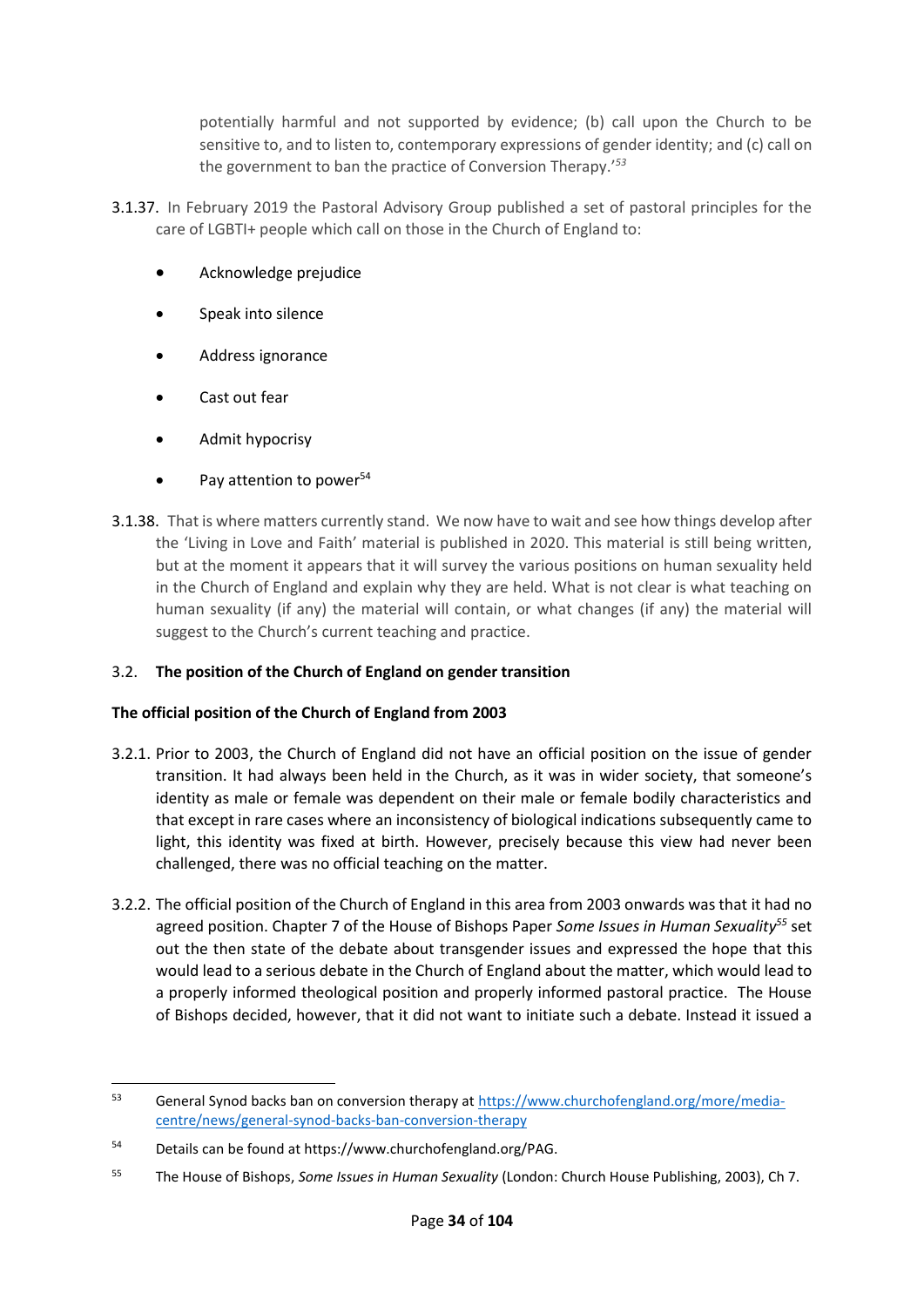memo in 2003 recording two approaches to the matter and saying that both could properly be held. The memo states:

The House recognised that there was a range of views within the Church on transsexualism and accepted that (as matters stood at present) both the positions set out below could properly be held:

a) some Christians concluded on the basis of Scripture and Christian anthropology that concepts such as 'gender reassignment' or 'sex change' were really a fiction. Hormone treatment or surgery might change physical appearance, but they could not change the fundamental God-given reality of 'male and female He created them'.

b) others, by contrast, whilst recognising that medical opinion was not unanimous, were persuaded that there were individuals whose conviction that they were 'trapped in the wrong body' was so profound and persistent that medical intervention, which might include psychiatric, hormone, and surgical elements, was legitimate and that the result could properly be termed a change of sex or gender.

The House agreed that the Church should continue to engage in discussions with the Lord Chancellor's Department with a view to safeguarding the position of bishops unwilling to ordain transgendered candidates and, once marriage of transsexuals became possible in law, securing an exemption for clergy not willing to solemnise such marriages.<sup>56</sup>

- 3.2.3. The last paragraph refers to the discussions that were taking place with the Government prior to the introduction of the Gender Recognition Act in 2004 to allow Church of England clergy exemption from having to marry parishioners when one or both people concerned had gone through gender transition. The concern here was that clergy would be forced against their conscience to marry what they believed to be a same-sex couple.
- 3.2.4. In 2002 the House of Bishops agreed that there was no bar to transgender people being ordained. <sup>57</sup> However, it also agreed that transgender candidates could only be put forward for what was then an ACCM (now a BAP) if a bishop was willing to ordain that person at the end of their training and to guarantee them a title parish. This remains the position today.<sup>58</sup>
- 3.2.5. Between 2003 and 2017 there was no formal debate about transgender issues at the national level in the Church of England and no guidance was issued about the matter by the Church of England. In the absence of any official policy or guidance it was left to individual dioceses and parishes to work out their own approaches. Teaching and practice about the matter was therefore varied.

<sup>56</sup> House of Bishops Memo HB(03)M1 text at http://changingattitude.org.uk/archives/8542.

 $57$  The question was not whether someone who was a biological woman could be ordained if they had transitioned to living as a man. The ordination of women as priests in 1994 meant this was no longer an issue. The question was whether someone who had transitioned was exhibiting the holiness of life required of those who are to be ordained.

<sup>58</sup> 'Sending Candidates to BAP,' 1.14 at [https://www.churchofengland.org/sites/default/files/2017-](https://www.churchofengland.org/sites/default/files/2017-10/Sending%20Candidates%20to%20BAP.pdf) [10/Sending%20Candidates%20to%20BAP.pdf](https://www.churchofengland.org/sites/default/files/2017-10/Sending%20Candidates%20to%20BAP.pdf)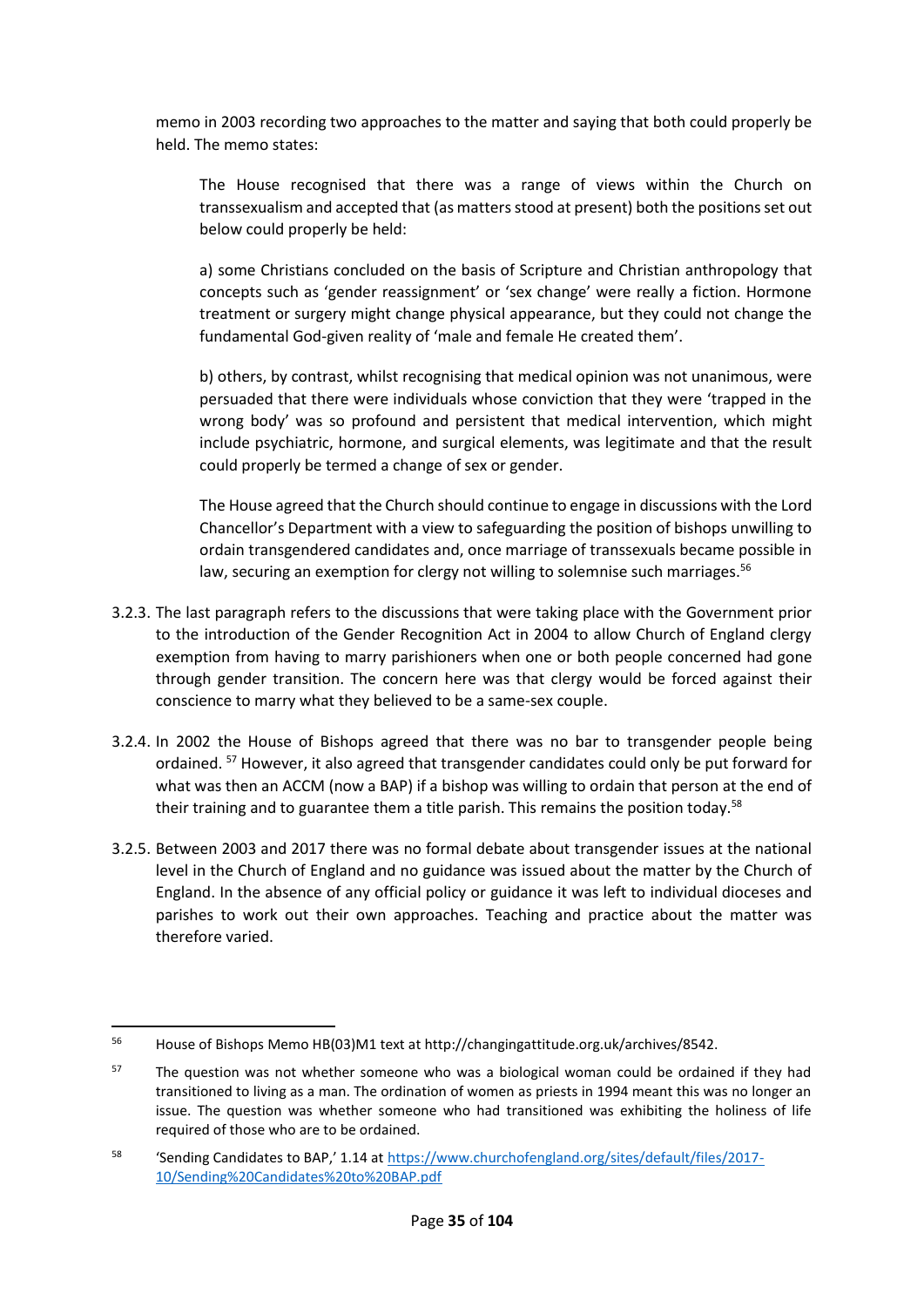#### **The debate on the Blackburn motion**

3.2.6. However, in July 2017 General Synod passed a motion put forward by the Diocese of Blackburn which stated:

> 'That this Synod, recognising the need for transgender people to be welcomed and affirmed in their parish church, call on the House of Bishops to consider whether some nationally commended liturgical materials might be prepared to mark a person's gender transition.'<sup>59</sup>

- 3.2.7. What this motion means in practice is that those who have gone through transition, or who are in the process of doing so, need to be both 'welcomed' and 'affirmed' by their parish churches. The significance of the word 'affirmed' is that the people concerned should not simply be welcomed (which might go alongside non-acceptance of, or ambivalence about, their gender transition), but should also be affirmed either in the transition they have made or the one that they are making. In the case of male to female transition, for example, it would mean those in their parish church affirming their gender identity as a woman despite their male biological sex.
- 3.2.8. On the basis of this perceived need for affirmation, the motion asks the House of Bishops, as part of their responsibility for overseeing the development of the Church of England's liturgy, to consider the possibility of developing services 'to mark a person's gender transition' that could be commended for use across the Church of England on a permissive basis. 'Marking a person's gender transition' means using liturgy to affirm before God that transition has taken place, so that someone who was regarded as male is now recognised as female or vice versa and to bless and/or pray for them in their new identity.

# **The pastoral guidance from the House of Bishops and the responses to it**

- 3.2.9. In January 2018 the House of Bishops responded to the motion by producing GS Misc. 1178 *An update on 'Welcoming Transgender People*.'<sup>60</sup>
- 3.2.10. Paragraph 3 declares:

The House of Bishops welcomes and encourages the unconditional affirmation of trans people, equally with all people, within the Church, the body of Christ, and rejoices in the diversity of that one body, into which all Christians have been baptized by one Spirit.

3.2.11. Paragraph 4 of this Paper then states:

After taking time to consider the issue prayerfully, the House would like to encourage ministers to respond to any such requests in a creative and sensitive way. If not already received, baptism and confirmation are the normative ways of marking a new or growing faith in Jesus Christ. If the enquirer is already baptized and confirmed, the House notes

<sup>59</sup> 'Welcoming Transgender People' at <https://www.churchofengland.org/more/mediacentre/news/welcoming-transgender-people>

<sup>&</sup>lt;sup>60</sup> The full text can be found at [https://www.churchofengland.org/sites/default/files/2018-](https://www.churchofengland.org/sites/default/files/2018-01/GS%20Misc%201178%20%20An%20update%20on%20Welcoming%20Transgender%20People%20%28003%29.pdf) [01/GS%20Misc%201178%20%20An%20update%20on%20Welcoming%20Transgender%20People%20%](https://www.churchofengland.org/sites/default/files/2018-01/GS%20Misc%201178%20%20An%20update%20on%20Welcoming%20Transgender%20People%20%28003%29.pdf) [28003%29.pdf](https://www.churchofengland.org/sites/default/files/2018-01/GS%20Misc%201178%20%20An%20update%20on%20Welcoming%20Transgender%20People%20%28003%29.pdf)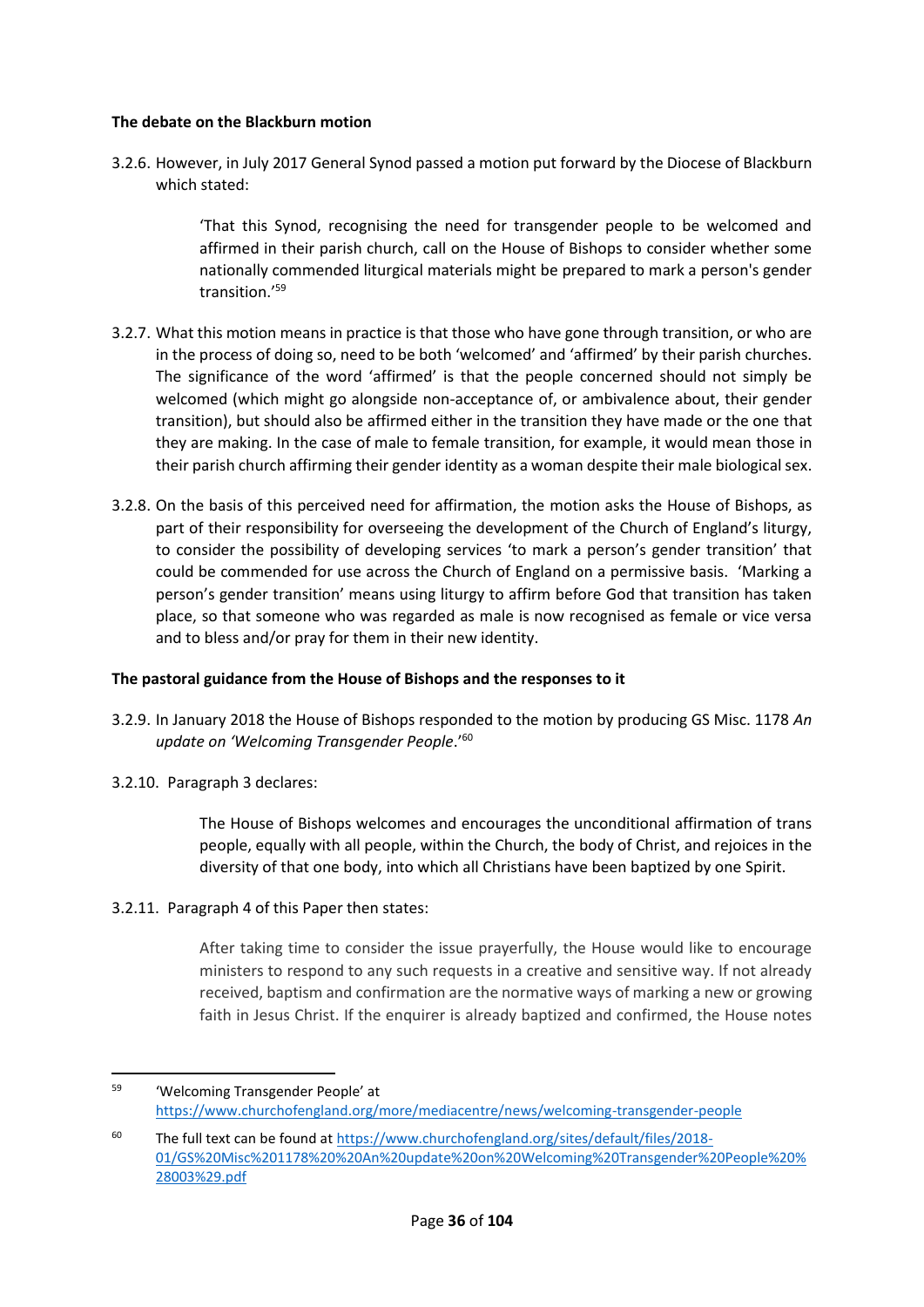that the Affirmation of Baptismal Faith, found in *Common Worship*, is an ideal liturgical rite which trans people can use to mark this moment of personal renewal.

- 3.2.12. In this Paper the House of Bishops promised to give further guidance on the matter and in December 2018 they published *Pastoral Guidance for use in conjunction with the Affirmation of Baptismal Faith in the context of gender transition*. 61
- 3.2.13. This guidance commends the use of the Affirmation of Baptismal Faith as a way of marking liturgically an individual's gender transition. The guidance stresses that a service to mark gender transition should have a distinct 'celebratory character' and that transgender people should be addressed publicly by their chosen name. It also gives a list of possible readings and suggestions for the use of water and anointing with oil.
- 3.2.14. The guidance was produced in consultation with transgender people and according to the statement on the Church of England website it is intended to 'provide a rich and generous space for trans people to locate their lives in the existing liturgy for the Affirmation of Baptismal Faith'.<sup>62</sup> It is also important to note that the guidance is permissive rather than mandatory, in the sense that clergy may, but do not have to, hold services to mark gender transition.
- 3.2.15. The guidance has been welcomed as a step towards the inclusion of transgender people in the Church of England. However, it has also been criticized both by those who wanted the bishops to produce specific services to mark gender transition<sup>63</sup> and by those on the orthodox side of the debate who feel that it is a misuse of baptismal liturgy, which is about confessing faith and not about naming a person, and effectively changes the Church of England's doctrinal position from that agreed by the House of Bishops in 2003.<sup>64</sup>
- 3.2.16. As the orthodox critics see it, the Church declares what it believes through its liturgy (as the Latin tag has it *lex orandi, lex credendi*).<sup>65</sup> Therefore, by officially commending services to mark gender transition the House of Bishops has accepted that the identity which transgender people claim for themselves is a reality and ought to be celebrated before God, even if it allows individual members of the clergy to continue to dissent from this position. This means the House of Bishops appears to be attempting to pre-empt the decision on transgender issues which was meant to emerge after, and as a result of, the 'Living in Love and Faith' process.

#### 3.3. **Disagreement within the Church of England on same-sex relationships and gender transition**

3.3.1. As the differing responses to the Pastoral Guidance on services to mark gender transition indicate, just as there is still disagreement within British society as a whole on same-sex

 $61$  This can be found a[t https://www.churchofengland.org/sites/default/files/2018-](https://www.churchofengland.org/sites/default/files/2018-12/Pastoral%20Guidance-Affirmation-Baptismal-Faith.pdf) [12/Pastoral%20Guidance-Affirmation-Baptismal-Faith.pdf](https://www.churchofengland.org/sites/default/files/2018-12/Pastoral%20Guidance-Affirmation-Baptismal-Faith.pdf)

 $62$  'Guidance for gender transition service published' [https://www.churchofengland.org/more/media](https://www.churchofengland.org/more/media-centre/news/guidance-gender-transition-services-published)[centre/news/guidance-gender-transition-services-published.](https://www.churchofengland.org/more/media-centre/news/guidance-gender-transition-services-published)

<sup>63</sup> See Christina Beardsley, 'Ritual Transitions and Liturgical Loopholes, *The Church Times*, 23 January 2018.

<sup>&</sup>lt;sup>64</sup> See 'A Response to the House of Bishops Guidance on Transgender Welcome' at <https://www.responsetohob.co.uk/>

<sup>65</sup> See Martin Davie, *Lex Orandi Lex Credendi* (London: Latimer Trust, 2019).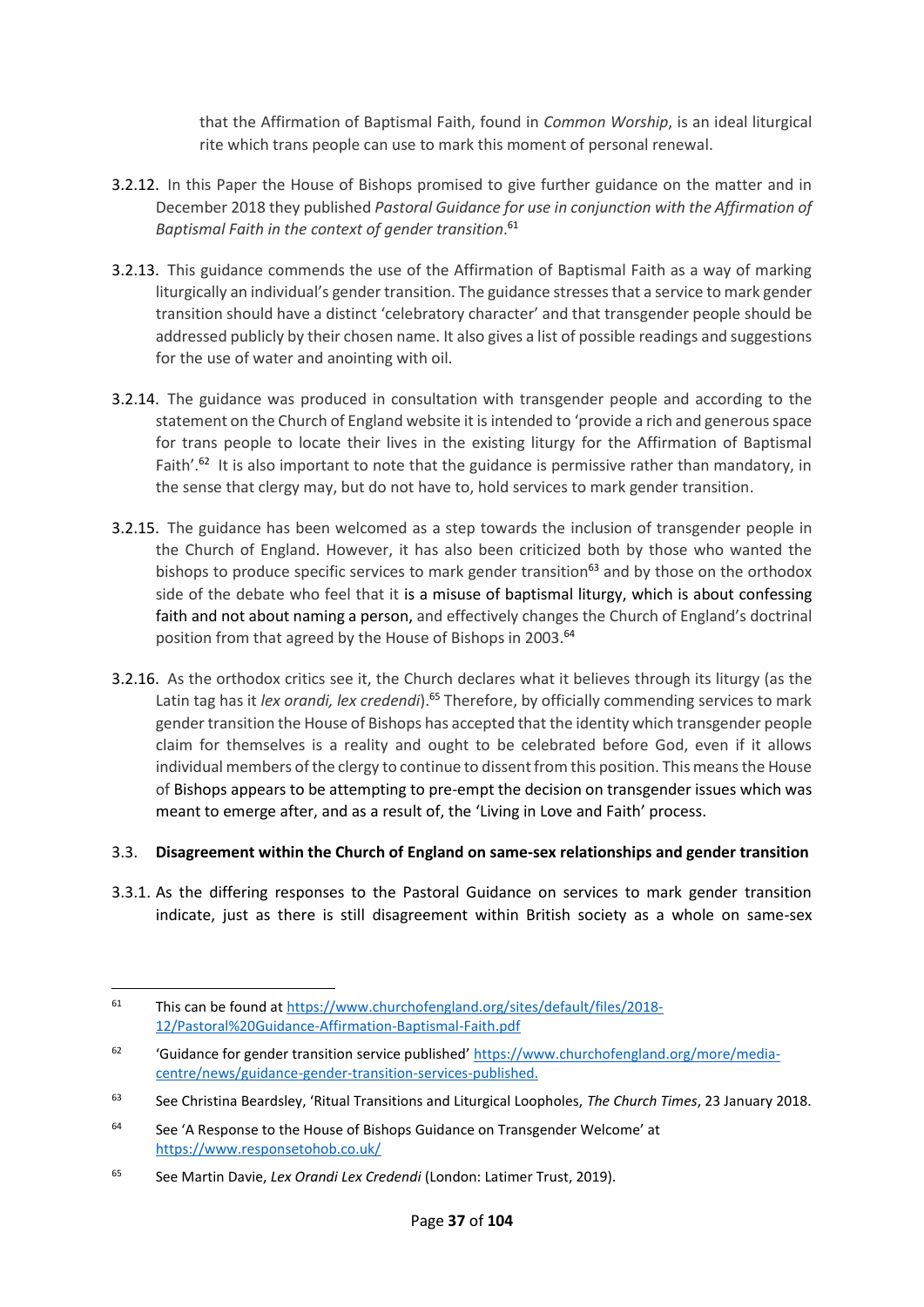relationships and gender transition, so also there is continuing disagreement within the Church of England on these matters.

- 3.3.2. With regard to same-sex relationships, there is agreement on all sides that same-sex sexual activity between consenting adults should not be illegal, that all forms of physical or verbal violence against same-sex people because of their sexuality or relationships is morally wrong, that people with same-sex attraction should be as welcome to be part of the Church as anyone else and that the Church should repent of its failure to welcome them adequately in the past.
- 3.3.3. There is disagreement over five issues:
	- 1. Whether it is right for two people of the same sex to have sexual intercourse;
	- 2. Whether it is right for someone who is in a same-sex sexual relationship to be ordained;
	- 3. Whether it is right for the Church to bless lesbian or gay relationships;
	- 4. Whether a relationship between two people of the same sex can be a marriage;
	- 5. What appropriate pastoral care for people with same-sex attraction should involve.
- 3.3.4. Those on the liberal side of the disagreement would answer 'yes' to 1, 2 and 3 and an increasing number would now also say 'yes' to 4. They would also say that pastoral care for people with same-sex attraction should involve affirming same-sex sexual relationships.
- 3.3.5. Those on the orthodox side, by contrast, would say 'no' to 1-4 and would say that while the Church should welcome and support people with same-sexual attraction it should not affirm same-sex sexual relationships.
- 3.3.6. With regard to gender transition, there is again agreement that those who experience gender dysphoria, or who have gone, or who are going, through gender transition, should not be subject to physical or verbal violence, that they should be as welcome in church as anyone else, and that the Church should repent of its failure to adequately welcome them in the past.
- 3.3.7. However, there is also disagreement, with four positions that can be identified:
	- a. To reject one's biological sexual identity is to go against the design of God.
	- b. While the existence of gender dysphoria is a result of the fallenness of creation, helping people to adapt their bodies to meet their own sense of their identity may be the best way to respond to this particular aspect of the Fall.
	- c. The existence of transgender people has nothing to do with the Fall, but is simply part of the essential diversity of God's good creation. God has simply made some people transgender in the same way he has made some people left-handed and they should be encouraged to live accordingly.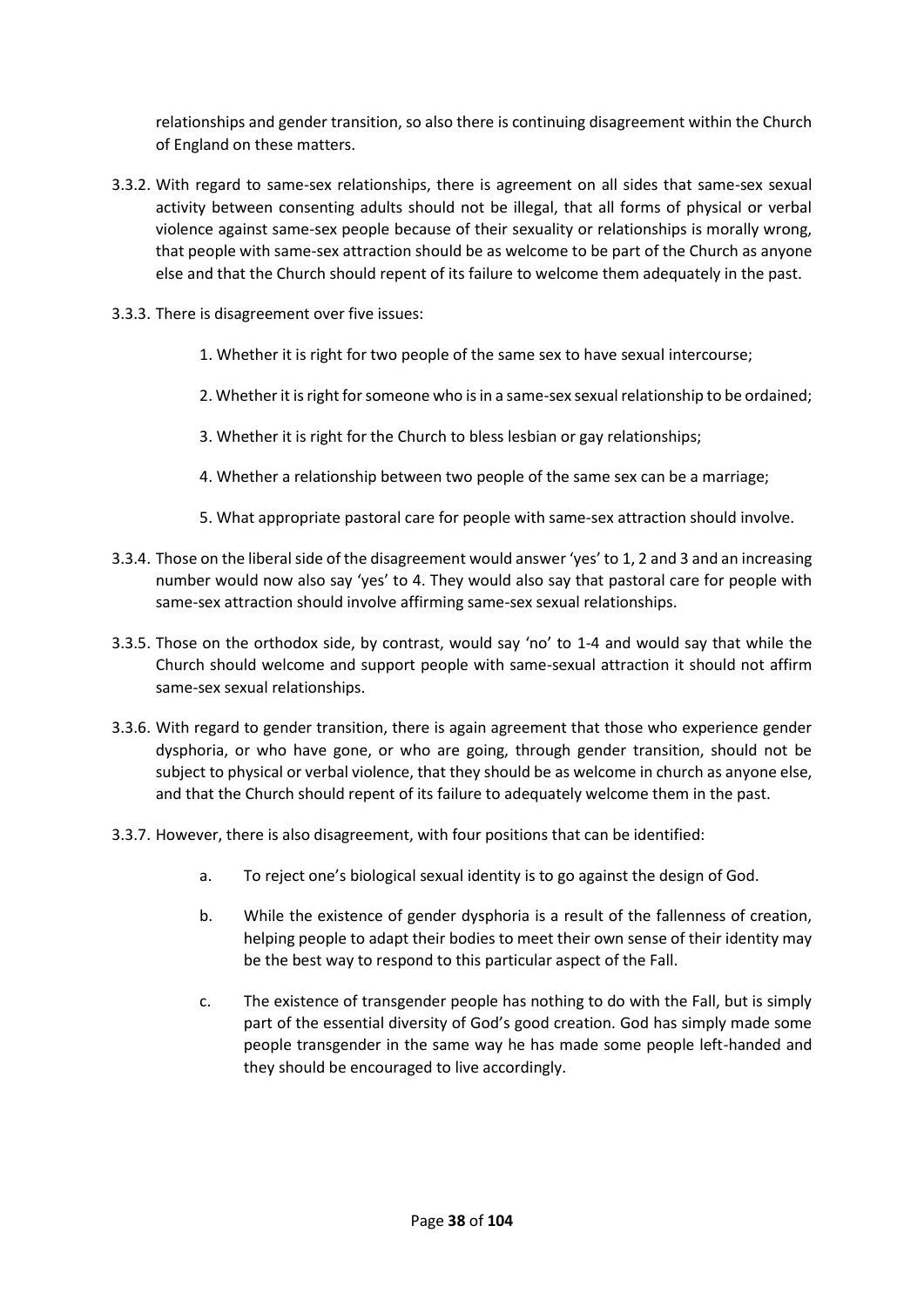- d. The genderless nature of God means that we need to challenge the whole idea that being male or female is a necessary part of human identity.<sup>66</sup>
- 3.3.8. For those who take this last view, the key significance of the transgender issue is that it challenges generally accepted views of the importance of gender division. They would argue that even those who have transitioned to a new gender have to learn to sit lightly to it rather than see it as a final or essential aspect of their identity.
- 3.3.9. Each of these four views then leads to different views of how best to respond to gender dysphoria and what constitutes appropriate pastoral care for those who experience it. Liberals would support b, c, and d, while those who take an orthodox view would support a.
- 3.3.10. There are those who take a generally orthodox view on human sexuality who would support b. Their position is understandable as a response to the extreme distress often experienced by people with gender dysphoria. However, as will be explained in detail in Chapter 4, this position is problematic. This is because, from the perspective of the Bible and the Christian tradition, it gives theological legitimation to people rebelling against God's good ordering of his creation by rejecting the sex in which he has created them, something which is serious moral error.
- 3.3.11. Alongside all the disagreements we have noted above there is also the key issue of mission. The question here is what approaches to same-sex relationships and gender transition will best enable the Church of England to obey the Great Commission in Matthew 28:18-20 in the context of contemporary British society.
- 3.3.12. Does the Church need to affirm same-sex relationships and gender transition in order to remove an unnecessary obstacle to people discovering the love of God in Christ? Or does the Church need to declare that abstinence from sex outside heterosexual marriage and acceptance of one's biological sex are an integral part of what makes for human flourishing and an unavoidable part of faithful Christian discipleship?

#### 3.4. **Summary**

- 3.4.1. In this chapter we have traced the development of the Church of England's approaches to the issues of same-sex relationships and gender transition and noted where the Church of England currently stands on these issues. In the last part of the chapter we have also noted the agreements and disagreements within the Church of England about them.
- 3.4.2. In the next chapter we shall go on to consider the significance of the disagreements we have noted and how they should best be handled. We shall begin by noting how Christians should handle disagreement about these matters in the light of a different narrative from the one that is currently dominant in our society.

<sup>&</sup>lt;sup>66</sup> For the range of approaches to understanding transgender see James Beilby and Paul Eddy (eds.), *Understanding Transgender Identities – Four Views* (Grand Rapids: Baker Academic 2019) and Martin Davie, *Transgender Liturgies? (*London: Latimer Trust, 2017).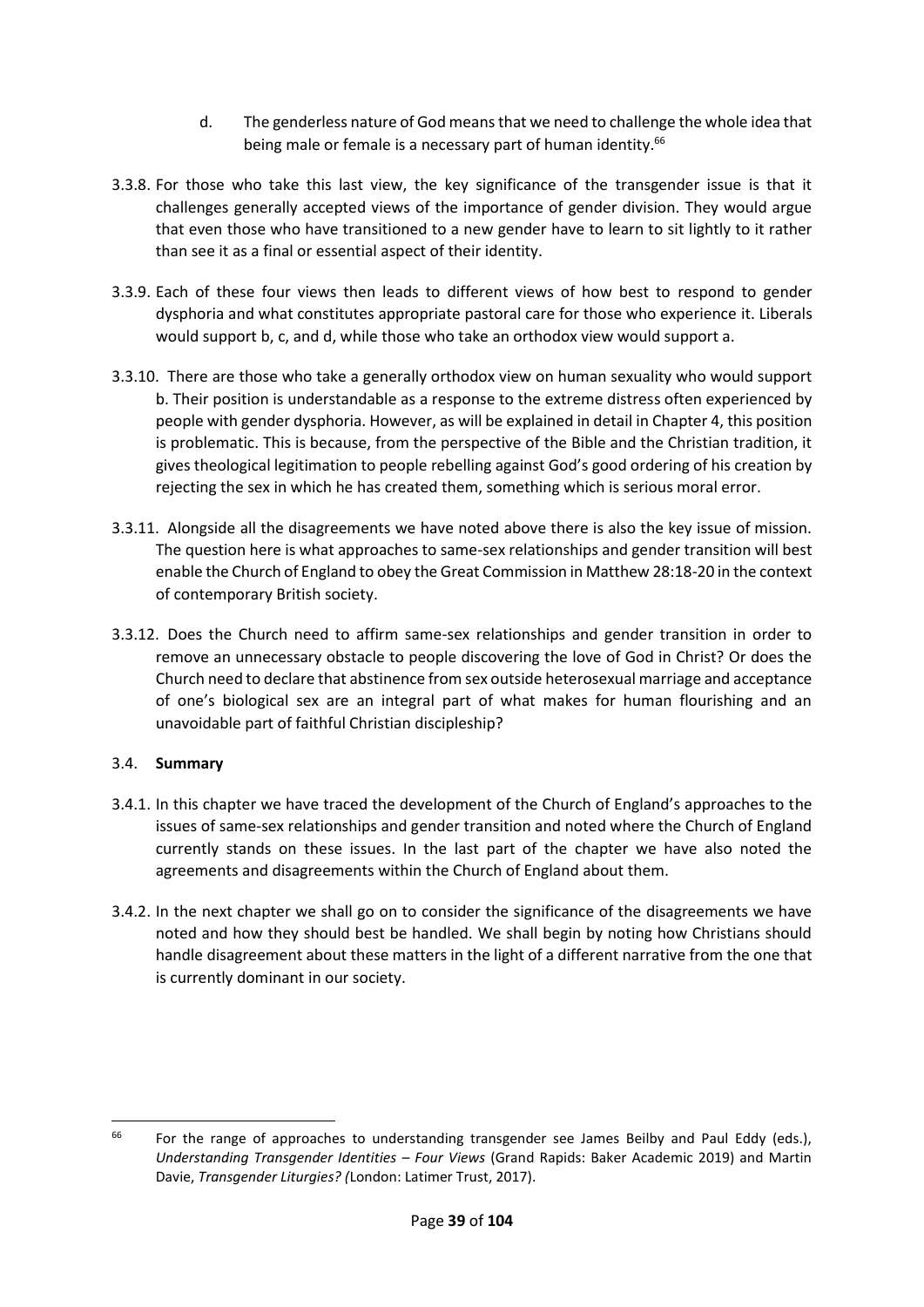# **Part II. How should we understand and respond to where we are today?**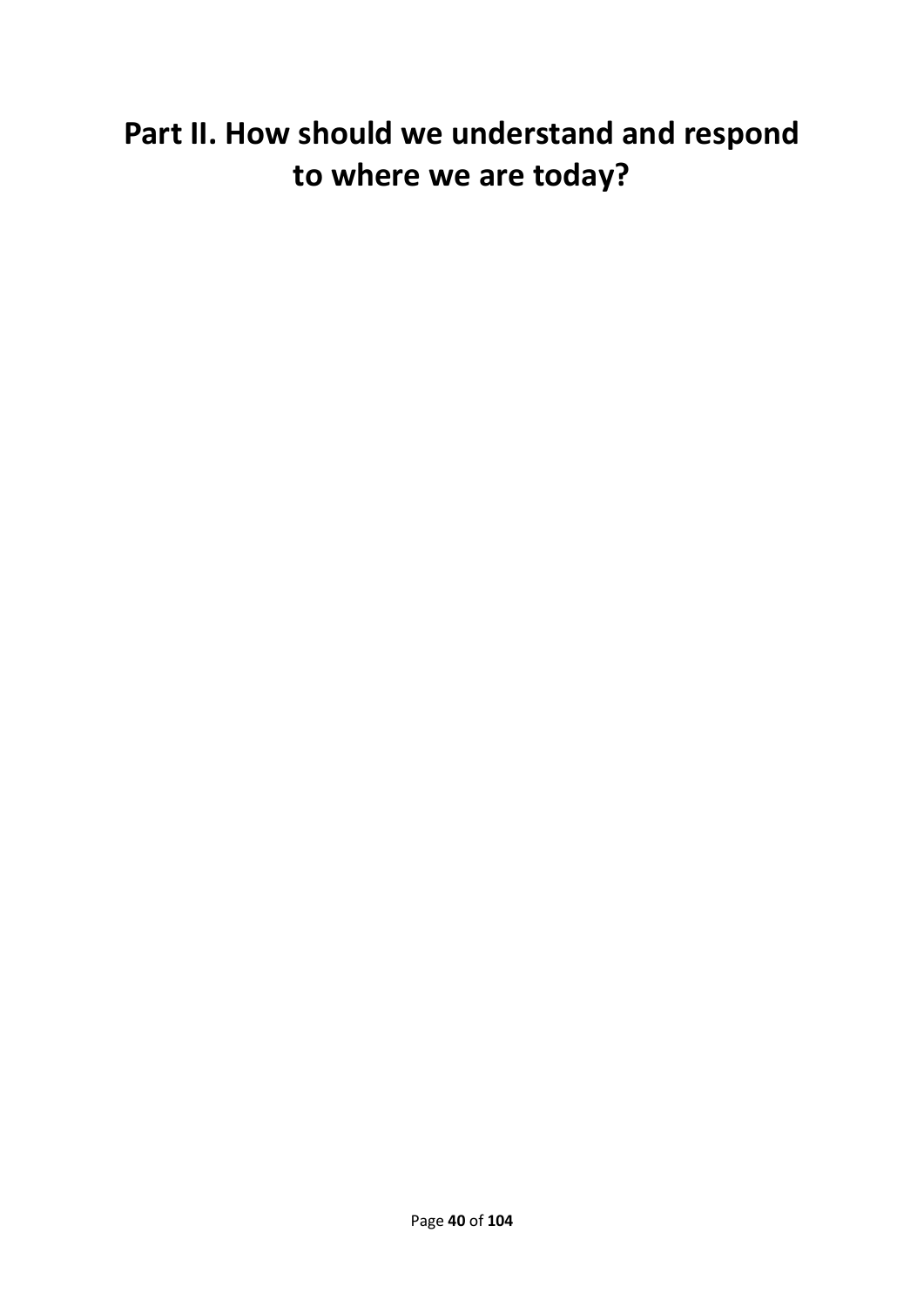# **Chapter 4. How should we approach the disagreements in the Church of England over same-sex relationships and gender transition?**

## 4.1. **Living in the light of the Christian narrative**

- 4.1.1. As we noted in Chapter 2, there is a prevalent narrative in our society about how people have been set free from the unjust shackles of traditional morality so that they can be free to live as the unique individuals that they are. Because, as we also noted, this prevalent narrative is now seen as constituting public truth in our society, public discussion about same-sex relationships and gender transition these days almost always takes place in relation to it. This means that when there is disagreement about same-sex relationships and gender transition (as in the current discussion about relationship education in schools) those who support same-sex relationships and gender transition are seen as 'in the right' because they are on the side of freedom from the constraints of traditional forms of belief and behaviour whereas those who do not are seen as 'in the wrong' because they are 'bigots' who want a return to oppression.
- 4.1.2. Christians, however, should not handle their disagreement about these matters within the framework of this prevalent cultural narrative. This is because we have our own narrative, the 'better story' of Glynn Harrison's book title and their calling as Christians is to live in the light of this narrative.<sup>67</sup> To use the analogy of the performance of drama, this narrative is the 'script' which as Christians we are called to live out.<sup>68</sup>
- 4.1.3. The Christian narrative is based on the convergent testimony of the 'two books' of nature and Scripture, both of which have been created by God, and both of which bear witness to his being and activity. Like the prevalent narrative in our society, the Christian narrative also holds that each individual is unique and that all individuals should be true to who they really are and they should have the opportunity to flourish in every aspect of their being. However, where the Christian narrative differs is that it holds that these truths need to be understood in relation to God's nature, God's activity, and the fact that the resurrection of Christ means that death is not the end of the human story, but merely the beginning of a new chapter in it.
- 4.1.4. According to the Christian narrative, each person is unique because we are all individually created by the God who created and sustains the universe as a whole (Psalm 139: 13-18). However, as humans we are not only unique, but share a common human nature with all other human beings.
- 4.1.5. God has created all human beings as rational creatures, who possess bodies and souls and who are male and female. As rational creatures we have the capacity for knowledge and love and God calls us to exercise this capacity by being in a loving relationship with him, by reflecting his

<sup>67</sup> For some people, the term 'narrative' implies a 'made up' or 'invented' story. However, as the *New Oxford Dictionary of England* (Oxford: OUP, 1998, p.1231) declares, a narrative is simply 'a spoken or written account of connected events.' There is no implication that the account has been made up and thus nothing contradictory in the Christian claim that their faith is based on a true narrative.

<sup>68</sup> For the importance of Christians living according to their own narrative see Lesslie Newbigin, *The Gospel in a Pluralist Society* (London: SPCK 1989) and for the idea of this narrative as a script see Kevin Vanhoozer, *The Drama of Doctrine* (Louisville: Westminster John Knox Press, 2005).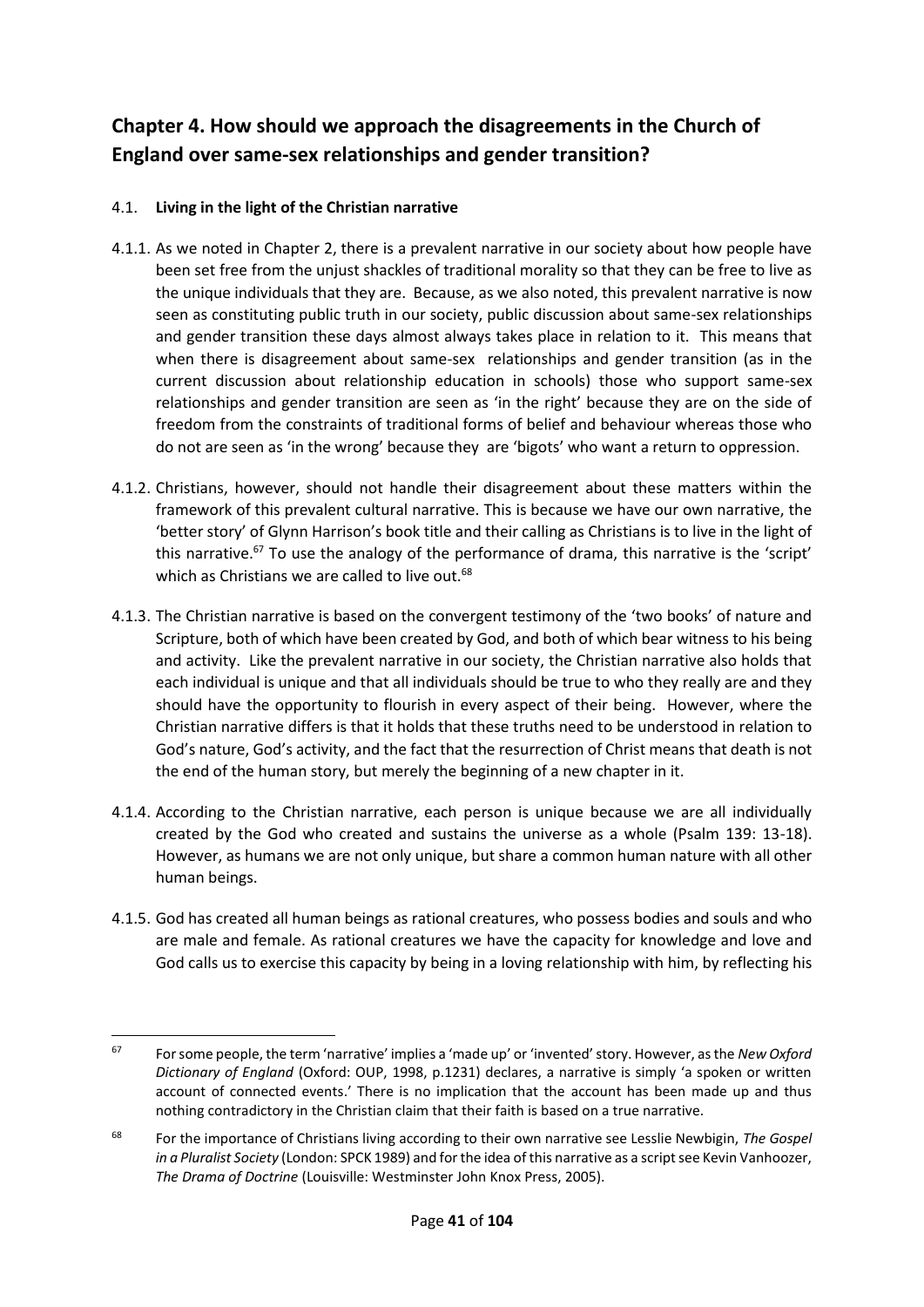character and by caring for each other and for the world that he has made. This is what it means to live as those created by God in his image and likeness (Genesis 1:26-27).

- 4.1.6. Consequently, being true to ourselves means being true to the person God has made us to be. which in turn means choosing to live in the way that he has designed us to live as his human creatures.
- 4.1.7. The Christian narrative further tells us that the intrusion of evil into human lives meant that we became unable to know properly our true, God given, identities and to live as God intended us to live. God dealt with that situation by sending his Son Jesus Christ to reveal who we truly are, to rescue us from our failure to live as we should and to offer us, if we are willing to receive it, supernatural strength through God's Spirit to begin to live in accordance with God's will.
- 4.1.8. Those who live in this way will truly flourish, even if they face acute challenges and hardship. After they die they will be resurrected at the end of time to live with God forever in a new creation from which all evil will have been banished and in which they will find true fulfilment beyond our present capacity to imagine.<sup>69</sup>
- 4.1.9. So, how should we approach disagreement within the Church in the light of the Christian narrative? We need first to consider the nature of disagreement from a Christian perspective.

#### 4.2. **What do we mean by disagreement?**

- 4.2.1. The *first* thing we need to note is that 'disagreement' is not the same as 'diversity'. To disagree is to have different convictions about how things are or should be. Diversity, on the other hand, just means difference.
- 4.2.2. The *second* thing we need to note is that disagreement as to the truth, whether in the Church or more widely, is a result of our fallen condition. God knows the truth about all things. This is what is meant when Job 28:24 tells us that God 'looks to the ends of the earth and sees everything under heaven' and Hebrews 4:13 declares 'before him no creature is hidden, but all are open and laid bare to the eyes of him with whom we have to do.'
- 4.2.3. As creatures made in God's image human beings are also created to know the truth. We can see this in the second account of creation in Genesis. We are told that 'the Lord God formed every beast of the field and every bird of the air, and brought them to the man to see what he would call them; and whatever the man called every living creature, that was its name' (Genesis 2:19). What the word 'name' means in this verse is what something is. What is being described, therefore, is an act of truthful discernment. Adam is not just arbitrarily naming the birds and the animals. He is discerning truthfully what they are and what makes one creature different from another. Like God, he knows the true nature, 'the name,' of things.<sup>70</sup>
- 4.2.4. If all human beings engaged in this kind of truthful discernment all of the time, then there would never be any disagreement between them as to the truth. We would all know the truth and we would all agree about the truth. Tragically, however, the result of the big lie told by the devil

<sup>69</sup> For helpful summaries of the Christian narrative see Karl Barth, *Dogmatics in Outline* (London: SCM, 1985), C S Lewis, *Mere Christianity* (Glasgow: Fontana, 1984) and J I Packer, *Knowing God* (London: Hodder and Stoughton, 1990).

<sup>70</sup> For a helpful discussion of this point see Thomas Aquinas, *Summa Theologica*, Part 1, Question 94.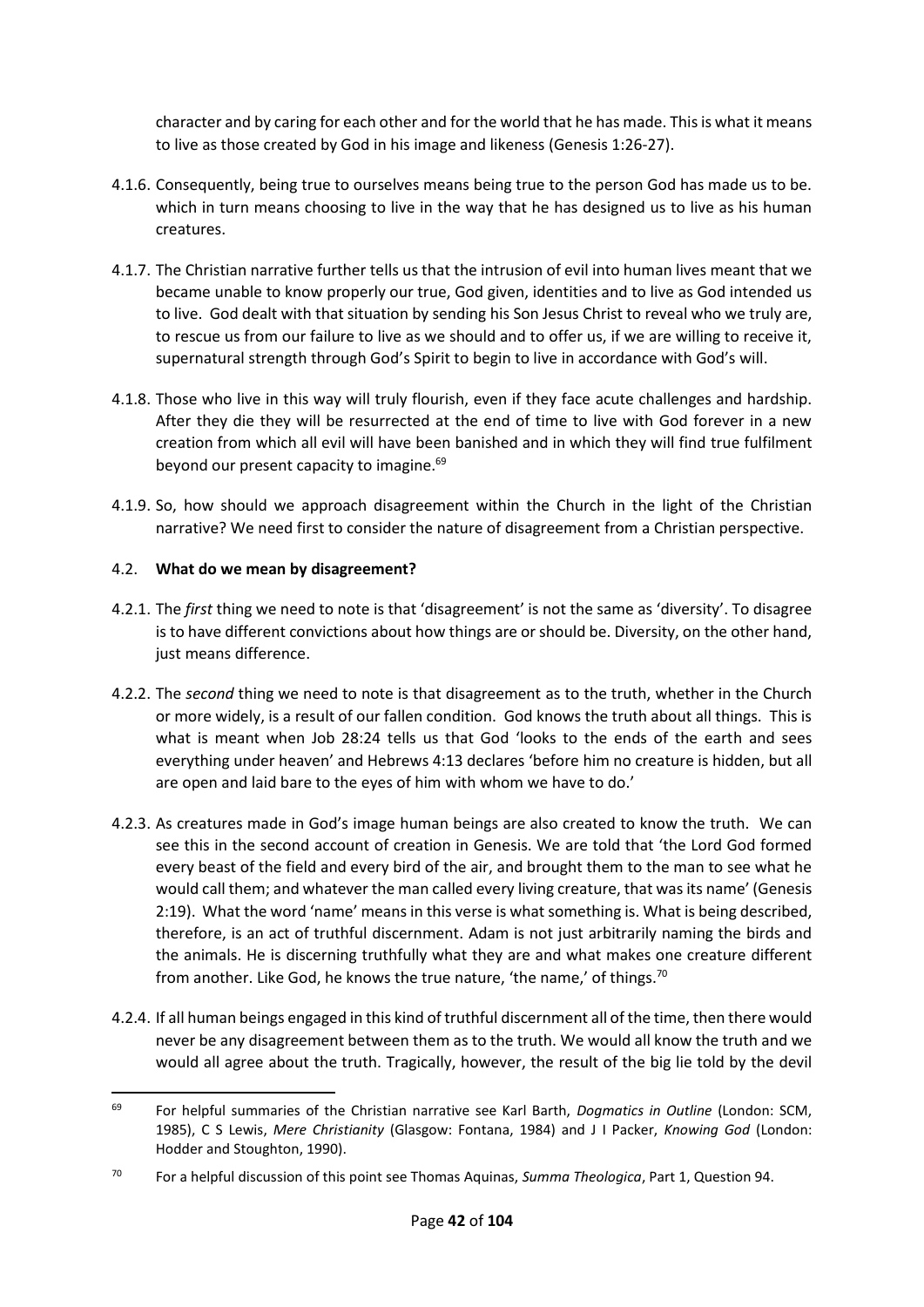and accepted by the first human beings (Genesis 3:1-7) is that we have lost the ability to always see things as they really are and to always be honest about what we do see. It is for that reason that human beings disagree as to the truth.

- 4.2.5. However, God has provided a remedy for this situation. Jesus is truth incarnate (John 14:6, 'I am the truth') and he has come to restore our ability to know the truth. In John 8:31-32 Jesus declares 'if you continue in my word, you are truly my disciples, and you will know the truth, and the truth will make you free.' This comes about through the work of the Holy Spirit who is sent by Jesus to 'guide you into all the truth' (John 16:13).
- 4.2.6. Like the whole of our re-creation through Jesus, our ability to discern the truth is a work in progress. At the moment 'our knowledge is imperfect' (1 Corinthians 13:9) but in heaven we shall understand fully in the same way that we ourselves are fully understood by God (1 Corinthians 13:12). As C S Lewis puts it in his book *The Great Divorce*, human beings are created with an innate desire for truth and this desire will one day be satisfied. God will bring us to a place where we can taste truth 'like honey and be embraced by it like a bridegroom. Your thirst shall be quenched'. 71

## 4.3. **Why disagreement is not good**

- 4.3.1. What all this means is that the term 'good disagreement,' which has been much used in the Church of England of late, is a problematic one. Disagreement can never in itself be good when it relates to the truth. We disagree because in our fallen condition we either don't know the truth; or we are unwilling to accept it when it is presented to us. The vocation of the Church is therefore not to practise 'good disagreement.' The vocation of the Church is to be a community where, as far as possible, disagreement as to the truth does not exist because truth is known, accepted and celebrated. Difference will still exist (for example, I will still remain a different person from all my fellow Christians), but disagreement as to the truth will not.
- 4.3.2. The saints in glory presumably already fully practise this vocation. However, as already noted, those of us who are still on earth remain imperfect in knowledge and therefore don't have a full knowledge of the truth. As Paul reminds us in 1 Corinthians 13:9 'our knowledge is imperfect.'
- 4.3.3. We are also still sinful, and therefore unwilling to accept the truth when it challenges what we want to believe, makes us look bad, or involves us having to admit we were wrong.<sup>72</sup> For these reasons the potential for disagreement will always be present in the Church and we have to think about how to handle it in the best way possible. That is, presumably, what the phrase 'good disagreement' is getting at. But it would be more accurate to talk about better and worse ways of handling disagreement, or 'disagreement handled well'.

#### 4.4. **Handling disagreement well**

- 4.4.1. What follows from this is that our aim, both as individuals and as the Church, has to be to handle disagreement as well as possible.
- 4.4.2. *First*, we have to recognize that the prohibitions of murder and false witness in the sixth and ninth commandments (Exodus 20: 13 and 16) apply in the case of our disagreements as much

<sup>71</sup> C S Lewis, *The Great Divorce* (Glasgow: Fontana, 1972) p41.

 $72$  Lewis, pp35-44 is very helpful on this point.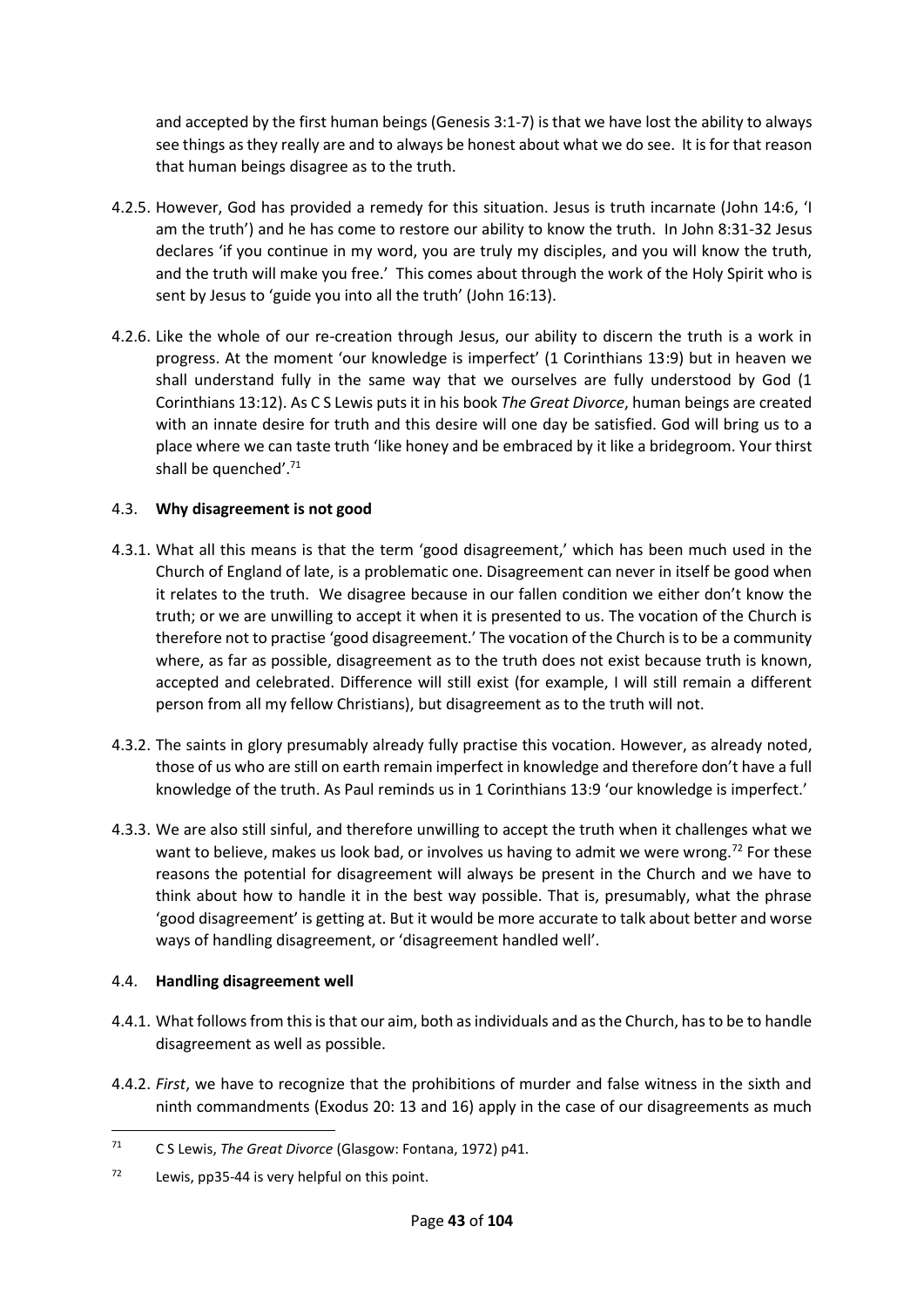as elsewhere. As the paraphrase of these commandments in the Prayer Book Catechism tells us, these commandments do not simply prohibit unlawful killing and lying in court. Their wider application is that we are 'to hurt nobody by word nor deed', 'to bear no malice in my heart' and to keep our tongue 'from evil-speaking, lying and slandering'.

- 4.4.3. However strongly we disagree with people, and however much this may incline us to want to attack them in word or deed, these commandments still apply and so we may not do so. We may legitimately criticise their beliefs or actions, but we may not attack them as people, but should instead seek to love them as Christ has loved us.
- 4.4.4. *Secondly*, we have to accept that our own knowledge of the truth and our willingness to accept it are both limited. This means we need to be willing to accept correction from those with whom we disagree and change what we think or do, always providing that that our reason for change is a greater perception of truth and not just a desire to please someone else or achieve some advantage for ourselves. This need for correction and change also necessitates a willingness to listen to, and engage in dialogue with, those with whom we disagree. If we only engage with those with whom we already agree, correction and change will be impossible. In so far as the Living in Love and Faith project involves this kind of constructive dialogue then its legitimacy as a way of handling disagreement well has to be acknowledged. The concern is whether the project will end up with an agreement in the truth or an unwillingness to distinguish truth from error.
- 4.4.5. *Thirdly*, we need to understand that the command, 'You shall love your neighbour as yourself' (Leviticus 19:18/Matthew 19:19) means that as far as we can we are called to lead people into truth and protect them from error by praying for them and taking all other forms of appropriate action.
- 4.4.6. If we know that someone is in error, particularly when that error is about something serious, and especially when it has to do with their obedience to God, we cannot simply shrug our shoulders and say, 'OK, go your own way then.' That would be failure of love. Human beings are made not to live in error, but to live in the truth, and if we can help this to happen, then we have an inescapable obligation to do so.
- 4.4.7. Equally, in so far as we able to do so, we have an obligation to protect people from error. That is to say, when there are people who know the truth, but may potentially be tempted to depart from it, we must do our best to prevent this happening. This is a particularly important part of the vocation of church leaders. That is why Paul told the Ephesian elders at Miletus:

'Take heed to yourselves and to all the flock, in which the Holy Spirit has made you overseers, to care for the church of God which he obtained with the blood of his own Son. I know that after my departure fierce wolves will come in among you, not sparing the flock; and from among your own selves will arise men speaking perverse things, to draw away the disciples after them.' (Acts 20:28)

- 4.4.8. Caring for the flock means seeking to prevent the sheep being led astray.
- 4.4.9. *Fourthly*, given that complete agreement between professing Christians on all matters of faith and practice is not going to happen this side of Christ's return, we have to decide the importance to be attached to different kinds of disagreement. When does there need to be agreement in faith and practice and when can we live with disagreement? To use the traditional terminology,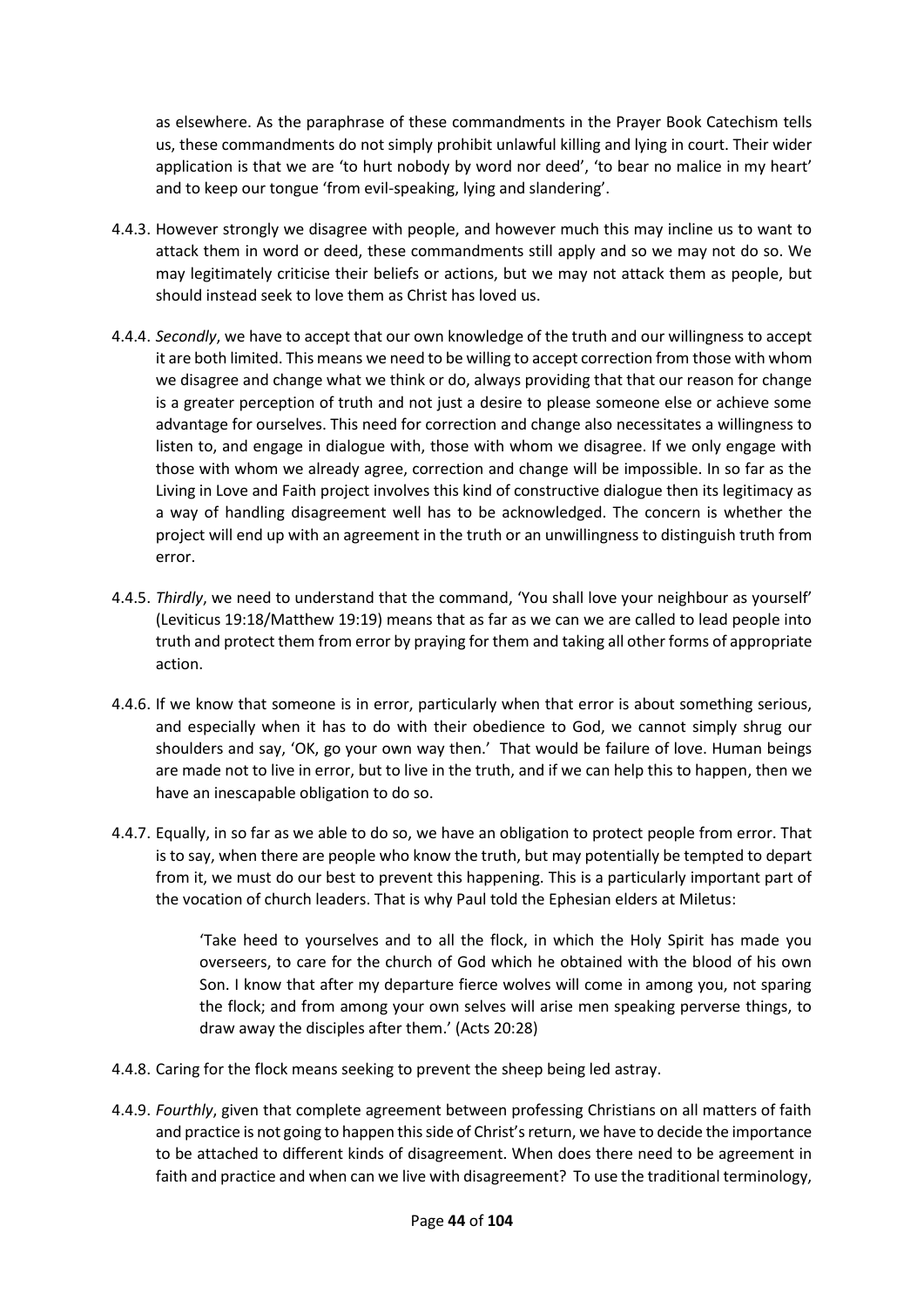which things are essential and which are adiaphora*?* In order to address this issue, we shall first of all consider the meaning of the notion of adiaphora with the help of the *Windsor Report*  published by the Lambeth Commission on Communion in 2004.

#### 4.5. **The Windsor Report on adiaphora**

4.5.1. The *Windsor Report's* discussion of adiaphora begins by noting that:

As the Church has explored the question of limits to diversity, it has frequently made use of the notion of adiaphora: things which do not make a difference, matters regarded as non-essential, issues about which one can disagree without dividing the Church. This notion lies at the heart of many current disputes. The classic biblical statements of the principle are in Romans 14.1-15.13 and 1 Corinthians 8-10. There, in different though related contexts, Paul insists that such matters as food and drink (eating meat and drinking wine, or abstaining from doing so; eating meat that had been offered to idols, or refusing to do so), are matters of private conviction over which Christians who take different positions ought not to judge one another. They must strive for that united worship and witness which celebrate and display the fact that they are worshipping the same God and are servants of the same Lord.<sup>73</sup>

4.5.2. It then further notes that at the Reformation:

This principle of 'adiaphora' was invoked and developed by the early English Reformers, particularly in their claim that, in matters of eucharistic theology, specific interpretations (transubstantiation was particularly in mind) were not to be insisted upon as 'necessary to be believed', and that a wider range of interpretations was to be allowed. Ever since then, the notion of 'adiaphora' has been a major feature of Anglican theology, over against those schools of thought, both Roman and Protestant, in which even the smallest details of belief and practice are sometimes regarded as essential parts of an indivisible whole.<sup>74</sup>

4.5.3. Having explained what is meant by adiaphora and how it was used at the Reformation and has been used by Anglicans since, the *Windsor Report* goes on to emphasise that not all disagreements can be placed into the category of adiaphora. Adiaphora is not the same as the post-modern concept of difference. In the words of the Paper, it is not the case that:

> … either for Paul or in Anglican theology all things over which Christians in fact disagree are automatically to be placed into the category of 'adiaphora'. It has never been enough to say that we must celebrate or at least respect 'difference' without further ado. Not all 'differences' can be tolerated. (We know this well enough in the cases of, say, racism or child abuse; we would not say 'some of us are racists, some of us are not, so let's celebrate our diversity'). This question is frequently begged in current discussions, as for instance when people suggest without further argument, in relation to a particular controversial issue, that it should not be allowed to impair the Church's unity, in other words that the matter in question is not as serious as some suppose. In the letters already

<sup>73</sup> The Lambeth Commission on Communion, *The Windsor Paper 2004* (London: The Anglican Communion Office, 2004), paragraph 87.

<sup>74</sup> *The Windsor Paper*, paragraph 88.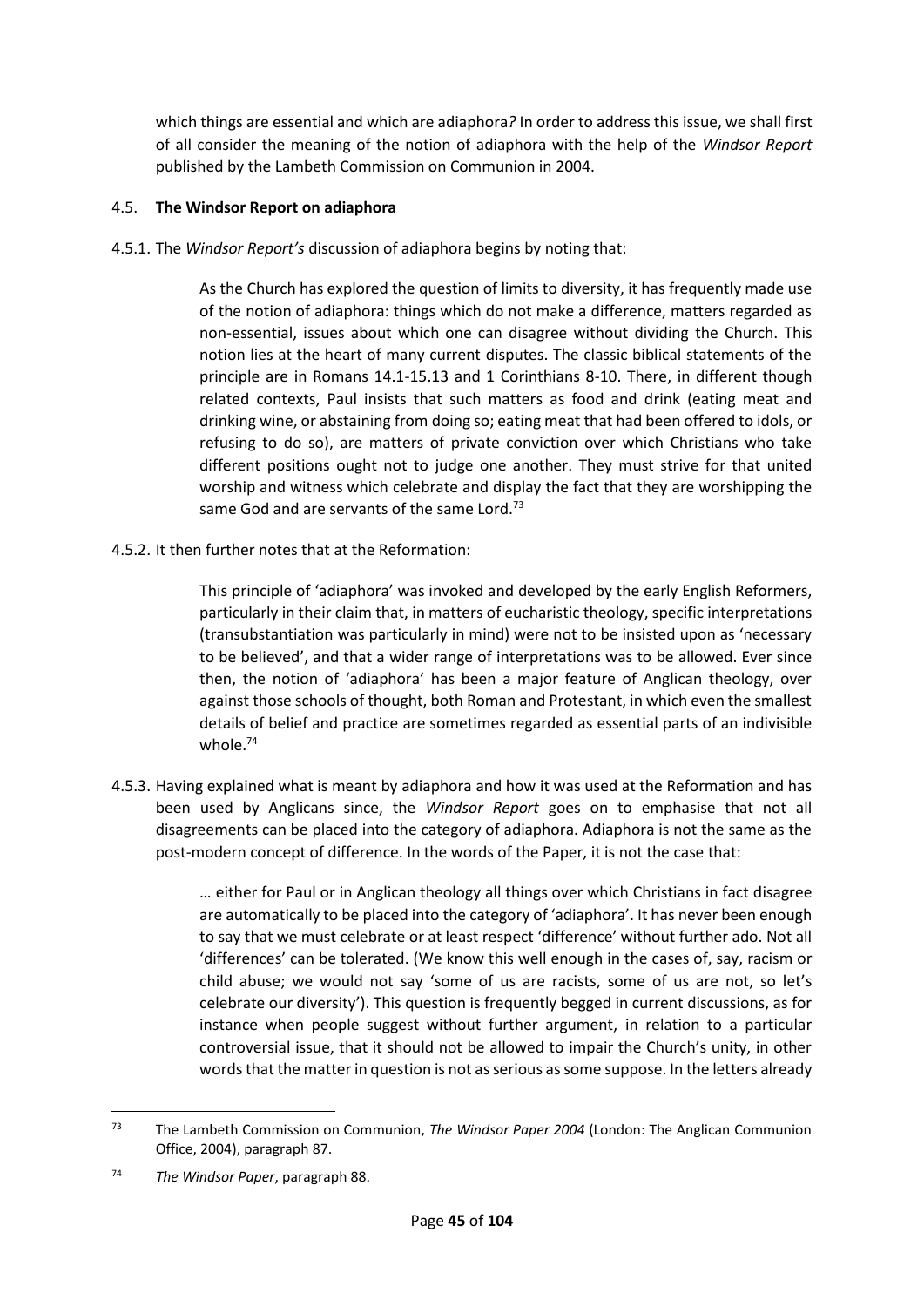quoted, Paul is quite clear that there are several matters – obvious examples being incest (1 Corinthians 5) and lawsuits between Christians before non-Christian courts (1 Corinthians 6) – in which there is no question of saying 'some Christians think this, other Christians think that, and you must learn to live with the difference'. On the contrary: Paul insists that some types of behaviour are incompatible with inheriting God's coming kingdom, and must not therefore be tolerated within the Church. 'Difference' has become a concept within current postmodern discourse which can easily mislead the contemporary Western Church into forgetting the principles, enshrined in scripture and often rearticulated within Anglicanism, for distinguishing one type of difference from another.<sup>75</sup>

4.5.4. As the *Windsor Report* sees it, there are clear criteria on the basis of which one can discuss whether a given matter is adiaphora or not:

> The question then naturally arises as to how one can tell, and indeed as to who can decide, which types of behaviour count as 'adiaphora', and which do not. For Paul, the categories are not arbitrary, but clearly distinct. For instance: that which would otherwise separate Jew and Gentile within the Church is 'adiaphora'. That which embodies and expresses renewed humanity in Christ is always mandatory for Christians; that which embodies the dehumanising turning-away-from-God which Paul characterises with such terms as 'sin', 'flesh', and so on, is always forbidden. This, of course, leaves several questions unanswered, but at least sketches a map on which further discussions may be located.<sup>76</sup>

4.5.5. A final point made by the *Windsor Report* is that even when something can be seen as adiaphora this does not mean that it is right to do it, if doing it would cause conscientious difficulties for other Christians:

> Even when the notion of 'adiaphora' applies, it does not mean that Christians are left free to pursue their own personal choices without restriction. Paul insists that those who take what he calls the 'strong' position, claiming the right to eat and drink what others regard as off limits, must take care of the 'weak', those who still have scruples of conscience about the matters in question – since those who are lured into acting against conscience are thereby drawn into sin. Paul does not envisage this as a static situation. He clearly hopes that his own teaching, and mutual acceptance within the Christian family, will bring people to one mind. But he knows from pastoral experience that people do not change their minds overnight on matters deep within their culture and experience.

> Whenever, therefore, a claim is made that a particular theological or ethical stance is something 'indifferent', and that people should be free to follow it without the Church being thereby split, there are two questions to be asked. *First*, is this in fact the kind of matter which can count as 'inessential', or does it touch on something vital? *Second*, if it is indeed 'adiaphora', is it something that, nevertheless, a sufficient number of other Christians will find scandalous and offensive, either in the sense that they will be led into acting against their own consciences or that they will be forced, for conscience's sake, to break fellowship with those who go ahead? If the answer to the latter question is 'yes',

<sup>75</sup> *The Windsor Paper,* paragraph 89.

<sup>76</sup> Ibid. paragraph 90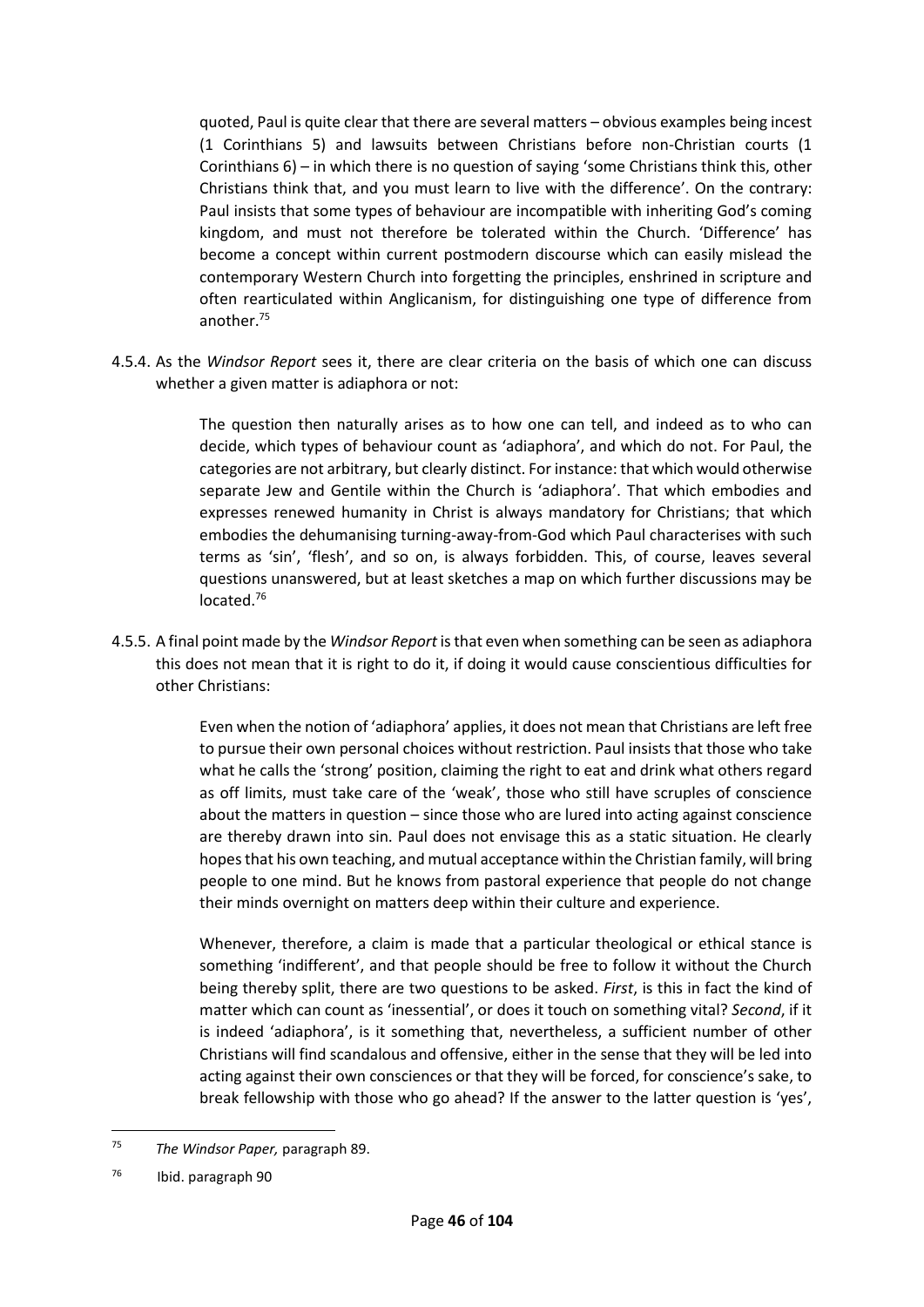the biblical guidelines insist that those who have no scruples about the proposed action should nevertheless refrain from going ahead.<sup>77</sup> 

# 4.6. **Assessing the disagreements we are facing in the Church of England**

- 4.6.1. If we assess the current disagreements within the Church of England over same-sex relationships and gender transition in the light of what is said in these paragraphs of the *Windsor Report*, three points become clear.
- 4.6.2. *First*, considered in the abstract, the notion of adiaphora would allow room for differences of theology and practice concerning same-sex relationships and gender transition legitimately to co-exist within the Church of England. If these matters are indeed adiaphora then we would be free to have differences of theology and practice regarding them, just as Paul taught that there could be differences about whether it was right to eat food that had been sacrificed to idols.
- 4.6.3. *Secondly*, however, even if it could be established that these are matters which are adiaphora, this would not mean that liberals would then be free to act on their convictions regarding them.
- 4.6.4. Two examples illustrate this. Two of the ways in which liberals wish to act upon their convictions are by hosting Pride services in cathedrals and other churches and by using church services as occasions to mark people's gender transition. However, to use the language of the *Windsor Paper*, there are a large number of orthodox Christians who find such actions 'scandalous and offensive.' It therefore follows that 'those who have no scruples about the proposed action should nevertheless refrain from going ahead.' In Pauline terms, the 'strong' who have no scruples about the action in question should respect the consciences of the 'weak' who do.
- 4.6.5. What this means is that, even if same-sex relationships and gender transition *are* adiaphora, this in itself places restrictions on the actions that liberals may rightly take in relation to them, restrictions that would rule out things that liberals are currently doing, such as the actions mentioned in the previous paragraph.
- 4.6.6. Thirdly, if we accept what is said in the *Windsor Report* it is clear that same-sex relationships and gender transition are not in fact matters that are adiaphora. This is not because they are matters which are 'mandatory' (even the strongest supporters of same-sex relationships and gender transition would not claim that they are compulsory for all Christians). It is because, in the words of the *Windsor Report*, they embody 'the dehumanising turning-away-from-God which Paul characterises with such terms as 'sin', 'flesh', and so on' and as such are matters which involve serious moral error and therefore come into the category of things that are forbidden. For a church to give its support to such matters would, therefore, be for it to support serious moral error, and this something a church can never rightly do.

## 4.7. **Why same-sex relationships and gender transition are matters which involve serious moral error**

4.7.1. To understand why same-sex relationships and gender transition are matters which involve serious moral error, we need to note, first of all, that central to what it means for Christians to act rightly before God, both individually and collectively as churches, is obedience to God's call to love our neighbours. As Paul declares in Galatians 5:14, 'the whole law is fulfilled in one word,

<sup>77</sup> *The Windsor Paper*, Paragraphs 92-93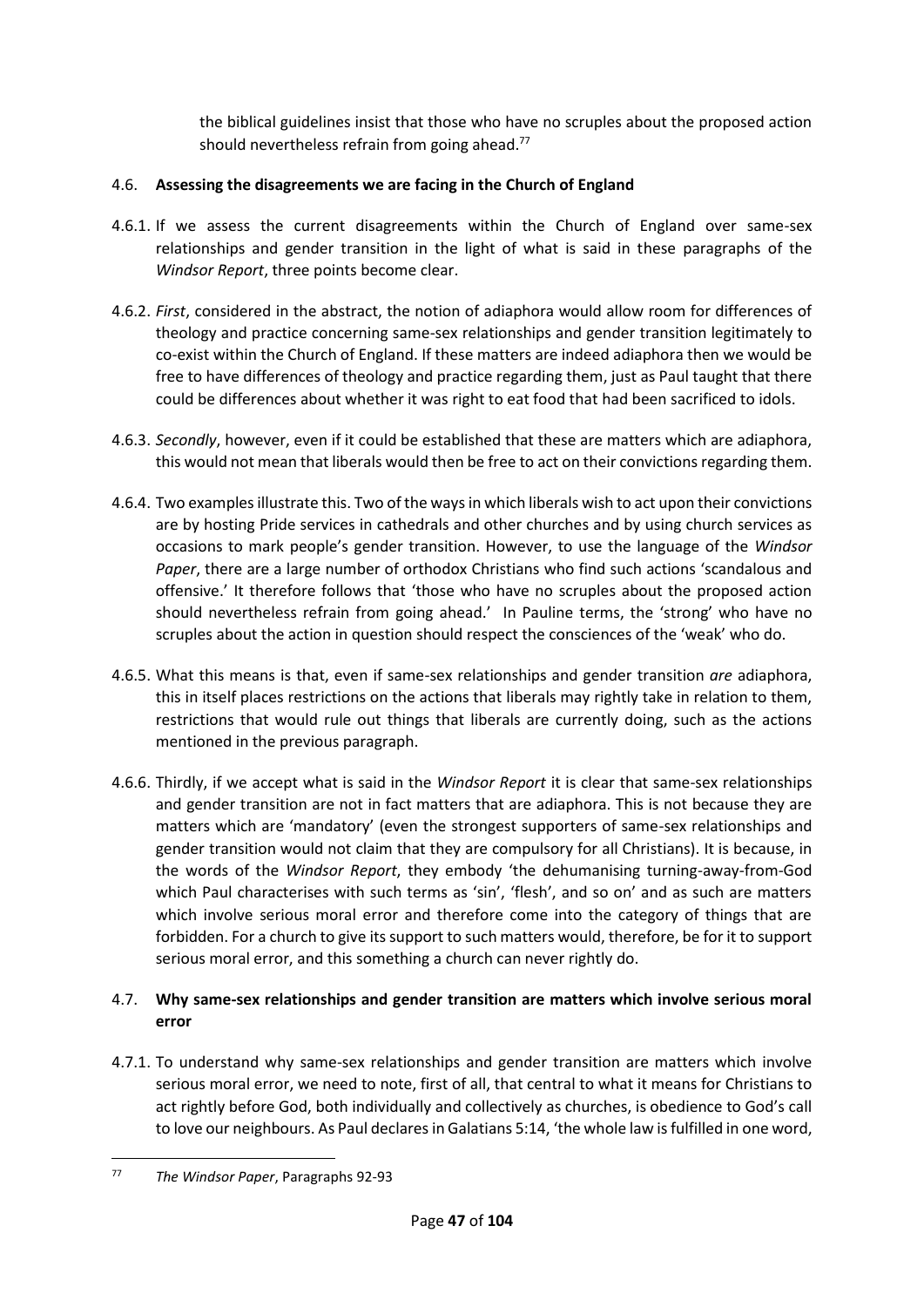'You shall love your neighbour as yourself.'' But what does it mean to love? As Oliver O'Donovan writes, love is 'the appropriate pattern of free response to objective reality'.<sup>78</sup> We love someone, or something, when we respond appropriately to what someone or something truly is.

- 4.7.2. To love our neighbours, therefore, means responding appropriately to other human beings as persons who have been created by God as rational creatures with bodies and souls and the capacity to know and love.
- 4.7.3. Positively, this means ensuring that they have the things that they need for the well-being of their bodies, such as food and drink, clothing, shelter, medicine and so forth. It also means ensuring that they have the opportunity to acquire knowledge, to love and be loved by other human beings, and (most importantly of all) that they have the opportunity to know and love God.
- 4.7.4. If to love our neighbours means to respond appropriately to who they are, it follows that when we behave towards other people in ways that are seriously inappropriate, whether as individuals or as churches, then this is a serious failure of love and thus a direct contravention of God's explicit command.
- 4.7.5. We can see this if we consider four issues that are generally considered to be extremely serious ethical matters: murder, torture, slavery and racism.
	- Why is murder extremely serious? Because it involves deciding to bring to a premature end a life which God has created through separating a body and soul which are meant to continue to exist together in this world.
	- Why is torture extremely serious? Because it involves an attack on someone's God given soul and body through the application of extreme pain and very often an attack on their God given freedom through an attempt to coerce them into doing something against their will.
	- Why is slavery extremely serious? Because it involves treating a fellow human being as a piece of property that is at our disposal, rather than as someone with God given dignity and the God given right to determine the course of their own life.
	- Why is racism extremely serious? Because it involves viewing or treating another human being as less worthy than we are on the grounds of their ethnicity, ignoring the fact that we share a common God given humanity.
- 4.7.6. Tragically, Christian churches have historically been involved in all four of these types of activity, but it is now rightly accepted that this was wrong and something for which we need to express profound regret and, where appropriate, make amends. Any church that supported or engaged

<sup>78</sup> Oliver O'Donovan, *Resurrection and Moral Order* (Leicester: Apollos, 1994), p25.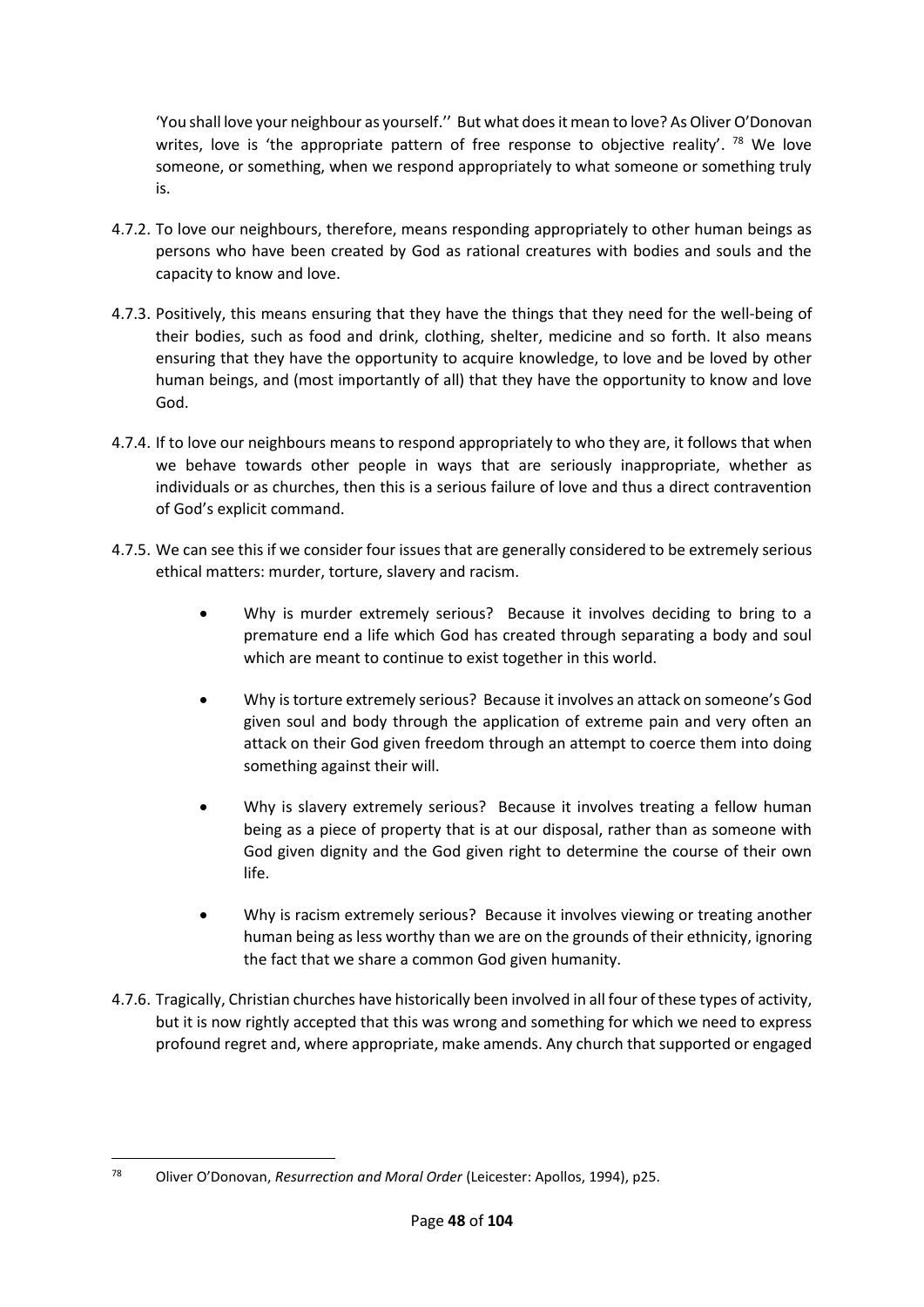in them today would be regarded as acting in a gravely sinful fashion and other churches would differentiate themselves from them.<sup>79</sup>

- 4.7.7. If we now go on to consider the issues of same-sex relationships and gender transition, we find that they too have to be regarded as serious moral issues. They too, albeit in a different way, involve a serious failure to behave appropriately in the light of the way that God created human beings to be and a church that supports them is consequently involved in a serious failure of love and thus acting in a gravely sinful fashion.
- 4.7.8. As noted in the prologue and in paragraph 4.1.5 of this chapter, a central part of what it means to be created by God in his image and likeness is to be male or female. In the words of Genesis 1:27: 'So God created man in his own image, in the image of God he created him; male and female he created them.' This teaching is reiterated by Jesus in Matthew 19:4: 'Have you not read that he who made them from the beginning made them male and female.'
- 4.7.9. There is a very small percentage of people, some 0.018% of live births (approximately 1:5000), who are genuinely 'intersex' in the sense that they combine both male and female elements in their physiology. However, the existence of such people still points to the fundamentally dimorphic, male-female, nature of human sexuality. Where they are able to reproduce, and that is often not the case, they do so either as male or female. Their condition is a developmental disorder rather than the existence of a third type of human being and is the exception that proves the rule. <sup>80</sup>
- 4.7.10. Because this is the case, except in these highly exceptional and biologically distinct cases, believing rightly in 'God the Father who hath made me and all the world'<sup>81</sup> means accepting with gratitude that I am the particular male or female human being that God has created me to be and living accordingly.
- 4.7.11. Oliver O'Donovan makes this point well when he writes:

The sex into which we have been born (assuming it is physiologically unambiguous) is given to us to be welcomed as the gift of God. The task of psychological maturity—for it is a moral task, and not merely an event which may or may not transpire—involves accepting this gift and learning to love it, even though we may have to acknowledge that it does not come to us without problems. Our task is to discern the possibilities for personal relationship which are given to us with this biological sex, and to seek to develop them in accordance with our individual vocations. Those for whom this task has been comparatively unproblematic (though I suppose that no human being alive has been without some sexual problems) are in no position to pronounce any judgement on those for whom accepting their sex has been so difficult that they have fled from it into denial. Nevertheless, we cannot and must not conceive of physical sexuality as a mere raw material with which we can construct a form of psychosexual self-expression which is determined only by the free impulse of our spirits. Responsibility in sexual development

 $79$  A good example of this is the way many Christians disassociated themselves from the Dutch Reformed Church in South Africa over its support for apartheid.

<sup>&</sup>lt;sup>80</sup> For a more detailed discussion of this point what it might mean for intersex people to live rightly before God see *Glorify God in your body*, pp111-119.

<sup>81</sup> The Catechism in the *Book of Common Prayer*.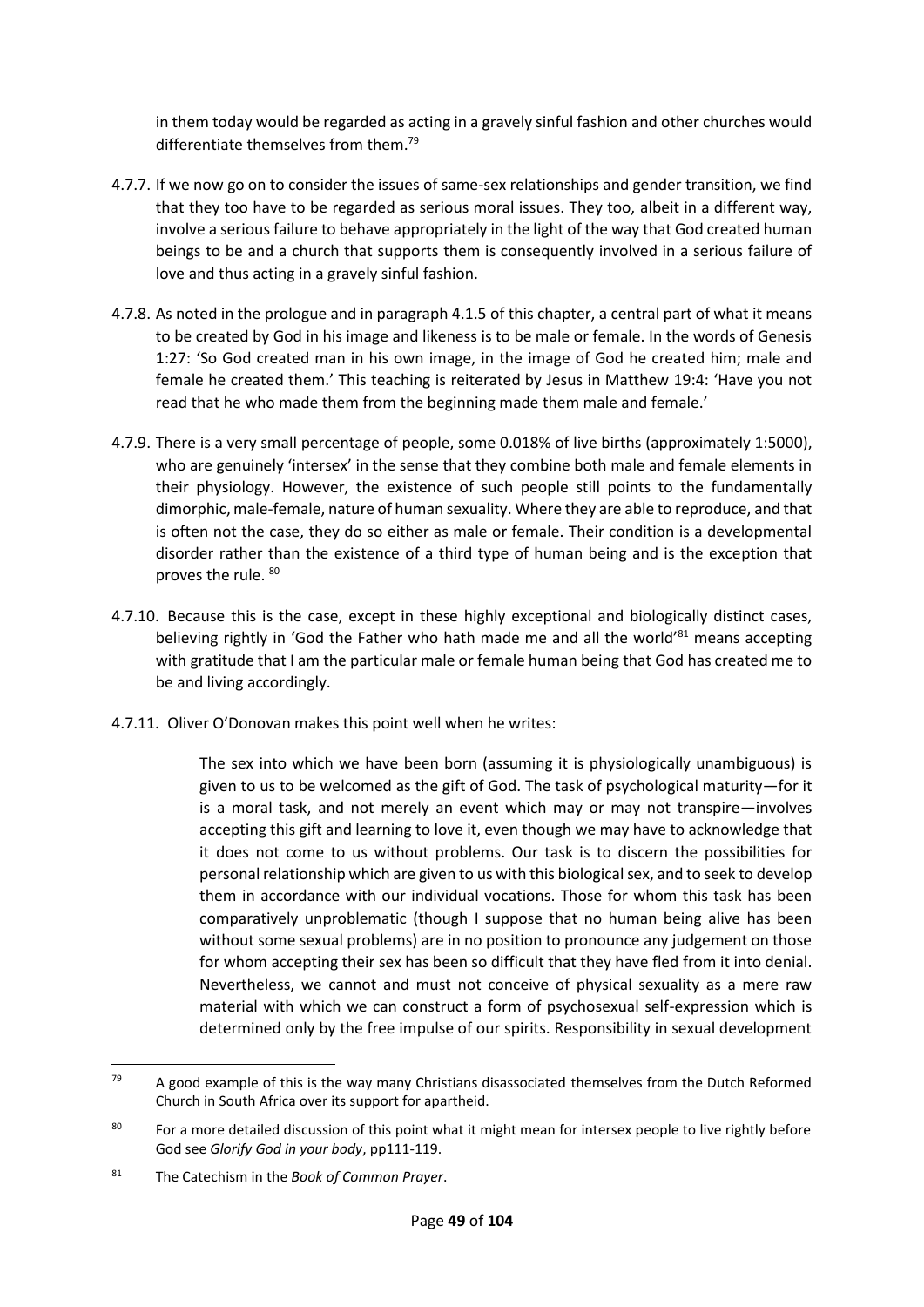implies a responsibility to nature—to the ordered good of the bodily form which we have been given.<sup>82</sup>

4.7.12. As O'Donovan goes on to say:

When God made mankind male and female, to exist alongside each other and for each other, he gave a form that human sexuality should take and a good to which it should aspire. None of us can, or should, regard our difficulties with that form, or with achieving that good, as the norm of what our sexuality is to be. None of us should see our sexuality as mere self-expression, and forget that we can express ourselves sexually only because we participate in this generic form and aspire to this generic good. We do not have to make a sexual form, or posit a sexual good. We have to exist as well as we can within that sexual form, and in relation to that sexual good, which has been given to us because it has been given to humankind.<sup>83</sup>

- 4.7.13. This means that it is not legitimate either to deny the God-given form by rejecting the division of humanity into male and female, or to deny the particular version of that form that God has given to us by making us either male or female. However difficult this form may be for us to accept, to deny it would be sinful because it would involve refusing to say to God 'thy will be done' by refusing to love who God has made us to be.
- 4.7.14. Any refusal to say to God 'thy will be done' and this is the heart of every sin we commit needs to be viewed in the light of God's final judgment. As C S Lewis writes in his book *The Great Divorce* there is an inescapable binary choice facing all human beings. 'There are only two kinds of people in the end: those who say to God, 'Thy will be done,' and those to whom God says, in the end, 'Thy will be done."84
- 4.7.15. Lewis's point is that God has given human beings freedom to shape their own destinies. We can choose to say to God 'thy will be done' and be happy with God for ever in the world to come, or we can choose to turn our back on God. If we do this, God will respect our decision, but the inevitable consequence will be that in the world to come we will be cut off from God and all good for ever.
- 4.7.16. The fundamental problem with both gender transition and same-sex relationships is that they do involve a rejection, in both theory and practice, of the sexual identity which we have been given by God and thus a failure to say to God 'thy will be done.'
- 4.7.17. In the case of gender transition, the issue is people suffering from gender dysphoria refusing to accept the sexual identity of their body as given and seeking to inhabit some other form of sexual identity instead. By doing this, they act in a way that is incompatible with the biblical teaching that we should live in accordance with the sexual identity that God has given to us.
- 4.7.18. This teaching can be found in Deuteronomy 22:5 which prohibits cross-dressing on the grounds that 'to dress after the manner of the opposite sex was to infringe the normal order of

<sup>82</sup> Oliver O'Donovan, *Begotten or Made?* (Oxford: OUP, 1984), pp28-29.

<sup>83</sup> Ibid. pp29-30.

<sup>84</sup> C S Lewis, *The Great Divorce* (Glasgow: Fontana, 1972), pp66-67.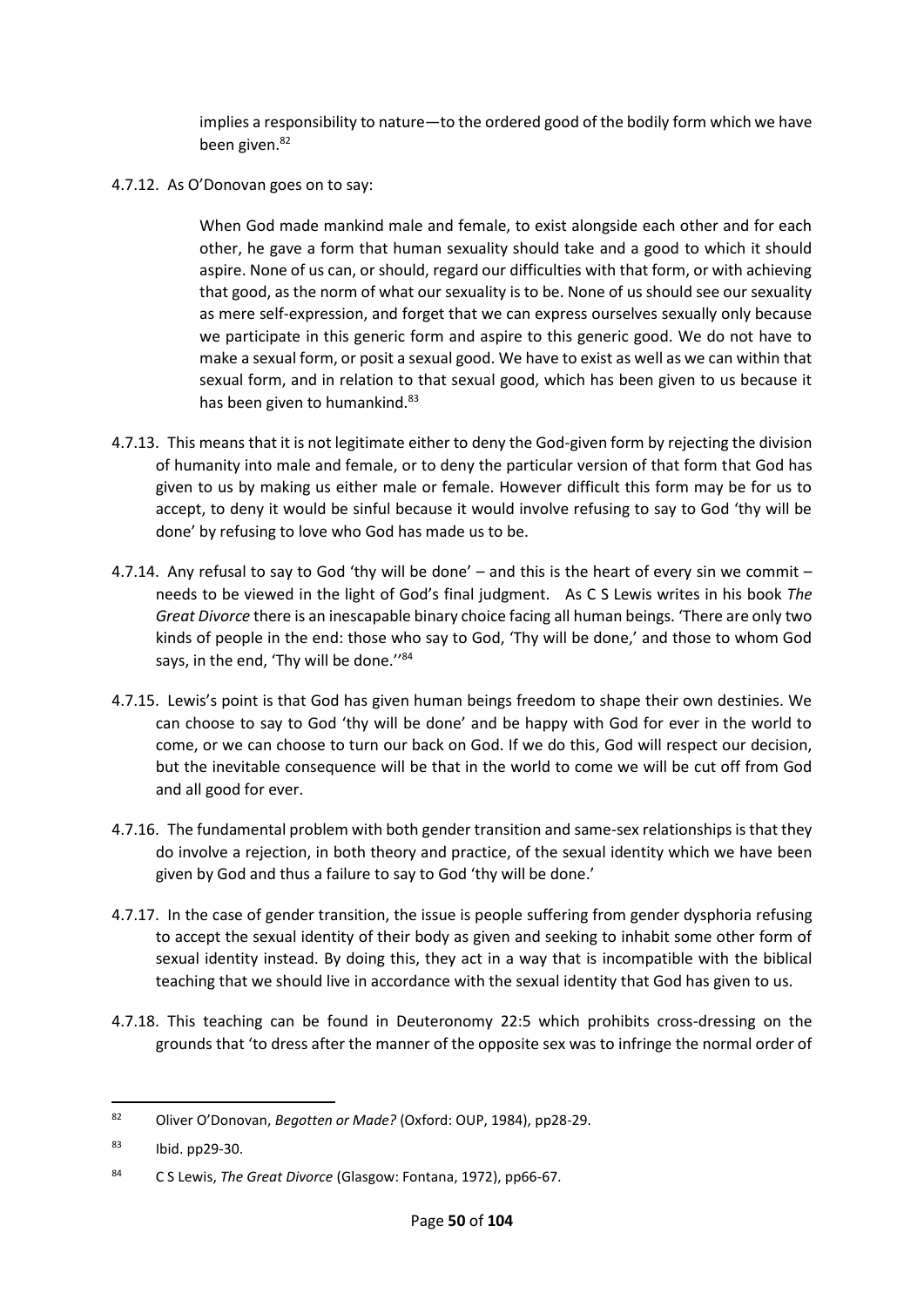creation which divided humanity into male and female.'<sup>85</sup> It can also be found in 1 Corinthians 11:2-16 where St Paul tells the Corinthians that men should follow the dress and hair codes which proclaim them to be male and women the codes which proclaim them to be female because 'God's creation needs humans to be fully, gloriously and truly human, which means fully and truly male and female'. 86

- 4.7.19. Such teaching does not mean that Christians should uncritically embrace the gender stereotypes of any given society. Christian missionaries in China, for example, were right to reject the idea that women should have tiny feet and that it was right to bind the feet of young girls in order to achieve this $87$  and Christians today are right to challenge the restrictions on women's education that exist in various parts of the world.
- 4.7.20. What it does mean is that we should live in a way that proclaims to our society the truth of our creation by God as male or female. Engaging in gender transition is incompatible with this calling because it necessarily involves refusing to accept and live out the truth of the male or female identity that God the creator has given to us, by deliberately adopting instead an artificially-created alternate identity. To acknowledge this point is not to minimise the acute distress experienced by people with gender dysphoria. It is, rather, to give a theological account of what using gender transition to relieve this distress entails.
- 4.7.21. The argument is often made that people who engage in gender transition cannot be said to be sinning since they are not deliberately choosing to go against God's will. They see the identity they are seeking to live out as their true God-given identity and they simply desire to live according to this true identity.
- 4.7.22. What is said in this argument is true as an account of how the people involved view their situation. However, two further points need to be noted.
- 4.7.23. First, we have to distinguish between how an individual subjectively views their identity and what is objectively true. To be male or female is a matter of biology,<sup>88</sup> and this biological truth (which will continue to be the case even in the world to come) unaffected by whatever gender identity someone claims. This means that someone who is biologically male or female and who claims an alternative gender identity is in fact rejecting the sex that God has given them, regardless of how they view the matter.
- 4.7.24. Secondly, the fact that people with gender dysphoria have a distorted view of their situation which they then make the basis of sinful actions is not in fact something which makes them

<sup>85</sup> P.J. Harland 'Menswear and Womenswear: A Study of Deuteronomy 22:5,' (*Expository Times,* 110, No.3, 1988), p76.

<sup>86</sup> Tom Wright, *Paul for Everyone – I Corinthians* (London: SPCK, 2003), p143.

<sup>&</sup>lt;sup>87</sup> See B. Lau, 'The limits of the civilizing mission: a comparative analysis of British Protestant missionary campaigns to end foot binding and female circumcision.' *Social Sciences and Missions*, 21(2), 2008, pp 193-227.

<sup>88</sup> For a detailed exposition of this point see Ryan Anderson, *When Harry Became Sally* (New York: Encounter Books, 2018), Ch.4. It is sometimes argued that people with gender dysphoria are in fact intersex because they have male brains in a female body and vice versa, but the evidence for this claim is not persuasive. See Lawrence Meyer and Paul McHugh, 'Gender Identity' in *New Atlantis,* Fall 2016, pp.100-104, and J Alan Branch, *Affirming God's Image* (Bellingham: Lexham Press, 2019), Ch 5.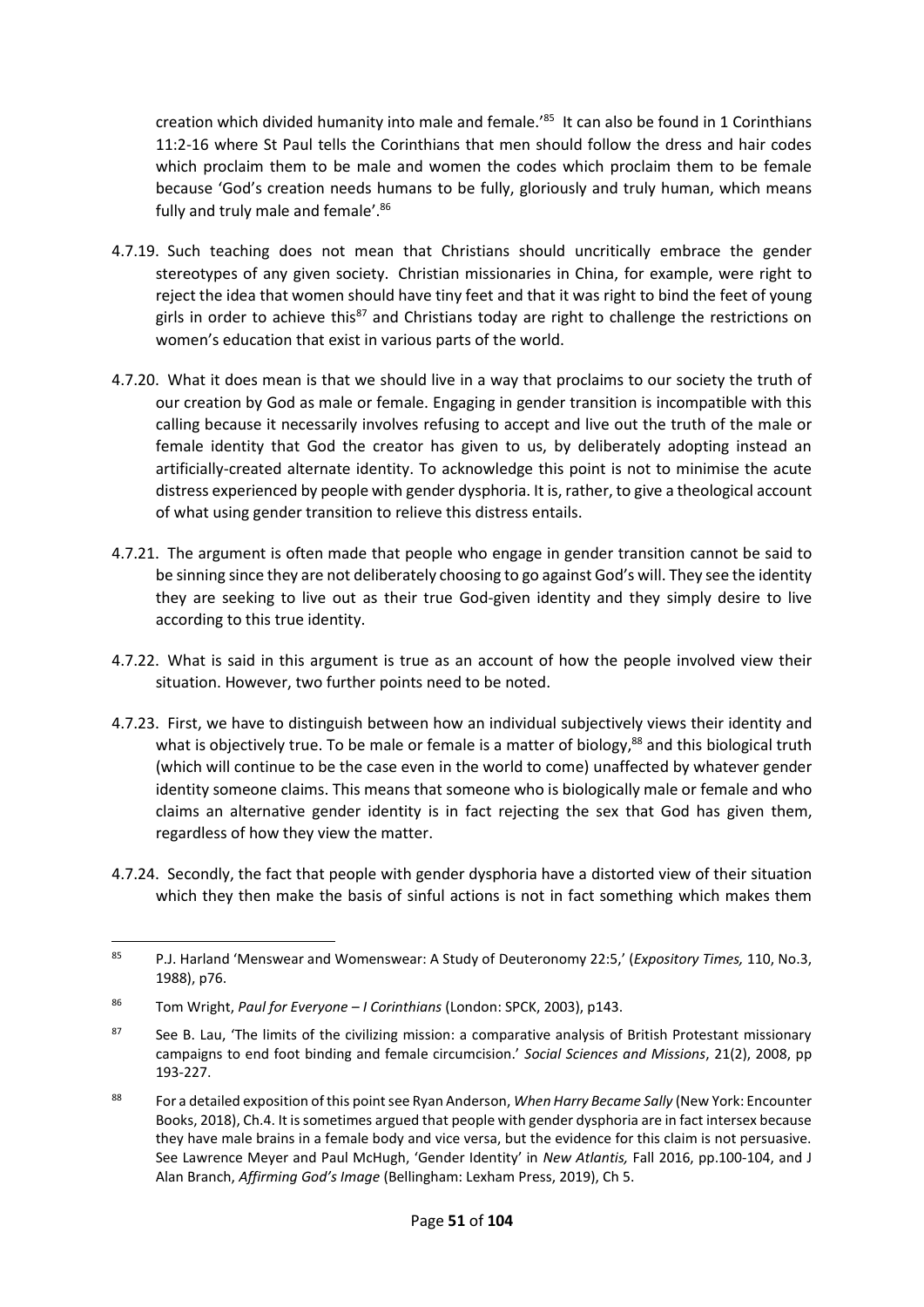unique. As noted in paragraph 4.2.4 above, as a result of the Fall human beings have lost the ability to always see things as they truly are (see Romans 1:21). Acts of sin (of whatever kind) occur when a distorted view of reality resulting from the Fall leads to wrong desires which in turn give birth to wrong actions. As Augustine argues in Book XIV of *The City of God,* 'our will is for our welfare' and this results in acts of sin because, misled in our thinking as a result of the Fall, 'we commit sin to promote our welfare'. 89

- 4.7.25. If we take adultery as an example, we find that what takes place is that the mind of an adulterer, being disordered as a result of the Fall, wrongly believes that it would promote their welfare to have sex with someone who is married to someone else. This leads to the desire to have such sex and this in turn then leads to the act of adultery itself. If we take theft as a second example, we find that the mind of a thief wrongly believes that it would promote their welfare to have something that belongs to someone else. This leads to the desire to have that thing and hence to the act of theft.
- 4.7.26. Both the adulterer and the thief may sincerely believe that there is nothing wrong with what they are doing and that their behaviour is entirely justified as way of promoting their wellbeing. However, the fact remains that their acts are objectively sinful as violations of the seventh and eighth of the Ten Commandments.
- 4.7.27. If we transfer this analysis to the issue of gender transition, what we find is that a person suffering from gender dysphoria, because their mind is disordered as a result of the Fall, $90$ wrongly believes that their true identity is different from that of their biology. This then leads to the desire to live according to that identity and hence to gender transition. As in the two previous examples, the person concerned may sincerely believe that what they are doing is right and may indeed feel that it is the only thing that they can possibly do to promote their welfare, but the fact remains that for the reasons previously explained what they are doing is objectively wrong.
- 4.7.28. To put it another way, it is entirely right to say that people with gender dysphoria are the victims of this condition in the same way that it would be right to say that someone else is the victim of a tendency towards pride, or someone else the victim of a tendency towards the abuse of alcohol. In all three cases the situation is not something that an individual has chosen. People do not get to choose their particular besetting sins. This truth should excite our understanding and compassion towards the person concerned together with the humbling recognition that 'there but for the grace of God go I'. It does not, however, mean that acts of pride, or drunkenness, or gender transition should not be considered sinful. They are acts which the victims of pride, or alcoholism, or gender dysphoria perform in order to promote what they see as their welfare, but because they involve someone 'not living in the way for which he was created<sup>'91</sup> they are nonetheless acts of sin.

<sup>89</sup> Augustine, *The City of God,* Book XIV.4, text in David Knowles (ed), *Augustine, City of God* (Harmondsworth: Penguin 1972), p553.

<sup>&</sup>lt;sup>90</sup> There are a number of different theories as to precisely what causes people to be misled into rejecting their God given sexual identity and the mechanism (s) involved may well vary from person to person (see Yarhouse Ch.3 for a helpful survey). However, whatever the causes are, they are a result of the Fall. They would not exist were the world not Fallen.

<sup>91</sup> Augustine XIV.4. p552.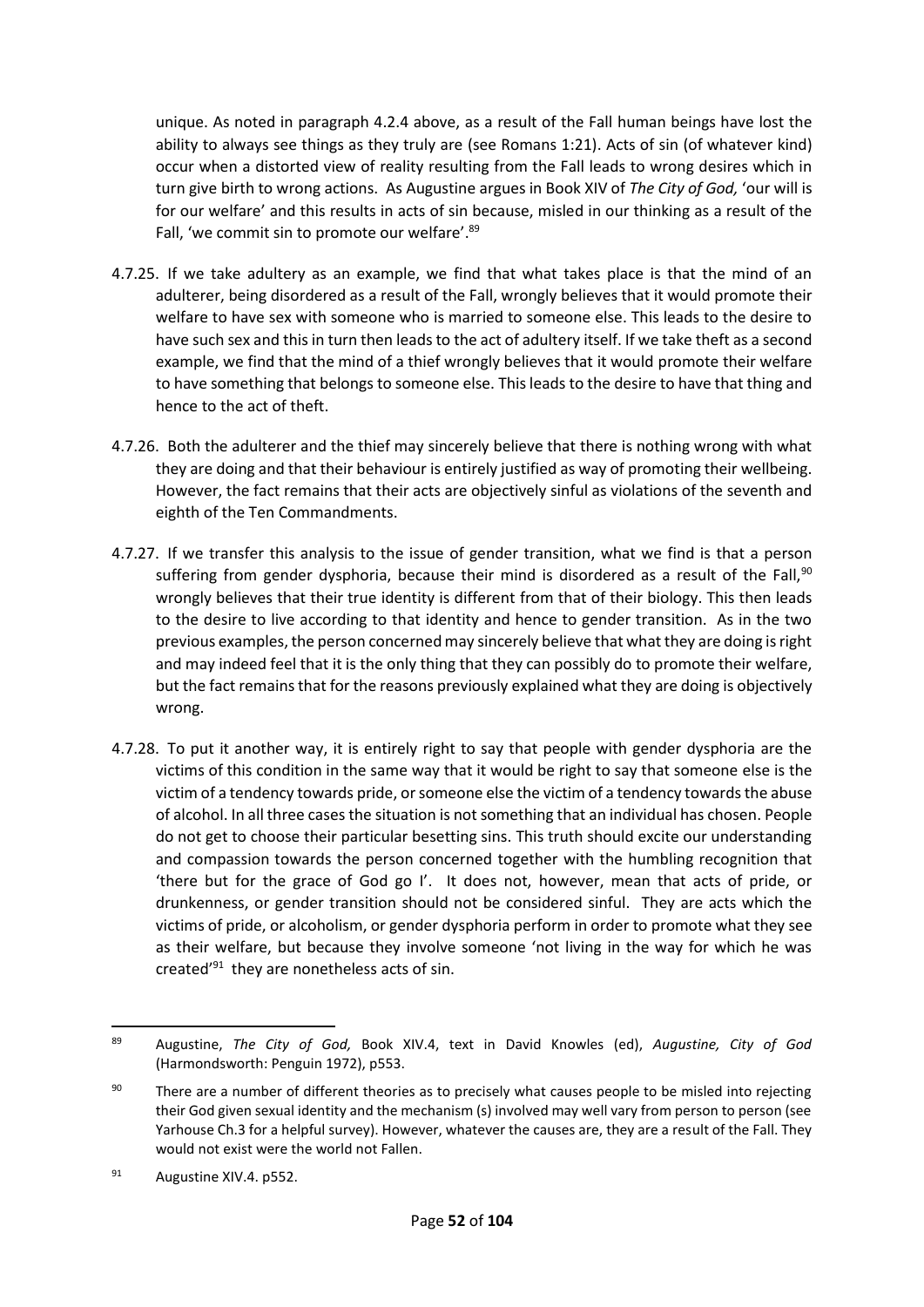- 4.7.29. In the case of same-sex relationships the rejection of sexual identity may appear to be less obvious, but still exists. The point is that same-sex relationships involve either a man refusing to accept that as a man he was created by God to have sex with a woman: or a woman refusing to accept that as woman she was created to have sex with a man.
- 4.7.30. This does not, of course, mean that to be a man or a woman one has to have sex with a member of the opposite sex. Jesus and John the Baptist were no less male and no less fully human for being celibate. What it does mean is that a man was created to have sex with a woman rather than a man (and vice versa). To be a man is to be one who is potentially husbandto-a-wife, father-to-a-child and vice versa. To engage in same-sex sexual activity is to reject this God-given truth about human sexual identity. It is very similar to gender transition in that it rejects a core aspect of the duty to conform our lifestyle and behaviour to our God-given embodiment.
- 4.7.31. This is the point that underlies the prohibition of sexual relationships between men in Leviticus 18:22 and 20:13. Like all the other sexual prohibitions in these two chapters, the prohibition of men having sex with other men reflects the teaching contained in Genesis 1 and 2 about how God created the world. According to this teaching, God created human beings as male and female, with men designed to have sexual relations with women within marriage and vice versa. Gay sex is condemned in Leviticus because it involves a rejection by an individual of this key aspect of the created order.<sup>92</sup>
- 4.7.32. This is also the point that Paul is making when he describes same-sex sexual relationships as 'unnatural' in Romans 1:27. In line with other Jewish thinkers of his time, St. Paul thinks they are unnatural because they violate the heterosexual form of sexual activity God has created men and women to engage in (as shown by the way their bodies are constructed). <sup>93</sup>
- 4.7.33. For Paul same-sex sexual activity is thus a rejection of human createdness which parallels, and points to, the rejection of the creator through idolatry. That is why he cites it as the first example

 $93$  The point St. Paul makes in Romans is still supported by a modern biological understanding of what differentiates male and female human beings. As Christopher Tollefsen observes, when we look at human beings we find that:

> … our identity as animal organisms is the foundation of our existence as selves. But fundamental to our existence as this animal is our sex. We are male or female organisms in virtue of having a root capacity for reproductive function, even when that capacity is immature or damaged. In human beings, as is the case with many other organisms, that function is one to be performed jointly with another human being; unlike the digestive function, no individual human being suffices for its performance.

> Accordingly, reproductive function in human beings is distributed across the two sexes, which are identified by their having the root capacity for one or the other of the two general structural and behavioural patterns involved in human reproduction. In male humans, this capacity is constituted by the structures necessary for the production of male gametes and the performance of the male sex act, insemination. In females, the capacity is constituted by the structures necessary for the production of oocytes and the performance of the female sex act, the reception of semen in a manner disposed to conception. (Christopher Tollefsen, 'Sex identity,' (*Public Discourse*, 12 July 2015), text at http://www.thepublicdiscourse.com/2015/07/15306/

<sup>92</sup> See Robert Davidson, *Flame of Yahweh – Sexuality in the Old Testament* (Peabody: Hendrickson, 2007). pp149-159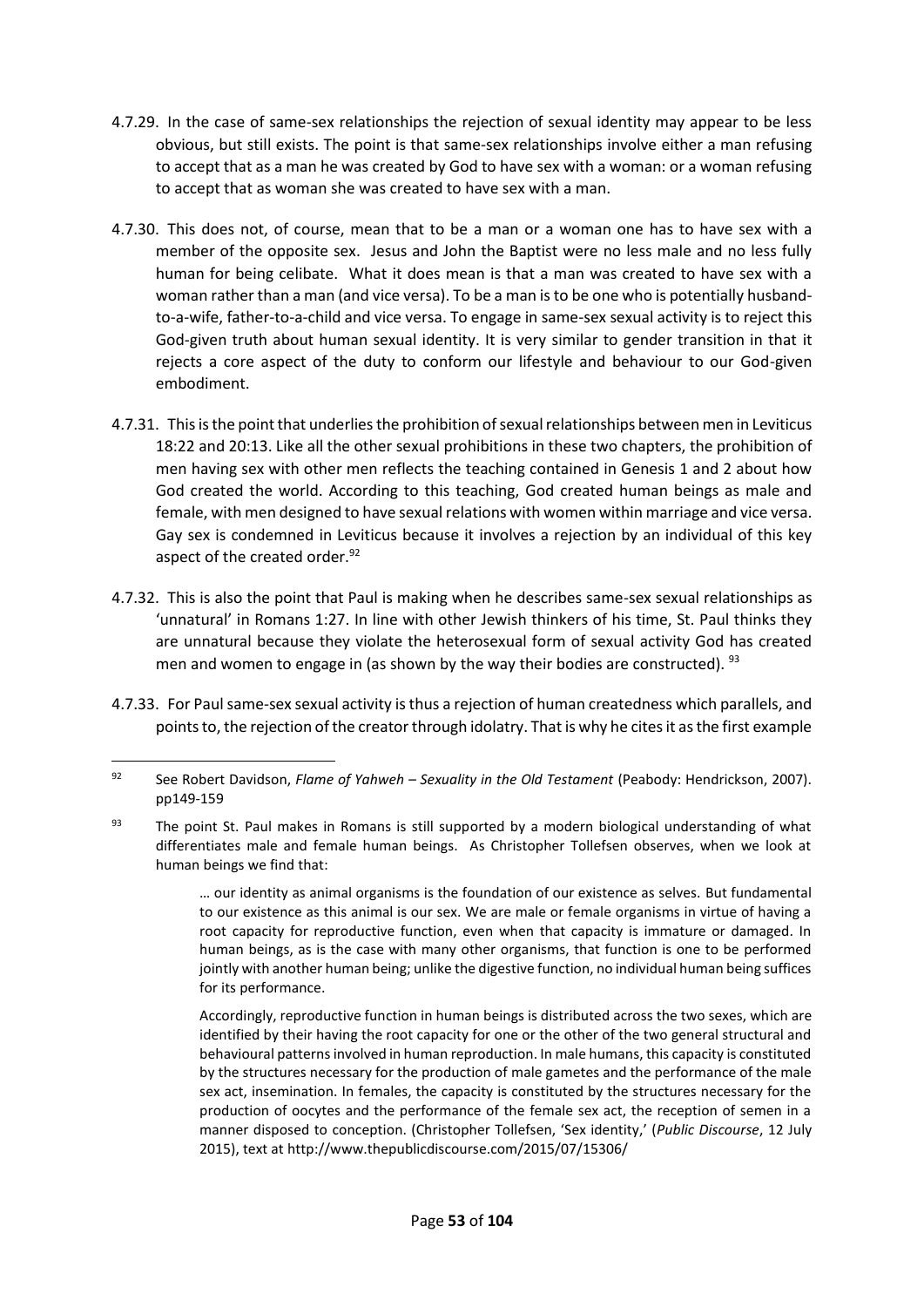of the consequences of idolatry in human behaviour. As Tom Wright puts it, 'the fact that such clear distortions of the creator's male-plus-female intention occur in the world indicates that the human race as a whole is guilty of a character-twisting idolatry'. <sup>94</sup> Rejecting the creator and rejecting our createdness go together.

- 4.7.34. As in the case of those who engage in gender transition, those who engage in same-sex relationships may sincerely believe that they are not doing anything wrong. Because their minds are distorted by the Fall, they may well see their desire for a same-sex relationship as something that God approves of because of his wish for them to be happy and fulfilled. However, as in the case of gender transition, the fact that someone feels this does not mean that it is true, nor does it make a same-sex relationship something that is not sinful. Whatever a person's subjective feelings about the matter, a same-sex relationship remains something that is sinful for the reasons given in the preceding paragraphs.
- 4.7.35. Same-sex marriages are a further development of the basic error involved in all same-sex relationships. In terms of Christian theology, they too involve a failure to conform our sexual relationships to our God-given embodiment. Marriage as created by God is a sexual relationship between two people of the opposite sex (Genesis 2:18-24). It follows that two men or two women cannot enter into marriage. Same-sex marriages involve a denial of this truth.
- 4.7.36. What all this means is that, like the other ethical issues considered earlier in this chapter, same-sex relationships (including same-sex marriages) and gender transition involve a rejection of the necessary implications of the first article of the Creed. People may still sincerely believe in 'God the Father Almighty, Maker of heaven and earth,' but they refuse to truly accept, or live out, this belief in so far as it relates to the existence of the particular men and women whom God has created.
- 4.7.37. As Martin Luther explains in his *Small Catechism* of 1529, the answer to the question of what it means to confess, 'I believe in God, the Father almighty, Maker of heaven and earth' is 'I believe that God has created me and all that exists; that he has given me and still sustains my body and soul, all my limbs and senses, my reason and all the faculties of my mind'.<sup>95</sup> In other words, the Christian belief in God the creator is not just a vague deistic belief that God is the ultimate source of all that is, but also the very specific belief testified to in Psalm 139 that God made me as the particular combination of body and soul that I am. Both same-sex relationships and gender transition involve in different ways a rejection of that basic truth. They thus involve, ultimately, a failure to say to God 'thy will be done.'
- 4.7.38. Because this is the case, from an orthodox Christian perspective any church which supports same-sex sexual relationships or gender transition is a church which is in serious error in its teaching and practice. It is giving support to forms of behaviour which involve serious moral error because they involve people departing from the way God created them to live. Such

<sup>94</sup> Tom Wright, *Paul for Everyone*, Romans 1, Part 1: Chapters 1-8 (London: SPCK, 2004), pp22-23. For a detailed exploration of Paul's teaching in Romans 1 see Robert Gagnon, *The Bible and Homosexual Practice* (Nashville: Abingdon Press, 2001), pp229-302.

<sup>95</sup> Martin Luther, *Small Catechism,* Section I, in Mark Knoll (ed), *Confessions and Catechisms of the Reformation* (Vancouver: Regent College Publishing, 2004), p68.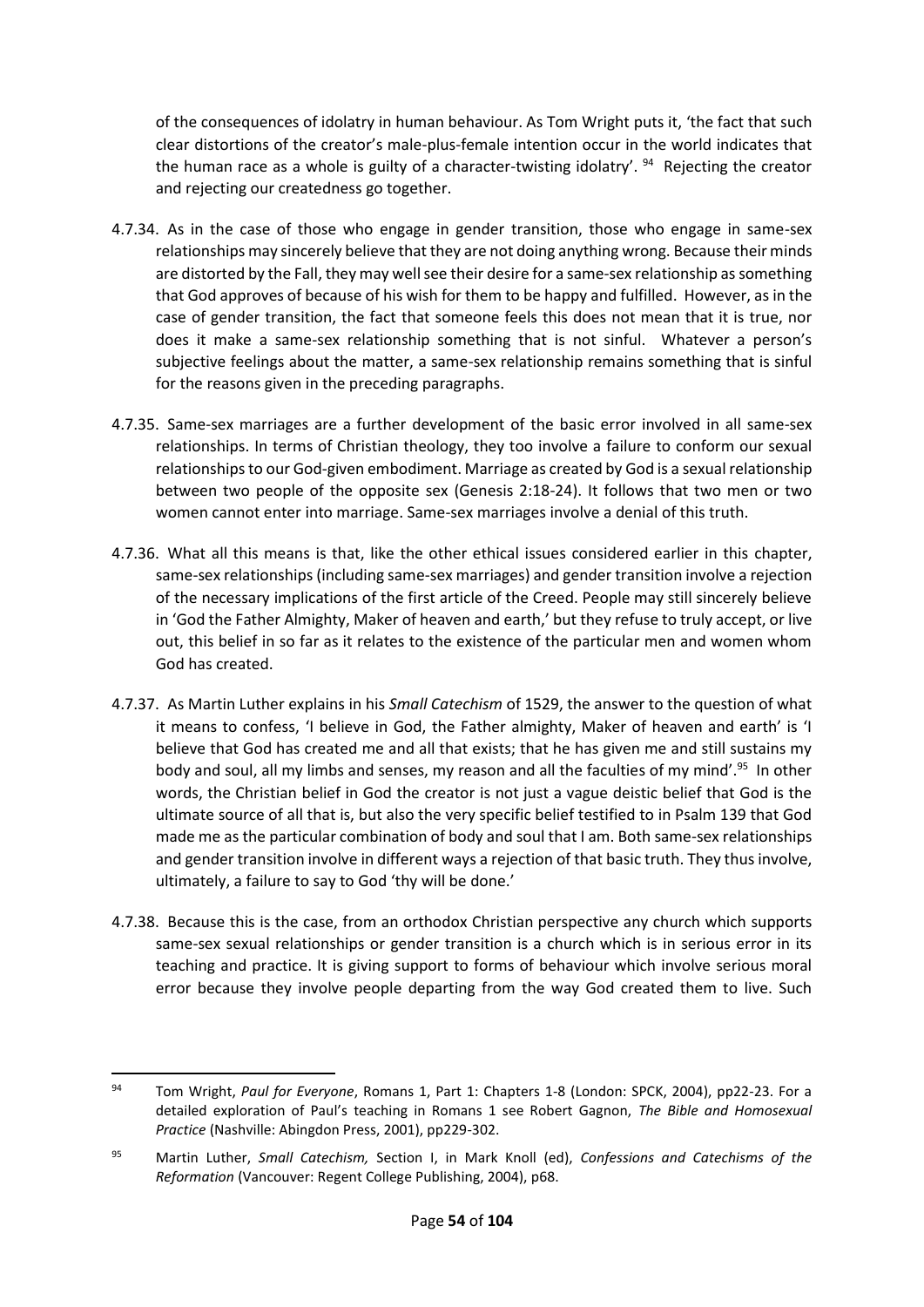behaviour is not adiaphora. It is simply wrong and so is supporting it, because, as we have seen, such support involves a serious failure of love and is thus a gravely sinful activity.

- 4.7.39. A key challenge to the approach to gender transition set out in this chapter is the issue of what a church should do when an individual remains committed to going through with gender transition, or when someone has come to the conclusion that the only alternatives open to them are gender transition or suicide. In these situations, it would still not be right for the church concerned to declare that gender transition is theologically justifiable. It is never right to say that something that is sinful is not sinful. However, what the church can and must do is offer the individuals involved long-term, unconditional, practical, love and support as they go through the process of transition and subsequently, and continue to pray that they will eventually be brought by God to see the truth about who they truly are and how they should therefore live.<sup>96</sup>
- 4.7.40. An analogy to the approach suggested here is the approach that many churches already take to people who engage in pre-marital sex. It would never be right for a church to affirm premarital sexual activity because God created sexual intercourse to take place only within marriage. However, what churches should do, and are doing, is to offer long term love and practical support for people who do engage in pre-marital sex and who are currently unwilling to give it up, and to pray for them that with God's help they will be eventually be able to stop engaging in it, either by adopting sexual abstinence or by getting married. This existing model of long-term support and prayer, but not affirmation of a sinful form of behaviour, is the same model that should apply to those involved in gender transition.
- 4.7.41. The fact that a church that supports same-sex relationships or gender transition (as distinct from offering love and support to the people involved) is in serious error in its teaching and practice, raises the question of whether it is right for orthodox Christians to continue to associate themselves with a church that does support same-sex relations and gender transition in its teaching and practice. This is the issue we shall consider in the final section of this chapter.

#### 4.8. **Does the existence of serious moral error necessitate separation from a church?**

- 4.8.1. To sum up where we have got to thus far, we have to say that same-sex relationships and gender transition are extremely serious matters because they involve a very fundamental rejection of basic Christian truth by saying 'no' to the way in which God has created human beings as male and female creatures and that support for them by a church in its teaching and practice is also an extremely serious moral error.
- 4.8.2. Given that this is the case it might seem to follow that orthodox Christians should not be part of a church that errs in this way. Separation from that church might seem to be required.
- 4.8.3. However, (a) an error-free church does not exist. As Articles XIX and XXI indicate, all churches are liable to error. It follows that the existence of some form of error does not automatically necessitate separation or else we could never belong to any church at all.

<sup>&</sup>lt;sup>96</sup> The problem with the services to mark gender transition suggested by the House of Bishops is that they cross the line between offering someone love and support and giving theological affirmation to gender transition.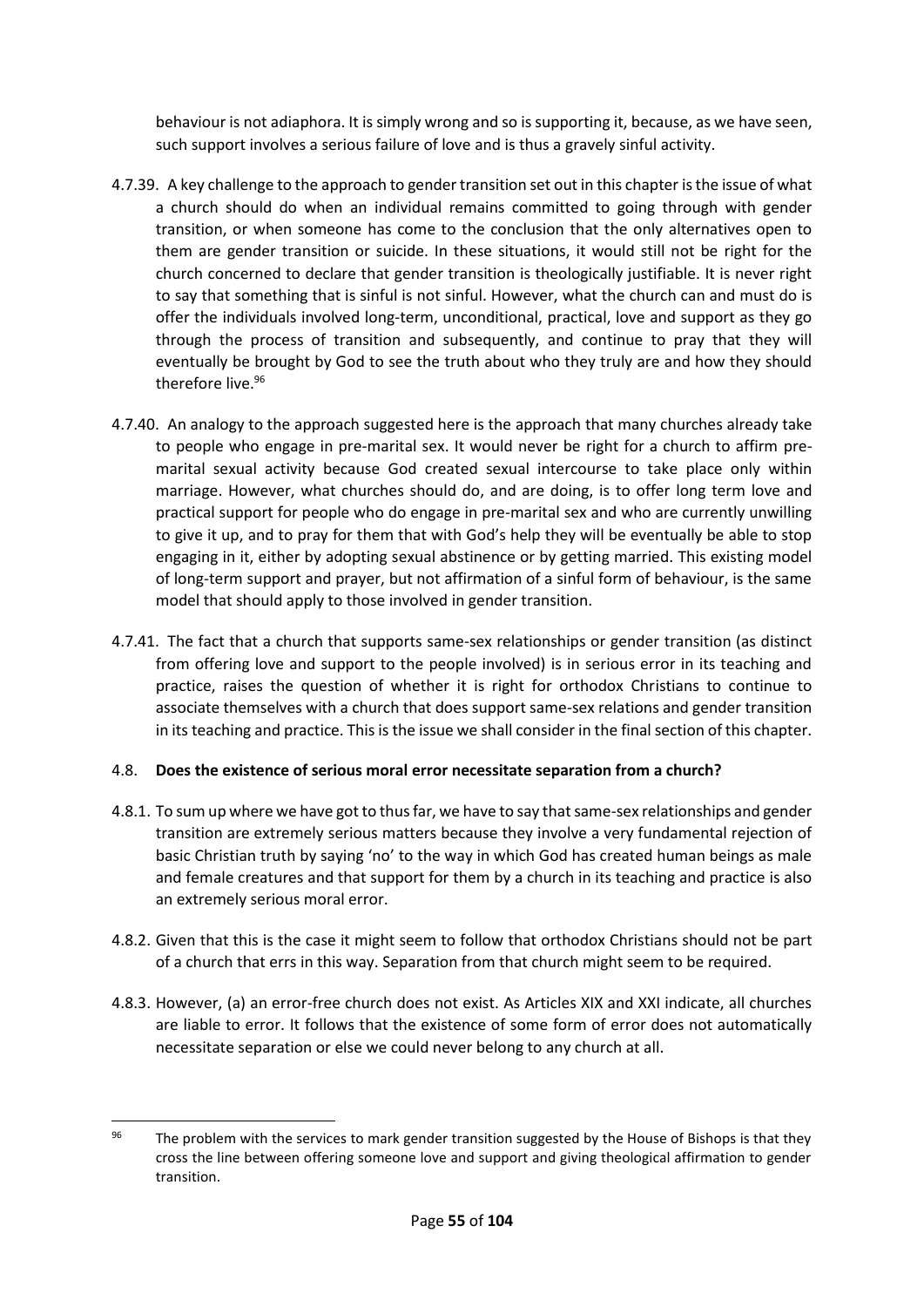4.8.4. Furthermore (b) not all serious error necessitates complete separation from an existing church. This point is made, for example, by Richard Hooker in the face of the Puritan call for a total rejection of the Church of Rome. Hooker, like the other theologians of the English Reformation, held that the Church of Rome was in error on a whole host of serious matters, including as central a matter as justification by faith, and yet he declares:

> Notwithstanding, so far as lawfully we may, we have held and do hold fellowship with them. For even as the Apostle doth say of Israel that they are in one respect enemies, but in another beloved of God, in like sort with Rome we dare not communicate concerning sundry her gross and grievous abominations, yet touching those main parts of Christian truth wherein they constantly still persist, we gladly acknowledge them to be of the family of Jesus Christ; and our hearty prayer unto God almighty is, that being co-joined so far forth with them, they may at the length (if it be his will) so yield to frame and reform themselves, that no distraction remain in anything, but that we 'all may with one heart and mouth glorify God, the Father of our Lord and Saviour,' whose Church we are. <sup>97</sup>

- 4.8.5. The point that Hooker is making in this quotation is that a distinction has to be made between the 'gross and grievous abominations' of the Church of Rome with which 'we dare not communicate' and those 'main parts of Christian truth wherein they constantly still persist' and which make it possible to 'gladly acknowledge them to be of the family of Jesus Christ'
- 4.8.6. Hooker's words suggest that we need to introduce a distinction between the support given by a church to same-sex relationships and gender transition and a general commitment to the 'main parts of Christian truth' such as the doctrines of the Triunity of God, the divinity and humanity of Christ, Christ's death and resurrection for our salvation, and his coming in glory.
- 4.8.7. If such a general commitment to the main parts of truth exists, then some degree of Christian fellowship is still possible. To use the terminology of the Church of England's Faith and Order Commission,<sup>98</sup> in this situation 'apostolic communion' (i.e. communion rooted in a joint acceptance of the apostolic faith) can be said to be impaired, but it has not yet ceased to exist. Furthermore, if fellowship can exist, then arguably it should be maintained in the hope that those who have gone down the path of grievous error with regard to same-sex relationships and gender transition may yet be brought back to the path of truth.
- 4.8.8. An obvious objection to that approach is that there cannot be said to be joint acceptance of the apostolic faith if someone rejects the basic belief that God is the creator of heaven and earth. Is it not the case, it will be asked, that the argument in this chapter thus far suggests that acceptance of same-sex relationships and gender transition involves the rejection of this belief?
- 4.8.9. That is a reasonable question, but the answer to it is 'no.' This is because there is no evidence that those Christians who accept the legitimacy of same-sex relationships and gender transition have in fact rejected the belief that 'in the beginning God created the heavens and the earth' (Genesis 1:1). They still believe this, but they have failed to understand or accept the implications of the further truth that God has created human beings as male and female. This is a grave error, but it is not the same as the complete rejection of the doctrine of creation.

<sup>97</sup> Richard Hooker, *Laws of Ecclesiastical Polity*, Bk. III i.10 in *Works* Vol I (Oxford: OUP, 1841) pp283-284.

<sup>98</sup> The Faith and Order Commission, *Communion and Disagreement*, GS Misc 1139, 2016, paragraph 53.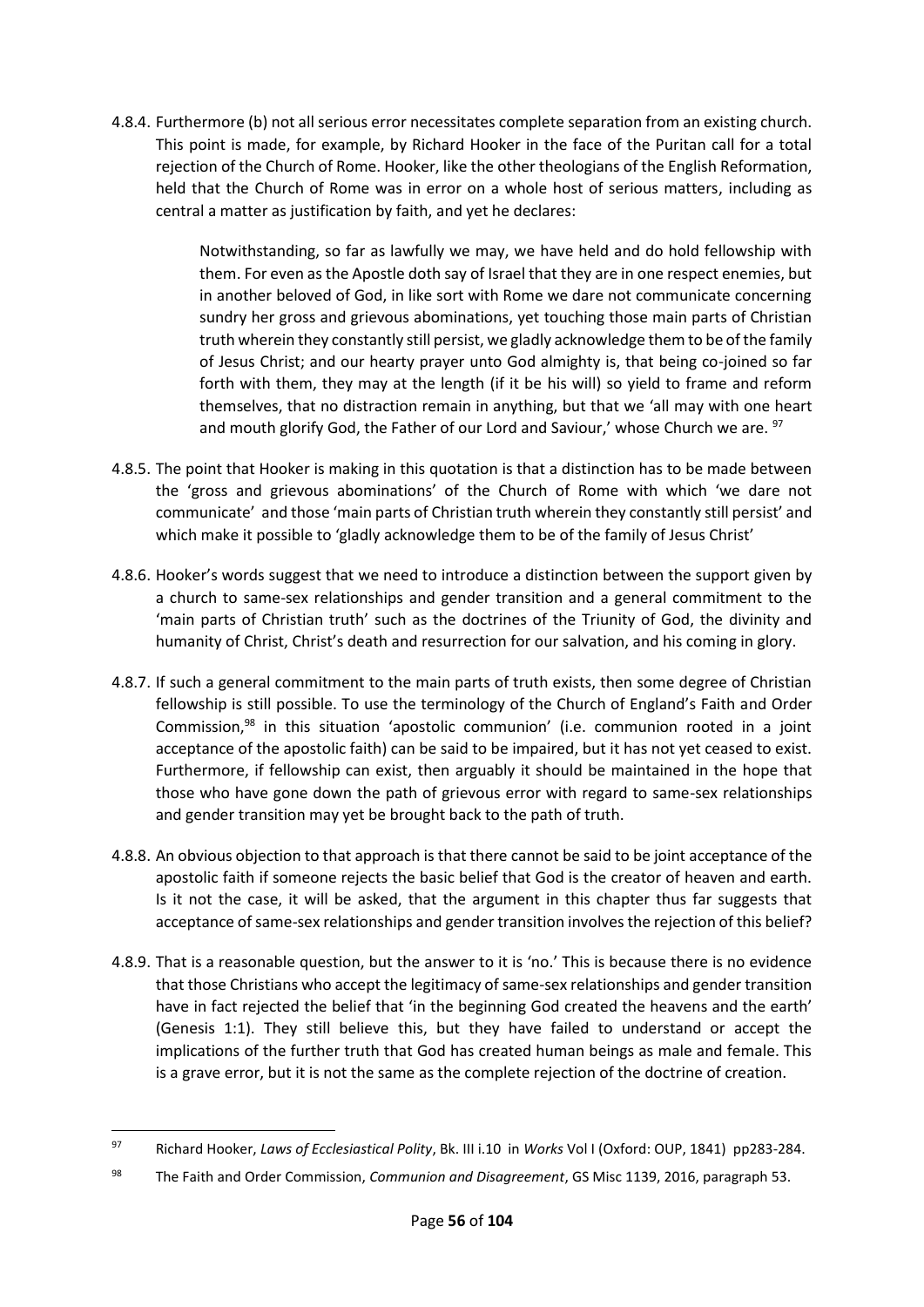- 4.8.10. If someone were completely to reject this doctrine, then it would be impossible to regard them as still accepting the apostolic faith (just as it would be impossible to regard someone who rejected the divinity of Christ as still accepting the apostolic faith). Indeed, it is hard to imagine how one could entirely reject the doctrine of creation while still believing in the existence of God. But this is not something that those who support same-sex relationships or gender transition have necessarily done. Thus, while they are in grave error, in Hooker's words they are still part 'of the family of Christ' and therefore some degree of fellowship with them is still possible.
- 4.8.11. However, orthodox Christians involved in fellowship with them would need to continue to make it clear that the doctrine of divine creation rules out any acceptance of gender transition and same-sex relationships. *Some form of visible differentiation over these matters is therefore called for as a witness both to those within the Church and to the watching world.*
- 4.8.12. In the next chapter we shall go on to look in more detail at why differentiation is called for and what it needs to involve. We shall also look at the importance of structured forms of differentiation and assess the strengths and weaknesses of different forms of structured differentiation for orthodox Christians in the Church of England.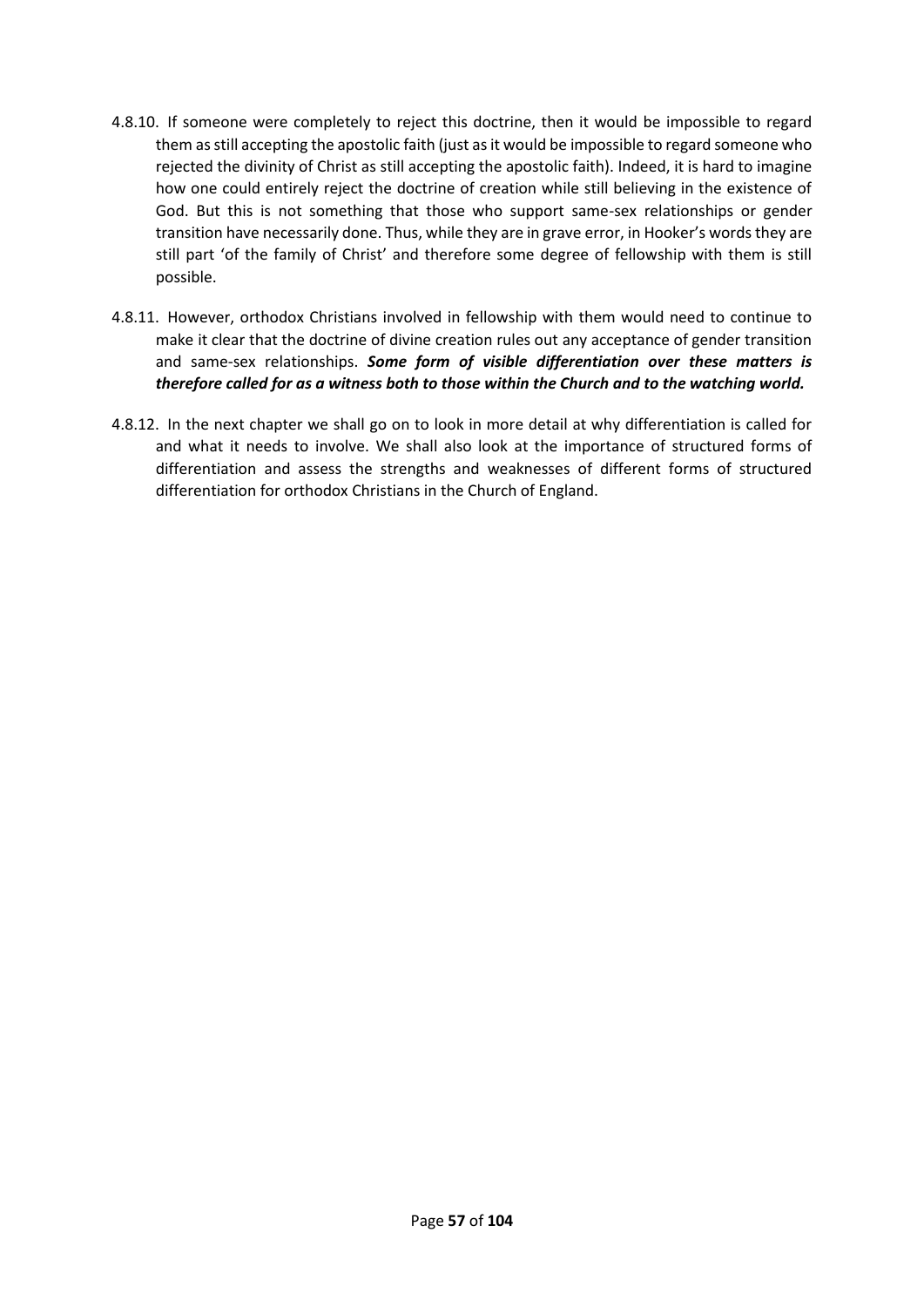# **Chapter 5. The need for differentiation and what forms this might take**

#### 5.1. **Differentiation in the Old and New Testaments**

- 5.1.1. In the Old Testament the people of Israel, as the inheritors of the promise made by God to Abraham (Genesis 12:1-3), are called by God to live in a distinctive way that differentiates them from all the other nations upon earth. They are called to live in a distinctive place, the land of Canaan, and there they are called to worship the Lord, the one true creator God, and to obey the laws given to them by God through Moses.
- 5.1.2. This call to Israel to be distinctive is summarised most concisely in the words of Leviticus 19:2: 'You shall be holy; for I the Lord your God am holy.' As Chris Wright explains, this verse can also be translated 'You must be a distinctive people, because YHWH is a distinctive God'.<sup>99</sup>
- 5.1.3. As Wright further explains, the fundamental point underlying Leviticus 19:2 is the fact that YHWH, the Lord God of Israel:

… is utterly unique and distinct as God. YHWH is not simply one of the gods of the nation, and not even like them. Holiness, among other things, includes this total otherness of YHWH as the Holy One of Israel – the utterly different God. For Israel to be holy then meant they were to be a distinctive community among the nations as Leviticus 18:3-4 had already explained. Or, to be more precise, Israel was to be YHWH-like rather than like the nations. They were to do as YHWH does, not as the nations do. Holiness for Israel is a practical, down-to earth reflection of the transcendent holiness of YHWH himself.<sup>100</sup>

- 5.1.4. Furthermore, the reason that Israel is called to reflect the holiness of God in this way is in order to fulfil the promise made to Abraham that through him and his descendants the nations of the world will be blessed (Genesis 12:3).
- 5.1.5. We can see this in words of Moses to the people of Israel in Deuteronomy 4:5-8:

Behold, I have taught you statutes and ordinances, as the LORD God commanded me, that you should do them in the land which you are entering to take possession of it. Keep them and do them; for that will be your wisdom and your understanding in the sight of the peoples, who, when they hear all these statutes, will say, 'Surely this great nation is a wise and understanding people.' For what great nation is there that has a god so near to it as the LORD our God is to us, whenever we call upon him? And what great nation is there, that has statutes and ordinances so righteous as all this law which I set before you this day?

5.1.6. The point here is that in order for the nations to be blessed by God they must become aware of God and what he is like, and Israel's distinctive obedience to the Mosaic law is intended to be the means of bringing this about. To quote Wright once again:

> The motivation for God's people to live by God's law is ultimately to bless the nations. After all, what would the nations actually *see*? The nearness of God is by definition

<sup>99</sup> Christopher Wright, *The Mission of God* (Nottingham: Inter-Varsity Press, 2006), p373.

<sup>100</sup> Ibid. pp373-374.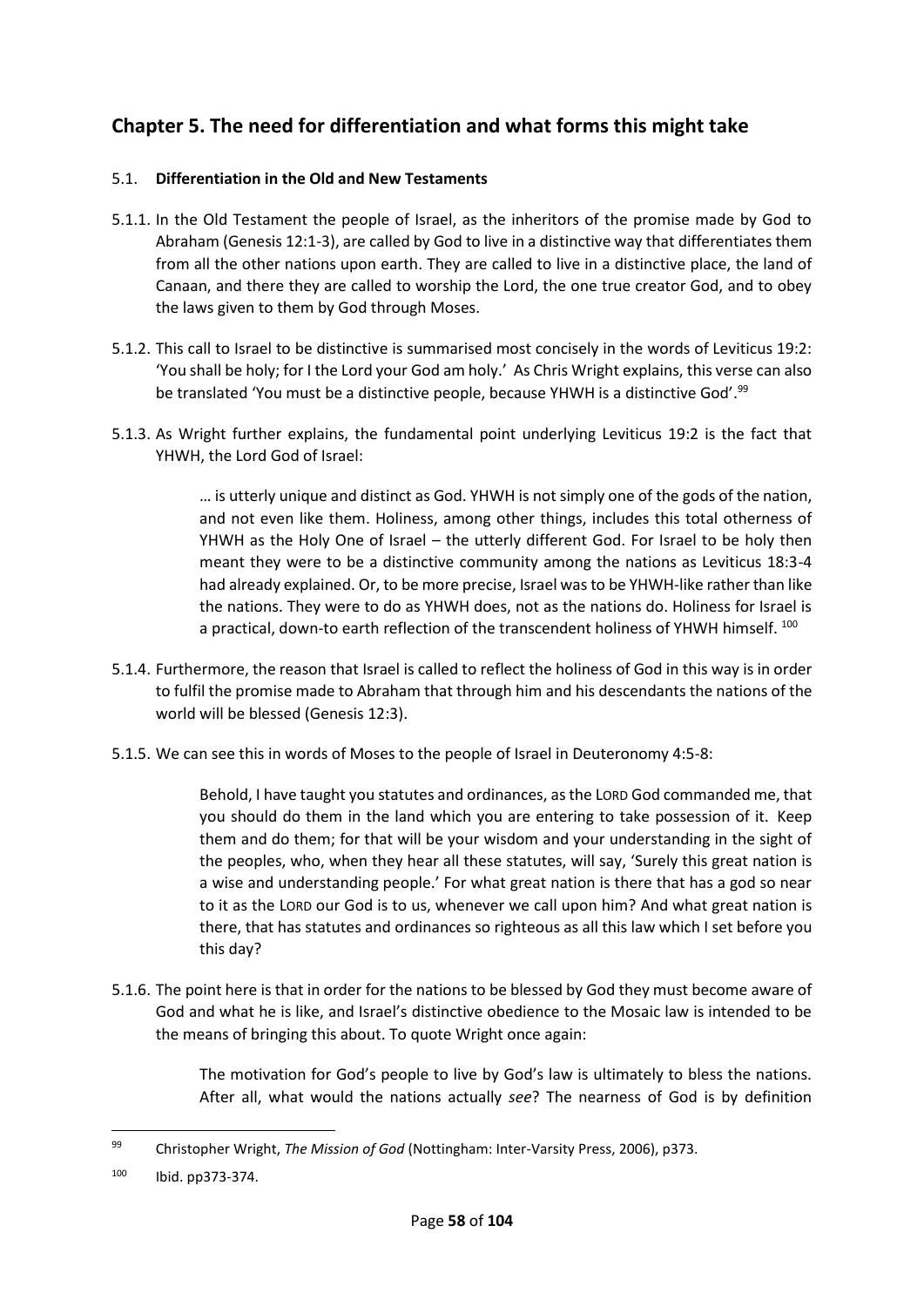invisible. What, then, would be *visible*? Only the practical evidence of the society that was built on God's righteous laws. There is a vital link between the invisible religious claims of the people of God (that God is near them when they pray) and their very visible practical social ethic. The world will be interested in the first only when it sees the second. Or, conversely, the world will see no reason to pay attention to our claims about our invisible God, however much we boast of his alleged nearness to us in prayer, if it sees no difference between those who make such claims and those who don't.<sup>101</sup>

- 5.1.7. In the New Testament, God's people are drawn from all nations and living rightly before God comes about through faith in Jesus Christ rather than obedience to the Mosaic law (Romans 4:13-25). Consequently, the people of God are not required to obey the Mosaic law in its entirety (Acts 15:1-29). Nevertheless, the call to God's people to live a distinctive way of life remains.
- 5.1.8. We can see this in the words of Jesus to his disciples in Matthew 5:13-16

You are the salt of the earth; but if salt has lost its taste, how shall its saltness be restored? It is no longer good for anything except to be thrown out and trodden under foot by men.

You are the light of the world. A city set on a hill cannot be hid. Nor do men light a lamp and put it under a bushel, but on a stand, and it gives light to all in the house. Let your light so shine before men, that they may see your good works and give glory to your Father who is in heaven.

5.1.9. The point of both the images used by Jesus in these verses is that Christians are called to serve God by remaining distinctive. As J C Ryle comments:

> … if words mean anything, we are meant to learn from these two figures that there must be something marked, distinct, and peculiar about our character, if we are true Christians. It will never do to Idle through life, thinking and living like others, if we mean to be owned by Christ as his people. Have we grace? Then it must be *seen*. - Have we the Spirit? Then there must be *fruit.* - Have we any saving religion? Then there must be a difference of habits, tastes, and turn of mind, between us and those who think only of the world. It is perfectly clear that true Christianity is something more than being baptized and going to church. 'Salt' and 'light' evidently imply *peculiarity* both of heart and life, of faith and practice. We must dare to be singular, and unlike the world, if we mean to be saved.<sup>102</sup>

- 5.1.10. As in the Old Testament, this differentiation between God's people and the world is for the sake of mission. Salt can only bring flavour by being different from that which it flavours, and light can only bring light by being different from darkness. So also, Christians can only bless the world in accordance with the promise of God to Abraham if they live a distinctive way of life. Christians are saved to save others, but they can only do this if they are willing to live lives that are genuinely distinctive.
- 5.1.11. This point is also made clear in 1 Peter 2: 9-12 where Peter writes:

<sup>101</sup> Ibid. p380.

<sup>102</sup> J C Ryle, *Expository Thoughts on St Matthew* (London: William Hunt, 1888), pp36-37. 'Peculiarity' means 'distinctiveness'.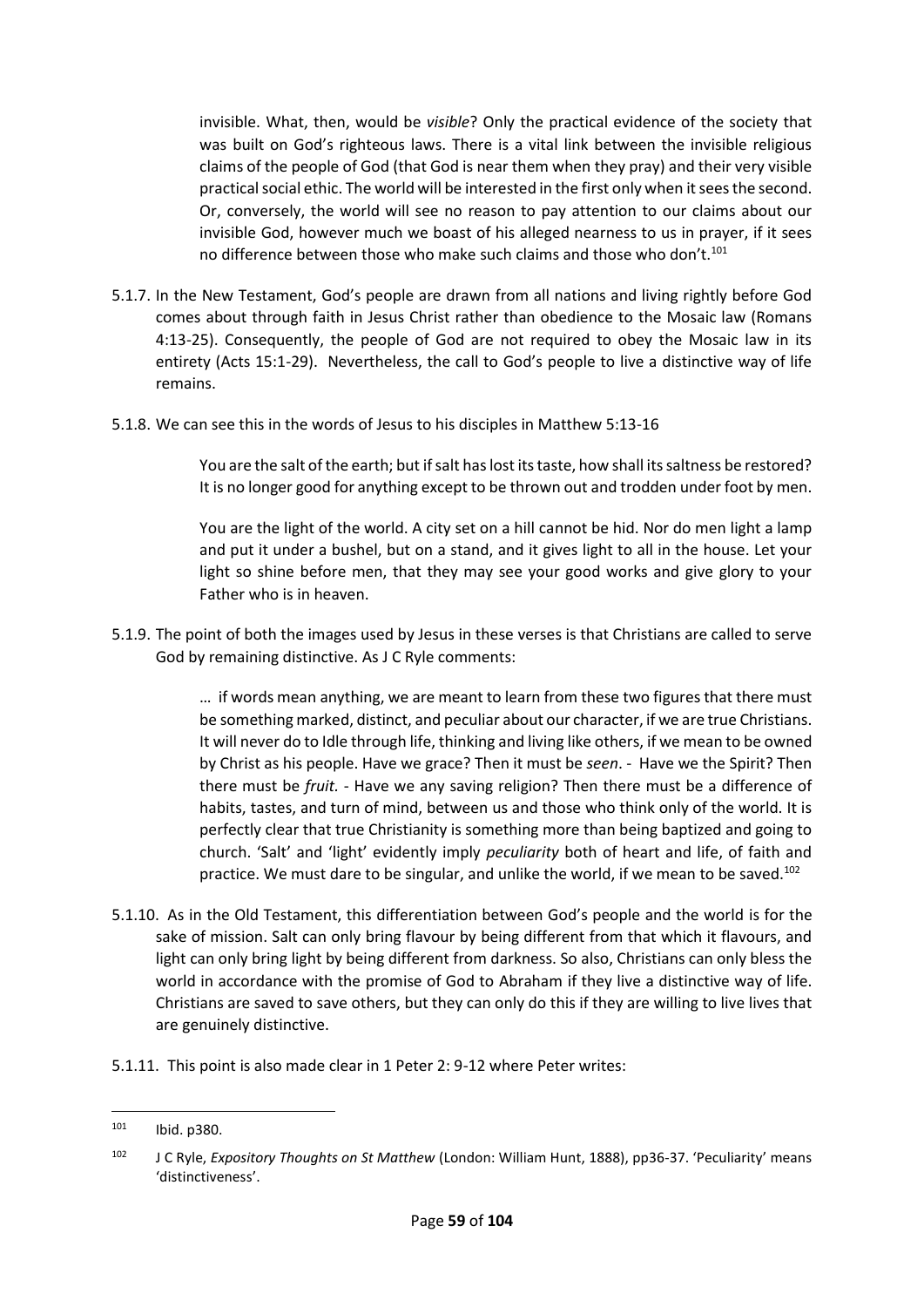But you are a chosen race, a royal priesthood, a holy nation, God's own people, that you may declare the wonderful deeds of him who called you out of darkness into his marvellous light.Once you were no people but now you are God's people; once you had not received mercy but now you have received mercy. Beloved, I beseech you as aliens and exiles to abstain from the passions of the flesh that wage war against your soul. Maintain good conduct among the Gentiles, so that in case they speak against you as wrongdoers, they may see your good deeds and glorify God on the day of visitation.

#### 5.1.12. To quote Wright once more:

The flow of logic from verses 9-10 through verses 11-12 (which is sadly sometimes broken up by paragraph division) thus runs as follows:

- If this is who you are (your *identity;* through election, redemption and covenant)
- then this is how you must live (your *ethics*)
- and this is what will result among the nations (your *mission*)

The message is plain. Christians are to be as visible to the nations by the quality of their moral lives as Israel had been intended to be (but failed). And the purpose of that ethical visibility is ultimately to bring the nations to glorify God. The same dynamic of ethics and mission is as clear here as in Deuteronomy 4:5-8.<sup>103</sup>

5.1.13. The New Testament also makes clear that not only are believers called to live distinctively holy lives themselves, but they are also called to differentiate themselves from those within the Church who are not living in this way. Thus, Paul reminds the Christians in Corinth in 1 Corinthians 5:9-11:

> I wrote to you in my letter not to associate with immoral men; not at all meaning the immoral of this world, or the greedy and robbers, or idolaters, since then you would need to go out of the world. But rather I wrote to you not to associate with anyone who bears the name of brother if he is guilty of immorality or greed, or is an idolater, reviler, drunkard, or robber—not even to eat with such a one.

5.1.14. As Gordon Fee comments, what Paul is saying is that:

Because in Christ all things are made new by the Spirit (2 Corinthians 5:14-17), those who belong to Christ must put off their former way of life (Colossians 3:5-11). Those who persist in that former way of life, not those who simply struggle with it, do not belong to this new community. By their own actions they have opted out: the community must distance itself from such people for its own sake. This is not the rigorism of a Tertullian: it is a reflection of the essential nature of the community of the Spirit, which is to be different from the world in which it lives.<sup>104</sup>

5.1.15. Finally, the New Testament teaches that those propagating false and divisive teaching should also be avoided. This is mentioned at various points in the New Testament. Thus Titus 3: 10

<sup>103</sup> Wright, *The Mission of God,* p389.

<sup>104</sup> Gordon Fee, *The First Epistle to the Corinthians* (Grand Rapids: Eerdmans, 1993), p224.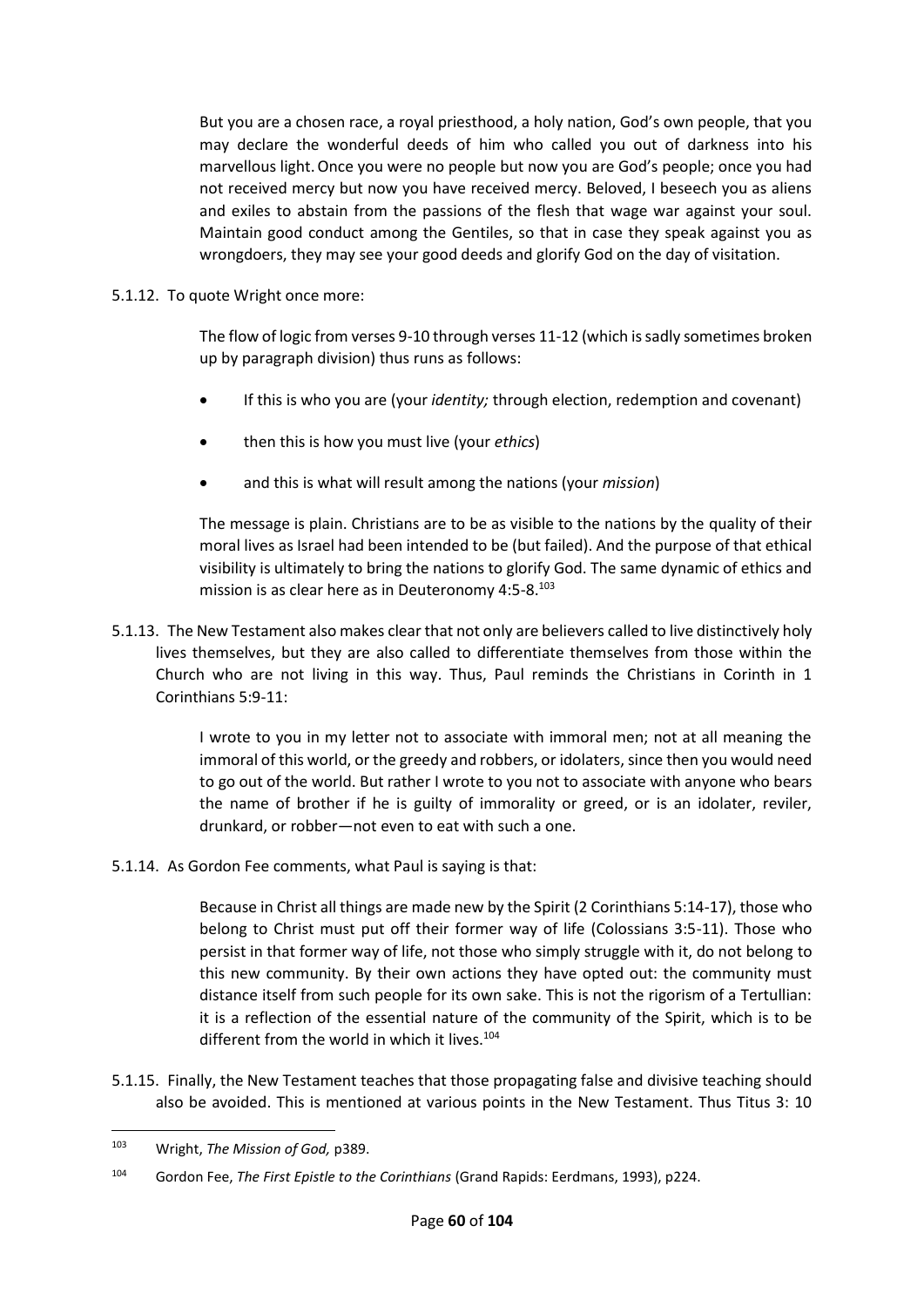speaks of avoiding foolish controversies and 'having nothing more to do' with a person who stirs up division; and Romans 16:17 refers to 'watching out for those who cause divisions and create obstacles contrary to the doctrine that you have been taught; avoid them'. 1 Timothy 6: 11 uses the language of 'fleeing' from those who follow a 'different' doctrine (vv. 3 and 11). Elsewhere the New Testament refers to not 'partnering' with those spreading dangerous teaching (Ephesians 5: 6-7 and 2 John 10-11) and not tolerating those who teach or practise sexual immorality (Revelation 2: 20).

#### 5.2. **Differentiation in respect of same-sex relationships and gender transition**

- 5.2.1. To sum up our argument thus far in this chapter, in both the Old and New Testaments God's people are called to maintain a distinctive way of life that differentiates them from those who do not (yet) know God. They are to do this in order to bear witness to them so that they too might come to believe in and know Jesus as their Saviour and Lord and so be blessed by God. This distinctive way of life also includes Christians differentiating themselves from those within the Church who are continuing to live ungodly lives and avoiding those in the Church who are propagating false and divisive teaching.
- 5.2.2. If we combine these truths with what we have argued in the previous chapter, it follows that God's people are called today to bear witness to God's good creation of human beings as male and female. This in turn means that we are called to differentiate ourselves from those in the Church who engage in same-sex relationships and undertake gender transition since both these forms of behaviour involve a rejection of God's creative activity and hence of God as creator. We also have to differentiate ourselves from those within the Church who support these forms of behaviour even though they do not engage in them themselves.
- 5.2.3. Failure to maintain such differentiation involves a failure to obey Jesus' calling to be salt and light and is ultimately a failure of love. This is because it means that we do not love God enough in order to be obedient to him and we do not love those involved in same-sex relationships and gender transition enough to maintain the witness they need to see in order to turn to God in repentance and receive his blessing.
- 5.2.4. If Christians are thus called to maintain such differentiation, what does this differentiation need to involve? In our view at least five things.
- 5.2.5. *First*, and most basically, it means as Christians we should not engage in same-sex relationships or gender transition ourselves and that we need to offer encouragement, and emotional, psychological and practical support to help those of us who struggle with same-sex attraction or gender dysphoria, or who are involved in same-sex relationships or gender transition, to live in the way God intends.
- 5.2.6. *Secondly*, it means Christians should not engage in activities or events, liturgical or otherwise, that imply that such forms of behaviour are in accordance with God's will and are supported by the Church. They should also publicly disassociate themselves from the views of those church leaders and theologians (including bishops) who have expressed their support for same-sex relationships and gender transition.
- 5.2.7. *Thirdly*, it means Christians explaining why the witness of Scripture, nature, and experience tells us that both individuals, and society as a whole, will be better off if people follow God's way by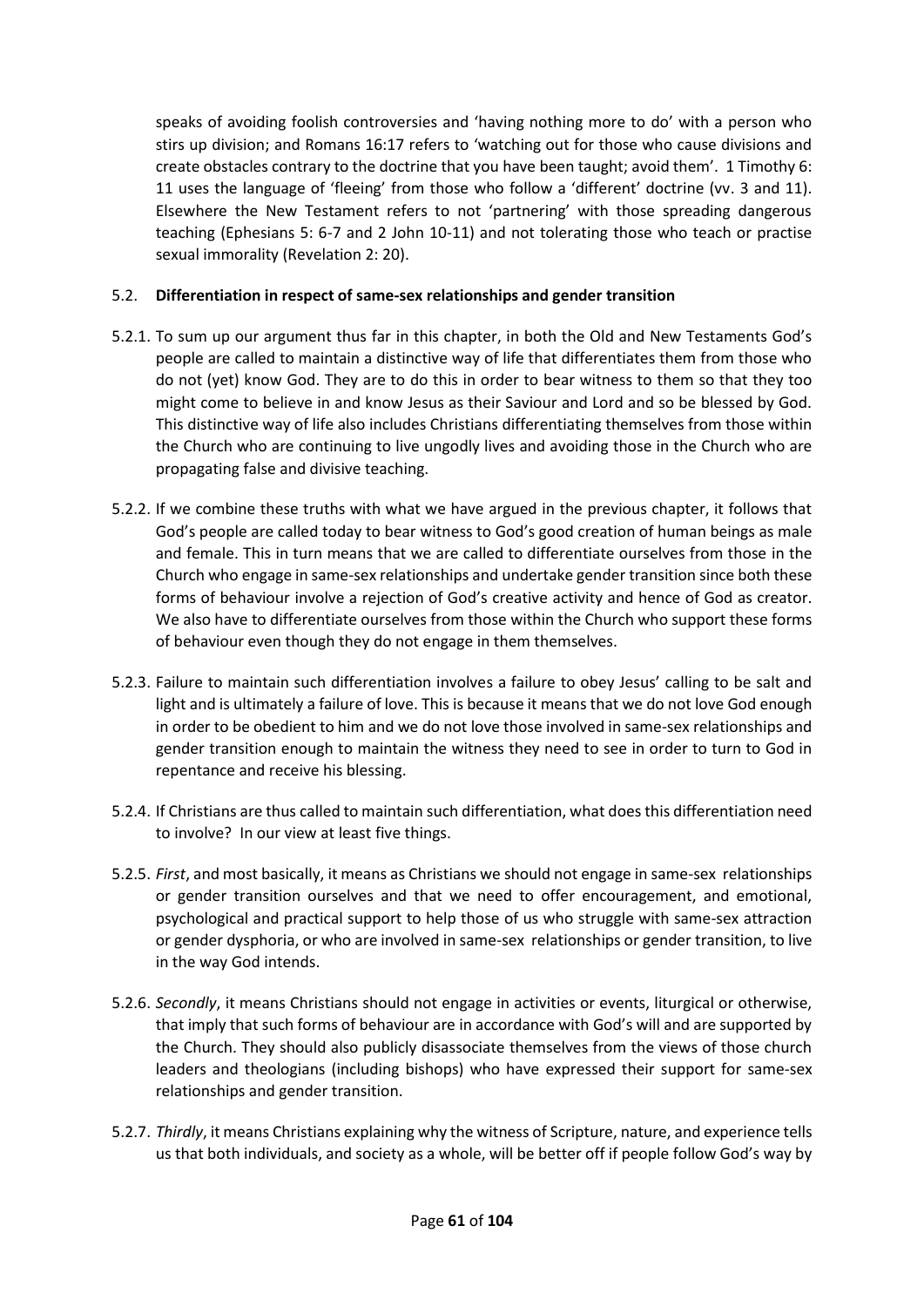living in accordance with their biological sex and by being sexually abstinent outside (heterosexual) marriage and sexually faithful within it.

- 5.2.8. *Fourthly*, it means Christians, both ordained and lay, being equipped to (a) offer such an explanation confidently and winsomely both in the Church and in the public square and (b) pass on the Christian understanding of what it means to live rightly before God as men and women to the next and subsequent generations. There is a particular onus on bishops and other clergy to both teach truth and refute error because this is a central part of their responsibility in ordained ministry.
- 5.2.9. *Fifthly*, it means Christians challenging (and when necessary disciplining) those who are Christians, but who claim that they, or others, do not need to live in accordance with God's will in these areas, and in particular not ordaining, or appointing to positions of lay leadership, anyone who is not living in ways that offer 'a wholesome pattern and example<sup>'105</sup> to the Church and to the wider world.
- 5.2.10. It will be suggested that all of these forms of differentiation are 'homophobic' or 'transphobic' in the sense of being motivated by hostility to lesbian, gay or transgender people. However, from an orthodox Christian perspective what would be truly homophobic or transphobic would be to regard them as a special class of human beings who either cannot, or do not deserve to, experience God's transforming love so that they can begin to live as the people he created them to be.
- 5.2.11. This is a point that is made by Rosaria Butterfield, a former lesbian activist, who writes in her book *The Secret Thoughts of an Unlikely Convert*:

Homophobia is the irrational fear of a whole people group, failing to see in that group God's image diminished but not extinguished by sin, and that God's elect people linger there, snared by their own sin and awaiting gospel grace. It is an act of homophobia to believe that people in the LGBT community are either too sinful to respond to God's call on their life, or to believe that people in the LGBT community have a fixed nature that will never, according to the blustering, unfounded and uncharitable declarations of secular psychology, change by the power of God's command. What does God change? Our heart. That is where it all starts.<sup>106</sup>

5.2.12. Butterfield is writing specifically about people in same-sex relationships, but what she writes applies equally to transgender people as well. God can, and does, change the hearts of all types of people, no matter what particular form the distortion of their humanity by sin happens to take.

#### 5.3. **Structured forms of differentiation**

5.3.1. The responsibility for the five forms of differentiation outlined in the previous section lies with each Christian individually. Each Christian is called to do what she or he can to maintain these forms of differentiation both now and into the future.

<sup>105</sup> *Book of Common Prayer,* 'The form and manner of ordering of Priests'.

<sup>106</sup> Rosaria Butterfield, *The Secret Thought of an Unlikely Convert*, 2ed (Pittsburgh: Crown and Covenant Publications, 2014), Kindle Edition Loc 2969.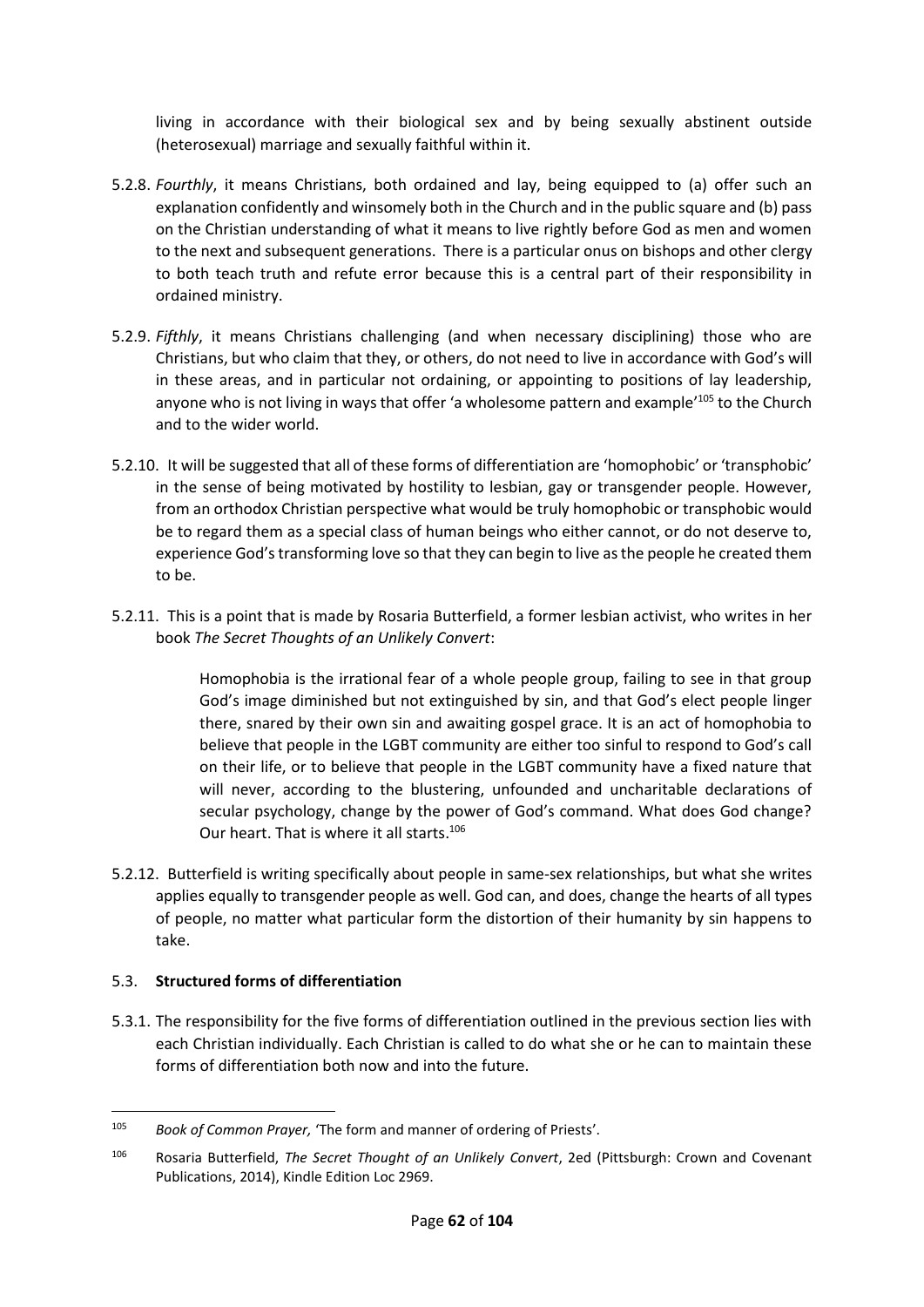- 5.3.2. However, *organised* structures of differentiation are also important for three reasons.
- 5.3.3. *First*, throughout the Bible we see that God calls people to serve him not just as individuals but together, as the people of God in the Old Testament and the body of Christ in the new. We also see that God distributes the gifts people need to serve him effectively across the body of Christ as a whole (1 Corinthians 12:12-31) which means that Christians need to work together in order to take forward the mission of God in the world. Structured forms of differentiation provide frameworks for this kind of organised collaborative activity.
- 5.3.4. *Secondly*, building on the previous point, such structured forms of differentiation make it possible for Christians to pray with and for each other, and to encourage, resource, and provide training for each other, in order that differentiation may take place more effectively.
- 5.3.5. *Thirdly*, in contemporary British society, and even within the Church, Christians are increasingly coming under social and even legal pressure when they uphold a traditional Christian view on same-sex relationships and gender transition.<sup>107</sup> Structured forms of differentiation help to give Christians the support they need to withstand such pressures.
- 5.3.6. *In addition*, because of the way that legal protection is offered against accusations of discrimination under the 2010 Equality Act, Christians will be in a far stronger position to defend themselves against charges of unlawful discrimination if it can be shown that that they have acted in accordance with the beliefs and practices of a recognised religious organisation rather than simply as individuals.  $108$
- 5.3.7. There are five different forms that structured differentiation might take for those in the Church of England. (Here we build on the work done in *Guarding the Deposit.)*

## **A. Action by clergy and parishes inside the Church of England and a society for orthodox Evangelicals**

- 5.3.8. The first form of differentiation (which is already taking place) would involve clergy and parishes remaining within the Church of England but continuing to uphold an orthodox approach to same-sex relationships and gender transition in their teaching and practice.
- 5.3.9. Those who are undertaking this form of differentiation are already beginning to associate together through various networks for mutual support, teaching, training and co-ordinated action. This could be developed further through the formation of some kind of formal 'society' or 'association' within the existing structures of the Church of England to which clergy, laity and parishes loyal to traditional Christian teaching and practice could be affiliated. One role of such an association would be to make clear and visible the widespread support for maintaining the orthodox teaching and practice of the Church of England and the need to refute error.

#### **B. Delegated episcopal oversight**

5.3.10. A second form of differentiation would involve delegated episcopal oversight from orthodox bishops within the Church of England for those clergy and congregations unable to accept any

<sup>&</sup>lt;sup>107</sup> See the examples in Appendix 2.

<sup>108</sup> See schedules 9 and 23 of the Equality Act 2010 at [https://www.legislation.gov.uk/ukpga/2010/15/contents.](https://www.legislation.gov.uk/ukpga/2010/15/contents)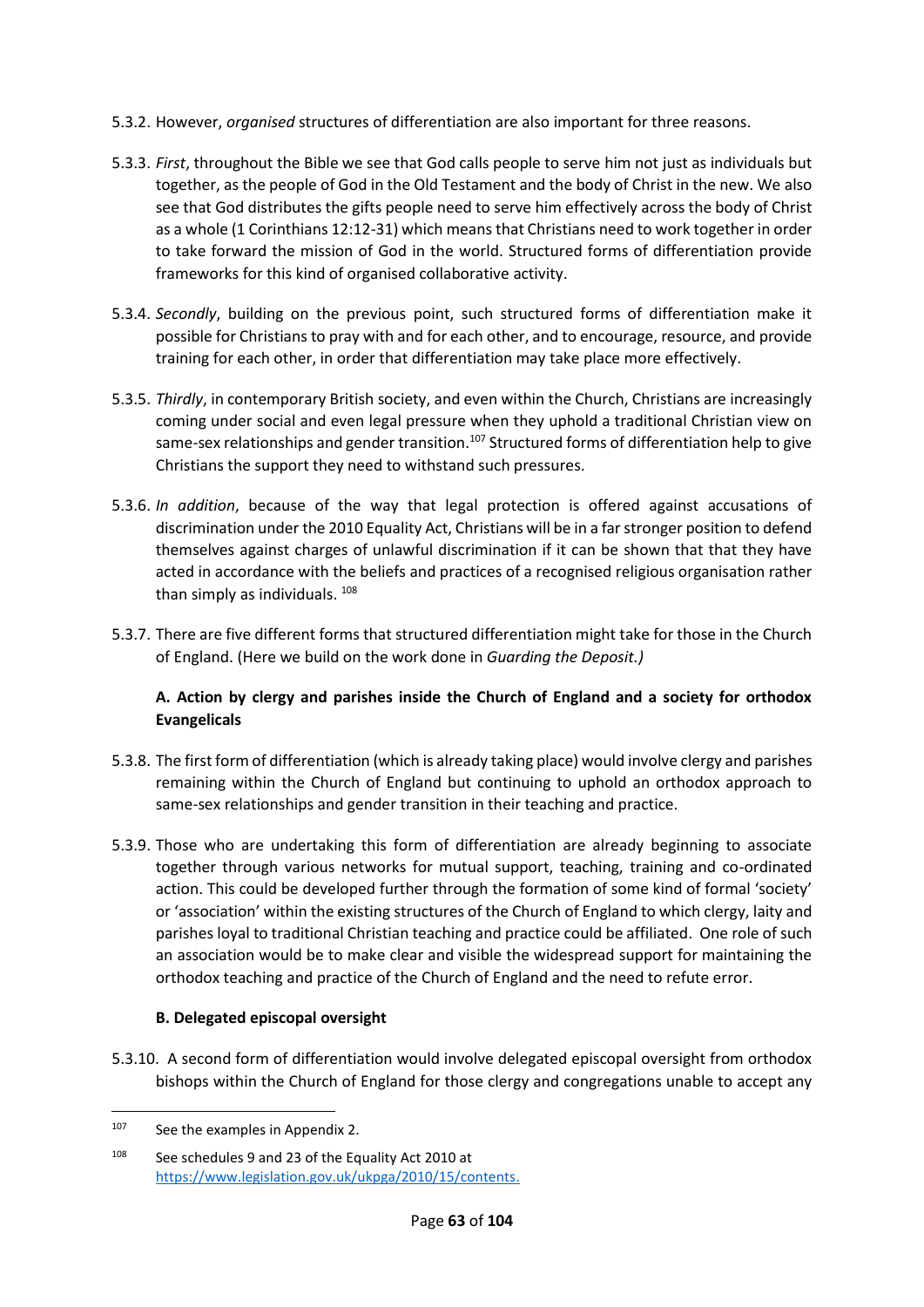departure by their diocesan, or area/suffragan bishop from traditional Christian teaching and practice in relation to same-sex relationships and gender transition. This would be akin to that currently provided for those who cannot in conscience accept the ordination of women bishops and priests.

### **C. A new diocese or dioceses**

5.3.11. A *third* form of differentiation would involve the creation of a new diocese or dioceses. This diocese, or these dioceses, might be for those who took a liberal approach to human sexuality (with the remainder of the dioceses in the Church of England remaining orthodox). Alternatively, the diocese, or dioceses, might be for those who took a traditional Christian approach (with the remainder of the dioceses in the Church of England free to move in a liberal direction).

#### **D. A new provincial structure**

- 5.3.12. A *fourth* form of differentiation would involve the creation of a new provincial structure for the Church of England. This might involve:
	- A new third province for those with a liberal approach (with the existing provinces taking an orthodox approach);
	- A new third province for those with a biblical approach (with the existing provinces being free to move in a liberal direction);
	- A reconfiguration of the two existing provinces with Canterbury maintaining a biblical approach for the sake of the unity of the Anglican Communion and York being the liberal province. This would mean that parishes would be in Canterbury or York dependent on their theology rather than their geography.
- 5.3.13. Any new provincial structure would also involve consequential changes to the existing diocesan structure of the Church of England. This is because different parishes in the existing dioceses would undoubtedly choose to belong to different provinces and this would mean that they would necessarily look for episcopal oversight from different bishops and archbishops.

#### **E. Departure from the Church of England**

5.3.14. A *fifth* and final form of differentiation would involve clergy and congregations leaving the Church of England and either joining existing churches or founding a new church or churches of their own as some orthodox Anglicans have already done in North America, Brazil, New Zealand and Scotland and also now in England.

#### 5.4. **What are we to make of these different forms of differentiation?**

5.4.1. **Option A (action by clergy and parishes within the current structures)** would mean people continuing to bear clear witness in word and deed to the orthodox Christian approach to the issues of same-sex relationships and gender transition. It would also enable the clergy and parishes concerned to continue to bear such witness in their local area and avoid the risk of losing their buildings or other resources.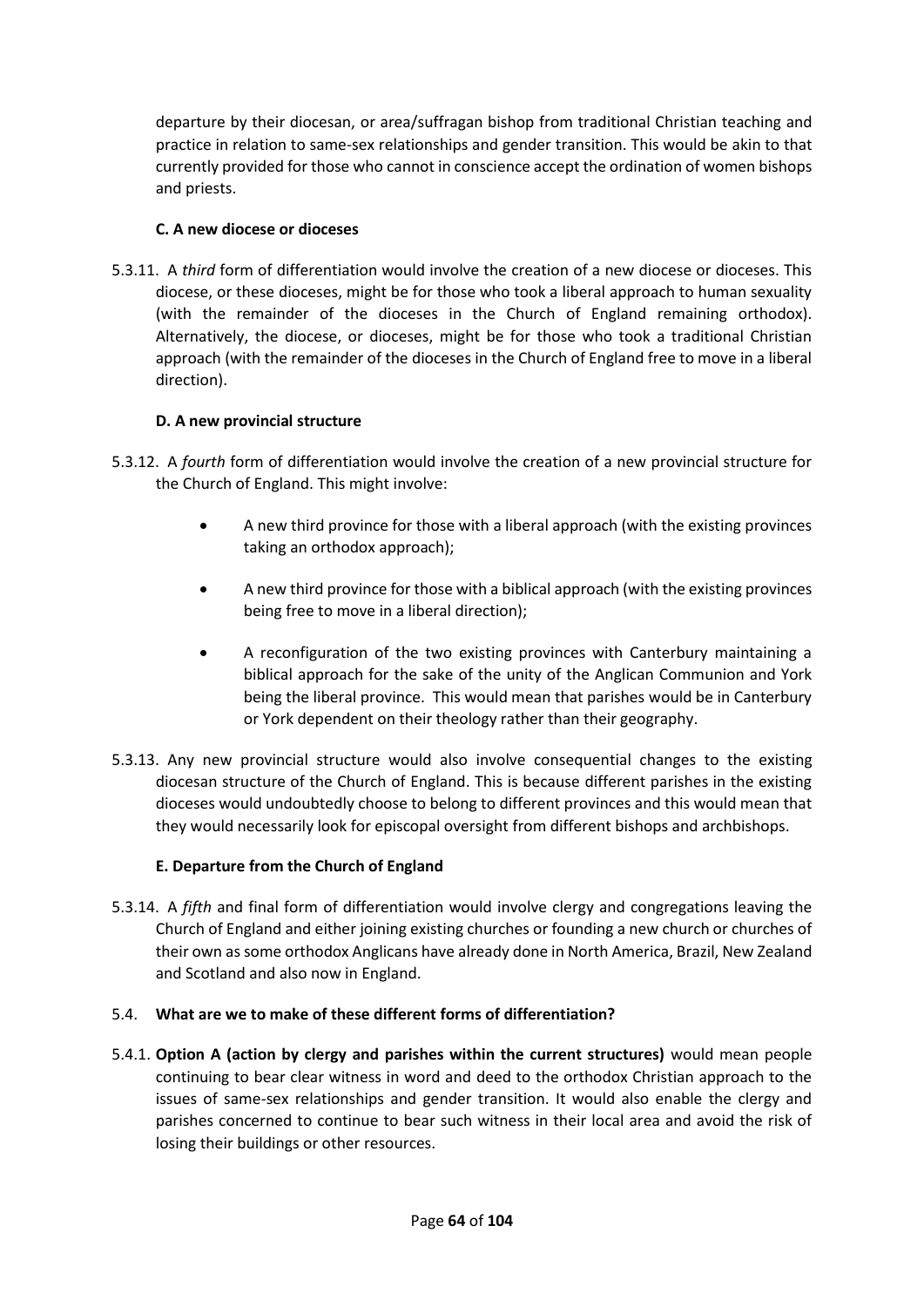- 5.4.2. However, there are number of potential problems with this form of visible differentiation as a way of seeking to ensure the maintenance of orthodox Christian witness in the medium to long term.
- 5.4.3. *Firstly,* there is no guarantee that those involved will receive oversight from orthodox bishops. An individual or parish taking a stand on their own will therefore be very vulnerable to pressure to change their position coming not only from their diocese, but also from society as a whole and from a Government committed to a progressive view of human sexuality as an integral part of 'British values'.
- 5.4.4. *Secondly*, even if people remain firm in the present, it will be difficult to ensure that orthodox witness will continue indefinitely into the future. A parish on its own cannot ensure that there will be a supply of orthodox ministers (including orthodox bishops) into the future, because within Anglican polity an individual parish cannot decide that it is right for someone to be accepted for ministerial training or that that person should then be ordained and appointed to ministerial positions. These are matters decided at the diocesan and national level and a liberal diocese or national church would therefore be in a position to choke off the supply of orthodox clergy.
- 5.4.5. *In addition*, the Church of England nationally, with the agreement of Parliament, could change the law of the Church of England through the General Synod and make the acceptance of samesex relationships (including same-sex marriages) and gender transition part of official church teaching and practice. This would then render the actions of orthodox Christians within the Church of England potentially unlawful.
- 5.4.6. The formation of a society or association would provide opportunities for the development of mutual support, teaching, training and co-ordinated action and would give greater visibility to orthodox Anglicans within the life of the Church of England. However, it would not provide a satisfactory answer to all the potential problems with Option A.
- 5.4.7. **Option B (delegated episcopal oversight)** would mean that there would be clear differentiation between the position of orthodox clergy and parishes and the teaching and practice of liberal bishops. Moreover, under this option clergy and parishes might formally remain under the oversight of liberal bishops. However, in reality their oversight and pastoral care would be provided by orthodox bishops acting with delegated authority.
- 5.4.8. If the orthodox bishops had the right to recommend candidates for training, to ordain people and to appoint clergy to parishes this option could go a long way to ensure the continuity of orthodox witness into the future. The supply of orthodox clergy could continue and those clergy would be able to uphold orthodox witness in the parishes they served.
- 5.4.9. There are, however, three potential problems with this approach.
- 5.4.10. *First*, although this option would involve differentiation from liberal bishops, it is clearly less than separation. There would still be liberal bishops and they would still be the bishops of the orthodox clergy in their dioceses with the clergy holding their licences and having to make oaths of canonical obedience to them.
- 5.4.11. *Secondly*, the long-term viability of this option would depend on there continuing to be a reasonable number of orthodox bishops in the Church of England to whom orthodox clergy and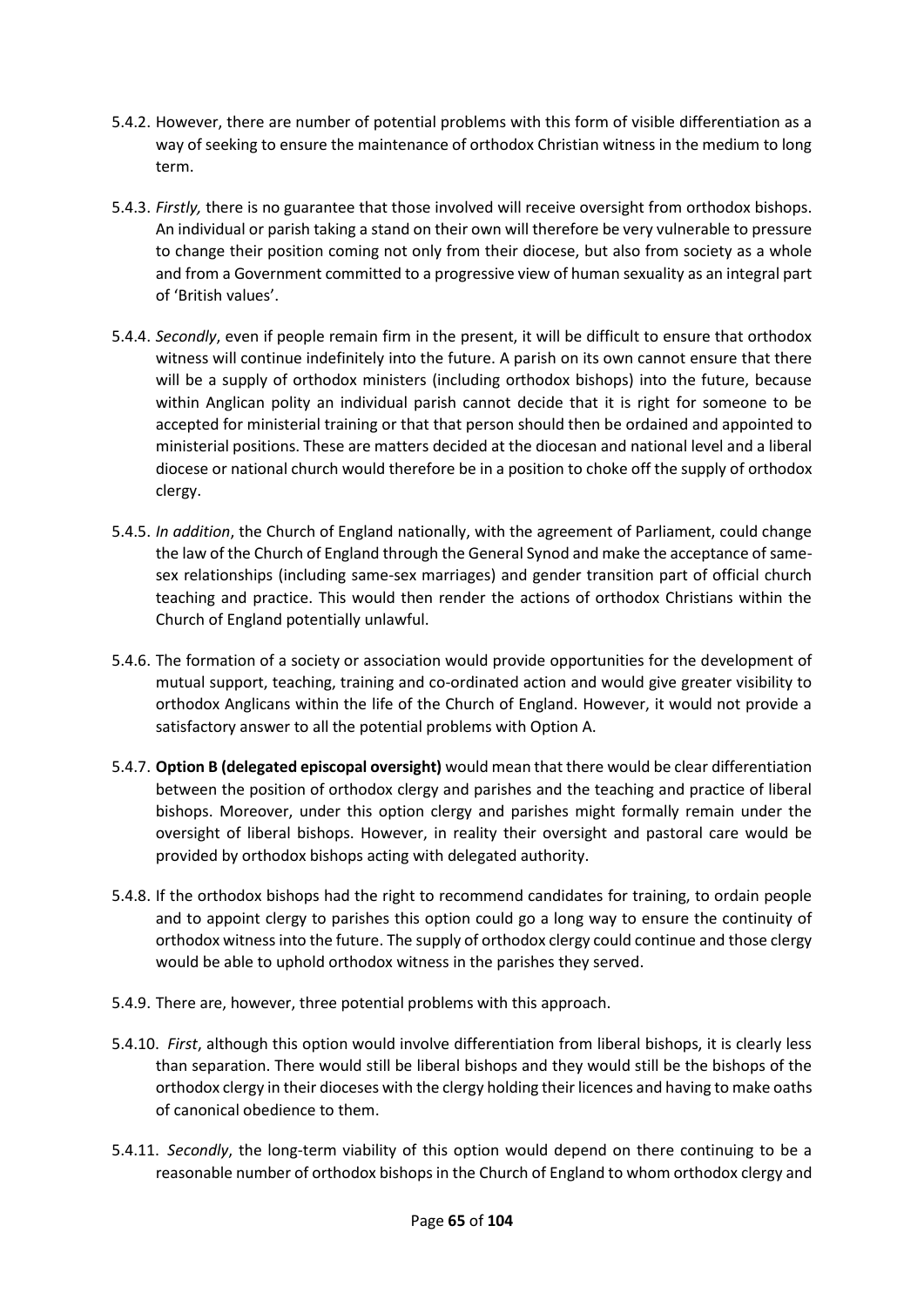parishes could relate. What mechanism would there be to ensure that would be the case into the future, especially if the Church of England as a whole continued to move in a liberal direction?

- 5.4.12. *Thirdly*, the future of this option would depend on the Church of England as a whole being willing for it to continue. The existence of a national scheme of delegated oversight would depend on the agreement of the House of Bishops and General Synod and should movement in liberal direction continue this agreement could be withdrawn and the scheme could cease without the parishes and clergy involved being able to stop this happening.
- 5.4.13. **Option C (a new diocese or dioceses)** would mean that orthodox clergy and parishes would be under the oversight of an orthodox diocesan bishop and would have the support of being part of a diocese committed to maintaining orthodox teaching and practice. Such a diocese would be in a position to ensure a continuity of orthodox witness in the future by recommending orthodox candidates for training, ordaining orthodox clergy and appointing orthodox clergy to parishes.
- 5.4.14. Under this option there would be parishes who were part of one diocese while being geographically situated in the middle of another. Until Victorian times this situation was relatively common<sup>109</sup> and there is no objection to it in principle since what constitutes a diocese is a community of people in relationship with a bishop rather than a continuous block of territory.
- 5.4.15. The creation of a diocese or dioceses for those who wish to adopt a liberal position might seem to a good way of giving liberals what they are looking for while allowing the existing dioceses in the Church of England to remain orthodox. However, some might question whether it would be right for those who adhere to orthodox Christian teaching and practice to agree to grant an authorised place within the Church of England to unorthodox forms of teaching and practice in relation to same-sex relationships and gender transition. Would it be loving to give support to grievous moral error? In addition, there is the further question about whether liberals would be satisfied with such a solution and not instead regard it as a stepping-stone to be used to continue to try to change the Church of England as a whole.
- 5.4.16. The creation of an orthodox diocese or dioceses would not raise the same issues of theological principle. However, there would be a question over the long-term future of such a solution. This is because an orthodox diocese or dioceses would remain under the authority of an archbishop (or archbishops) and be subject to the decisions of the Church of England and either (or both) would have the authority to erode or abolish their existence if they felt motivated to do so. For example, an archbishop could seek to block the appointment of a strong orthodox bishop for such a diocese and the General Synod of the Church of England could ultimately vote to abolish it.

<sup>&</sup>lt;sup>109</sup> These diocesan exclaves were known as 'episcopal peculiars' and existed where a bishop owned an estate within the boundaries of another diocese and had jurisdiction over the clergy and laity who lived there. A famous example was the parish of Croydon which was a peculiar belonging to the Archbishop of Canterbury even though it was a very long way outside the main boundaries of Canterbury diocese.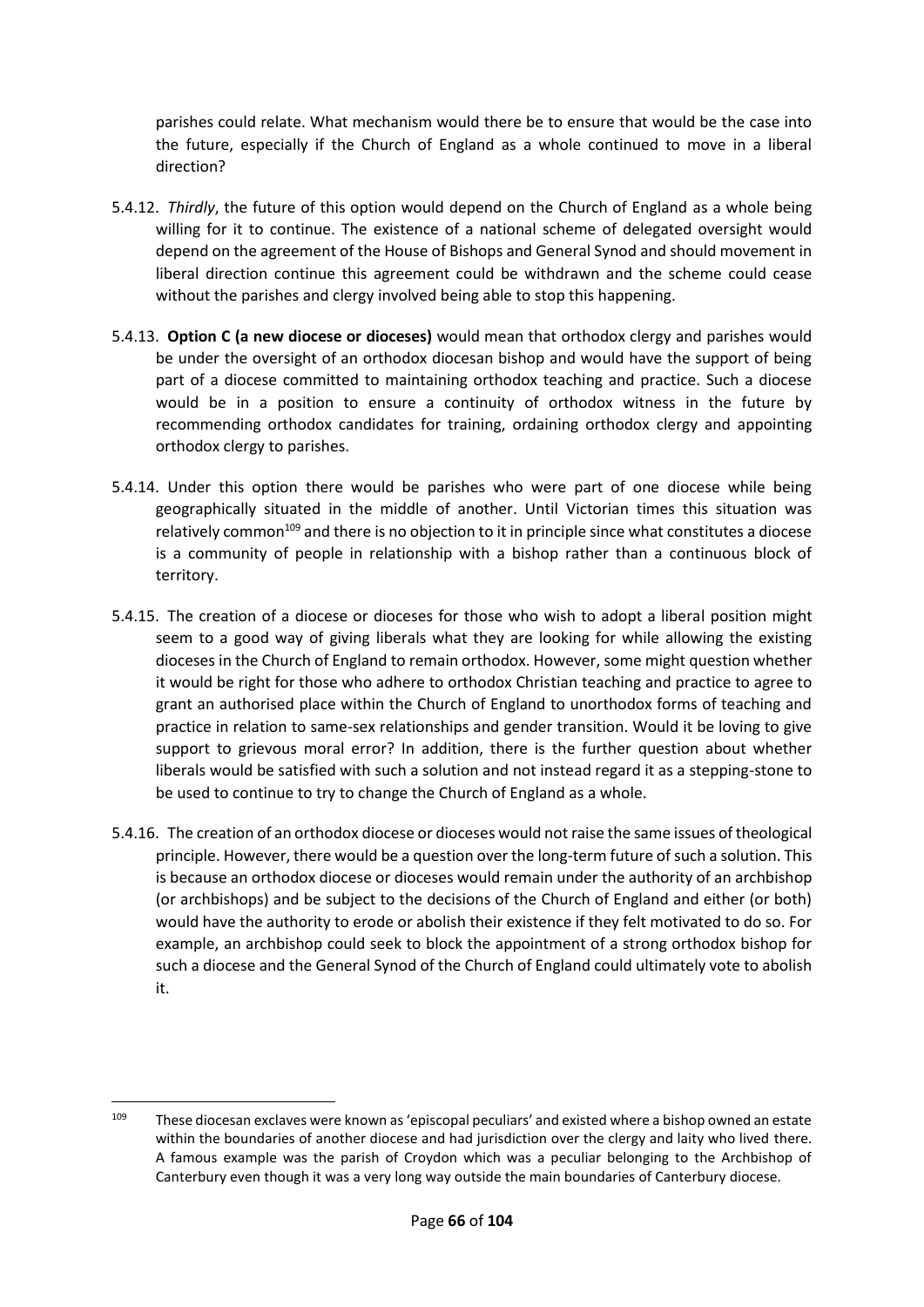- 5.4.17. A final question about this option is the strictly ecclesiological one of why, if there were more than one liberal or orthodox diocese, it wouldn't be better for them to constitute a province so that they could formally work together on matters of common concern.
- 5.4.18. **Option D** (a new provincial structure). As with the previous option, giving liberals a province of their own (either a third province or a re-structured Province of York) might seem a good way of giving liberals what they are looking for while allowing the Church of England to remain orthodox. However, the theological question would still remain as to whether it would be right to give official recognition to a liberal enclave within the Church of England and the further issue would remain as to whether liberals would remain happy with a solution which left either the Church of England as whole (or one of its provinces) still holding to what they would in all good faith regard as an unjust and ungodly position.
- 5.4.19. The creation of an orthodox province (either a third province or re-structured Province of Canterbury) would not raise this issue of theological principle and it would be the option that had the strongest potential to safeguard a long-term orthodox witness in the Church of England. This is because ecclesiologically speaking such a province could be as self-governing as the Church in Wales, the Scottish Episcopal Church, or ACNA are today. It would have its own archbishop and bishops and its own governmental structure that could determine its own body of Church law. It would thus be able both to promote traditional Christian teaching and practice with regard to same-sex relationships and gender transition and effectively resist pressure to dilute or reject it.
- 5.4.20. The key objections to this solution are:

(i) That the provinces of the Church of England would no longer be geographically contiguous;

(ii) That the provinces of the Church of England would in effect form two churches (in the same way that ACNA forms a separate church alongside The Episcopal Church and the Anglican Church in Canada, or the new orthodox Anglican jurisdiction in New Zealand forms a separate church alongside the Anglican Church in Aotearoa, New Zealand and Polynesia);

(iii) That the re-structuring of the provinces of the Church of England would be impossible to achieve in practice.

- 5.4.21. An answer to (i) is that it is not clear why this matters. Having a geographically contiguous province may be traditional and convenient, but it is hard to see why it is necessary in theological terms. What forms a province is ultimately the relations of the people involved with God and with each other and it is hard to see why these have to be determined by geographical proximity.
- 5.4.22. The answer to (ii) is that, ecclesiologically speaking, the Church of England (understood as the historic form of the Church of Jesus Christ in the land of England) is already made up of two churches in that it consists of two provinces under the jurisdiction of two archbishops (both of whom have metropolitical authority within their own province and neither of whom is subject to the other), each of which has its own provincial synodical structure in the Convocations of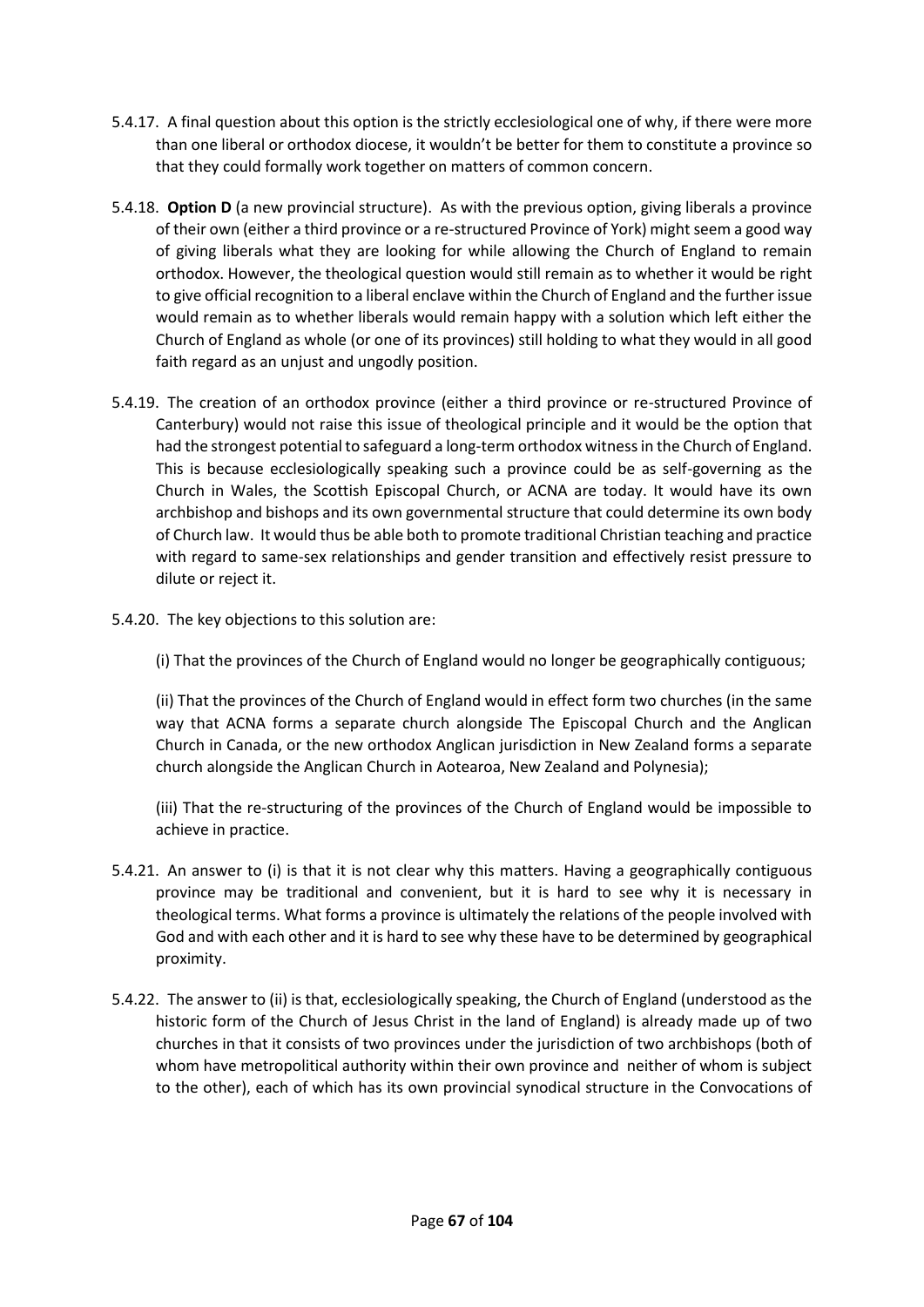Canterbury and York (which traditionally met separately and which legislated separately for their own province).<sup>110</sup>

- 5.4.23. It is true that since 1970 the two Convocations have normally met and legislated together in the context of the meetings of the General Synod, but they can and do also meet separately and they retain the power to veto legislation proposed in Synod and to make provision for matters relating to their province (see Canon H.1 and Article 7 of the Constitution of General Synod).
- 5.4.24. Giving restructured provinces (or a new province) the power to pass legislation of their (or its) own and to only accept legislation for the Church of England which they (or it) agreed with would thus not represent a fundamental alteration in the way that the Church of England has historically operated. It might be argued that the Church of England currently operates as one single church, but the fact remains that in law it also consists of two churches working together and there is no good ecclesiological reason why a third church, in the form of a third province, should not be added if there was a valid reason to do so.
- 5.4.25. Restructured provinces (or a new province for the orthodox) would therefore be compatible with the existing ecclesiology of the Church of England and would seem to be the form of differentiation that would have the best chance of protecting the long-term future of traditional Christian orthodoxy within the Church of England while avoiding the theological difficulty of orthodox Christians supporting the creation of a liberal jurisdiction.
- 5.4.26. Objection (iii) is the most serious. The restructuring of the existing provinces or the creation of a new province would be a complex process which would involve gaining the approval of both General Synod and Parliament. It seems clear that there would be strong opposition in both Synod and Parliament to the proposal on the grounds that (a) it would be schismatic and (b) it would give rise to a body that that would embody and encourage bigotry and discrimination against LGBT people (even though this allegation, if it were accurate, could be levelled at the Church of England with its current teaching).<sup>111</sup>
- 5.4.27. This likely opposition has to be taken extremely seriously. There would be no point in orthodox Christians seeking to create alternative provincial structures if they knew in advance that this was never going to come about. However, we cannot be certain that the opposition to alternative provincial structures will be impossible to overcome. This being the case, and given the potential benefits of alternative provincial structures for the cause of the gospel in this country, it can still be cogently argued that the creation of alternative provincial structures is something that orthodox Christians should consider and plan for and be willing to attempt if future developments in the Church of England make this necessary.

<sup>&</sup>lt;sup>110</sup> In terms of the ecclesiology that developed during the Patristic period, a body of Christians with its own metropolitan and its own conciliar structure constitutes a church in its own right in that it is not constitutionally subordinate to another Christian body. It was for that reason that the Anglican churches of the British Empire were established with their own metropolitans and their own synodical structures when they became independent churches in the course of the nineteenth and twentieth centuries.

<sup>&</sup>lt;sup>111</sup> These accusation of schism and bigotry were what blocked a previous proposal for a province for those opposed to the ordination of women to the episcopate.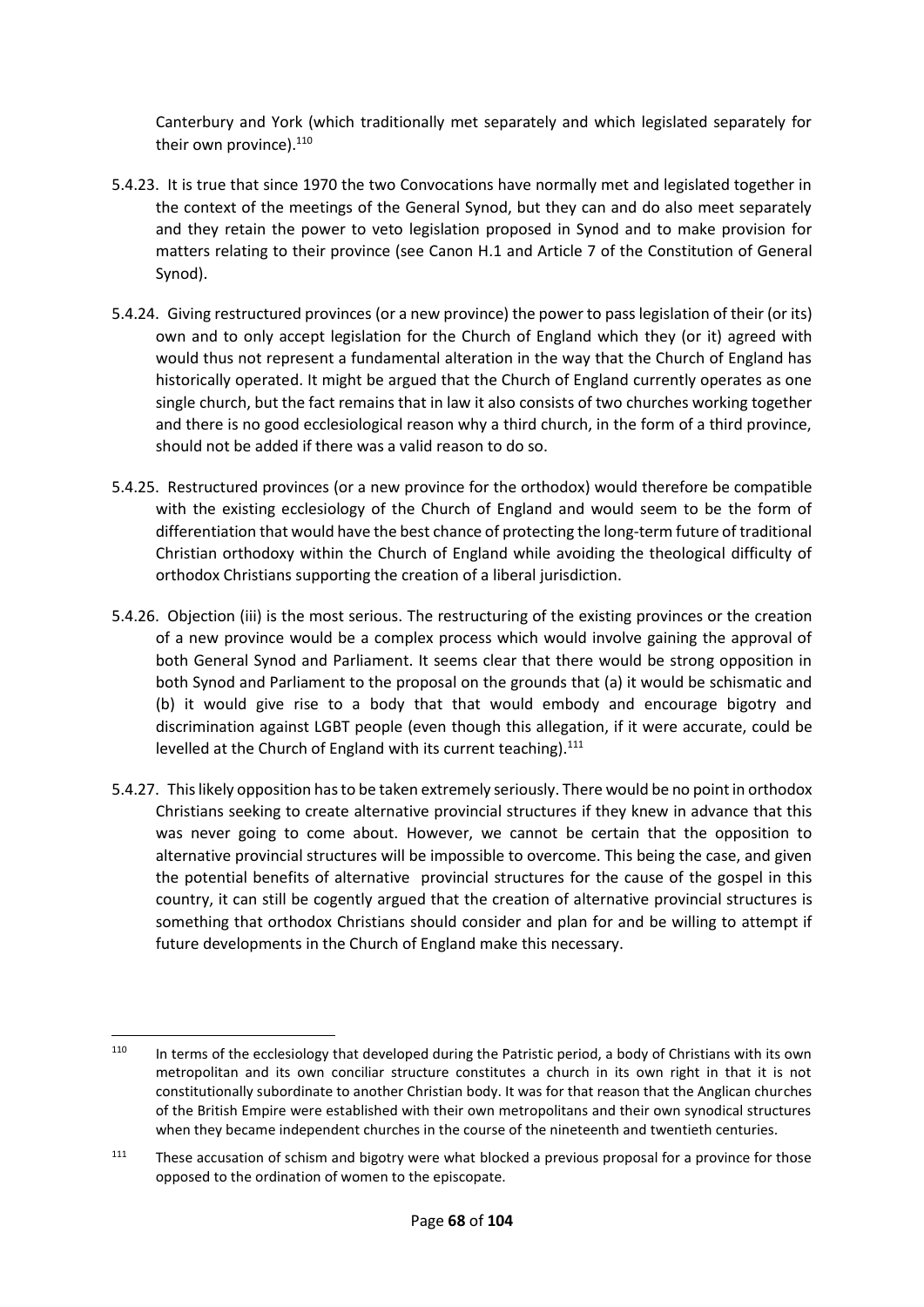- 5.4.28. **Option E (departure)** bears clear witness to the importance of the issues of same-sex relationships and gender transition and the seriousness of the Church of England having moved in a liberal direction on what we have seen to be very serious ethical issues.
- 5.4.29. There are good historical precedents for such a departure in the history of the Church.<sup>112</sup> It would be necessary in a situation in which a visible church had fallen into so much error that it could no longer be recognised as in any sense part of the one Church of Jesus Christ because it was no longer in any meaningful sense a 'congregation of faithful men, in which the pure Word of God is preached, and the Sacraments be duly ministered' (Article XIX). It would also be necessary in a situation in which remaining in a church meant that Christians were implicitly or explicitly forbidden to proclaim or practise apostolic Christianity and were forced instead to teach or act in a way that was contrary to it.
- 5.4.30. However, as we noted in the previous chapter, there are different forms of error and not all of them necessitate total separation.
- 5.4.31. So, before deciding to leave the Church of England, people will need to consider whether they might not still be able to remain in some form of fellowship within the structures of the Church of England with those who had fallen into error in relation to same-sex relationships and gender transition.
- 5.4.32. In specific terms this would mean those thinking of departing asking whether the Church of England had become a church which had so entirely departed from apostolic teaching and practice that it could no longer be regarded as in any sense part of the Church of Jesus Christ, or a church in which Christians were prevented from teaching and practising traditional orthodox Christianity. If the answer to either of these questions was 'yes' then it would not be right to remain in the Church of England. If the answer to both of them was 'no' then it could be right to remain within it given the important ecclesiological principle that some form of organisational relationship must be possible with any church which one is willing to regard as at least minimally apostolic.
- 5.4.33. Those considering departure should also consider the issue of whether remaining in the Church of England might provide them with opportunities for continuing ministry that they would otherwise lose. To put it another way, would the departure of godly people from the Church of England strengthen or weaken the witness to the gospel in particular parishes or in the country as a whole (particularly given that, as things stand, congregations would not be able to take any of their existing buildings or other resources with them when they left)? This issue is not only a pragmatic one. Rather, it is a strategic issue about what would be best for the continuing proclamation of the gospel both in a particular locality and in the country as a whole.
- 5.4.34. In the next chapter we shall go on to look at what are the next steps that orthodox Christians within the Church of England should take in the light of what has been said in this chapter and in the light of what might happen following the publication of the *Living in Love and Faith* in 2020.

<sup>112</sup> Examples would include orthodox Christians separating from Arian bishops and their churches in the fourth century, the Church of England separating from the Roman Catholic Church in the sixteenth century and Puritans separating from the Church of England in the seventeenth century.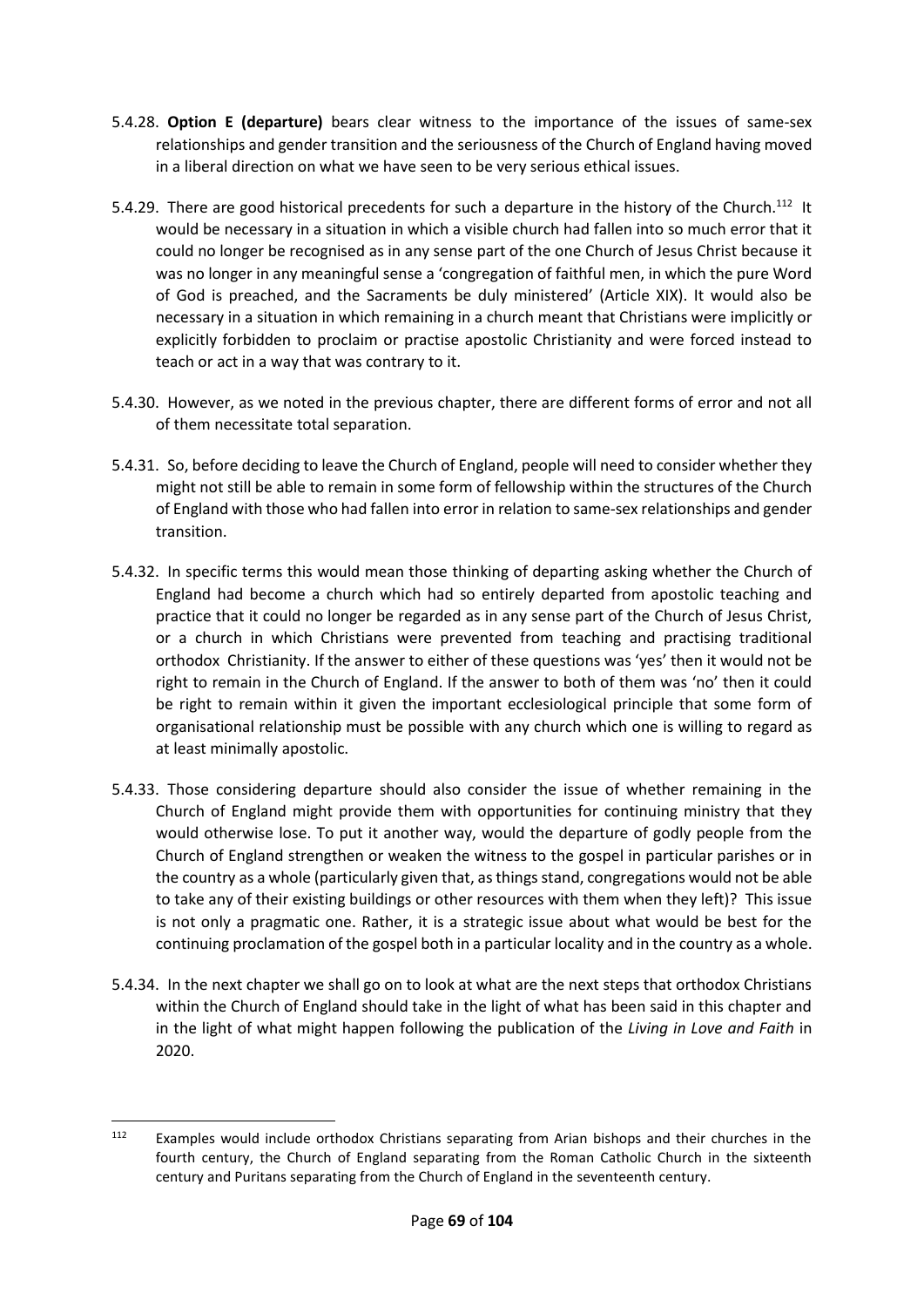#### 5.5. **Human action and divine sovereignty**

- 5.5.1. A possible objection to the analysis of future options for orthodox Christians offered in this chapter is that it does not take seriously enough the sovereign power of God. This objection has force in so far as it reminds us that we must not limit what God can do through his Spirit in response to believing prayer. As Jesus tells us 'with God all things are possible' (Matthew 19:26). Everything that is said in this chapter about what may happen in future therefore has to have the caveat 'unless God acts to change the situation'.
- 5.5.2. However, while we must not limit what God can and will do, he also calls us to act responsibly by making plans for the future on the basis of the best estimate we can make of what is likely to happen if things remain as they are.
- 5.5.3. What this means in practice is that we must plan realistically for the future, while at the same time recognising that everything we plan is liable to change as a result of God's superior providential action, and praying expectantly that God will act in power to change the current situation in the Church and in our country.
- 5.5.4. In all our planning and praying we need to remember that 'Unless the Lord builds the house, those who build it labour in vain'. (Psalm 127:1)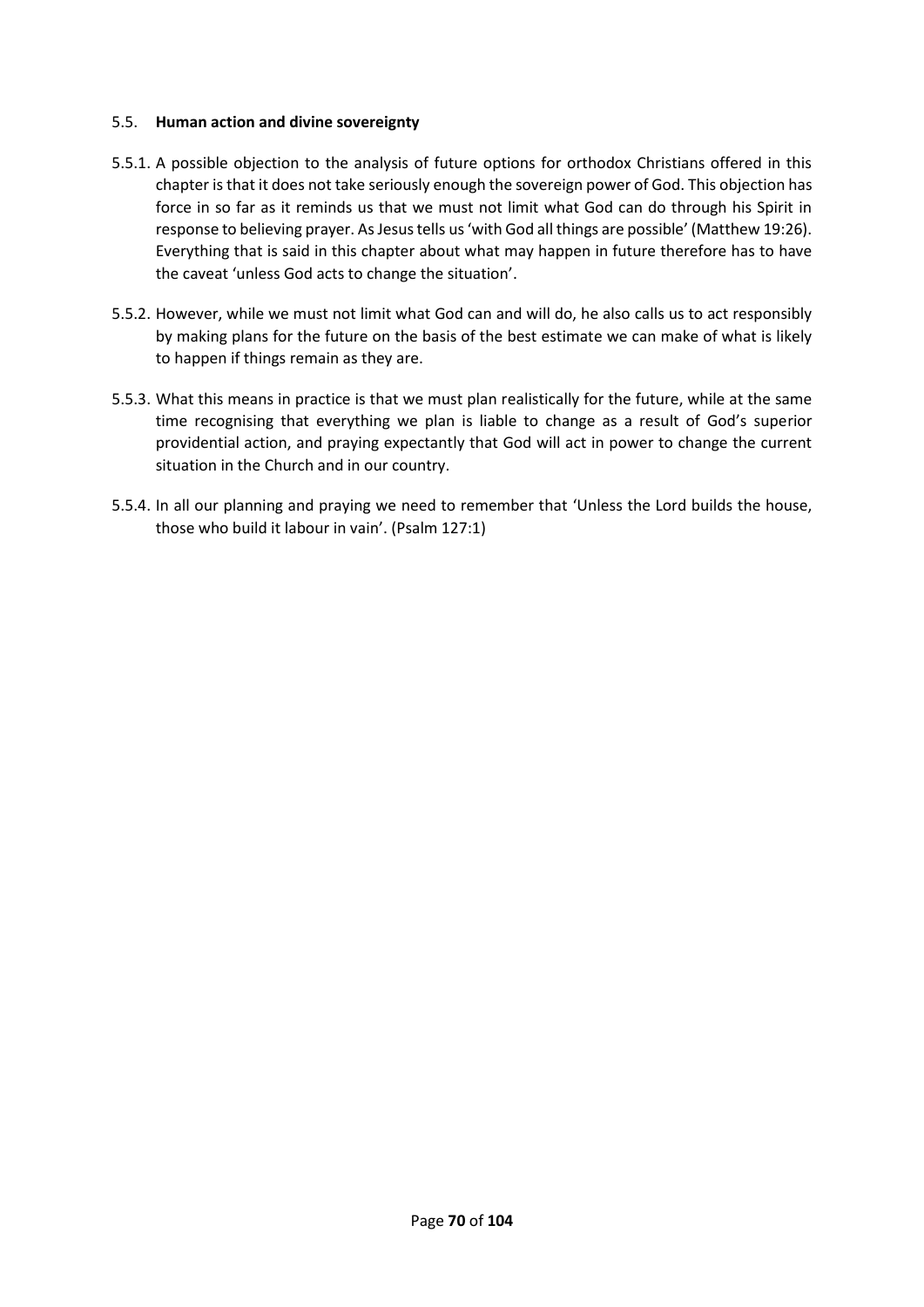# **Part III. What forms should differentiation take in the future?**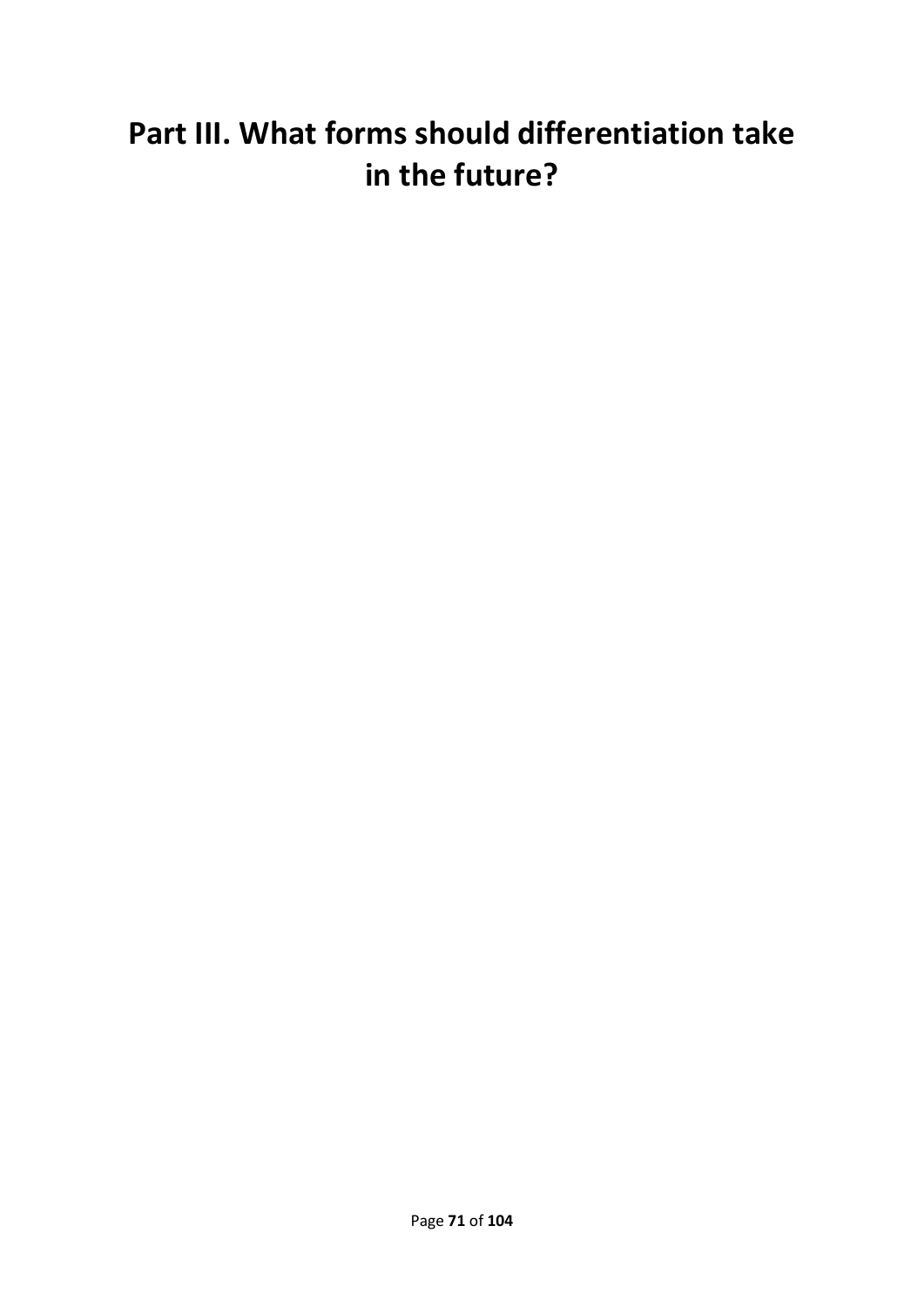# **Chapter 6. The next steps for the orthodox**

#### 6.1. **What this chapter will cover**

- 6.1.1. In this chapter and the one that follows we shall consider what steps orthodox Christians in the Church of England should take in response to three situations:
	- The current position in the Church of England with regard to same-sex relationships and gender transition;
	- The provision of pastoral accommodation for same-sex relationships by the Church of England, even though it formally continues to uphold its traditional view of marriage and sexual ethics;
	- A formal change in the Church of England's teaching with regard to marriage and sexual identity.

#### 6.2. **Responding to the current position**

- 6.2.1. An effective orthodox response to the current position in the Church of England with regard to same-sex relationships and gender transition has to begin with Christians taking the issue of sexual ethics more seriously.
- 6.2.2. We live in a society that rightly takes the issue of the sexual abuse of children and vulnerable adults extremely seriously. Other than that, however, our society tends to take a *laissez faire* attitude to sexual ethics. Providing all the parties involved give their consent then who people have sex with and in what circumstances is seen as a matter for the people concerned.
- 6.2.3. In line with the cultural emphasis on individual freedom that we noted in Chapter 2, the general view in Britain today seems to be that people should be free to enter into whatever kinds of sexual relationship they judge will bring them personal fulfilment. Our society identifies love with sex and holds that individuals should be free to love whoever they wish in whatever way seems appropriate to them and that it is not right for others to sit in judgement on their decisions.
- 6.2.4. This feeling that we should be non-judgemental about other people's sexual behaviour has also crept into the Church. Very many Christians, including those who are otherwise theologically conservative, now tend to take the view that we should be accepting of the life choices that other people make and should not regard things such as pre-marital sex, cohabitation, divorce or abortion as really serious ethical issues. What they increasingly see as the really serious ethical issues are matters of poverty and social justice, or care for the environment.
- 6.2.5. This in turn means opposition to same-sex relationships and gender transition seems increasingly anomalous in the life of the Church. If we are already willing to accept and not raise ethical objections to pre-marital sex, cohabitation, divorce and abortion, which a generation or two back would have been seen to be contrary to Christian moral teaching, why shouldn't we likewise accept and not raise ethical objections to same-sex relationships and gender transition as well?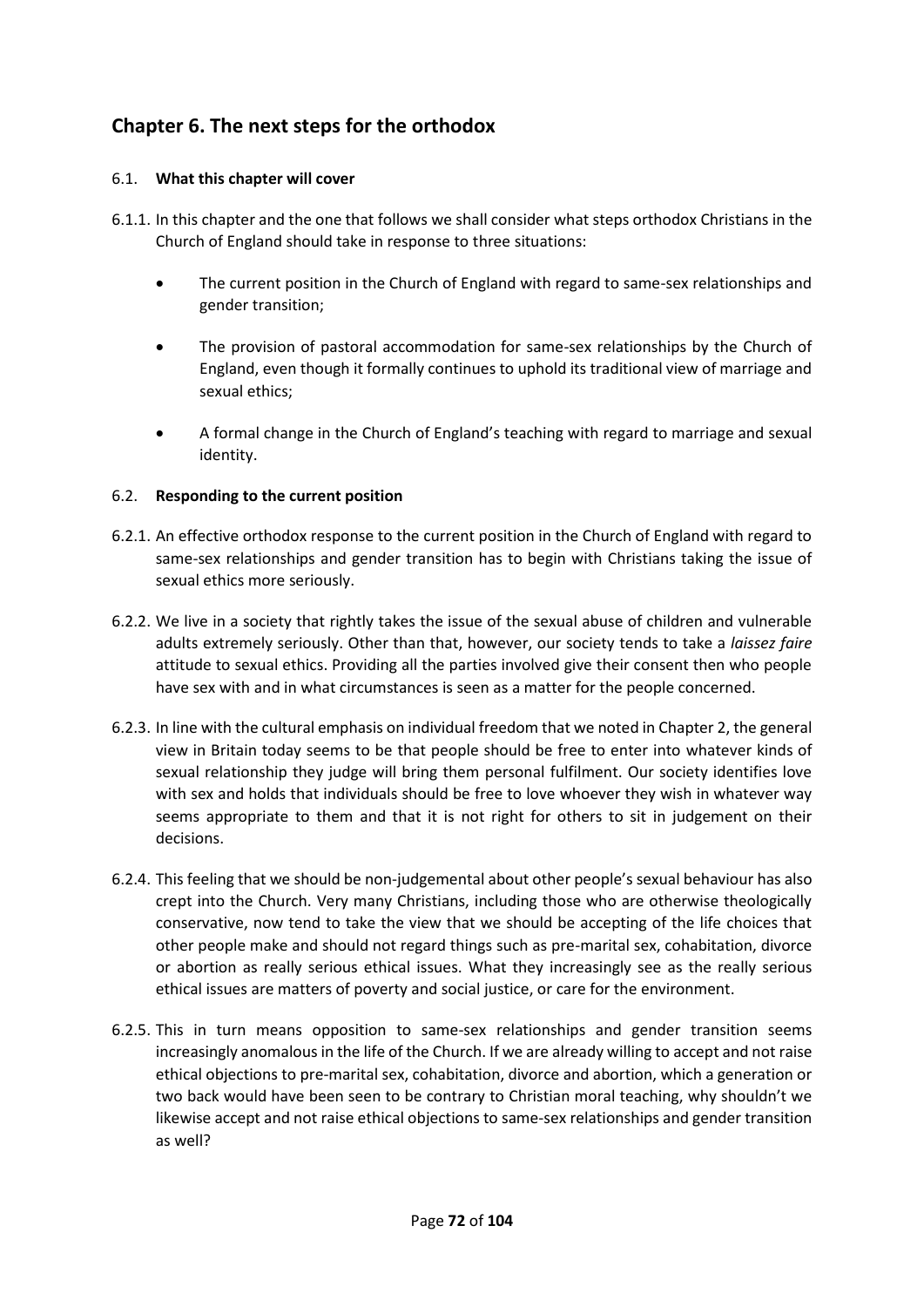- 6.2.6. This objection is very powerful because it raises the very real issue of double standards in the life of the Church. Why is it right to accept some forms of departure from traditional Christian sexual morality and not others?
- 6.2.7. However, the proper way to respond to this objection would not be to accept same-sex relationships or gender transition. For the reasons set out in Chapter 4 this is something that orthodox Christians are not free to do. What is required instead is a major teaching initiative designed to help people to understand why *all* matters of sexual ethics need to be taken with extreme seriousness by all Christians. Rather than agreeing that the current issues with which the Church is concerned are not really that important, orthodox Christians need to explain to people why issues such as premarital sex, cohabitation, divorce and abortion are extremely serious as well and therefore not things we can simply 'learn to live with'. We need to remind people that the Bible tells us that Jesus and the apostles insisted that sexual holiness was an integral part of Christian discipleship and that there is nothing to suggest that God has changed his mind since.
- 6.2.8. We also need to make it clear that what God requires is not arbitrary and that all the evidence we have suggests that the traditional Christian requirements for sexual abstinence outside marriage and sexual faithfulness within it, for marriage to be lifelong, for marriage, sex and procreation to go together, and for the life of the unborn to be respected, are in fact for the good of individuals and society, even though they may appear extremely burdensome to particular people at particular points in their lives.<sup>113</sup>
- 6.2.9. Such an initiative will need to address head on the importance of asceticism, that is to say, the importance of renouncing things that we desire to do for the sake of God and his kingdom. Furthermore, in order for this initiative to be credible, there will need to a corresponding revolution in the life of the Christian community as a whole because people will only believe the teaching if they see it being lived out by their Christian neighbours, colleagues and friends. To use the language of the previous chapter, for their teaching about sexual ethics to be persuasive the behaviour of orthodox Christians will need to be visibly different from the behaviour both of non-Christians and those Christians who take a liberal approach to sexual ethics.
- 6.2.10. Christopher Roberts makes this point well in his book *Creation and Covenant*. He writes:

If the church wants to commend such asceticism as regards sex, it will be credible if the church is a community wherein a life of celibacy and singleness is plausible and attractive. If sexual difference is to be an occasion of freedom, an arena in which men and women seek together a social ecology to mock and rival the ways of concupiscence, then very few aspects of contemporary church life will remain unscathed. The early patristic confidence that ecclesial social life should be visibly different from pagan life, in particular at the sexual level, would need to be reclaimed. How would the church respond to youth culture if it genuinely believed that the dynamic of the sexes is grounded in the Imago Dei and not in romance? How might courtship habits and living arrangements need to be reconfigured if lay celibacy were a bona fide response to sexuality? What new tone of voice would need to be adopted of Christians who realized that everyone who has ever

<sup>113</sup> Useful resources for this kind of educational exercise are Martin Davie, *Glorify God in your body,* Glynn Harrison, *A Better Story* and Jonathan Grant, *Divine Sex* (Grand Rapids: Brazos Press, 2014).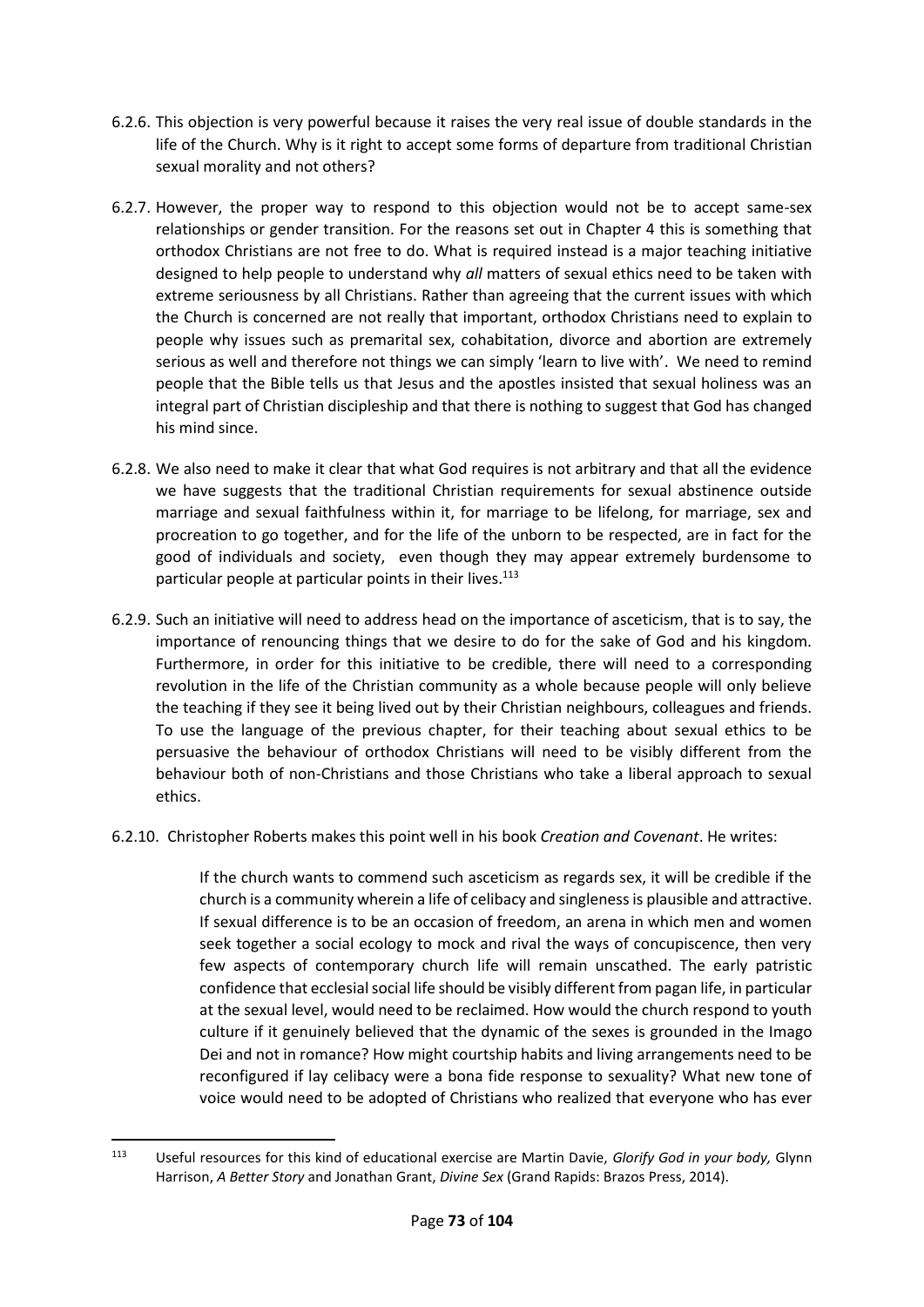lusted selfishly is judged by the tradition's teleology for sexual difference and not just the homosexually inclined? Reclaiming the theological tradition about sexual difference would entail not only a chastening word to the revisionist theologians but also a thoroughgoing revolution for almost all Christians.<sup>114</sup>

- 6.2.11. The first order of business for orthodox Christians in the current situation is thus for them to instigate a major teaching initiative about the importance of sexual ethics in general and to think about how to foster a revolution in the life of the Church that will give plausibility to what is taught in this initiative. Teaching and a renewed form of church practice involving a visibly different pattern of behaviour have to go together.
- 6.2.12. However, it is not enough for orthodox Christians to give renewed attention to sexual ethics in general. We also need to give specific attention to the issues of same-sex relationships and gender transition.
- 6.2.13. On these specific issues we *first* need to be honest and penitent about the fact that in the past the Church has acted unjustly towards people with same-sex attraction and gender dysphoria. It has not welcomed them, it has not given them adequate pastoral guidance and support, and it has been complicit in the way that they have been stigmatised and oppressed. If we want to get a hearing we need to own up to these things.
- 6.2.14. We then need, *secondly*, to explain why in spite of this dark past we still feel it is right to maintain the traditional Christian position on same-sex relationships and gender transition. This means that we need to explain once again why the traditional Christian position is not arbitrary.
- 6.2.15. The standard line in our culture, which is now being increasingly echoed in the Church, is that opposition to same-sex relationships and gender transition is motivated by an irrational hatred of vulnerable minorities ('homophobia' and 'transphobia'). In response to this we need to explain that our opposition is grounded not in irrational hatred, but in reasoned reflection on the evidence of nature and Scripture, both of which suggest that the difference between men and women is a matter of biology and that men are designed by God to relate sexually to women and vice versa.
- 6.2.16. We also need to explain why living in the way humans are designed to live is a basic part of Christian discipleship and that the evidence suggests that living in this way is not only beneficial spiritually, but physically and psychologically as well, given the way that recent research is raising questions about the impact of lesbian, gay and transgender lifestyles on physical and mental health.<sup>115</sup>

<sup>114</sup> Christopher Roberts, *Creation and Covenant* (London and New York: T&T Clark, 2007) pp245-246

 $115$  On the link between same-sex relationships and physical and mental ill health see Thomas Schmidt, *Straight and Narrow?,* Downers Grove: IVP, 1995, Ch.6., Robert Gagnon, *The Bible and Homosexual Practice*, Nashville: Abingdon, 2001, pp.471-485 and Bill Muehlenberg, *Strained Relations, the Challenge of Homosexuality,* Melbourne: Culture Watch Books 2014, Ch. 2.

On the link between transgender and physical and mental ill health see Cecilia Djehne et al, 'Long-Term Follow-Up of Transsexual Persons Undergoing Sex Reassignment Surgery: Cohort Study in Sweden,' *PLoS One*, 6 (No.2), 2011, Walt Heyer, Gender, Lies and Suicide, Make Waves Publishing, 2013 and James, S. E., Herman, J. L., Rankin, S., Keisling, M., Mottet, L., & Anafi, M, *The Paper of the 2015 U.S. Transgender Survey*. Washington, DC: National Center for Transgender Equality, 2016.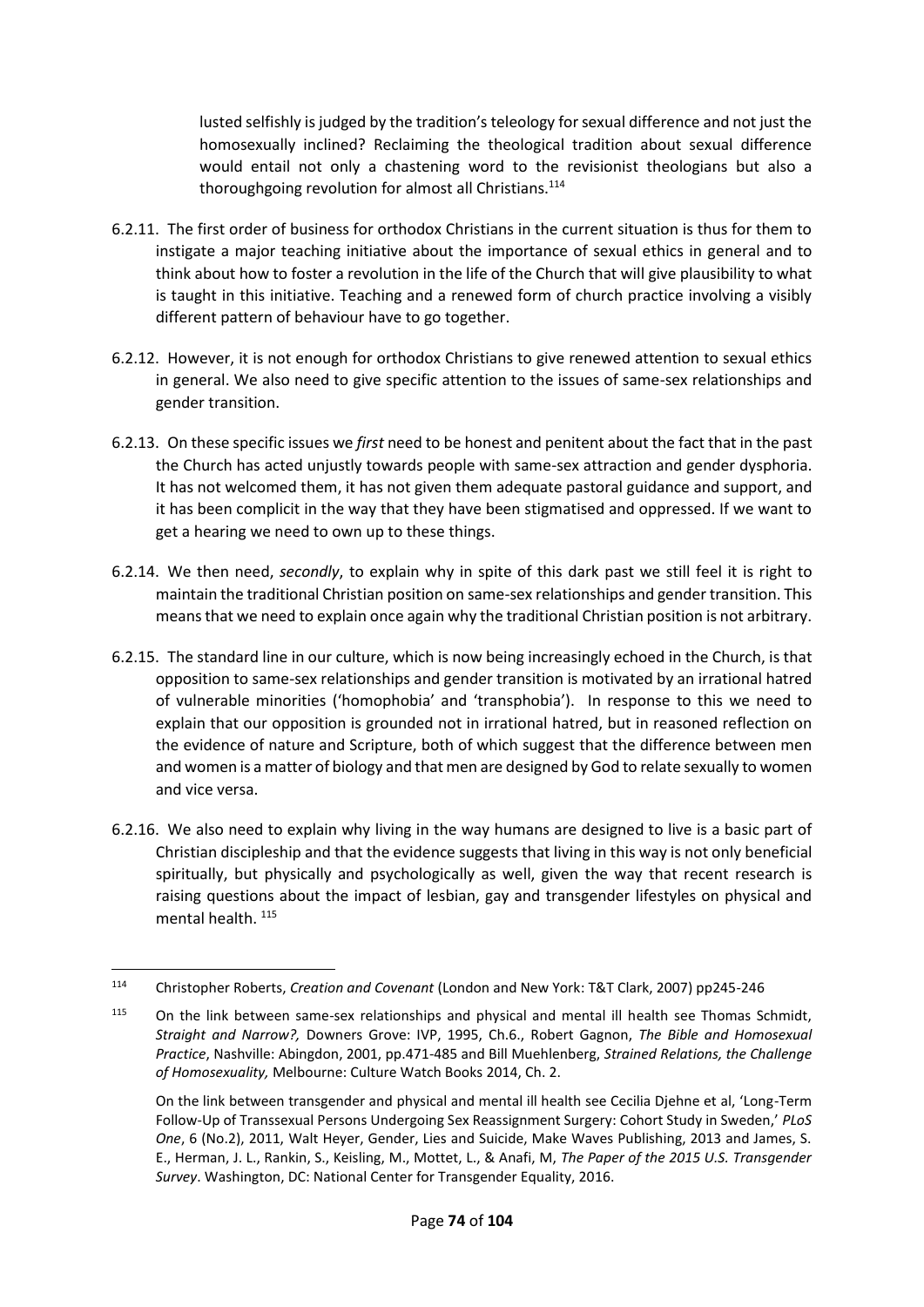- 6.2.17. Age appropriate teaching material on these issues also needs to be made available to children and young people which offers them the better vision we have but which they will rarely discover in the education system or through social media.
- 6.2.18. *Thirdly*, orthodox Christians need to encourage same-sex attracted Christians and those suffering gender dysphoria who are faithful to biblical teaching to share their experiences in order to help others to minister appropriately and effectively in these areas. The three key principles that need to be understood in this regard to such ministry are:
	- a. Christians are called to treat all people with value and dignity, including everyone with same-sex attraction and gender dysphoria, as those created in God's image and likeness and for whom Christ died. Furthermore, this is not a matter of 'them' and 'us.' There are Christians who experience same-sex attraction and Christians who find it difficult to accept the sex into which they were born.
	- b. Christians should offer unconditional friendship and seek to understand the particular challenges faced in living in obedience to God in these areas. It is wrong to think that anyone is intrinsically less godly because of the desires they experience or the struggles they have about their sexual identity.
	- c. Christians should be willing to stand by those who are struggling and offer prayer, encouragement, and emotional, psychological and practical support to help believers to live in obedience to God. They also need to understand that such support needs to be offered on a long-term basis. The desire for a 'quick fix' to people's problems is as inappropriate in the areas of same-sex attraction and gender dysphoria as it is in any other area of life.
- 6.2.19. It is also important that people in the Church are educated about how to care for the families of those with same-sex attraction and gender dysphoria. They too need appropriate forms of prayer, encouragement, and emotional, psychological and practical support. If their son or daughter, or husband or wife, comes out as lesbian, gay, or transgender it can have a devastating effect on people and they need to know that the Church is there for them long term.
- 6.2.20. In both this area of equipping people for ministry, and in the previous area of Christian education, advice and resources are available from Christian bodies with specific expertise such as Living Out<sup>116</sup> or the True Freedom Trust.<sup>117</sup>
- 6.2.21. *Fourthly*, orthodox Christians should not only avoid taking obviously inappropriate forms of action such as blessing same-sex relationships or offering services to mark gender transition, but should also think through in advance why these forms of action are inappropriate so that they can explain their reasons clearly and confidently to the people concerned, to the church community and to the wider world (including potentially the media).

<sup>116</sup> Living Out at [https://www.livingout.org.](https://www.livingout.org/)

<sup>117</sup> True Freedom Trust a[t https://truefreedomtrust.co.uk.](https://truefreedomtrust.co.uk/)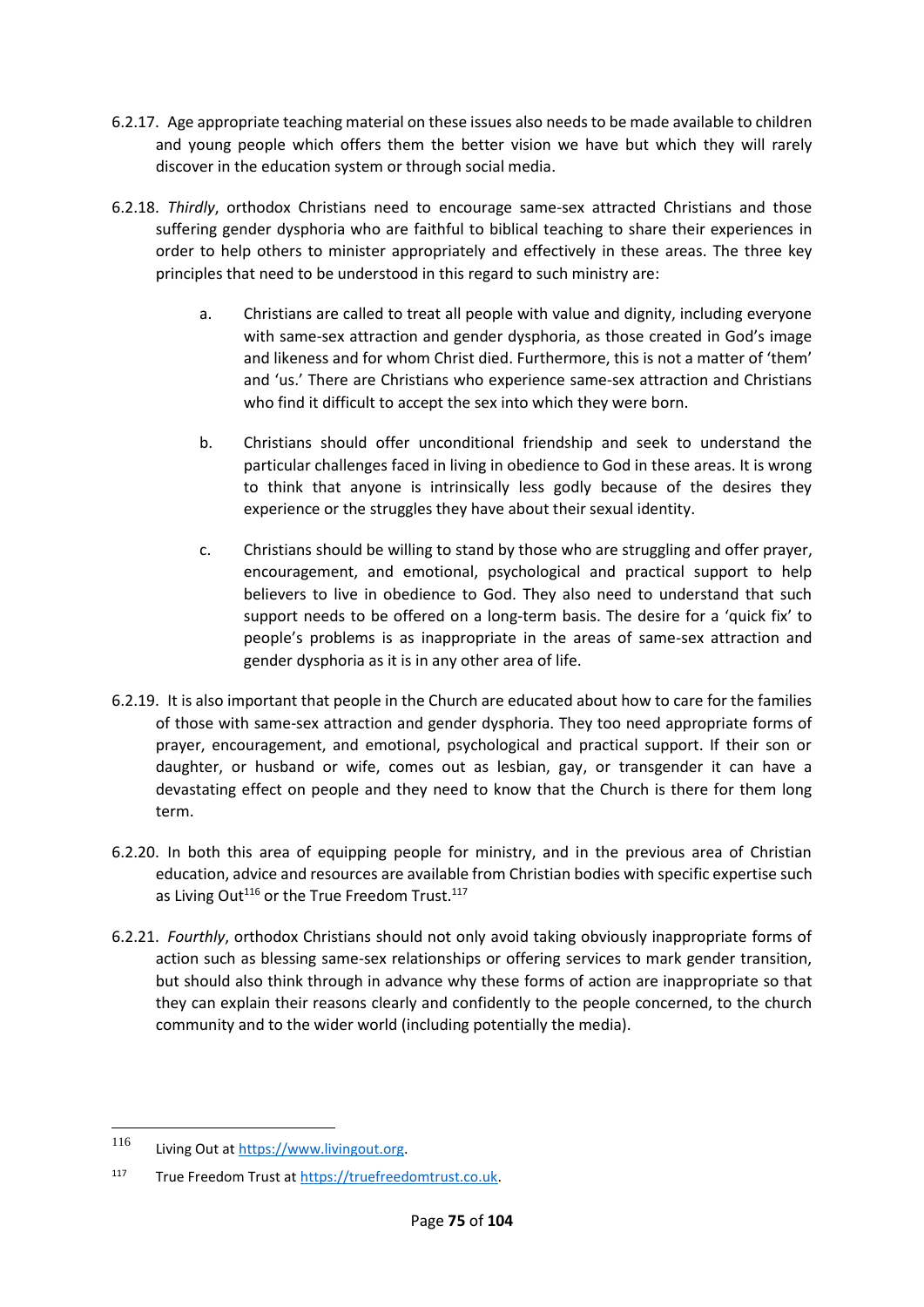- 6.2.22. We also need to think through how we should act in regard to matters where things are less clear cut, such as what to say at the funerals of lesbian, gay or transgender people, or whether it is right to baptise people in same-sex relationships or their children.
- 6.2.23. *Fifthly*, orthodox Christians need to speak up when people in the Church of England take actions that go against biblical orthodoxy and the Church's official position. Examples of such actions include blessing same-sex relationships, appointing those in sexually active same-sex relationships to ministerial posts, or allowing Pride celebrations in churches or cathedrals. If orthodox Christians do not speak up, even when those responsible for these actions are bishops or other senior church leaders, then biblical orthodoxy will be undermined and liberal approaches to sexuality will become more and more accepted, and more and more regarded as where the Church of England currently stands.
- 6.2.24. Where bishops and other clergy take such actions and refuse to back down even in the face of such protests, then orthodox clergy, laity and parishes need publicly to distance themselves from them. In the case of bishops and archdeacons some form of temporary alternative oversight is likely to be required. Where a cathedral is involved, and the offending action takes place repeatedly then a boycott of the cathedral would be the appropriate response.
- 6.2.25. Orthodox Christians also need to speak up, in conjunction with sympathetic groups outside the Church of England, about matters of concern in the public sphere such as the promotion of same-sex relationships and gender transition in relationships and sex education (RSE) classes, people losing their jobs because of their opposition to same-sex relationships and gender transition and the treatment of gender confusion in children. The Anglican Mainstream website is a reliable source of information about such matters.<sup>118</sup>
- 6.2.26. *Sixthly*, orthodox Christians need to stand for Deanery, Diocesan and General synods so that they can help to shape Church of England policy at the diocesan and national levels. At the moment there is particular need to try to reverse the House of Bishops' guidance on using the service for the re-affirmation of baptismal vows to mark gender transition and to safeguard the Church of England's current stance of marriage and sexual ethics against attempts to change them in General Synod following the publication of the 'Living in Love and Faith' material. <sup>119</sup>
- 6.2.27. All the actions suggested in this section are forms of Option A in the last chapter. They can all be taken by individual members of the clergy and laity and by individual parishes. However, the society or association for orthodox Anglicans in the Church of England mentioned under this option would also be very helpful in this connection as it would provide the context for mutual prayer and support, the sharing of information and resources and joint action.
- 6.2.28. An obvious way to develop such a society or association would be to continue to develop the existing network of Diocesan Evangelical Fellowships and the capacity of the Church of England Evangelical Council to act effectively as a national co-ordinating and resourcing body for them.
- 6.2.29. The CEEC's existing statement:

<sup>118</sup> Anglican Mainstream at https://anglicanmainstream.org.

<sup>&</sup>lt;sup>119</sup> For details about how Evangelicals can get involved with the 2020 General Synod elections see [www.ceecgs2020.co.uk.](http://www.ceecgs2020.co.uk/)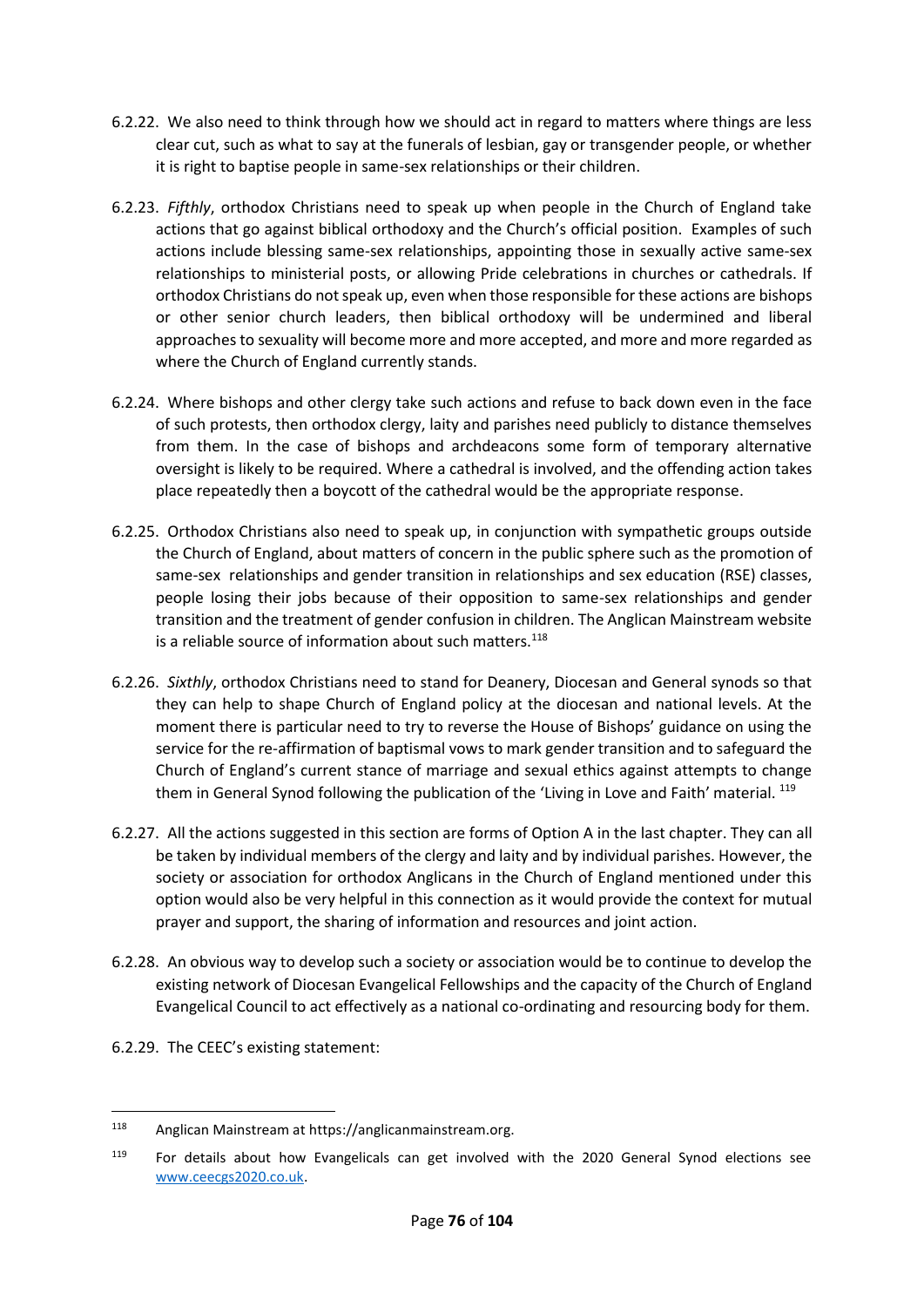We acknowledge God's creation of humankind as male and female and the unchangeable standard of Christian marriage between one man and one woman as the proper place for sexual intimacy and the basis of the family. We repent of our failures to maintain this standard and call for a renewed commitment to lifelong fidelity in marriage and abstinence for those who are not married.<sup>120</sup>

could provide an agreed basis around which orthodox Christians could unite and in the light of which they could engage with, assess, and where necessary critique, developments within the Church of England.

- 6.2.30. Five final points needs to be noted in regard to the matters covered in this section.
- 6.2.31. The *first* is that orthodox bishops should be giving a lead in all of them. Very valuable work has already been done both publicly and behind the scenes by a number of orthodox bishops, but there needs to be more public visible leadership by all orthodox bishops on the issues covered in this document. The feeling that a bishop needs to be a bishop for all in their diocese, whatever position they take is understandable, but the primary historic role of the bishop since the earliest days of the Church has been to uphold and teach apostolic truth and we need orthodox bishops to do this in a more obvious public fashion on the matters currently dividing the Church of England. Orthodox laity need to know where their bishops stand, orthodox clergy need to know that their bishops support them and will 'have their back' if necessary, and those outside the Church need to see its senior leaders clearly and unequivocally supporting traditional, orthodox Christian faith and practice.
- 6.2.32. The *second* is that orthodox people and orthodox churches need to put their money where their convictions are. This means (a) using their money to resource the sort of activities sketched out in this section and (b) where appropriate using the withholding of funds as a way of protesting against ungodly teaching and practice.
- 6.2.33. The *third* is that in order for the activities mentioned in this section to take place some body (or some bodies) have to do them. Agreeing that 'something should be done' is insufficient. Orthodox people need to co-ordinate together at both the local and national levels (as they are already beginning to do), think specifically about what, how, who and when, agree a plan of action, and then follow through by putting it into practice.
- 6.2.34. The *fourth* point, is that *we should not limit our expectations*. The experience of the past few years has generated an atmosphere in which it is all too easy to assume that the orthodox are fighting a battle of attrition which we will inevitably lose. However, as we have said before, 'with God nothing is impossible' (Matthew 19:26) and we need to seriously hope and pray that God will take our efforts on behalf of orthodoxy to bring revival to his Church and change to our nation. God did this before with the Evangelical revival in the eighteenth and nineteenth centuries and we must believe that he can, and pray that he will, do the same in our day.
- 6.2.35. The *fifth* and most important point is that we need to pray, and keep praying, for ourselves and our orthodox brothers and sisters, especially those in leadership positions, that they will be

<sup>120</sup> Church of England Evangelical Council, Additional Declarations 1, at [http://www.ceec.info/basis-of](http://www.ceec.info/basis-of-%20faith.html)[faith.html.](http://www.ceec.info/basis-of-%20faith.html)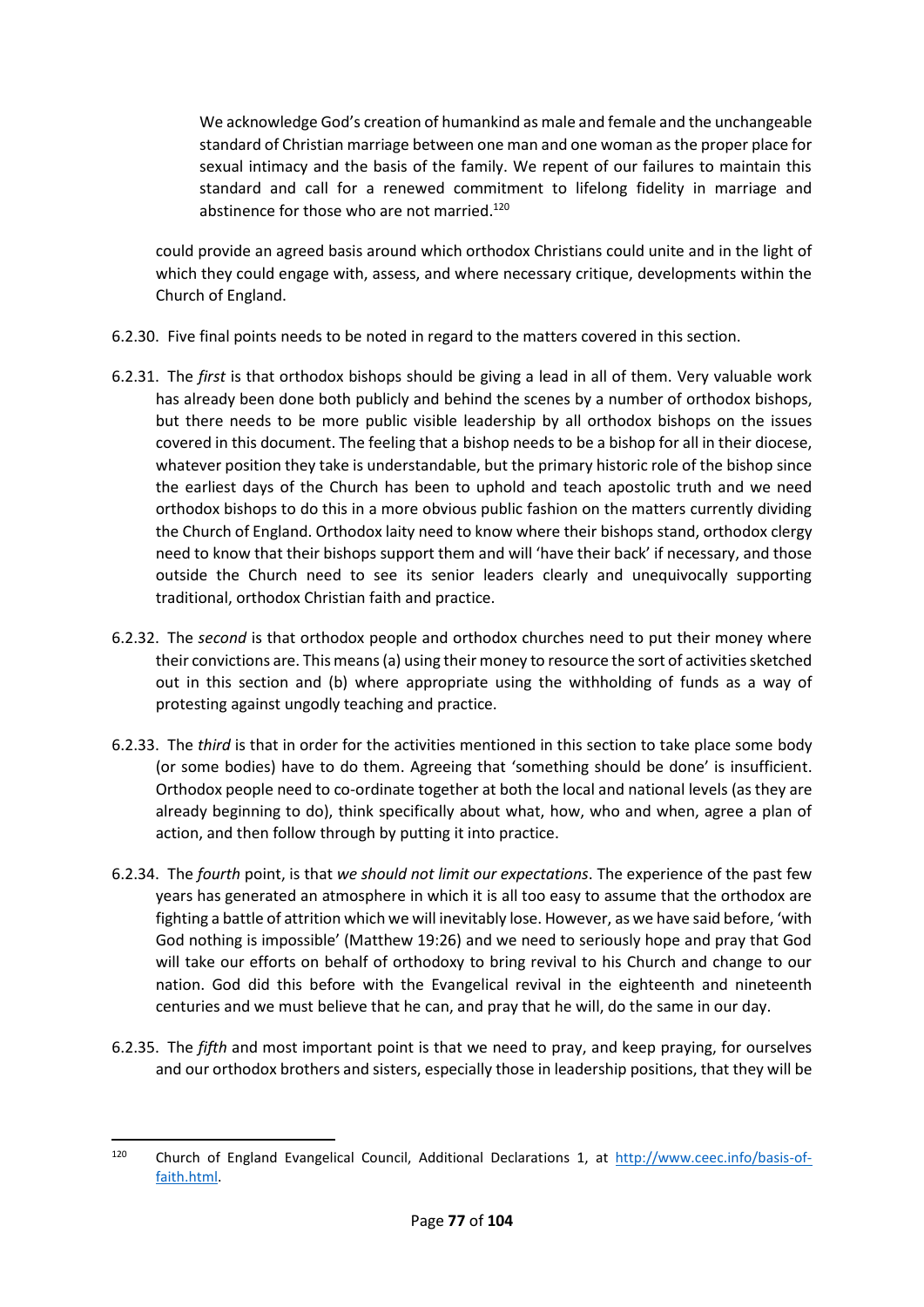given the Holy Spirit's wisdom, courage, time and energy to proclaim and witness to the Biblical truth on these issues.

# <span id="page-77-0"></span>6.3. **Delegated Episcopal Oversight**

- 6.3.1. Having made the final point in the previous section, we also have to be prepared to continue to fight a difficult defensive battle for orthodoxy in the immediate future. We do not know how matters will develop after the publication of 'Living in Love and Faith' later this year. However, it seems extremely likely that liberals in the General Synod will seek to change the Church of England's current discipline with regard to the marking of same-sex relationships in church.
- 6.3.2. One possible way in which they might try to do this, or which might be offered by the House of Bishops as a compromise between the liberal and traditional positions, would be to adopt the proposal for 'pastoral accommodation' in the Pilling Report.
- 6.3.3. As we saw in Chapter 3, the 2013 Pilling Report declared:

We believe that there can be circumstances where a priest, with the agreement of the relevant PCC, should be free to mark the formation of a permanent same-sex relationship in a public service but should be under no obligation to do so. Some of us do not believe that this can be extended to same-sex marriage.

While the church abides by its traditional teaching such public services would be of the nature of a pastoral accommodation and so the Church of England should not authorise a formal liturgy for use for this purpose. The House of Bishops should consider whether guidance should be issued.

- 6.3.4. If accepted, this proposal would not formally change the liturgy and doctrine of the Church of England. It would, however, mark a significant step away from the Church of England's current position. The Church would have adopted the anomalous position of permitting something which was contrary to what it officially believed. It would still be upholding Christian orthodoxy in theory but allowing people to depart from it in practice.
- 6.3.5. As Keith Sinclair wrote in his 'dissenting statement' in the Pilling Paper this is a proposal that lacks integrity:

… as long as the Church of England continues to 'abide by its current teaching' it cannot with integrity offer or formally allow a service for any pattern of sexual relationship other than marriage, even though Christians can recognize moral goods, such as love and fidelity, in particular non-marital sexual relationships and qualities of character in the partners.<sup>121</sup>

6.3.6. The proposal is therefore something that orthodox Anglicans should organise and strive to prevent coming about. However, if this proves too difficult to achieve, one possible way forward would involve a system of delegated episcopal oversight along the lines suggested under Option B in chapter 5.

<sup>121</sup> *Paper of the House of Bishops Working Group on Human Sexuality*, p139.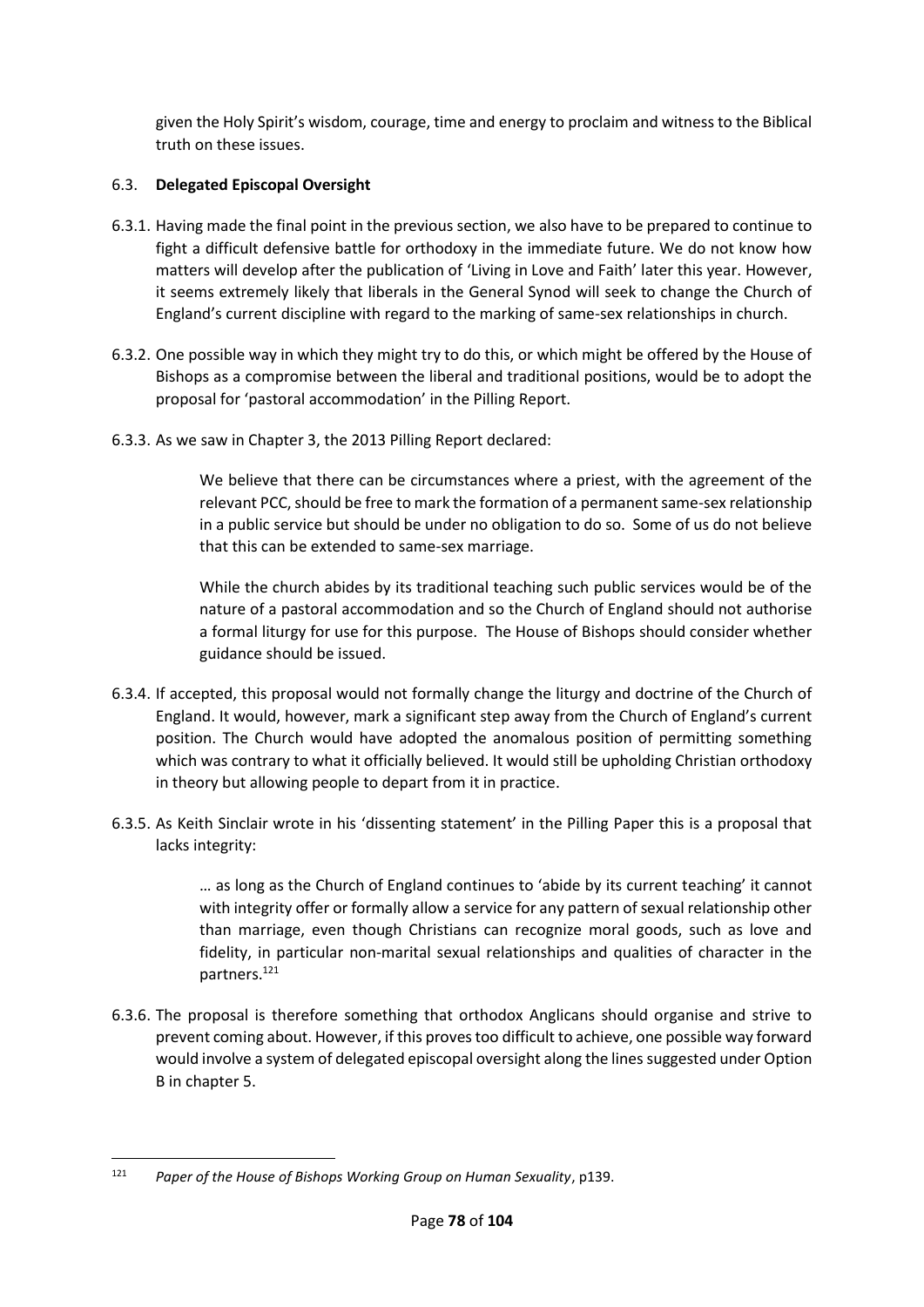- 6.3.7. One way in which this could happen would be if the introduction of 'pastoral accommodation' was accompanied by a House of Bishops Declaration similar to that which accompanied the introduction of women bishops in the Church of England in 2014.
- 6.3.8. Under such a Declaration each diocesan bishop would be invited to state whether or not they would permit services to mark same-sex unions to take place in their diocese, thereby defining themselves as orthodox or liberal with respect to human identity, relationships and marriage. Where parishes felt unable to accept their bishop's decision for theological reasons they could then pass a PCC resolution asking for the arrangements set out in the new House of Bishops' Declaration to apply.
- 6.3.9. Such resolutions could be passed both by parishes that were in favour of marking same-sex unions and by parishes opposed to them being marked. If a PCC objected to a ban on such services in their diocese the diocesan would need to supply a bishop who was in favour of them to provide delegated episcopal oversight for that parish. Similarly, where the reverse applied, the diocesan would need to supply a bishop who was against them. Such bishops could be selected from among any current serving bishops. Those supplied could therefore be either male or female.
- 6.3.10. What this would mean for an orthodox parish would be one of two things.
- 6.3.11. If their diocesan bishop declared that he or she would not permit services to mark same-sex unions to take place in their diocese then such services could not take place in parishes under his or her direct oversight. Orthodox parishes could then have confidence that the bishop took an orthodox position and could in good conscience remain under his or her oversight.
- 6.3.12. However, if their bishop declared that he or she would permit such services then orthodox parishes could pass a resolution asking to come under the delegated oversight of a bishop opposed to them and this request would automatically be granted.
- 6.3.13. Furthermore, the ministry exercised by the alternative bishop would have to cover the whole range of episcopal ministry:
	- confirmation
	- the sponsoring of candidates for ordination and approval of their training pathways
	- the approval of curacies
	- ordinations of deacons and priests
	- oversight of training provided in CME1-4
	- Ministerial Development Reviews
	- oversight of vacancies
	- licensings and institutions
	- pastoral reorganisation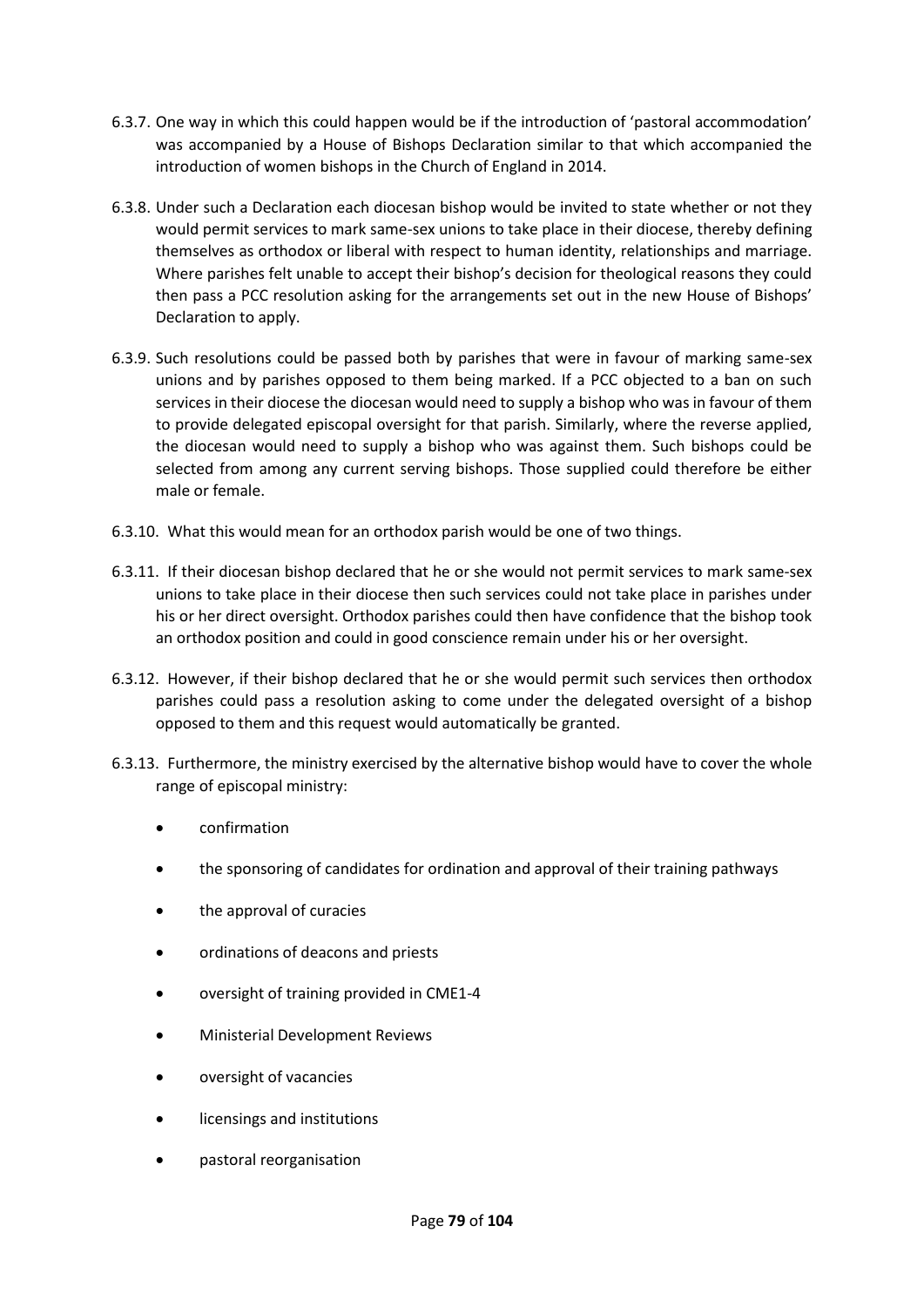- the granting of Bishops Mission Orders
- operation of the Clergy Discipline Measure
- decisions about participation in Holy Communion and baptisms (subject, in the case of the latter, to statutory obligations)
- 6.3.14. This would mean that there would be a clear differentiation between orthodox parishes and a liberal diocesan bishop. The bishop to whom oversight was delegated would to all intents and purposes be their bishop. In line with the teaching of Ephesians 5: 6-7 and 2 John 10 noted in paragraph 5.1.15 above, these parishes would thus avoid being in partnership with those propagating false teaching.
- 6.3.15. The House of Bishops Declaration would have the force of law and would be difficult to abolish as, if it were like the current House of Bishops Declaration, a 2/3 majority in each of the three Houses of General Synod would be required to achieve this.
- 6.3.16. What is proposed would meet the requirement set out in Chapter 5 of ensuring a continuity of orthodox ministry into the future. Because an orthodox bishop would be responsible for sponsoring candidates for ministry, ordaining deacons and priests and appointing ministers to parishes he or she could ensure that there would be a continuing supply of orthodox ministers serving orthodox parishes.
- 6.3.17. Furthermore, oversight of pastoral reorganisation would prevent orthodox parishes being linked with liberal ones and the right to grant BMOs would ensure that orthodox parishes could plant new churches.
- 6.3.18. A final benefit of this proposal would be that a sufficiently robust form of delegated oversight would mean that there would be no need to create a new diocese or dioceses as suggested in Option C in Chapter 5. Parishes could remain in their existing diocese while still being under the oversight of an orthodox bishop. It would be a relatively 'light touch' solution that would involve the minimum of ecclesiastical re-organisation. However, it would also give orthodox parishes experience of working together and of ironing out the practicalities of developing a new ecclesial structure within the Church of England and this experience and sense of existing corporate identity among the orthodox would prove invaluable should a move to a new provincial structure prove necessary in the long term.
- 6.3.19. Alongside the benefits of this way forward there are, however, five remaining problems.
- 6.3.20. *First*, under this proposal orthodox bishops would have to agree that liberal parishes who passed the requisite resolution would have to be given over to the care of a liberal bishop who would support the holding of services to give recognition to same-sex relationships (including potentially same-sex marriages).The question would be how this would be compatible with a bishop's calling 'to banish and drive away all erroneous and strange doctrine contrary to God's word'? <sup>122</sup>
- 6.3.21. *Secondly*, it is not clear how it could be guaranteed that there would be a sufficient number of new orthodox bishops to allow the Declaration scheme to continue to be viable in the long-

<sup>122</sup> *1662 Ordinal,* 'The Form of Ordaining or Consecrating of an Archbishop or Bishop.'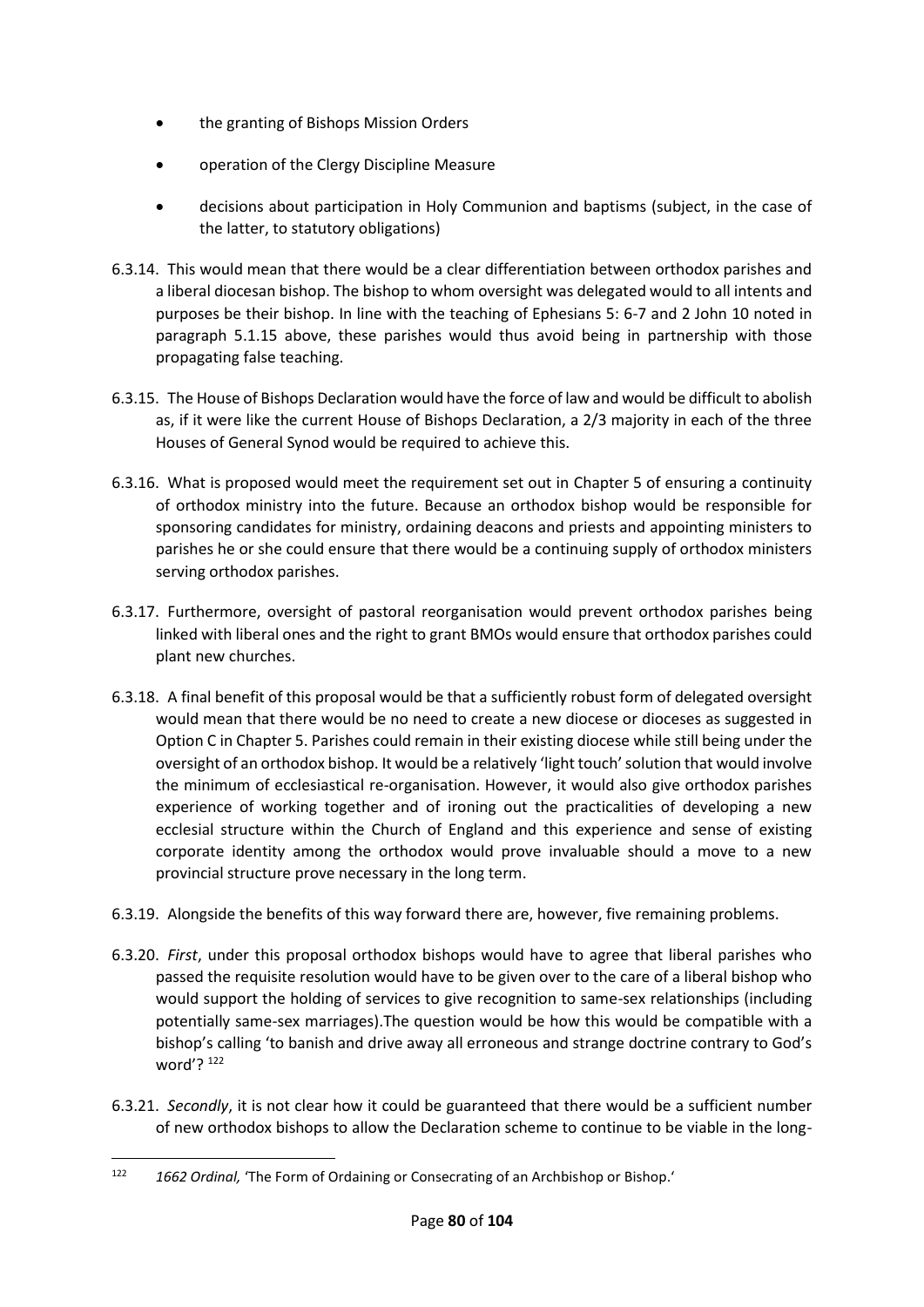term. There would need to be some guarantee of a minimum number of such bishops being consecrated.

- 6.3.22. *Thirdly*, as indicated in paragraph 5.4.10 above, while the delegated oversight envisaged by this proposal would involve differentiation from a liberal bishop, this differentiation would only be partial. They would still be the bishop of the orthodox clergy in the diocese with the clergy holding their licences and having to make oaths of canonical obedience to them.
- 6.3.23. *Fourthly*, the issues of multi parish benefices and differences of view between clergy and their parishes need to be considered. What would happen if PCCs in multi-parish benefices made different decisions, which bishop would the benefice come under? If a member of the clergy wanted oversight from an orthodox bishop and their parish (es) did not, what would then happen? If a Delegated Episcopal Pastoral Oversight (DEPO) scheme is to work, there needs to be answers to these practical questions.
- 6.3.24. *Fifthly*, this way forward would not prevent the Church of England as whole deciding to change its doctrine and/or liturgy in a liberal direction. It would not prevent the Church of England, for example changing the definition on marriage in Canon B.30 so that it was applicable to couples of the same-sex, revoking its teaching that those who are ordained should abstain from samesex sexual relationships, or declaring that God has created some people whose true identity is different from their biology or who have an identity that is neither male nor female.
- 6.3.25. If this happened, orthodox Christians would need to be able to differentiate themselves not only from the views of a particular bishop, but from the position now taken by the Church of England.
- 6.3.26. At this point orthodox Christians would either have to leave the Church of England (Option E) or there would need to be some form of provincial solution (Option D) that would make such differentiation possible for people who remained in the Church of England.
- 6.3.27. In Chapter 7 we shall go on to explore what such a provincial solution might look like.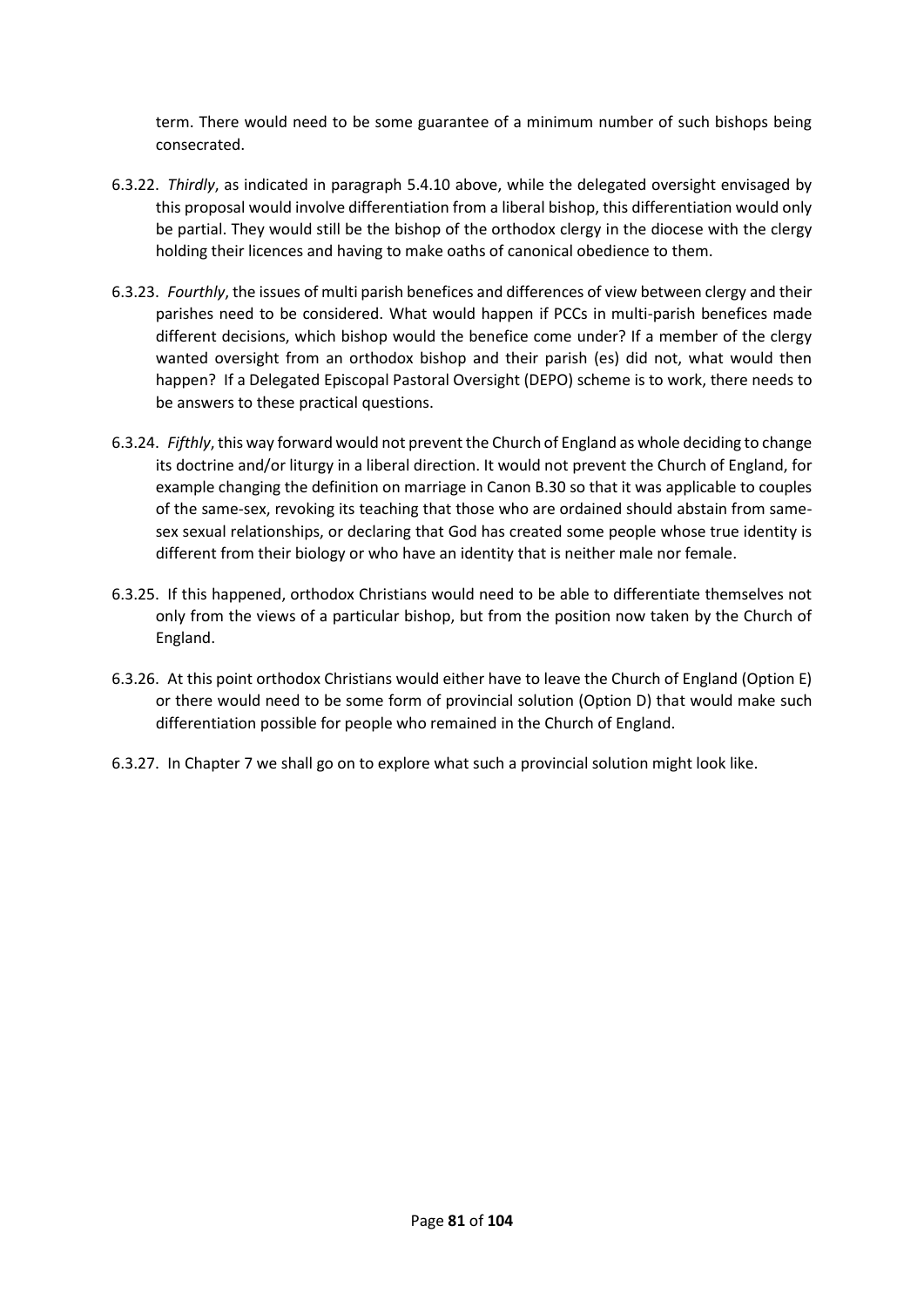# **Chapter 7. A provincial way forward**

## 7.1. **The three options for a provincial way forward.**

- 7.1.1. As was noted in Chapter 5, there are three possible forms that a provincial way forward might take.
	- A new third province for those with a liberal approach (with the existing provinces taking an orthodox approach);
	- A reconfiguration of the two existing provinces with Canterbury maintaining an orthodox approach for the sake of the unity of the Anglican Communion and York being the liberal province. This would mean that parishes would be in Canterbury or York dependent on their theology rather than their geography;
	- A new third province for those with an orthodox approach (with the existing provinces being free to move in a liberal direction).

## 7.2. **A liberal third province?**

- 7.2.1. As was also noted in Chapter 5, the idea of allowing liberals to have a third province of their own seems at first sight to look like the most obvious and attractive option.
- 7.2.2. It would bring an end to the conflict within the existing structures of the Church of England by allowing liberals to have a province of their own where they would be free to bring about the changes in doctrine and practice with regard to same-sex relationships and gender transition that were in line with their theological convictions. They would not need to seek to the change the Church of England as a whole since they could do what they wished to do within their own province.
- 7.2.3. This in turn would mean the end of the pressure on the existing provinces of Canterbury and York to move wholly or partially in a liberal direction. They would be able to clearly and confidently uphold an orthodox position on sexual identity and sexual ethics with the knowledge that they had the full support of those in the provinces to do so.
- 7.2.4. A further benefit of a liberal third province from an orthodox perspective would be that it would make clear that it was the liberals who had moved. The liberals' departure from the provinces of Canterbury and York into a new province would be a visible sign of their departure from the traditional teaching and practice of the Church of England.
- 7.2.5. However, as was indicated in Chapter 5, when looked at more closely, the idea of a liberal third province is problematic for some.
- 7.2.6. This is because it only makes sense as a pre-emptive offer by the orthodox to the liberals. From a liberal perspective there is no reason why they would want to leave the existing provinces for a new province if they think that they can obtain what they want within the current structures of the Church of England. If they have the prospect of re-shaping the Church of England as a whole according to their convictions, why would they be satisfied with a provincial solution?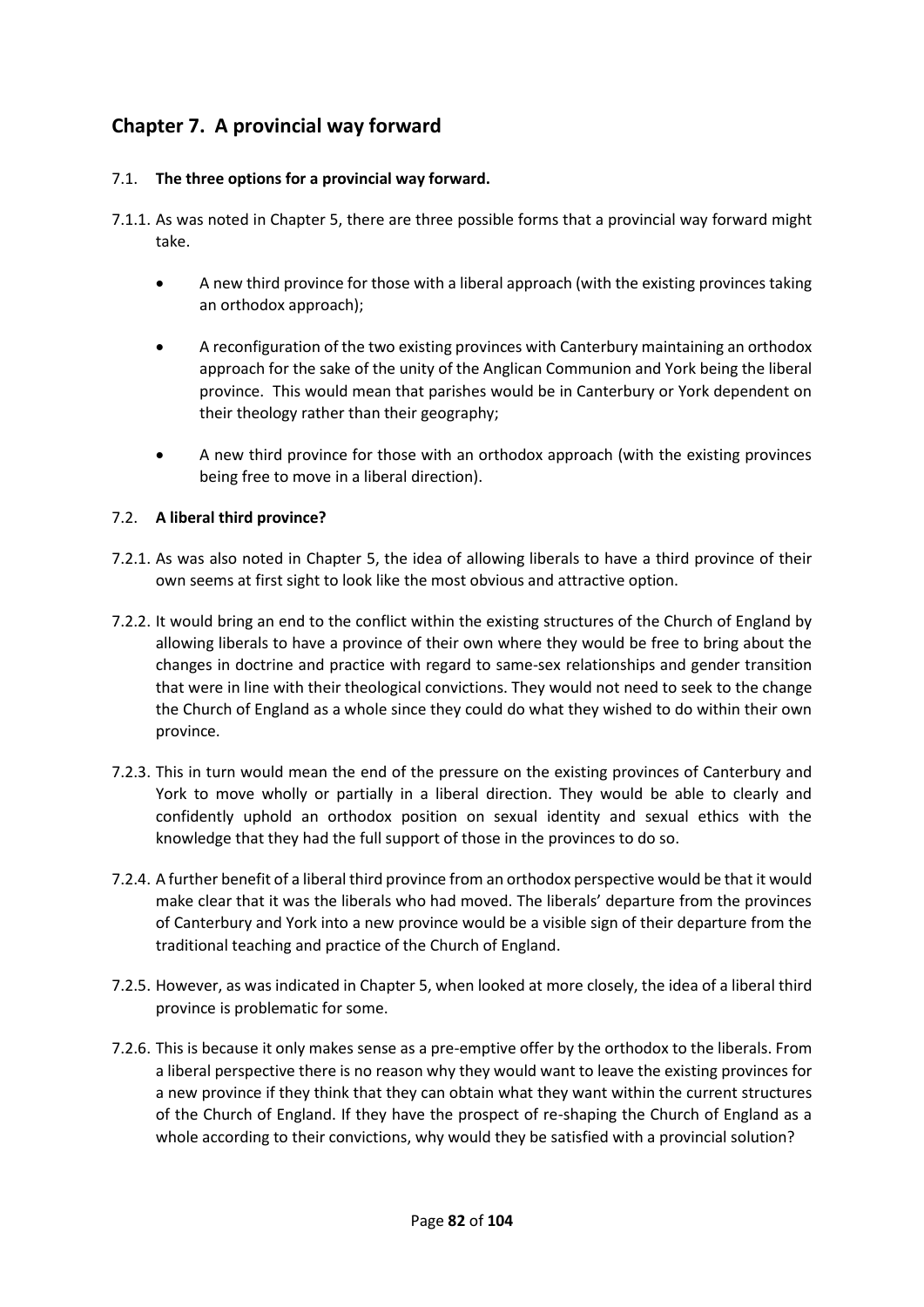- 7.2.7. The only plausible scenario in which they would say yes to a provincial solution is if they could not obtain what they want within the Church of England as it stands, or could not obtain it within what they would regard as reasonable amount of time. What this means is that in supporting the creation of a liberal third province orthodox Christians in the Church of England would be giving liberals an option that they would not otherwise be able to achieve by granting them an official structure within the Church of England within which they could support samesex relationships and gender transition in teaching and practice.
- 7.2.8. It might be argued that doing this would be the lesser of two evils if the alternative was continuing conflict within the Church of England over sexual ethics. This raises the issue of what actions it is right to take in order to avoid conflict.
- 7.2.9. In the second half of the twentieth century there were serious theologians in the Church of England and other churches who argued that the Christian Church needed to abandon the traditional and biblical view, classically reflected in the Chalcedonian Confession of 451, that Jesus Christ was God incarnate.<sup>123</sup> If this view had taken root and become widespread in the Church of England there would be conflict today between those who supported this revisionist approach and those who wanted to uphold Christological orthodoxy.
- 7.2.10. The question this scenario raises is whether it would be right to address such conflict by creating a structure in the Church of England within which revisionists could propagate the belief that Jesus Christ was not God, but simply a human being in whom God was in some way present? For many, the answer to this question is 'no.' It would not be right to give support to the denial of the incarnation.
- 7.2.11. What this example illustrates is that there are situations in which the price of avoiding conflict is simply too high. Arguably, the creation of a liberal third province supportive of same-sex relationships and gender transition would also come into this category. As we saw in Chapter 4, these are extremely serious ethical issues and orthodox Christians might well feel that they would not be justified in supporting the existence of a structure within the Church the purpose of which is to allow heterodox teaching and practice on such issues any more than they could support a structure designed to allow heterodox teaching on a central doctrinal matter.
- 7.2.12. Furthermore, as noted in Chapter 5. there is also the issue of whether liberals would remain happy with a solution which left the Church of England as whole still practising what they would regard as continuing discrimination against transgender people and those in same-sex relationships. Would a liberal province therefore actually bring conflict to an end even if it was theologically permissible to create it?

## 7.3. **One province for the orthodox and one for the liberals?**

- 7.3.1. An alternative to granting liberals a third province would be to split the Church of England with Canterbury being the province for the orthodox and York being the province for the liberals.
- 7.3.2. This proposal has obvious attractions. There is a conflict between two sides in the Church of England so the equitable solution would seem to be to divide it down the middle with each side getting a province of their own. Making Canterbury the orthodox province would enable the

<sup>123</sup> See for example John Robinson, *Honest to God* (London: SCM, 1963), John Hick (ed) *The Myth of God Incarnate* (London: SCM, 1977) and Geoffrey Lampe, *God as Spirit* (Oxford: OUP, 1977).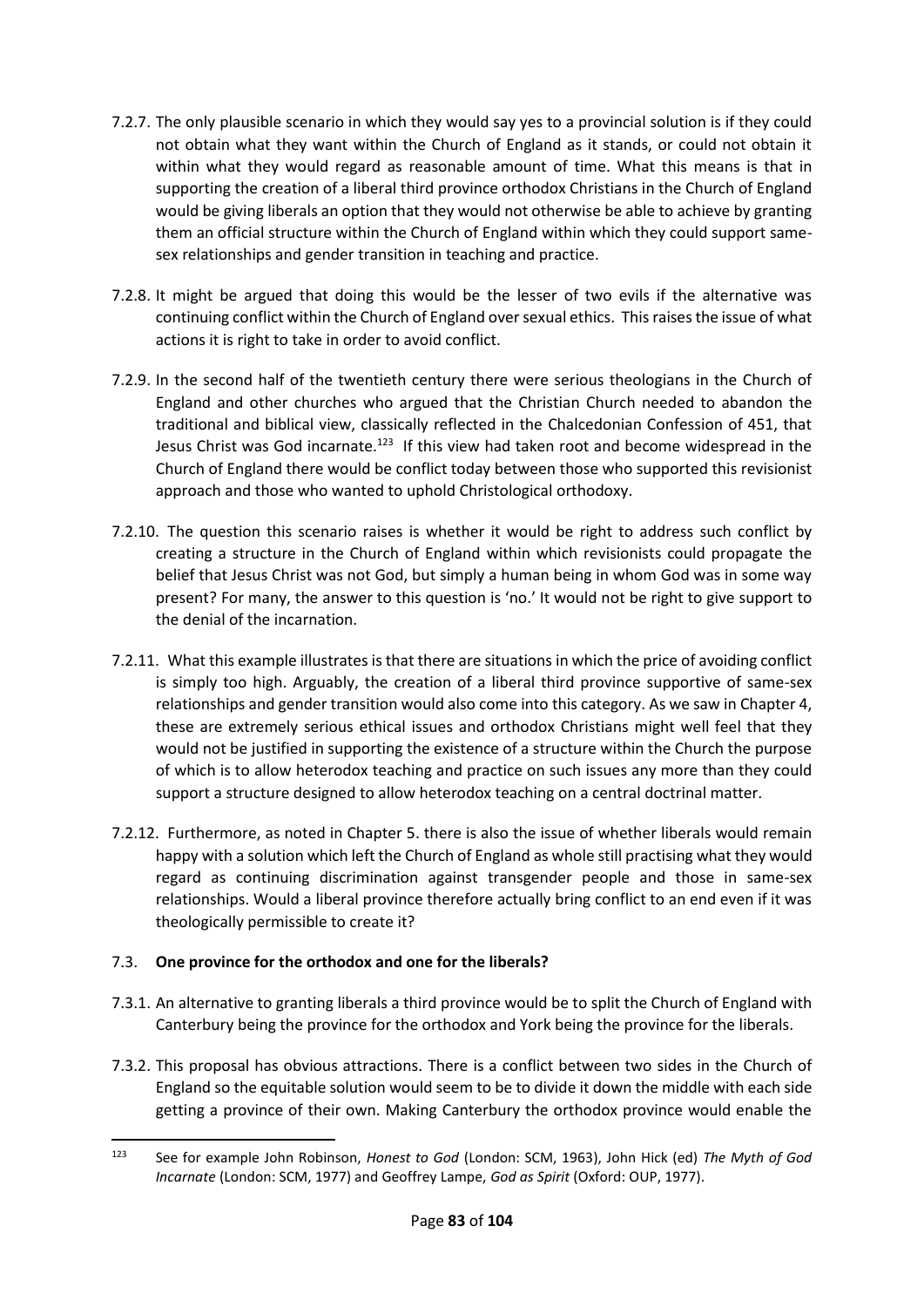Archbishop of Canterbury to maintain his traditional role as the senior Primate of the Anglican Communion. The Communion as a whole would accept the primacy of the Archbishop of an orthodox province of Canterbury, but not the primacy of the Archbishop of a liberal one.

- 7.3.3. However, two things need to be noted about this possible way forward.
- 7.3.4. *First*, as in the case of a liberal third province, some will consider that it would not be right for the orthodox side in the Church of England to offer this solution pre-emptively to the liberals. The same objections would apply as in the previous case. All that could rightly happen, these people would say, would be the orthodox accepting their own province of Canterbury as a leastworst option to maintain their distinctive position within the life of the Church of England.
- 7.3.5. *Secondly*, it needs to be recognised that a re-construction of the existing provinces of Canterbury and York so that they covered the whole territory of the Church of England and were based not on geography, but on theological conviction, would be difficult to organise.
- 7.3.6. This becomes apparent if one considers the three possible forms such a re-construction might take.
- 7.3.7. The *first* form it might take would be to keep the present provincial structure of the Church of England as it is and simply say that all conservative parishes would belong to a diocese in the province of Canterbury and all liberal parishes would belong to a diocese in the province of York.
- 7.3.8. The problems with this way forward are:
	- There would certainly be objections by the orthodox in the northern dioceses to their diocese being automatically being placed in a liberal province and vice versa. This might mean, for example, a majority of parishes in Carlisle might prefer to be in an orthodox province and a majority of parishes in Salisbury might prefer to be in a liberal one. Furthermore, there would undoubtedly be a large number of parishes in all the dioceses who would not necessarily describe themselves as either liberal or orthodox and who wouldn't want their diocese classified this way either.
	- It would be a very complicated exercise to allocate all the liberal parishes in the southern province to a northern diocese and vice versa. On what basis would the allocation take place?
	- This way forward would leave a very large number of parishes a very long way from their nominal diocese (think for instance of an orthodox parish in the north of the Diocese of Carlisle or a liberal parish in the west of the Diocese of Truro). Running a diocese effectively in such circumstances would not be impossible (as the Diocese in Europe shows) but it would be difficult.
- 7.3.9. The *second* form it might take would be to divide up all the existing dioceses of the Church of England so that half were in Canterbury and half were in York. All orthodox parishes in the province of York would then be allocated to a diocese in the province of Canterbury and the reverse would be true for liberal parishes in the dioceses in the province of Canterbury.
- 7.3.10. This approach would alleviate, but not entirely abolish, the third problem with the previous approach. However, problems would still remain: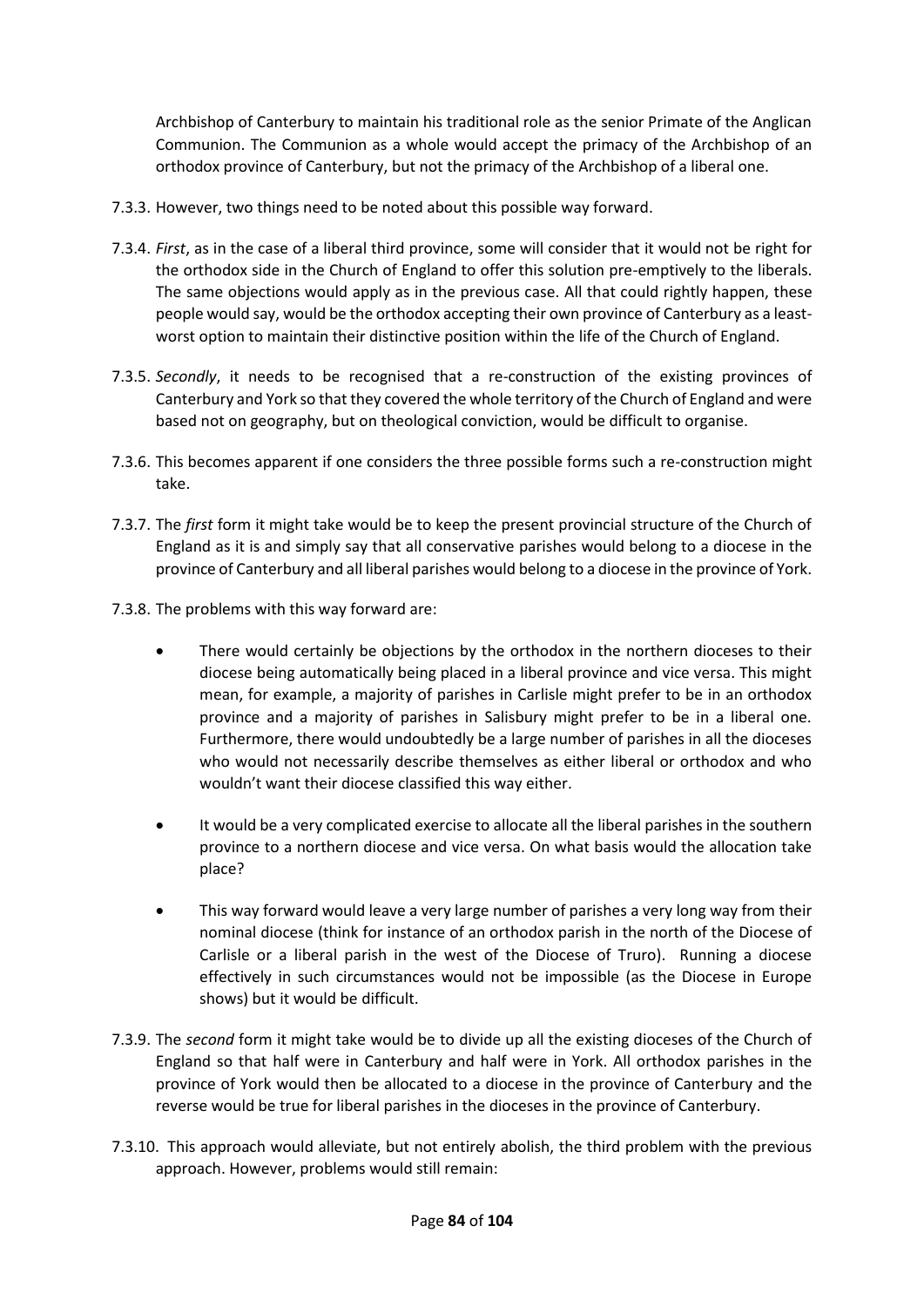- As in the case of the previous approach, there would almost certainly be strong objections to the allocation of the dioceses between the two provinces with a huge number of parishes complaining that their diocese was in the 'wrong' province or not wishing to be part of either a liberal or a conservative province.
- There would still be a complicated exercise of transferring orthodox parishes in liberal dioceses to orthodox dioceses and vice versa and one would still have to come up with a rationale for which parishes were allocated to which dioceses.
- 7.3.11. The *third* form it might take would be to mitigate the problem of parishes being geographically isolated from their dioceses by deconstructing the existing diocesan system in its entirety and creating a whole new set of geographically overlapping dioceses, half of which would be in the province of Canterbury and half in the province of York. A Diocese of Canterbury and a Diocese of York would still have to exist for the sake of the archbishoprics, but they would cover a larger area than at present. All parishes would be geographically within both Canterbury diocese and a York diocese and would have to decide to which they wanted to belong.
- 7.3.12. The problem with this approach would be that creating a new diocesan system would be a complicated thing to do. Not only would one have to decide the areas covered by the new dioceses, but one would also have to close down all the present diocesan administrative systems and create new ones (including all the existing bishoprics), divide up and re-allocate all the assets and liabilities of the old dioceses and decide what to do about the cathedrals.
- 7.3.13. All the potential difficulties just outlined mean that the proposal for one orthodox and one liberal province is one that would have to be approached with extreme caution. None of the three forms of this way forward set out above would be impossible to execute, but they would all undoubtedly prove difficult, contentious, time consuming and expensive.

## 7.4. **A third province for the orthodox?**

- 7.4.1. Like a third province for the liberals, a new third province for those with an orthodox biblical approach would leave the existing diocesan structure of the Church of England intact. Parishes who wished to do so would leave their existing dioceses and provinces to join the new structure and for those parishes who did not do so everything would continue as before.
- 7.4.2. From a theological perspective a major attraction of a third province for the orthodox would be that it would not involve creating a new structure the purpose of which would be to propagate heterodox teaching and practice. It would instead involve creating a new structure for the godly purpose of allowing proper differentiation between the orthodox and a Church of England which had formally departed from orthodoxy on one or both of these two fundamental ethical issues.
- 7.4.3. Such a structure would provide a basis on which orthodox teaching and practice could continue for the foreseeable future and as such it could provide a secure starting point for bringing revival to both the rest of the Church of England and the country as a whole bearing in mind the point about working and praying for revival in the Church and nation made in paragraph 6.2.34. The new province should not be seen as the end of a process (what was saved from the wreckage of the Church of England), but primarily as a springboard for the 'new thing' (Isaiah 43:19) that God wants to do in our country and in our time.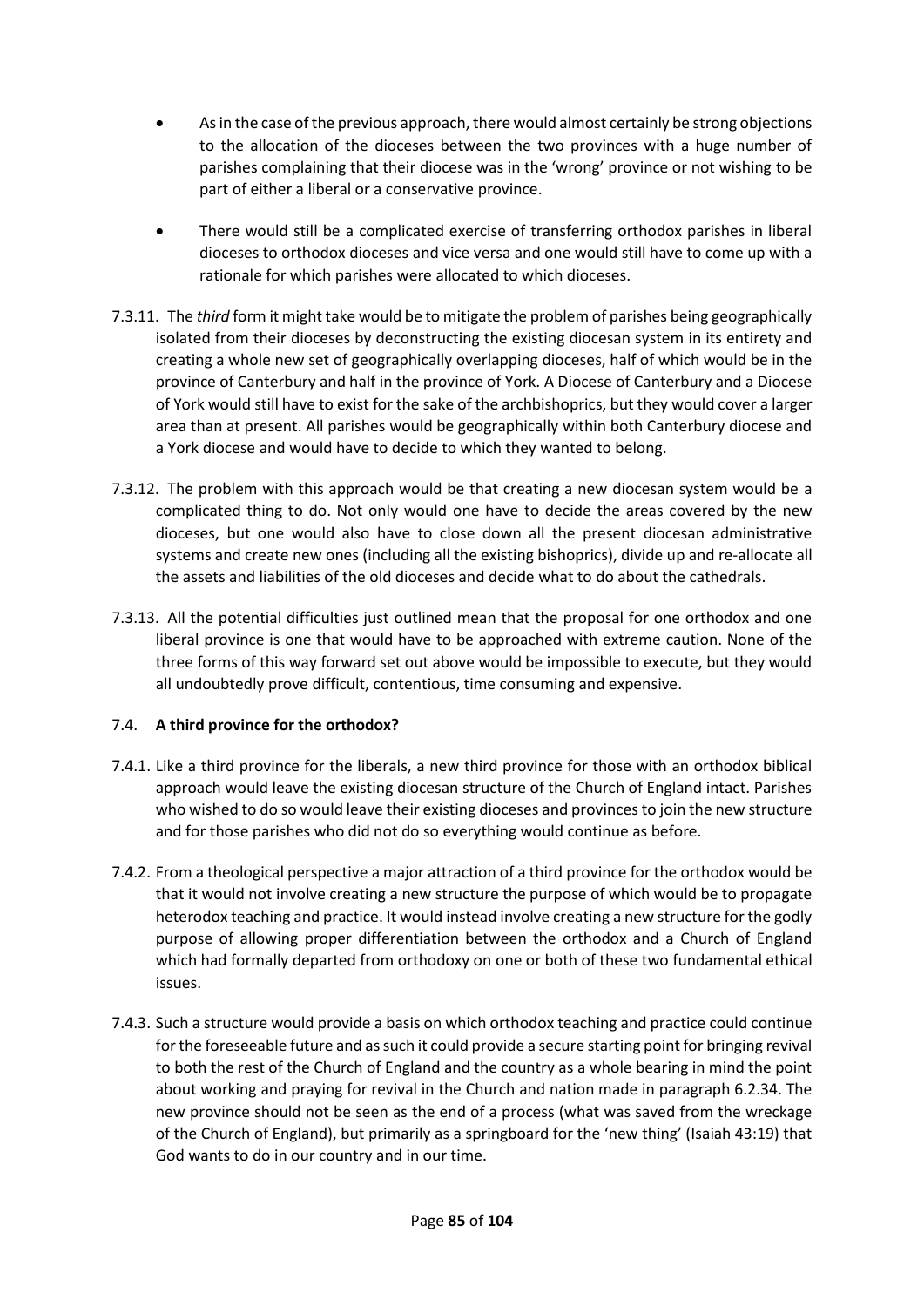7.4.4. The formation of a new orthodox province within a liberal church would be something unprecedented in the history not only of Anglicanism, but of the Church as whole. The standard way in which people have reacted to serious error has been, as we have already noted, to leave and form a new church. Forming a new church within the structures of an existing body is, as far as we are aware, not something that has been attempted before.<sup>124</sup> However, the fact that it does not appear to have been attempted before does not mean that it should not be attempted at all. As has already been noted, it makes sense ecclesiologically, and arguably it would be a legitimate way of maintaining differentiation while maintaining as much unity as possible with those Christians who, in spite of having fallen into error, are still our Christian sisters and brothers, and taking advantage of the strategic benefits of remaining part of the established church.

## 7.5. **The shape of a restructured or new province**

- 7.5.1. Detailed implementation planning would be needed whichever option were to be pursued further.
- 7.5.2. In this paper an assessment has been performed and a comparison has made of the advantages and disadvantages of each of the options. However, determining which of the options may be the best solution for the Church of England will depend on a host of factors, theological, political and practical, and is beyond the scope of this paper.
- 7.5.3. For the purposes of illustration only, the broad outline of what a new province for the orthodox would be like is set out below. The province will be described as the 'Province of Mercia.'
- 7.5.4. The same or similar points would apply to a new province for the liberals; and many of the points would be relevant if a reconfiguration of the existing provinces were chosen as the preferred option.

## **The formation of the Province**

- 7.5.5. The Province of Mercia would be established through a measure passed by General Synod and endorsed by both Houses of Parliament and receiving Royal Assent. This measure would contain a provision that it could not be repealed except with the consent of the province.
- 7.5.6. The province would come into being by means of parishes voting in their PCCs to leave their existing diocese and transfer to a diocese in the new province instead. To give the new province stability parishes would not be able to return to their previous diocese for a period of ten years. Apart from that requirement parishes would be free to move from the provinces of Canterbury and York to the new province or to move back the other way.
- 7.5.7. As was noted in chapter six in connection with the development of a DEPO scheme, there would be a problem in the case of multi parish benefices where PCCs came to different decisions. How

<sup>&</sup>lt;sup>124</sup> The Evangelical Revival is not a direct parallel because the Anglican Evangelicals of the eighteenth century believed that the official teaching, liturgy and practice of the Church of England were still soundly orthodox, Error had crept in in spite of the Church's official position. The starting point for a new province, by contrast, would be a situation in which serious error was now part of the Church's official position or accepted practice.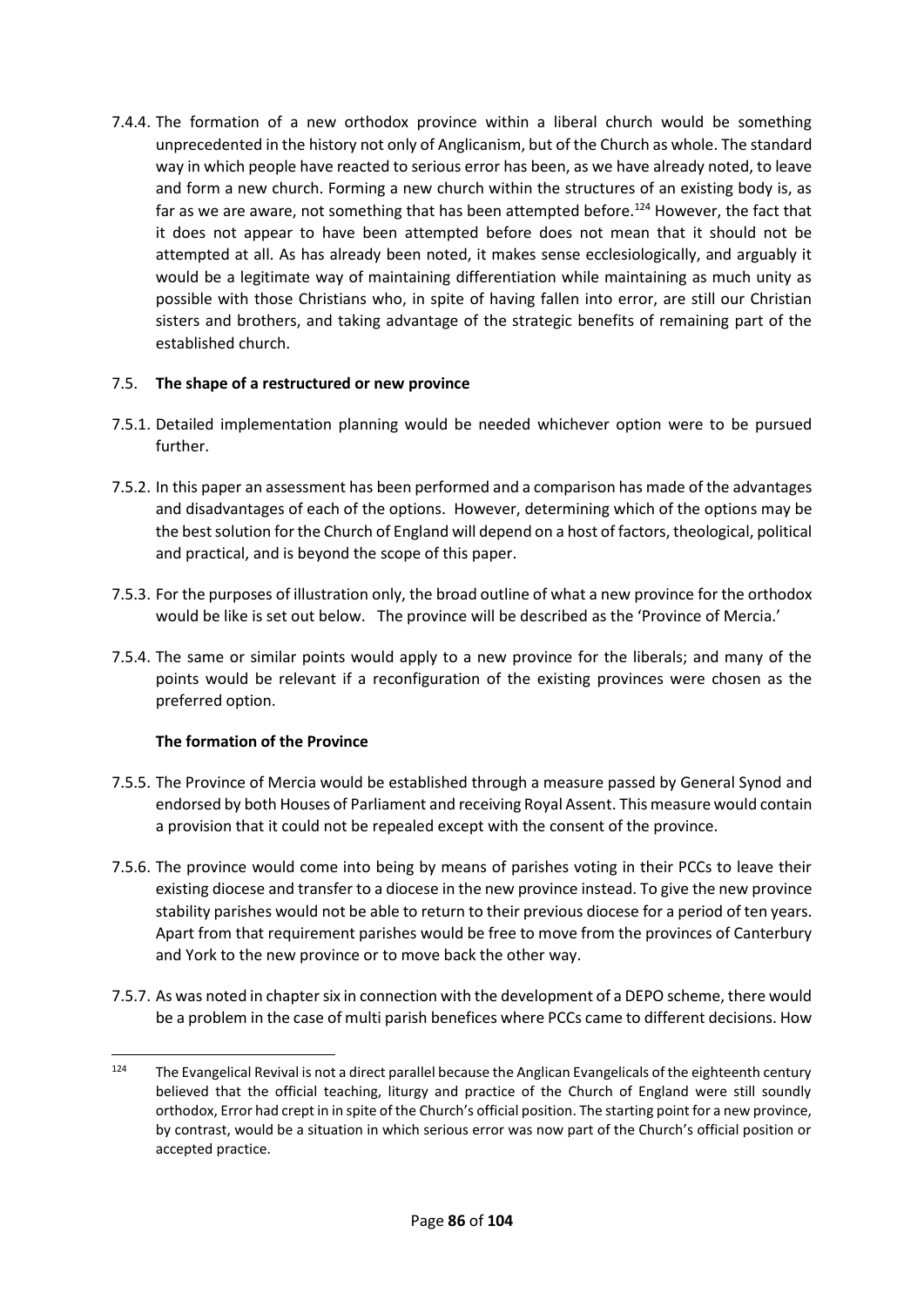this problem would be resolved, short of the benefices concerned being dissolved and the parishes involved becoming parts of different provinces, is something to which further attention needs to be given.

## **The organisation of the province**

- 7.5.8. The province would be organised in the same way as the existing provinces of the Church of England. It would consist of parishes, deaneries, archdeaconries and dioceses. The number of dioceses that would initially be formed would obviously depend on how many parishes opted to join the new province, but one possible pattern would be for there to be three dioceses initially, one in the South and South East, one in the Midlands and East Anglia and one in the North. Chaplaincies in Europe would come under the diocese for the South and South East.
- 7.5.9. It is important to note that what is proposed would not be an 'overlapping jurisdiction' with the other provinces and nor would it be a 'non-geographical province.' The province would be bounded by the current geographical boundaries of the Church of England and its parishes would have an entirely separate jurisdiction from those parishes belonging to the provinces of Canterbury and York. It would be possible to look at a map and say 'the jurisdiction of York stops and the jurisdiction of Mercia begins, at such and such a point.'
- 7.5.10. The idea that there would be no overlapping jurisdiction has come as a surprise to some people, but it follows on from the nature of the Church of England's parochial system. The Province of Mercia would consist of those parishes that had voted to join the new province. These provinces would have legally established parish boundaries which would not change as a result of their joining the new province and the jurisdiction of the province would only operate within those boundaries. However, as noted in paragraph 7.5.28 below, church planting outside these boundaries would be possible just as it is today.
- 7.5.11. Each diocese would initially have one bishop and one of these would be the archbishop of the province. There would be no fixed archiepiscopal diocese and the office of archbishop would subsequently be held by the senior bishop of the province. New dioceses could be created in the future.
- 7.5.12. A parish church in each of the dioceses would be designated as the cathedral. The diocese would be named after the location of the cathedral and the incumbent would carry the title Dean. There would be no cathedral chapter and when not being used for diocesan services the cathedral would act as a normal parish church.

## **The doctrine of the province**

7.5.13. The doctrine of the Province of Mercia would be that of the Church of England at the point of its formation minus any elements that were supportive of same-sex relationships and gender transition. In order to publicly show its alignment with other orthodox Anglican around the world the province could formally declare its allegiance to the 2008 Jerusalem Declaration.

## **The law of the province**

7.5.14. The law of the Province would be that of the Church of England at the point of its formation minus any elements that did not apply to the new province (such as provision for Cathedral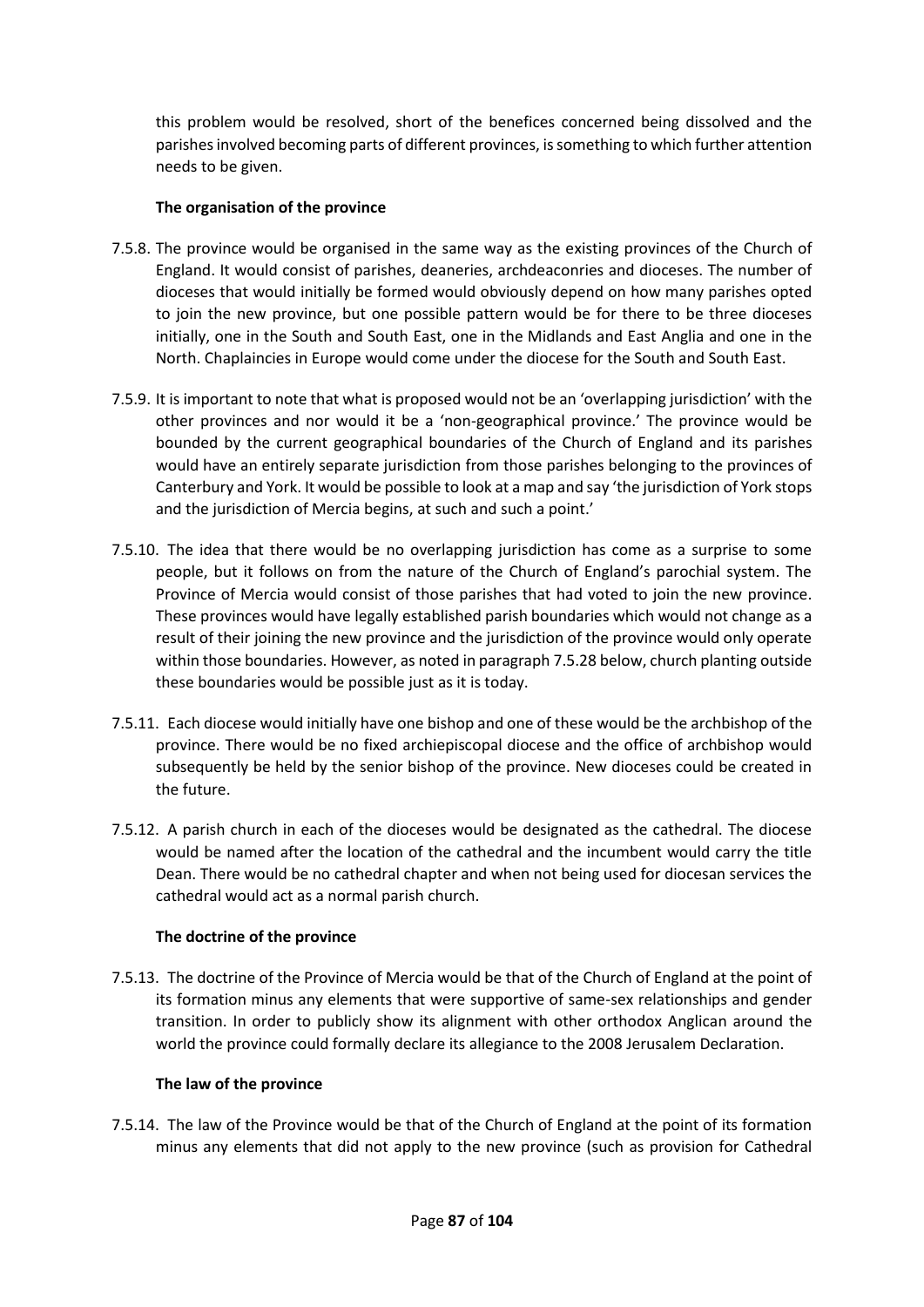chapters) and any elements that were supportive of same-sex relationships and gender transition.

## **The liturgy of the province**

7.5.15. The liturgy of the province would be the 1662 *Book of Common Prayer,* the 1662 *Ordina*l and *Common Worship*. Any liturgy that had been introduced in *Common Worship* to mark same-sex relationships or gender transition would not be permissible.

## **Ministry in the province**

- 7.5.16. The forms of ordained and lay ministry current in the Church of England would continue in the new province. Women would therefore be eligible to serve as deacons, priest and bishops. Parishes unable to accept the ministry of women as priests or bishops could request to come under the oversight of a male bishop who shared their convictions.
- 7.5.17. The Patronage system would continue in the new province. The rights of presentation held by bodies such as the Church Pastoral Aid Society and Church Society and by private individuals would remain unchanged. Rights of presentation belonging to a bishop or to the Dean and Chapter of a cathedral would be automatically transferred to the bishop of a parish's new diocese.
- 7.5.18. Candidates for ordained ministry would be selected using Bishops Advisory Panels. These would be organised by the Church of England Ministry Division as at present, but the selectors would be members of the new province. The dioceses would establish a list of approved colleges and courses for ordination training. They might also establish their own training courses.
- 7.5.19. Clergy from the other provinces in the Church of England could transfer to serve in the new province subject to them being judged suitable by the bishop of the diocese concerned and subject to their personal life being in accordance with the requirements that clergy should not be involved in a sexual relationship outside (heterosexual) marriage and that gender transition would be a bar to ministry.
- 7.5.20. Because ministers in the province would be ministers of the Church of England they would continue to be eligible to serve as Anglican chaplains in hospitals, schools, prisons and the armed forces.

## **The governance of the province**

- 7.5.21. The Province of Mercia would be governed by a Convocation consisting of the bishops and elected members of the clergy and an elected House of Laity.
- 7.5.22. The members of the Convocation and of the House of Laity would be members of the General Synod of the Church of England. They would speak and vote at Synod and the House of Bishops on matters of common concern to the Church of England as a whole. They would not speak on matters pertaining to the Provinces of Canterbury and York unless invited to do so and would not be able to vote on such matters. Legislation passed by the General Synod would apply to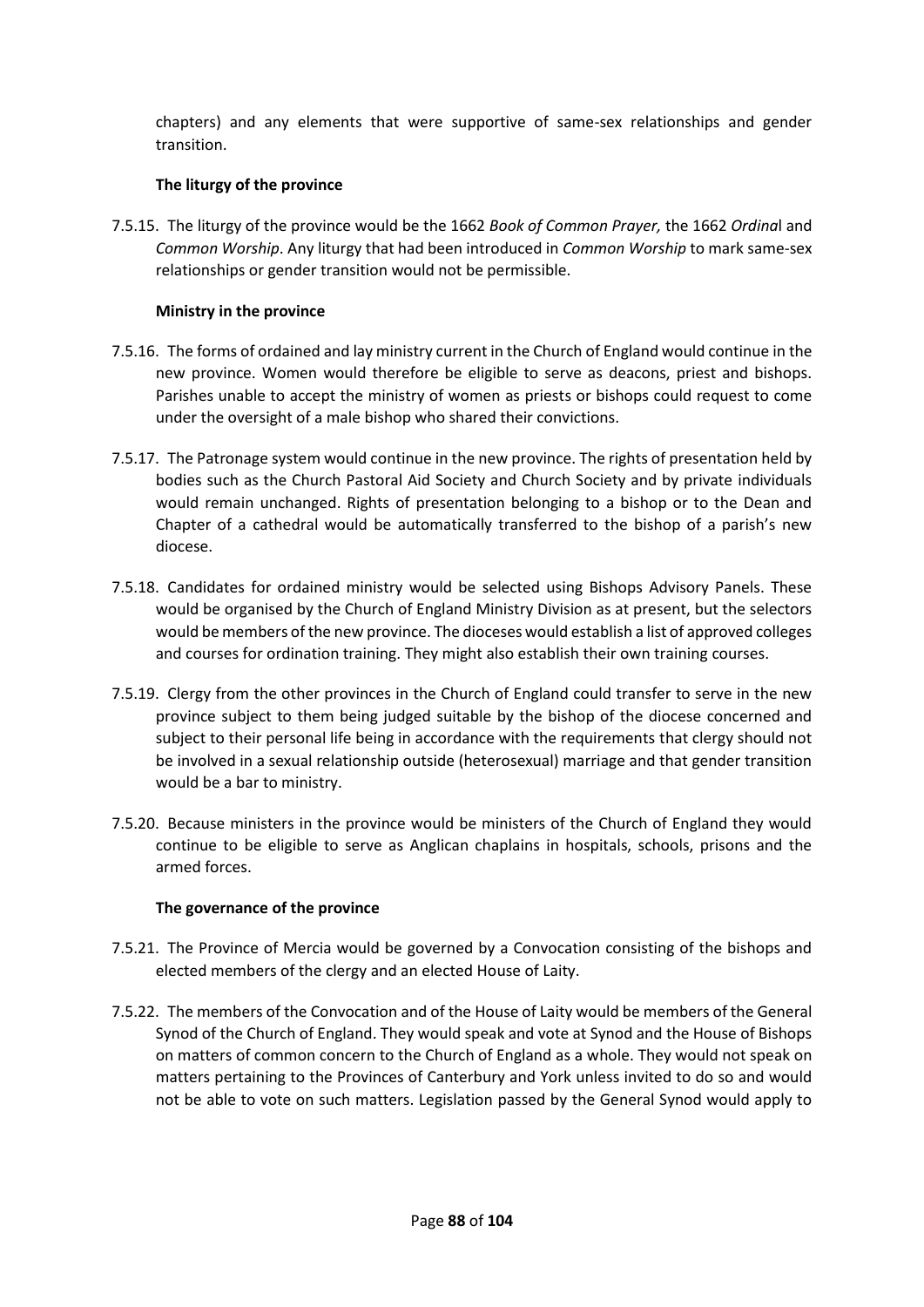the Province of Mercia only if there were specific agreement from the province that it should apply, with appropriate modifications if necessary.<sup>125</sup>

- 7.5.23. The Convocation and the House of Laity would also form the Provincial Synod of the Province of Mercia. This would meet separately from the General Synod to consider matters concerning the province. It would have the same law-making powers as the General Synod, but could create law only on matters relating to the province.
- 7.5.24. Each diocese and deanery would have its own synod and there would be Diocesan Boards of Finance and Education. A Diocesan Board of Education would be necessary because church schools belonging to parishes that had become part of one of the new dioceses would be the responsibility of that diocese. Where church schools served both parishes in a new diocese and parishes in one of the old dioceses then there would need to be local arrangements to ensure that there was fair representation from both dioceses in the governance of these schools. This would be similar to the arrangements already in place in ecumenical schools.
- 7.5.25. It would be possible for dioceses of the Province of Mercia to reach agreement with dioceses in the other provinces to provide shared services on matters such as property maintenance, safeguarding or legal services.
- 7.5.26. The dioceses in the new province would relate to the Church of England Pensions Board and the Church Commissioners in the same way as the dioceses in the provinces of Canterbury and York.

## **Establishment**

- 7.5.27. The Province of Mercia would remain part of the established church. This would mean that parishioners would continue to have the right to worship and to be baptized, married or buried in or from their parish church in the province in accordance with the law applicable within the province.
- 7.5.28. Bishops in the province would be appointed by the monarch on the basis of names agreed by a Crown Nominations Commission consisting of representatives from the province.
- 7.5.29. Legislation from the Provincial Synod would need to receive royal assent after having been considered by the Ecclesiastical Committee in Parliament.

## **Ecumenical Relationships**

7.5.30. The Provincial Synod would decide whether the existing ecumenical relationships of the Church of England would apply on the basis of whether the theology and practice of the other churches involved was compatible with that of the province.

## **Church Planting**

7.5.31. Church planting would continue to take place, as it does at present, under Bishop's Mission Orders. Whether in a diocese of the Province of Canterbury, the Province of York or the new

 $125$  This would be similar to the way in which existing measures of the Church of England can be adopted with modifications for the Diocese in Europe, the Isle of Man and the Channel Islands.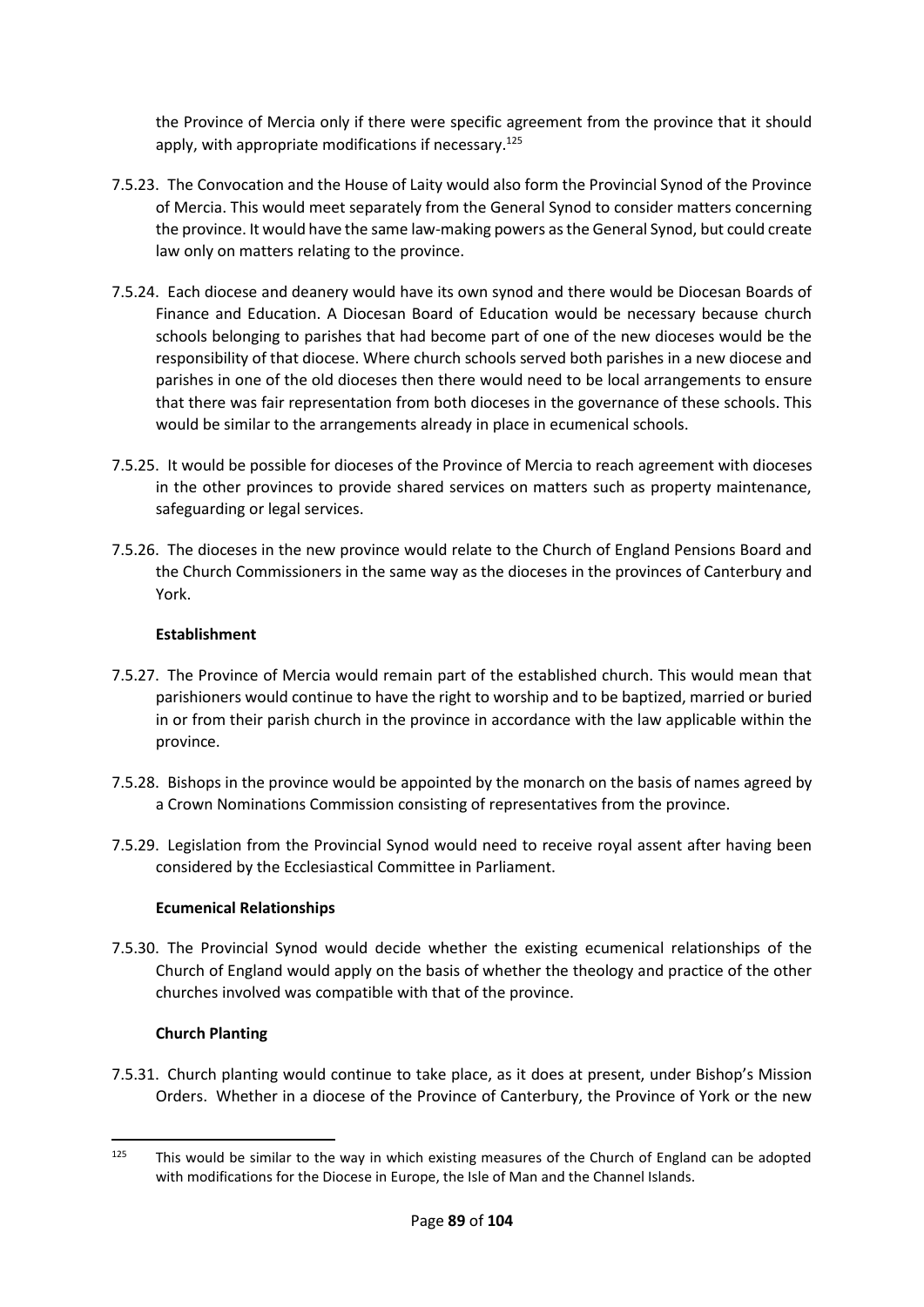province, the planting of a new church would require the consent of the bishop of the relevant diocese.

#### **Process**

7.5.32. More details about the processes that would be involved in the establishment of a new province are given in Appendix 2 below. Appendix 2 rightly explains the severe difficulties that establishing a new province would face. However, as God asks Sarah in Genesis 18:14 'Is anything too hard for the Lord?' The answer, of course, is 'no.' God is sovereign and can work miracles, so we should not rule out a provincial solution as something that is simply impossible to achieve, in spite of the complexity of the process involved and the likelihood of strong opposition. As we have already noted, 'with God all things are possible' (Matthew 19:26), and if the benefits of establishing a new province would be worth the effort involved then it is something the orthodox Christians ought to be prepared to attempt.

## 7.6. **Sacrifices involved in the formation of the Province**

- 7.6.1. It needs to be noted that the formation of the province would involve serious sacrifices from three groups of people.
- 7.6.1.1. *First*, assuming that the number of dioceses in the new province was, initially at least, significantly lower than the number of dioceses in the current Church of England, it seems unlikely that all orthodox bishops from the Church of England who wanted to serve as bishops in the new province would be able to do so. They would thus be faced with the difficult decision about whether to remain in their existing episcopal post or relinquish the exercise of episcopal ministry for the time being at least.
- 7.6.1.2. *Secondly*, there would also be orthodox clergy whose parishes had decided to remain in one of the existing provinces and who would also have no guarantee of a new post in the new province. They too might have to choose between remaining in their existing province or relinquishing the exercise of their ministry.
- 7.6.1.3. *Thirdly*, there would be orthodox laity whose parishes had decided to remain in one of the existing parishes. They too might be faced with a difficult choice of whether to move to a new church and if they are a lay person employed by a church this decision would also involve deciding whether to give up their job.
- 7.6.2. *Fourthly*, it needs to be noted that the establishment of a new province would have to involve a serious discussion about money. It seems likely that the parishes that would vote to join the dioceses of the Province of Mercia would include many of the largest contributors to the finances of the dioceses from which they would leave. This would potentially leave these dioceses, many of which are already critically short of money, in a very precarious financial position. There would therefore need to be a detailed negotiation involving the existing dioceses, the prospective new dioceses, the Church Commissioners and the Pensions Board to establish a new financial settlement for a reconfigured Church of England which would be fair both to the new dioceses and to the existing ones.
- 7.6.3. These four issues are crucial. If the formation of a new province is to be advocated, and if it is to gain wide support within the Church of England, these four points will need to be acknowledged head-on and addressed comprehensively and persuasively.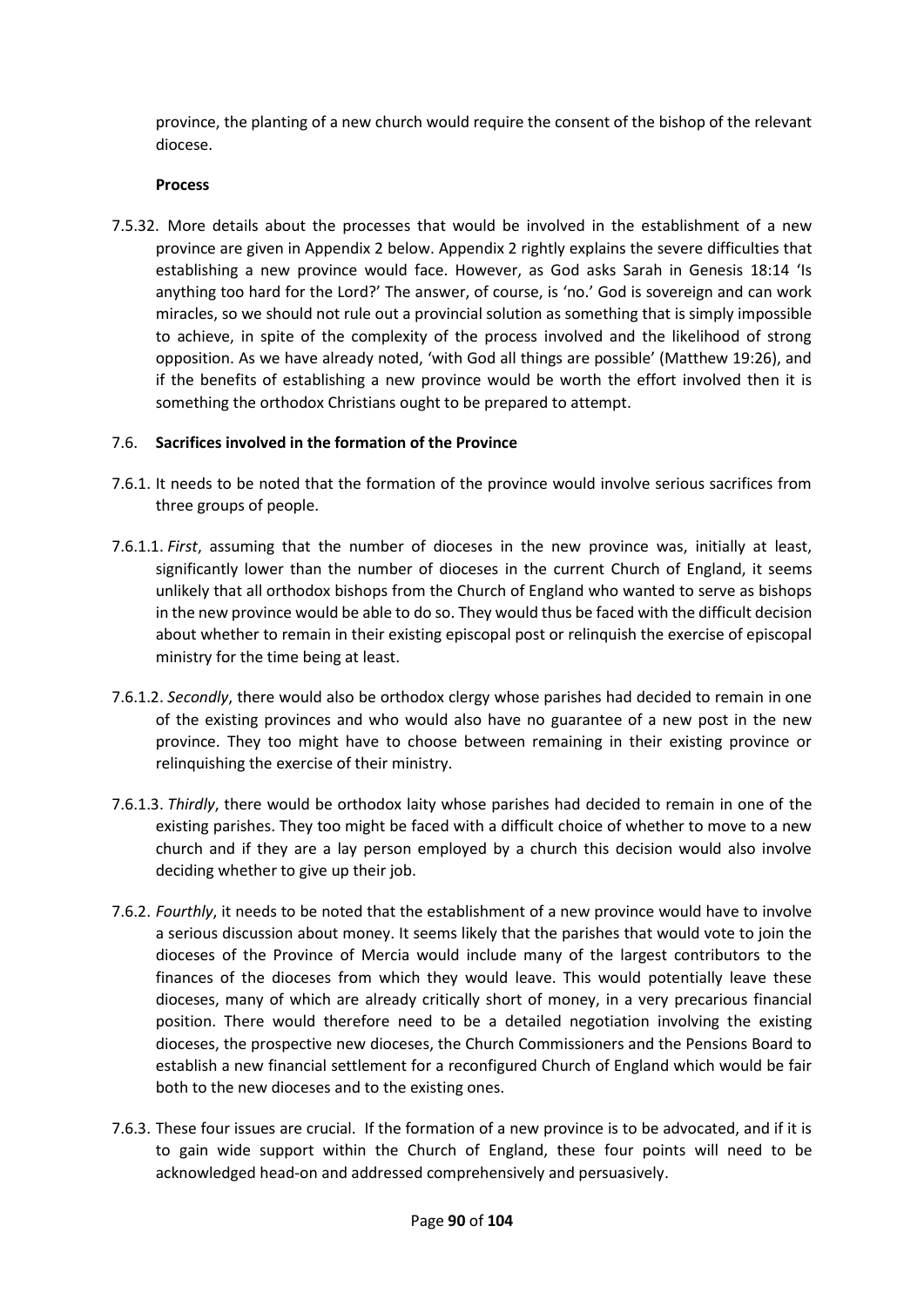## 7.7. **Departure from the Church of England**

- 7.7.1. Should the Church of England refuse to agree to a provincial restructuring, orthodox Christians in the Church of England would then be faced with the choice between remaining in the Church of England in spite of its now official unorthodoxy, while finding a way of continuing to differentiate themselves from it, or adopting Option E in Chapter 5 and take steps to establish a new Anglican province separate from the Church of England.
- 7.7.2. This will be a very painful and difficult choice which will need to be taken in the light of the considerations set out in paragraphs [5.4.31](#page-68-0) and [5.4.33](#page-68-1) above. We need to recognise that it is likely that orthodox clergy and laity will almost certainly reach different decisions about the matter, just as they have done in the United States and Canada and, this being the case, it will be important to retain as much unity as is possible across this divide and not to think, speak or write in an unduly critical way about orthodox brothers and sisters who have in good conscience made a different decision from our own.
- 7.7.3. As we noted in Chapter 4, part of the application of the sixth and ninth commandments concerning murder and false witness is that, however strongly we disagree with people, and however much this may incline us to want to attack them in word or deed, these commandments still apply and so we may not do so. We may legitimately criticise their beliefs or actions, but we may not attack them as people, but should instead seek to love them as Christ has loved us.
- 7.7.4. If a new province outside of the Church of England were to be formed, part of its formation would need to involve negotiation between representatives of those planning to leave and the Church of England about the division of property and other assets between the Church of England and the new body. The aim would be to reach an equitable settlement between the two sides with the transfer of parish churches and parsonage houses to the parishes of the new province being a key issue.
- 7.7.5. The settlement reached between nine parishes of the ACNA Diocese of Pittsburgh and the TEC Episcopal Diocese of Pittsburgh might act as a starting point for an agreement of a similar kind in this country. This settlement allowed the ACNA parishes to continue to use their historic churches subject to the terms of a financial agreement with the Episcopal Diocese. More details of this agreement can be found in Appendix 1.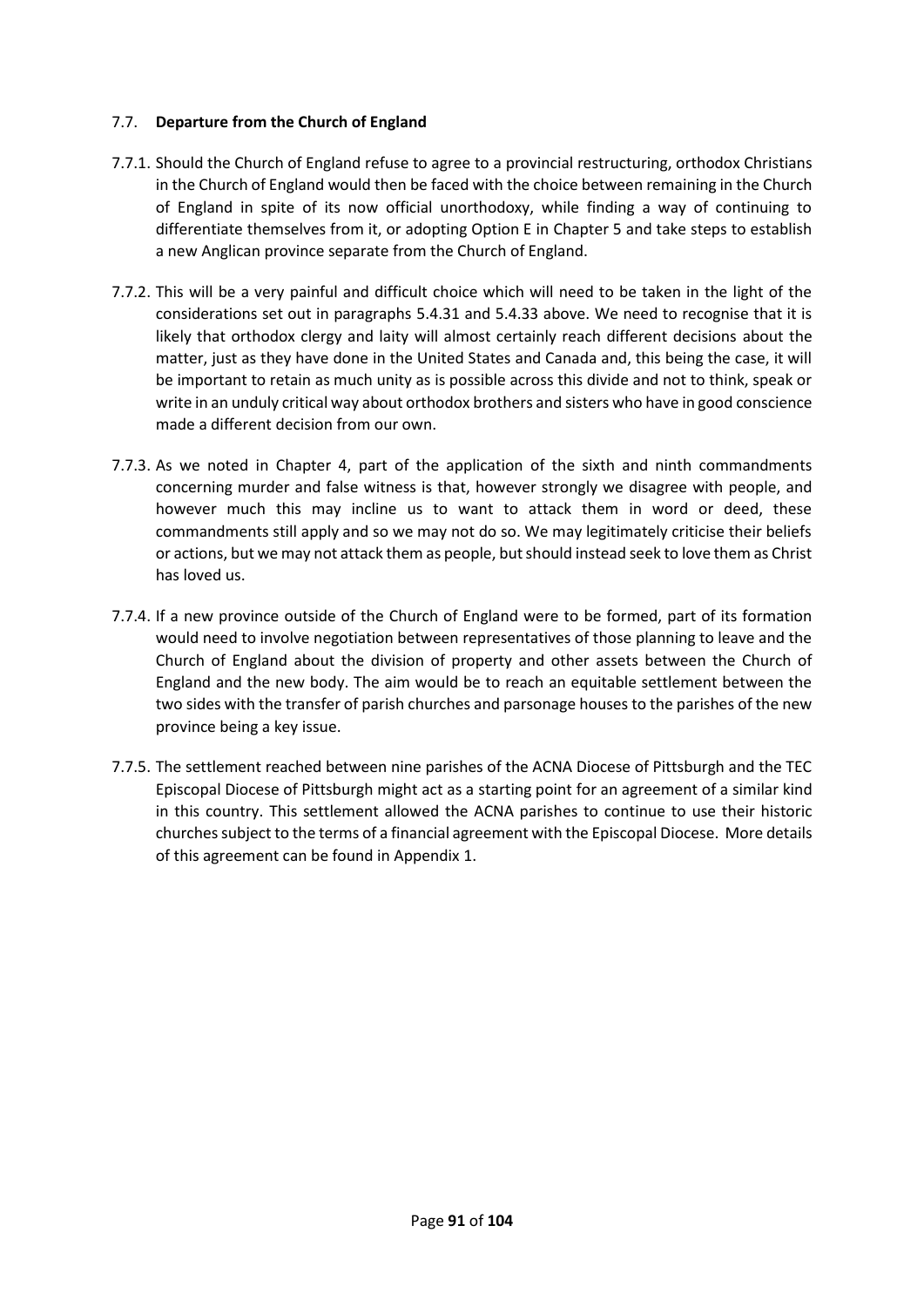**Part IV. Where we have got to**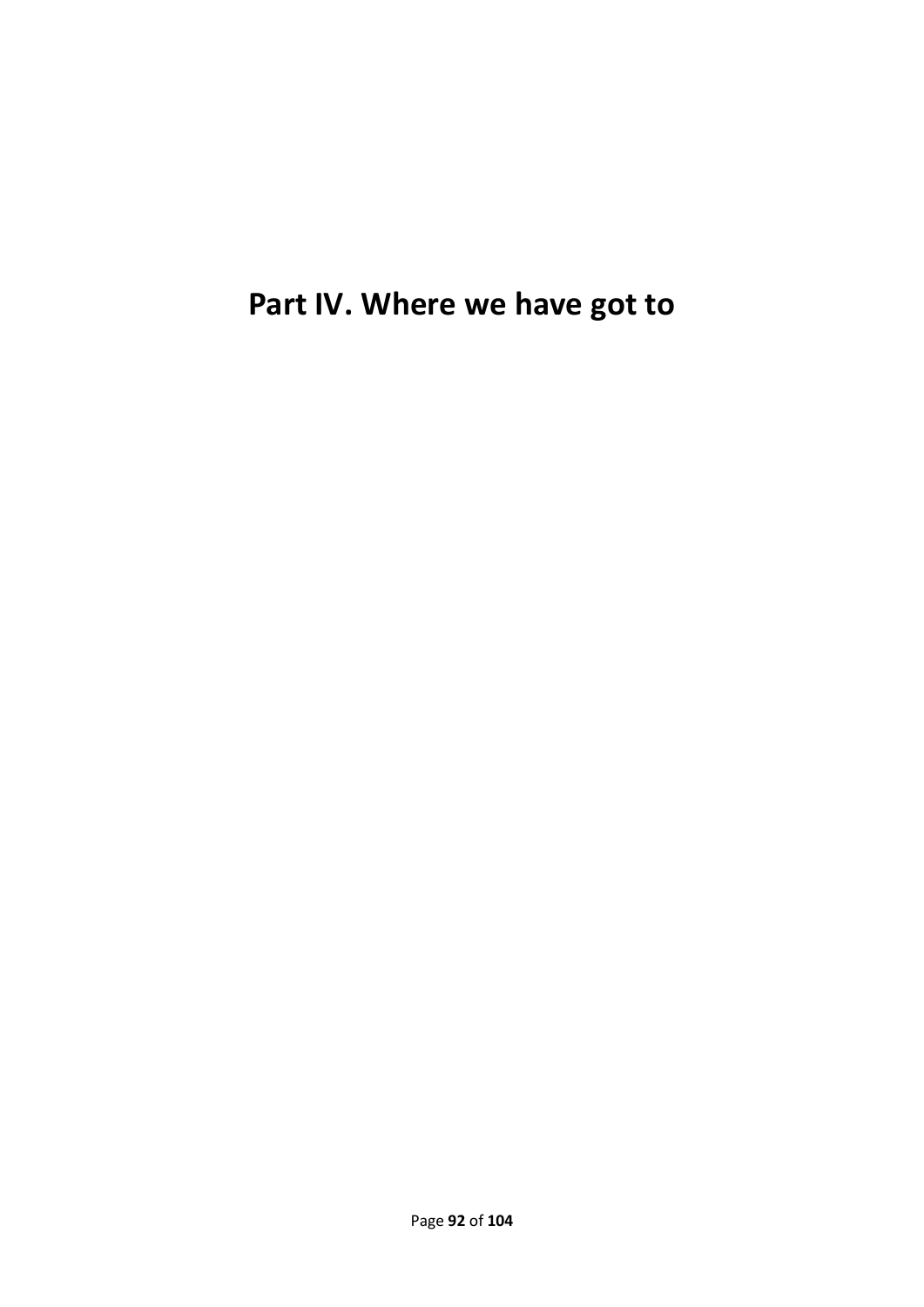# **Chapter 8. Summary and Recommendations**

## 8.1. **Summary**

- 8.1.1. What we have seen in this Paper is as follows.
- 8.1.2. *First*, the prevalent narrative in British society celebrates the way in which men and women have been liberated from the shackles of traditional morality and set free to live in an alternative way. This alternative way of life challenges six key beliefs that Christians have traditionally upheld.
	- That human beings are created in God's image and likeness as male and female and that the distinction between men and women is a matter of biology which people do not have the capacity to change.
	- That marriage, sex and the procreation of children belong together;
	- That marriage is meant to be for life and that divorce is therefore in most circumstances no more than second best;
	- That it is not permissible to deliberately end the life of an unborn child;
	- That it is not right for people of the same sex to have a sexual relationship, or for such a relationship to be called marriage;
	- That a life of singleness and sexual abstinence is a Christian vocation that is as valid and fulfilling as marriage.
- 8.1.3. The challenge to these beliefs has raised the question of whether Christians should uphold their traditional beliefs or adapt or abandon them to fit in with the prevailing attitudes within British culture.
- 8.1.4. In recent years the focus of this question has been on whether Christians should accept samesex relationships (including same-sex marriages) and gender transition.
- 8.1.5. *Secondly*, in Britain the last few decades have seen the legal recognition and widespread social acceptance of both same-sex relationships and gender transition. However, there is still substantial disquiet about both issues.
- 8.1.6. *Thirdly*, in the Church of England, as in other churches, there has been disagreement over both of these issues. In relation to same-sex relationships there is disagreement over five questions:
	- What should pastoral care of people with same-sex attraction involve?
	- Is it morally acceptable for two people of the same sex to have sexual intercourse?
	- Is it acceptable for someone who is in a same-sex sexual relationship to be ordained?
	- Is it appropriate for the Church to bless lesbian or gay relationships?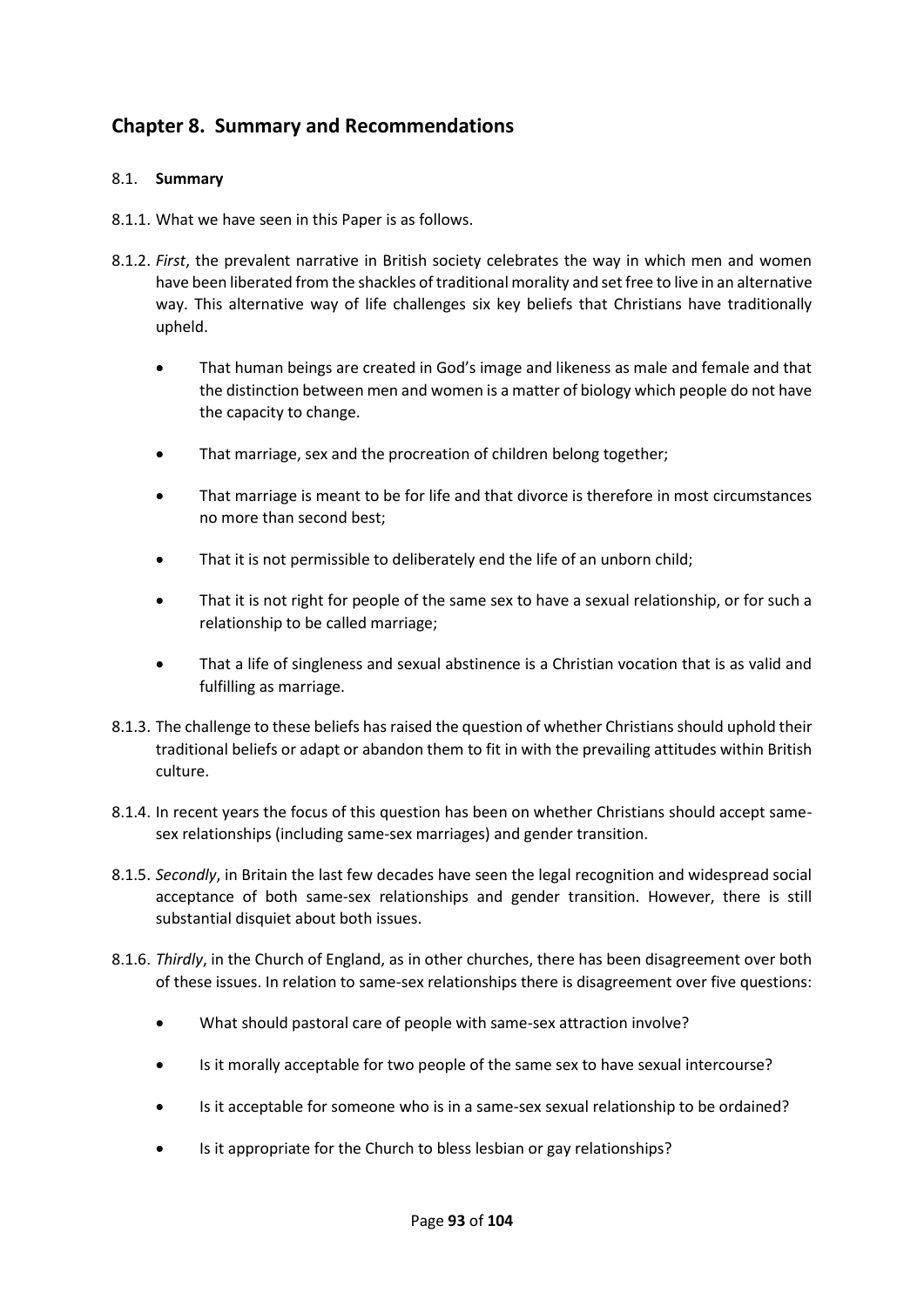- Can a relationship between two people of the same sex rightly be called marriage?
- 8.1.7. With regard to gender transition the disagreement is between those who hold four different views of the matter:
	- To reject one's biological sexual identity is to go against the will of God.
	- While the existence of gender dysphoria is a result of the fallenness of creation, helping people to adapt their bodies to meet their own sense of their gender identity may sometimes be an appropriate part of a medically-led response to this particular aspect of the Fall.
	- The existence of transgender people has nothing to do with the Fall, but is simply part of the essential diversity of God's good creation. God has simply made some people transgender in the same way he has made some people left-handed and they should be encouraged to live accordingly.
	- The genderless nature of God means that we need to challenge the whole idea that being male or female is a necessary part of human identity.
- 8.1.8. Those who hold the first view would oppose gender transition; those who hold the second view might countenance medical interventions including forms of cosmetic surgery<sup>126</sup>; while those who hold the last two would be prepared to support full gender transition.
- 8.1.9. On same-sex relationships the Church of England continues to hold that sexual intercourse between people of the same sex is contrary to the will of God, that marriage is between two people of the opposite sex, that the Church should not bless same-sex relationships, and that those who are in same-sex sexual relationships should not be ordained.
- 8.1.10. However, all these points are contested by many in the Church and it is not clear how the Church of England's view on them will develop as a result of the 'Living in Love and Faith' project.
- 8.1.11. On gender transition the Church of England's official view is that those in the Church may either support or reject it. However, the recent pastoral guidance from the House of Bishops approving the use of the service of the re-affirmation of baptismal vows to mark gender transition has involved a *de facto* move towards official support for it.
- 8.1.12. *Fourthly*, it is not legitimate for Christians to regard same-sex relationships and gender transition as adiaphora. They are not adiaphora because they are both serious moral errors that involve a fundamental rejection of the implications of God's act of creation.
- 8.1.13. Christian anthropology holds that human beings are created by God to be male or female with their sex being determined by their biology. Sexual activity and sexual differentiation are

 $126$  In their view, there may be people with such extreme gender dysphoria as a result of the fallenness of creation that it might be considered medically reasonable to pursue some form of cosmetic surgery to allow them to live as a person of the opposite sex as a relief of symptoms.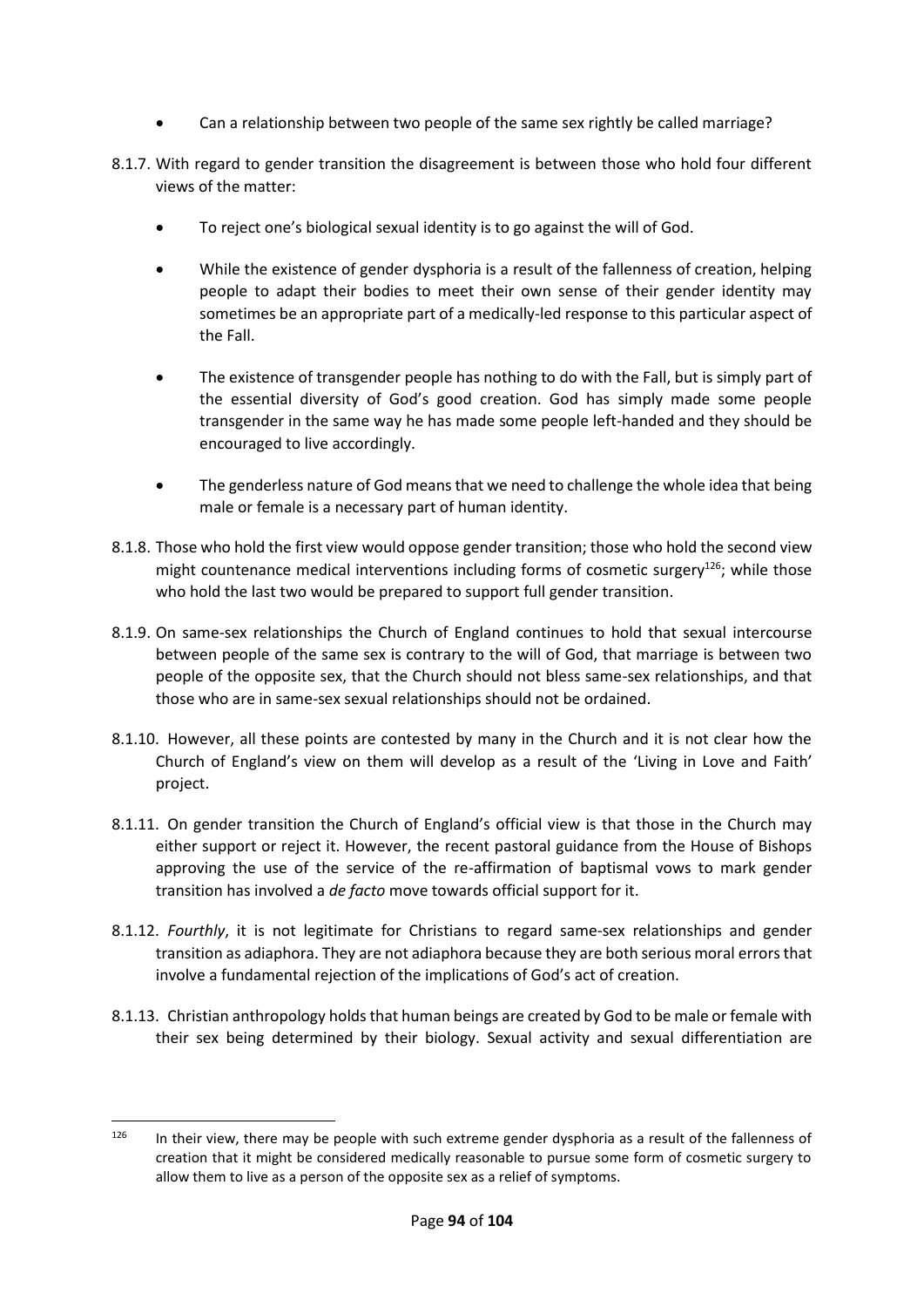inseparable. Men and women are created to have sex with each other in exclusive and permanent marriage normally leading to procreation.

- 8.1.14. Gender transition separates people's gender from their sex and leads people to claim an identity contrary to the sexual identity which they were given by God. Same-sex relationships involve a man refusing to accept that as a man he was created by God to have sex with a woman or a woman refusing to accept that as woman she was created to have sex with a man. Both of these moral errors involve saying 'no' to the way God has created his human creatures to be.
- 8.1.15. Although both are thus very serious moral errors this does not necessarily mean that orthodox Christians must of necessity entirely separate from churches in which they are permitted, practised or advocated. It may be possible still to recognise them as Christian churches, and therefore to be in some form of fellowship with them, providing they retain a general commitment to the 'main parts of Christian truth,' even though they have erred grievously in respect of these particular matters.
- 8.1.16. *Fifthly*, however, in order to be salt and light by bearing clear witness to Christian truth, orthodox Christians need to differentiate themselves from those individuals and churches who have erred over these issues. There are five forms this differentiation might take for those who are in the Church of England:
	- a. Action by orthodox clergy and parishes to uphold and propagate godly teaching and practice and to protest publicly against error, and the formation of society to provide the orthodox with visibility and mutual support.
	- b. Delegated Episcopal Oversight
	- c. A new diocese or dioceses
	- d. A new provincial structure
	- e. Departure from the Church of England
- 8.1.17. *Sixthly*, If the situation in the Church of England remains as it is at present then option a. (action by clergy and parishes) and the creation of a society through the development of the Diocesan Evangelical Fellowships and the national work of CEEC, is an urgent and appropriate one to take. This action should involve working through the synodical structures of the Church of England and, with faith in God's unlimited power, should have as its goal not merely the defence of the status quo, but a revival of faith that would bring transformation to the life of both the Church and our nation.
- 8.1.18. However, if in spite of such efforts the Church of England decides to offer 'pastoral accommodation' in the form of allowing services which give recognition to same-sex relationships then option b. (Delegated Episcopal Oversight) would be required. There would be a need for delegated oversight from orthodox bishops for orthodox parishes in dioceses where the diocesan bishop was prepared to approve such services. A robust form of delegated oversight such as the one set out i[n 6.3](#page-77-0) above should be sufficient to rule out the need for option c. (a new diocese or dioceses). However, in the absence of a sufficiently robust form of delegated oversight, there would still be a need for the more radical option.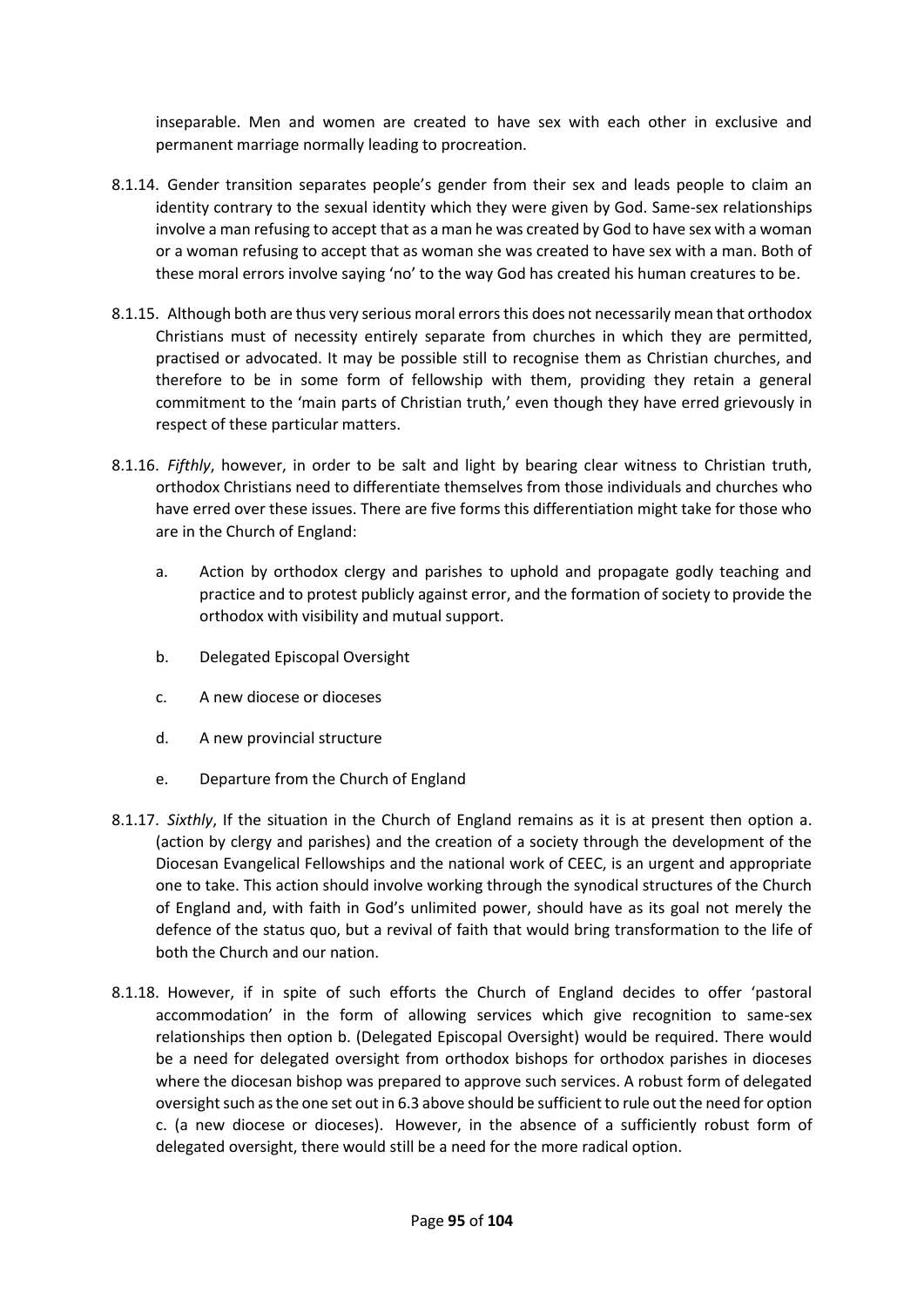- 8.1.19. If the Church of England formally changes its doctrine or liturgy to accommodate same-sex relationships and to give greater support to gender transition then option d. (a new provincial Structure) would be required.
- 8.1.20. If a new provincial structure is requested and refused then it would then be appropriate for option e. (departure from the Church of England) to come into play. Orthodox Christians would have to decide whether they could still in good conscience remain in the Church of England and those who felt called to leave would have to try to negotiate an equitable settlement with the Church of England over the terms of their departure. It would be important for those deciding to leave and those deciding to stay to avoid uncharitable disagreement about the other's decision.

## 8.2. **Recommendations**

## **An acknowledgment of our sinfulness**

8.2.1. Orthodox Christians need to be honest and penitent about the Church's previous treatment of people with same-sex attraction and gender dysphoria.

## **A new teaching initiative and a change in Church culture**

- 8.2.2. There needs to be a teaching initiative to help Christians understand why sexual ethics in general are integral to Christian discipleship for all Christians and why same-sex relationships and gender transition are serious moral issues and as such not adiaphora.
- 8.2.3. There needs to be a change in Church culture so that the traditional Christian sexual ethic is made visible and is shown to be plausible and attractive.
- 8.2.4. Clergy and laity need to be taught how to understand and engage with the changes that have taken place in our culture in relation to human identity, sexuality and marriage and to relate and minister with understanding and compassion to those with gender dysphoria and same-sex attraction and their families.
- 8.2.5. Clergy and laity (and particularly orthodox bishops) need to be encouraged and prepared to bear witness to Christian truth on the issues of same-sex relationships and gender transition when this is challenged either in the Church or in the public square so that the orthodox Christian position is not lost. They also need to support others who are doing the same.

## **Joint activity by orthodox Christians to make the case for orthodoxy and alternative provision**

- 8.2.6. The network of Diocesan Evangelical Fellowships should be developed into a society or association providing orthodox clergy and laity with education and mutual support.
- 8.2.7. Clergy and laity need to seek election to deanery and diocesan synods and to General Synod in order to influence future developments in the Church of England in an orthodox direction.
- 8.2.8. Orthodox Christians need to be prepared to argue for a new form of delegated episcopal oversight if new forms of pastoral accommodation are introduced following 'Living in Love and Faith'.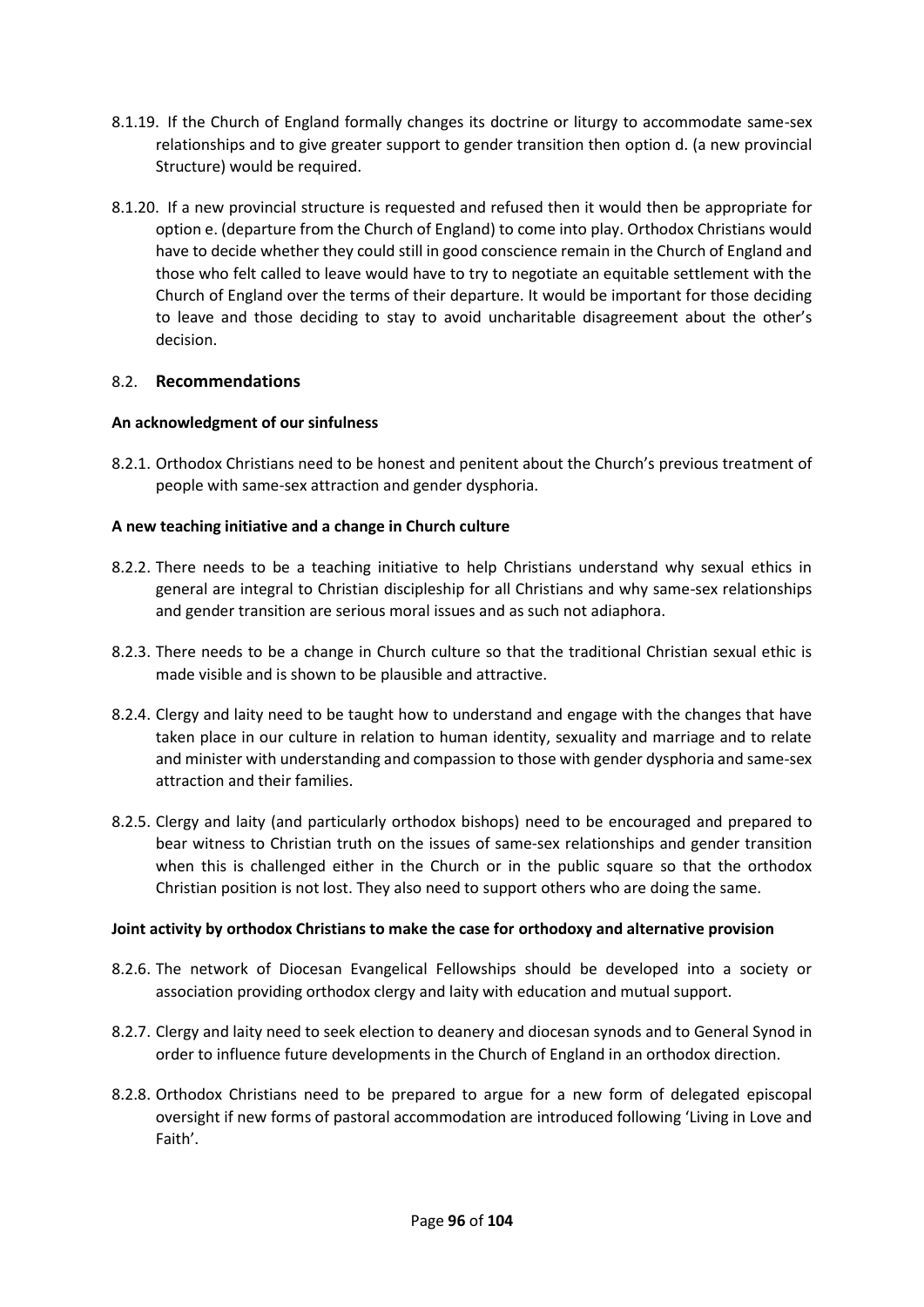8.2.9. Orthodox Christians need to be prepared to argue the case for a new orthodox province if there is a change in the Church of England's doctrine or liturgy. They need to explain why such a province is required and to have thought through the details of what it would look like.

## **The need for action, prayer and hope**

- 8.2.10. What needs to happen next is for orthodox Christians to come together to discuss and pray about the specific actions we need to take to make the case for orthodoxy and bring about the required alternative provision.
- 8.2.11. Orthodox Christians should not take departure from the Church of England off the table, and should respect those whose conscience has already led them in this direction, but they should see it as a last resort which should be opted for only if all other alternatives have failed.
- 8.2.12. Orthodox Christians should never lose hope in God's power and willingness to transform the Church and our nation in response to the prayers and actions of his obedient people. In the words of the great Baptist missionary William Carey: 'Expect great things from God. Attempt great things for God'.

## 8.3. **In conclusion**

8.3.1. As the Preface to this document declares:

We believe in a God who is not merely personal, but who is inherently and perfectly relational. God is love, because God is three persons in one: Father, Son and Holy Spirit, different but equal, in full and unending harmony. Out of love, God created the entire universe, with human beings as the pinnacle of his creation. Being a relational God, he created us for relationship with himself and for a wide range of relationships with each other. He created human beings male and female, different in form but equal in worth, each bearing his image, called together to govern creation on God's behalf. When joined in the distinctive relationship which is marriage, men and women are able to assist in the divine task of governing creation well by procreating, that is, by creating more imagebearers on God's behalf. Their children are also male or female, and they may in turn create yet more human beings. The union of a man and a woman in one marriage is a rich picture of God's own loving nature, displayed in the unshakeable loyalty of husband and wife to each other, their collaborative and creative rule over the world, their mutually respectful delight in each other, their experience of sexual, physical and emotional fulfilment, and their security and contentment. God intended this symbol of his divine attributes to be woven into the nature of human existence and, like all of his works of creation, it is 'very good' (Genesis 1:31).

8.3.2. This paper has noted the contemporary challenges to this belief in our society and also in the Church of England. It has also considered what action orthodox Christians need to take in response to these challenges. The authors' prayer is that orthodox Christians will be faithful in taking these actions knowing that we have a God with whom 'nothing is impossible'.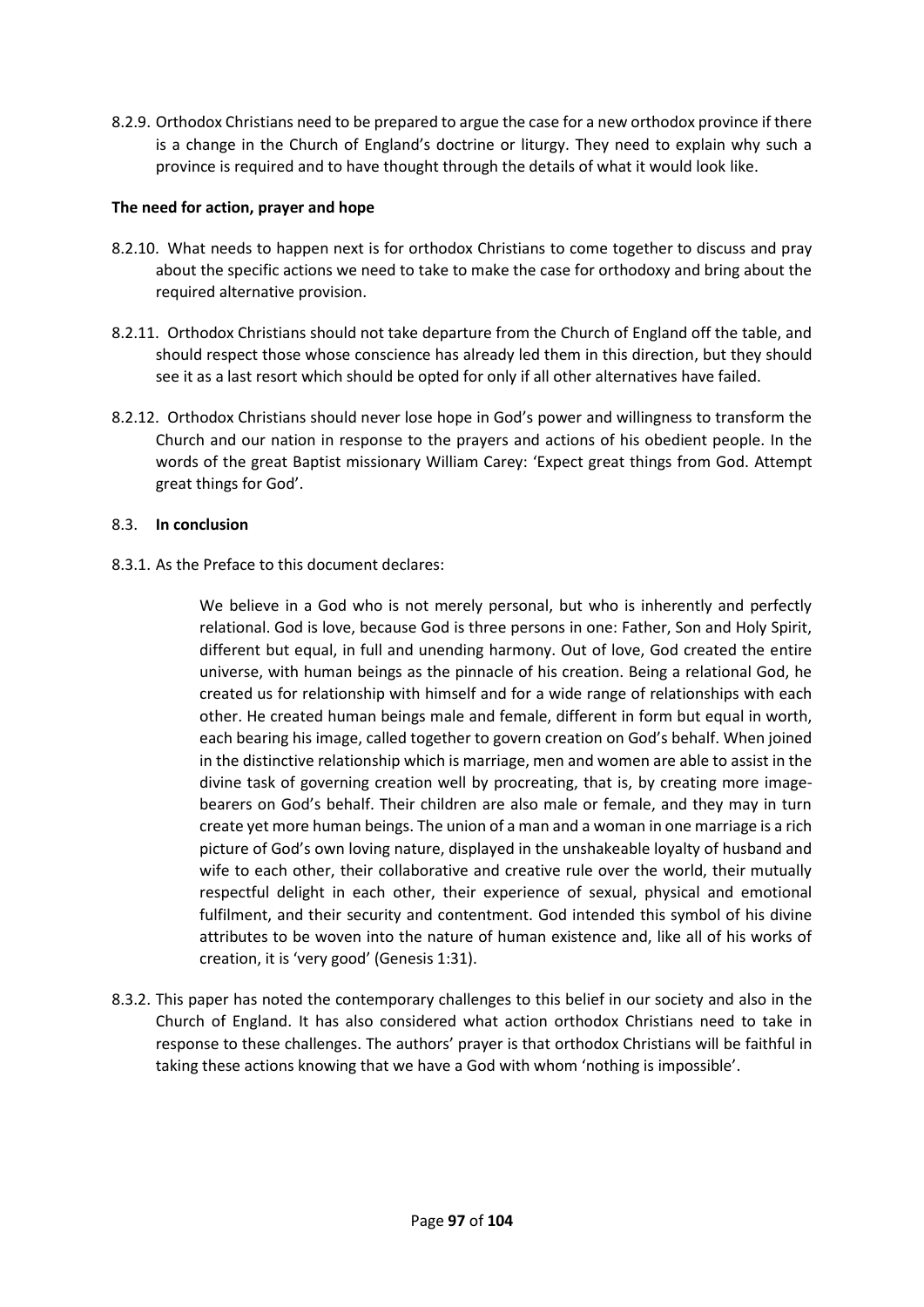# **Appendices**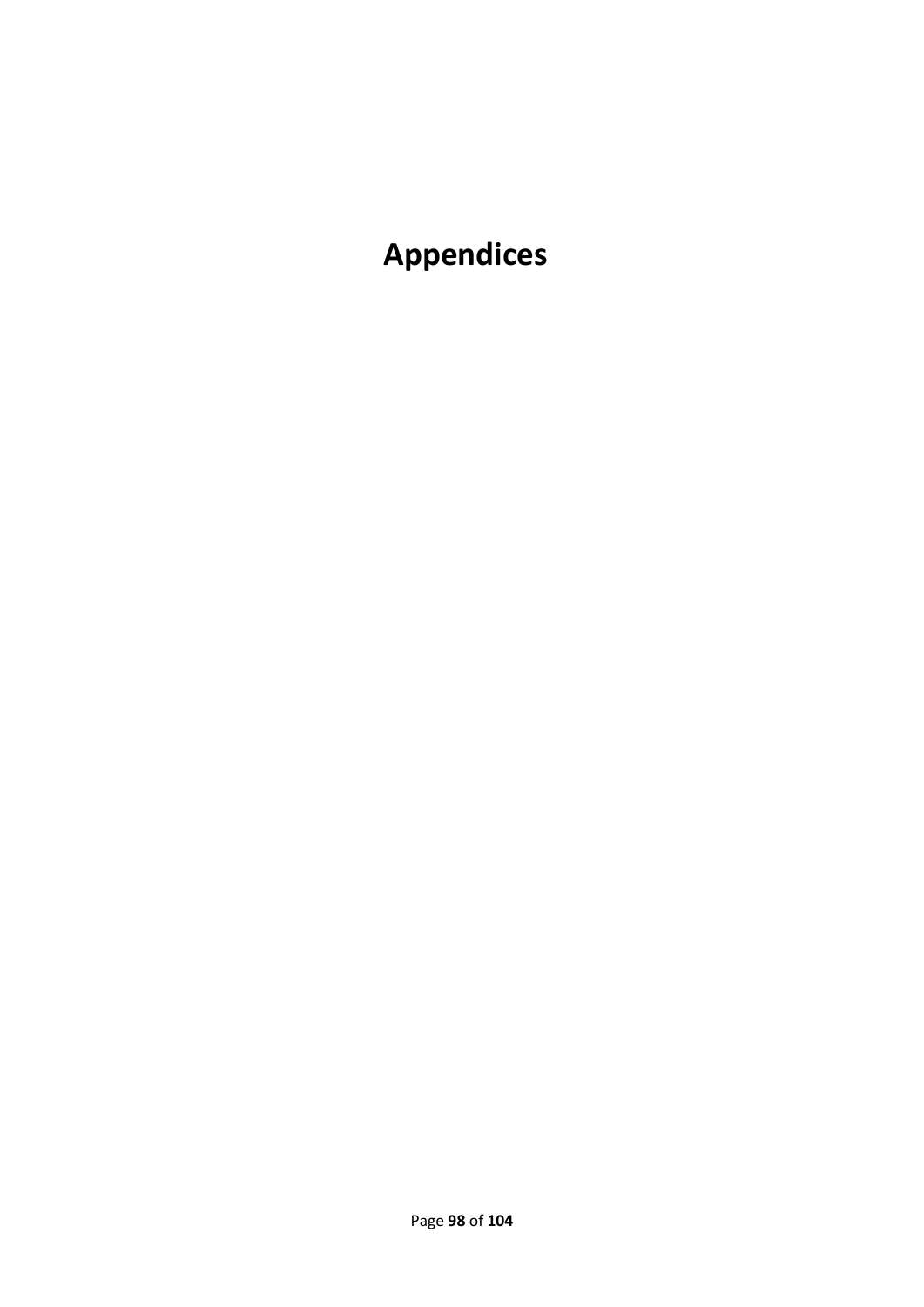# **Appendix 1 - Two examples of possible ways of handling divisions in the Church over human sexuality.**

# **1. Agreement in Pittsburgh**

In 2008 there was a realignment within what was then the Episcopal Diocese of Pittsburgh in The Episcopal Church in the United States that led to thirty-six parishes leaving to form the Anglican Diocese of Pittsburgh that became part of the Anglican Church of North America when that was formed the following year.

Twelve of the parishes that became part of the Anglican Diocese owned their own property. Twentyfour of the parishes, however, used buildings that the courts eventually decided belonged to The Episcopal Church and hence to the continuing Episcopal Diocese of Pittsburgh.

In 2018 after a process of mediation between the two sides an agreement was reached between the Episcopal diocese of Pittsburgh and nine of the parishes concerned.

This agreement was based on a recognition by both parties to the agreement that each was seeking to respond to the call of Christ as they perceived it, an agreement to put the past behind them and an agreement by both sides to seek a blessing for the other.

Under the agreement:

- The parishes would own the legal title to the buildings, but the Episcopal Diocese would retain beneficiary rights in them;
- The parishes could continue to use their buildings as part of the Anglican Diocese of Pittsburgh and would be responsible for the costs and upkeep involved;
- The parishes would pay an agreed proportion of their parochial income to the Episcopal Diocese every year as a fee for the use of the buildings.
- With the agreement of the parishes the Episcopal Diocese could use the buildings for specific purposes such as funerals, weddings, baptisms and pastoral counselling.

The significance of the Pittsburgh agreement is that unlike in other parts of the Anglican Communion, churches in Pittsburgh that have left an existing Anglican church over the issue of sexuality have reached an agreement that will allow them to continue to use their existing property. The question is whether this could provide a model for other places as well.

# **2. A Way Forward - The United Methodist Church**

In February 2019 a special General Conference of the United Methodist Church, the world's largest Methodist Body, considered a Paper entitled *A Way Forward* which contained three proposals for a way forward for the UMC on the issue of human sexuality.  $^{127}$ 

The *first* proposal, called the 'One Church Plan,' proposed amending the UMC's *Book of Discipline* to allow, but not require, UMC clergy to perform same-sex weddings in countries where these are legal, and to allow, but not require, annual conferences to ordain LGBTQ ministers.

<sup>127</sup> The Paper can be found a[t http://www.umcom.org/news/way-forward-commission-Paper.](http://www.umcom.org/news/way-forward-commission-Paper)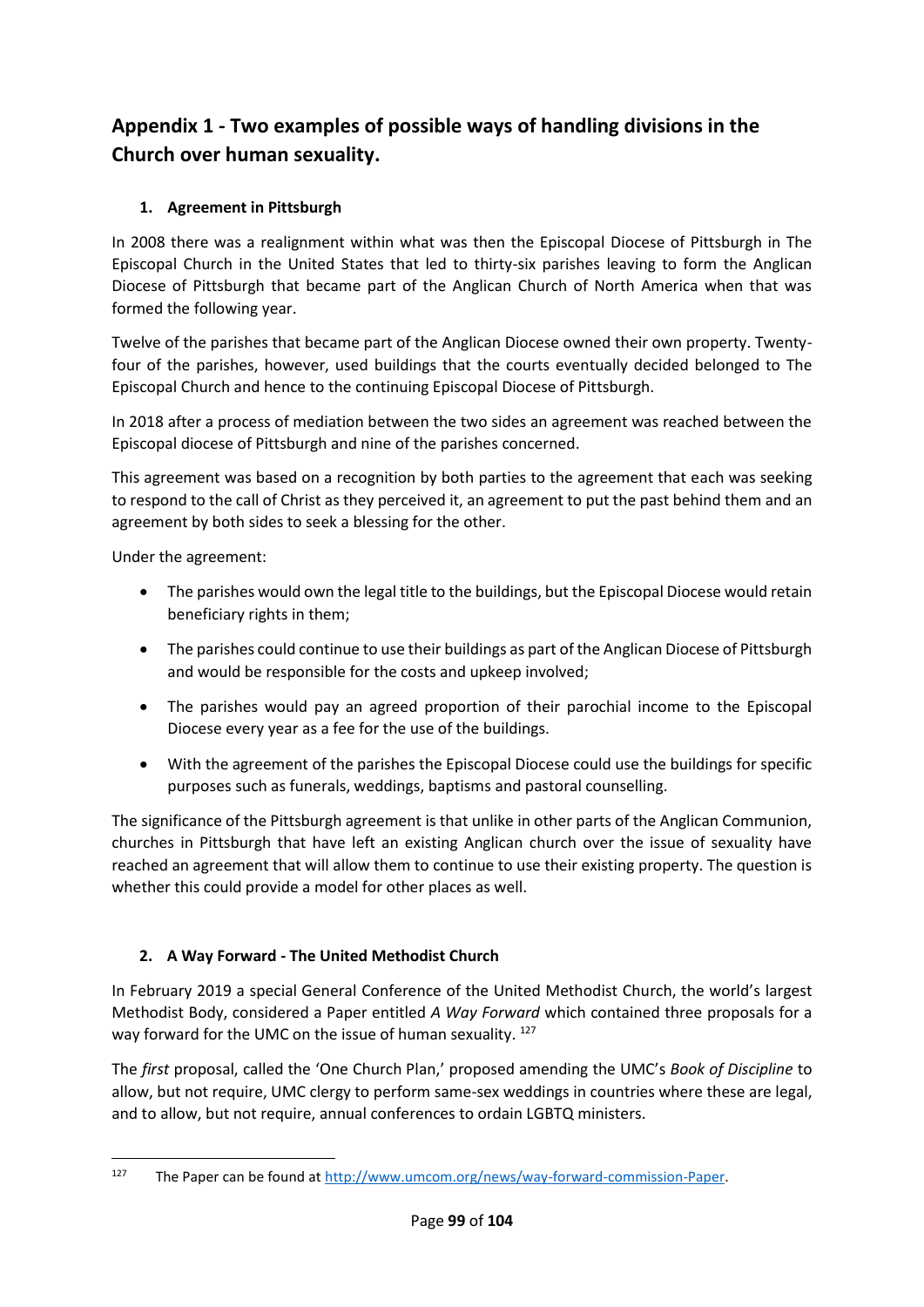Under this proposal local churches would still have had the right not to allow same-sex weddings or have an LGBTQ minister.

The *second* proposal, called 'The Connectional Conference Plan,' proposed the introduction of three 'values based' connectional conferences in the United States to which American UMC churches could belong.

There would be a 'Traditional Connectional Conference,' in which same-sex weddings could not take place and those in same-sex relationships could not be ordained. There would be a 'Unity Connectional Conference,' in which Pastors were allowed but not required to perform same-sex weddings, annual conferences were allowed but not required to ordain those in same-sex relationships and local churches were allowed but not required to receive an LGBT person as their pastor. *Finally*, there would be a 'Progressive Connectional Conference,' in which same-sex weddings were performed by all pastors, all annual conferences would ordain qualified LGBT persons, and all local churches would welcome LGBT pastors.

UMC churches outside the US could either join one of these three Conferences or form Connectional Conferences of their own.

The *third* proposal, called the 'Traditionalist Plan,' proposed maintaining and enforcing the existing discipline of the UMC under which same-sex weddings cannot not take place and those in same-sex relationships cannot not be ordained. Churches that could not accept this would be encouraged to leave the UMC and form their own new church in the Wesleyan Methodist tradition that would maintain a continuing connection with the UMC through a concordat agreement.

The General Conference voted by 53% to 47% in favour of the Traditionalist Plan, but at the time of writing the validity of this decision is matter of continuing controversy and legal action within the UMC.

What is significant for Anglicans about *A Way Forward* is that both the second and third proposals put forward a way of addressing divisions over sexuality that would allow churches with different convictions to differentiate themselves from each other while still remaining in some form of agreed ecclesial relationship. The issue is whether Anglicans could develop something similar.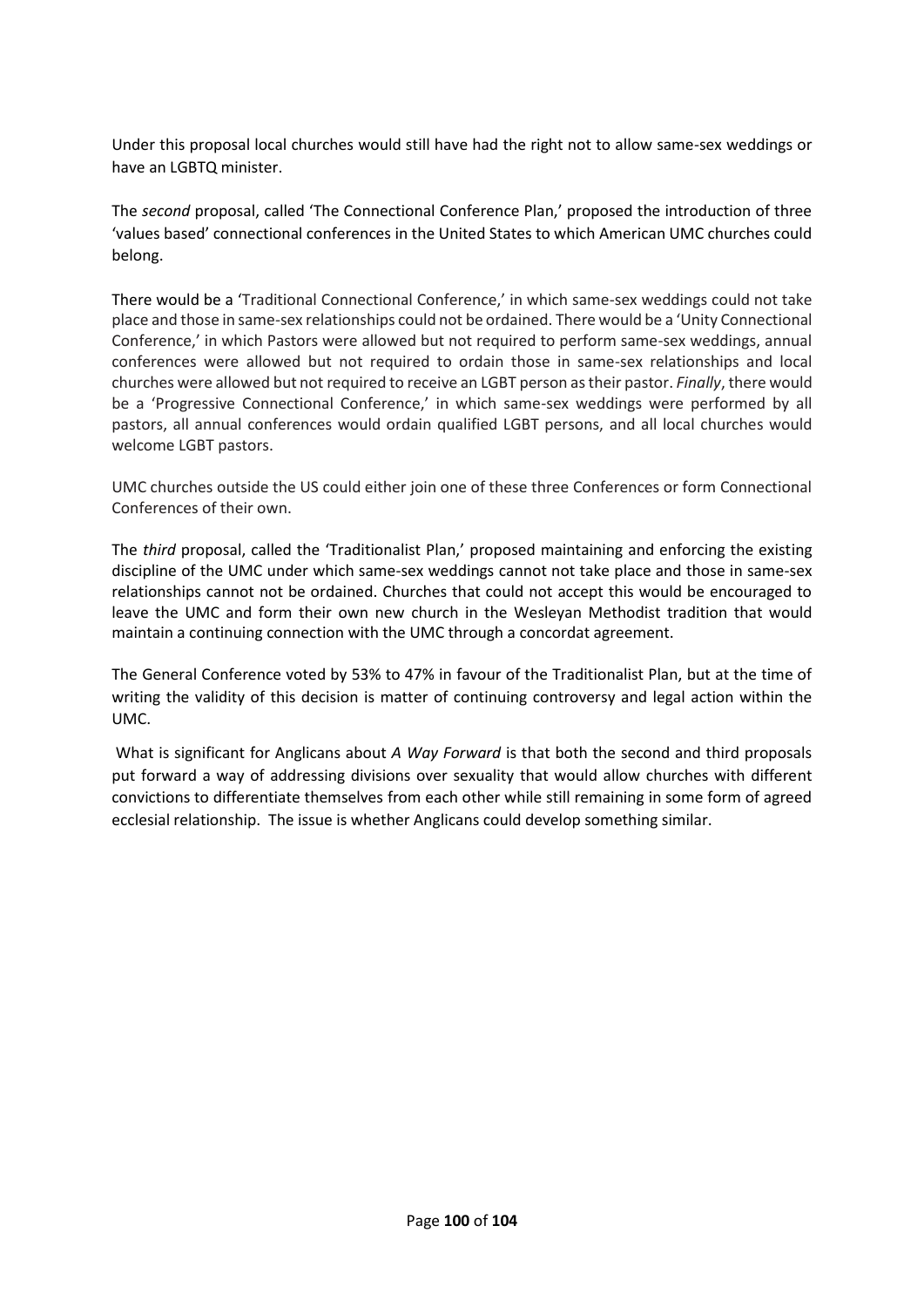# **Appendix 2 – Some risks to be aware of**

## **A: Public Perception**

The first risk we need to be aware of is the danger of the arguments and proposals set out in this Paper being automatically disregarded as 'homophobic' or 'transphobic.' In order to reduce this risk, it is important:

- (a) to emphasize that what is in this Paper involves a challenge to all people and not just to people who are same-sex attracted or who have issues about their sexual identity;
- (b) to make sure that those who speak or write on the issues covered in this Paper are well briefed and use language that is sensitive and careful;
- (c) to exercise graceful restraint in not responding in kind, or not at all to critical/denunciatory responses from opponents;
- (d) last, and absolutely not least, to engage in persevering prayer.

## **B: Congregations**

It will be important to keep in mind that our congregations as a whole, and various groupings of 'Evangelical Anglicans/Anglican Evangelicals' are far from monochrome. Those who have care for the churches are called both to drive out error and to strive for the unity of the whole body of Christ. This requires sensitivity to those in our congregations and communities who struggle with same-sex attraction. It also means listening carefully to church leaders who are serving in parishes and communities which are already divided - in some cases deeply – by this issue. Dividing the flock is one of Satan's characteristic weapons. As in the previous point, sensitivity in word and deed will be critical.

#### **C: Mission**

In addition to the risks identified above which may make the challenge of sharing the Good News of Jesus more challenging, we must also be aware of the danger of diverting energy and resources from evangelism, pastoral care and community action. Each congregation or other grouping will of course decide for itself the relative priorities which inform their mission strategies. The risk of a considered strategy being warped by one issue must be kept in mind, especially if it is an issue receiving much public and media attention.

#### **D: Synodical and Parliamentary Processes**

The Church of England's synodical processes for making decisions on matters of doctrine and liturgical practice are deliberately framed to ensure a wide degree of acceptance, both with regard to bishops/clergy and laity, and parishes/deaneries/dioceses and the national church. In essence these processes mean that it is easier to block things than it is to gain approval for change. In that sense the processes are essentially conservative, meaning maintaining the status quo – which is not to be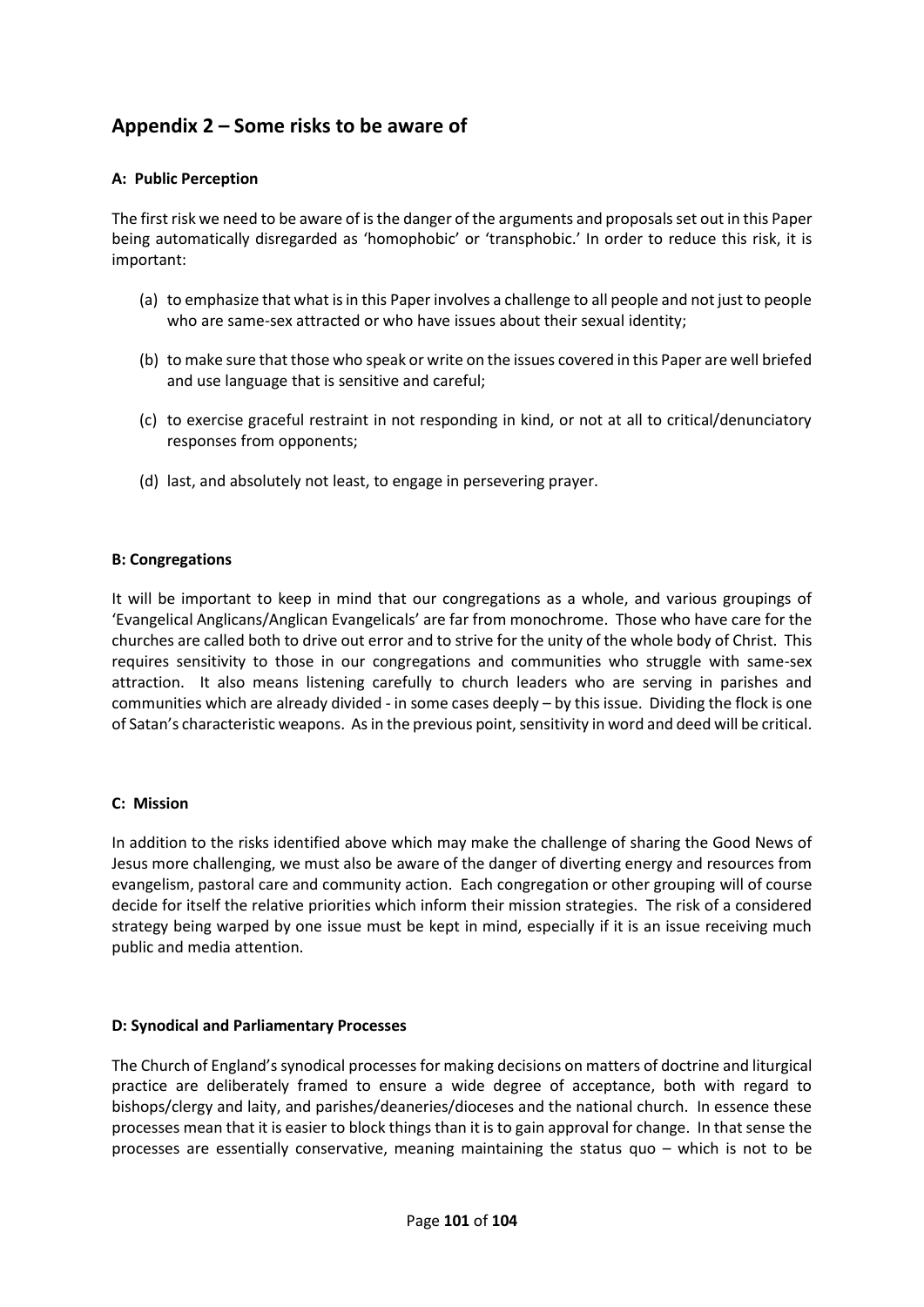confused with maintaining the status quo ante. The degree of restraint which this places on change varies according to the level and the nature of the issue.

The significant requirements are set out in Articles 7 and 8 of the Constitution of the General Synod. Perhaps the most important for the sexuality issue is the provision in Article 7 that:

(1) A provision touching doctrinal formulae or the services or ceremonies of the Church of England or the administration of the sacraments or sacred rites thereof shall, before it is finally approved by the General Synod, be referred to the House of Bishops, and shall be submitted for such final approval in terms proposed by the House of Bishops and not otherwise. [emphasis added]

(2) A provision touching any of the matters aforesaid shall, if the Convocations or either of them or the House of Laity so require, be referred, in the terms proposed by the House of Bishops for final approval by the General Synod, to the two Convocations sitting separately for their provinces and to the House of Laity; and no provision so referred shall be submitted for final approval by the General Synod unless it has been approved, in the terms so proposed, by each House of the two Convocations sitting as aforesaid and by the House of Laity.

…

(5) Standing Orders of the General Synod shall provide for ensuring that a provision which fails to secure approval on a reference under this Article by each of the four Houses of the Convocations or by the House of Laity of the General Synod is not proposed again in the same or similar form until a new General Synod comes into being, except that, in the case of objection by one House of one Convocation only, provision may be made for a second reference to the Convocations and, in the case of a second objection by one House only, for reference to the Houses of Bishops and Clergy of the General Synod for approval by a two-thirds majority of the members of each House present and voting, in lieu of such approval by the four Houses aforesaid. [Emphasis added].

In addition, Article 8 requires that:

(1) A Measure or Canon providing for permanent changes in the Services of Baptism or Holy Communion or in the Ordinal, or a scheme for a constitutional union or a permanent and substantial change of relationship between the Church of England and another Christian body, being a body a substantial number of whose members reside in Great Britain, shall not be finally approved by the General Synod unless, at a stage determined by the Archbishops, the Measure or Canon or scheme, or the substance of the proposals embodied therein, has been approved by the majority of the dioceses at meetings of their Diocesan Synods, or, in the case of the diocese of Europe, of the bishops council and standing committee of that diocese. [Emphasis added]

…

(1C) A motion for the final approval of a Measure providing for permanent changes in any such Service or in the Ordinal shall not be deemed to be carried unless it receives the assent of a majority in each House of the General Synod of not less than two- thirds of those present and voting. [Emphasis added]

These provisions – which are enshrined in law – add up to a formidable obstacle course for proposals for controversial changes. The length of time taken to gain the necessary approvals for the measures to allow the ordination of women well illustrate that. And it adds weight to the point made in section C above about the risks of diverting energy and times from evangelism, pastoral care and community action. Moreover, since synodical proceedings almost always take place in public, they can, and often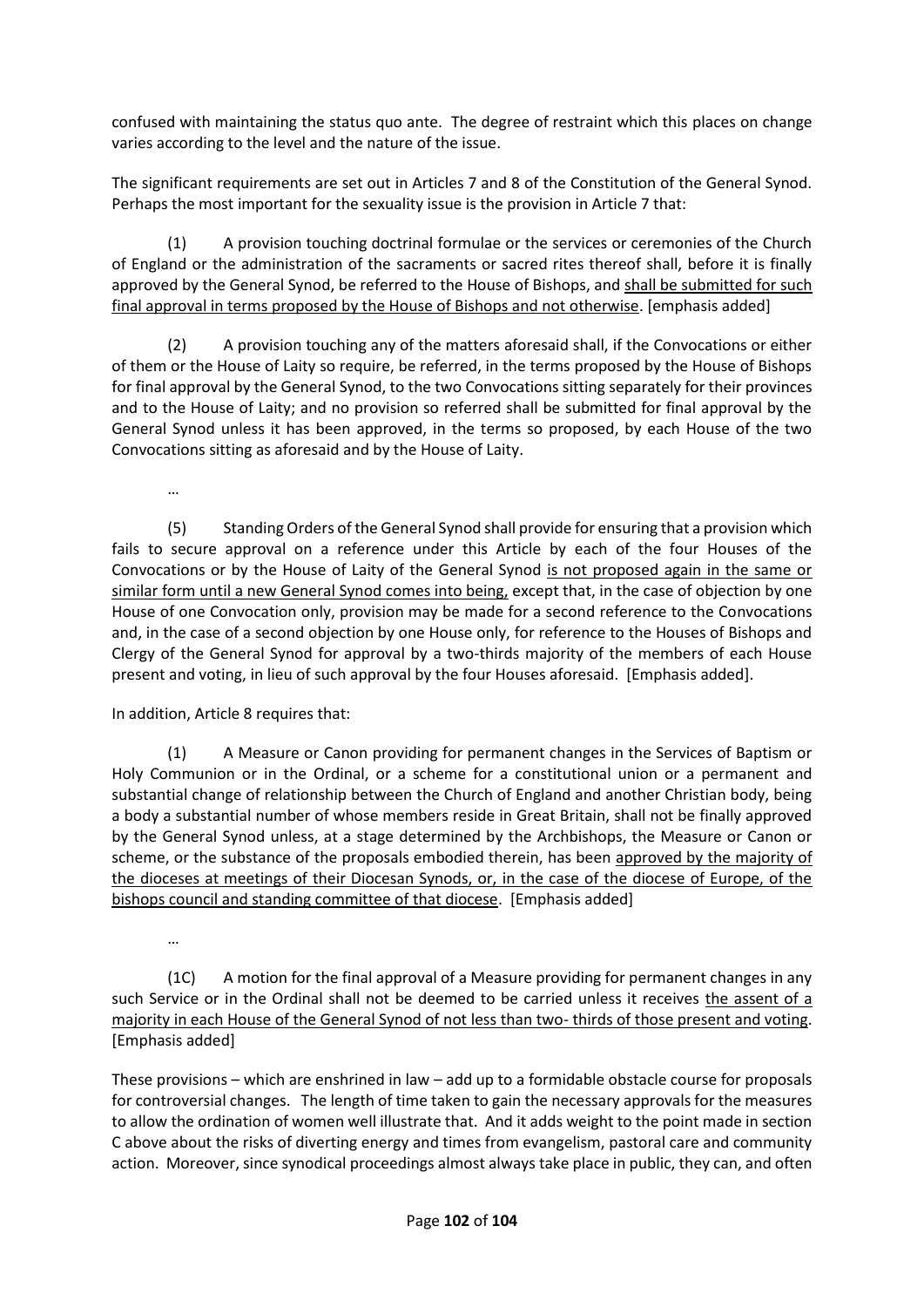do, attract media attention, both national and local – especially when the subject-matter is controversial.

Gaining final approval from General Synod is not the end of the steeplechase. The General Synod's powers derive from the Church of England Assembly (Powers) Act 1919, by which Parliament devolved the legislative powers over the English church which it had taken in the sixteenth century when Henry VIII broke from Rome to what was initially called 'The Church of England Assembly', re-named The General Synod in 1969. The 1919 Act, usually referred to as the 'Enabling Act', established The Ecclesiastical Committee of Parliament, consisting of 15 members nominated by the Presiding Officer of each House of Parliament at the beginning of each Parliament. Once constituted, the process laid down in the Enabling Act is this:

(1) Every measure passed by the Assembly/Synod shall be submitted by that body's Legislative Committee.

(2) The Ecclesiastical Committee shall consider all such measures and may invite the Legislative Committee to 'a conference to discuss the measure's provisions'.

(3) The Ecclesiastical Committee shall then draft a Paper on the draft measure to Parliament stating the nature and legal effect of the measure and its views as to its 'expediency . . .especially with relation to the constitutional rights of all Her Majesty's subjects'

(4) The Ecclesiastical Committee sends its Paper in draft to the Legislative Committee but is not allowed to present it to Parliament 'until the Legislative Committee signify its desire that it should be so presented'.

(5) The Legislative Committee then has the opportunity, either on its motion or by direction of the Assembly/Synod to withdraw the measure from further consideration by the Legislative Committee – but it has no power to vary a measure either before or after its conference (see (2) above) with the Ecclesiastical Committee.

(6) When the Ecclesiastical Committee has Papered to Parliament on a measure submitted by the Legislative Committee, its Paper, with the text of the measure, has to be laid before both Houses 'forthwith' if Parliament is sitting, or immediately after the commencement of its next sitting.

(7) Each House has then to pass a resolution that the measure as presented to it shall be presented to the Sovereign and when Royal Assent is given the measure 'shall have the force and effect of an Act of Parliament'.

It should be noted that under Section 6 the Enabling Act the General Synod's legislative power is very wide in scope: a measure 'may relate to any matter concerning the Church of England and may extend to the amendment or repeal in whole or in part of any Act of Parliament including this [i.e. the Enabling] Act' – except that a measure cannot make any alteration in the composition or powers or duties of the Ecclesiastical Committee or in the Parliamentary procedure prescribed by Section 4 of the Act (see above).

Three aspects of the process need to be kept in mind. *First*, it is a public process – so MPs and peers can be, and are, lobbied by individuals/groups who have views on the merits or otherwise of a proposed measure. *Second*, the approval of Parliament, although normally – eventually - given, cannot be taken for granted. *Third*, it takes time, both because of the length of the procedure itself and also because consideration of the measure is dependent upon when Parliament is sitting (so not between sessions or between dissolution and the opening of a new Parliament) and the Houses' business managers are willing to find time for it in the often crowded Parliamentary timetable.